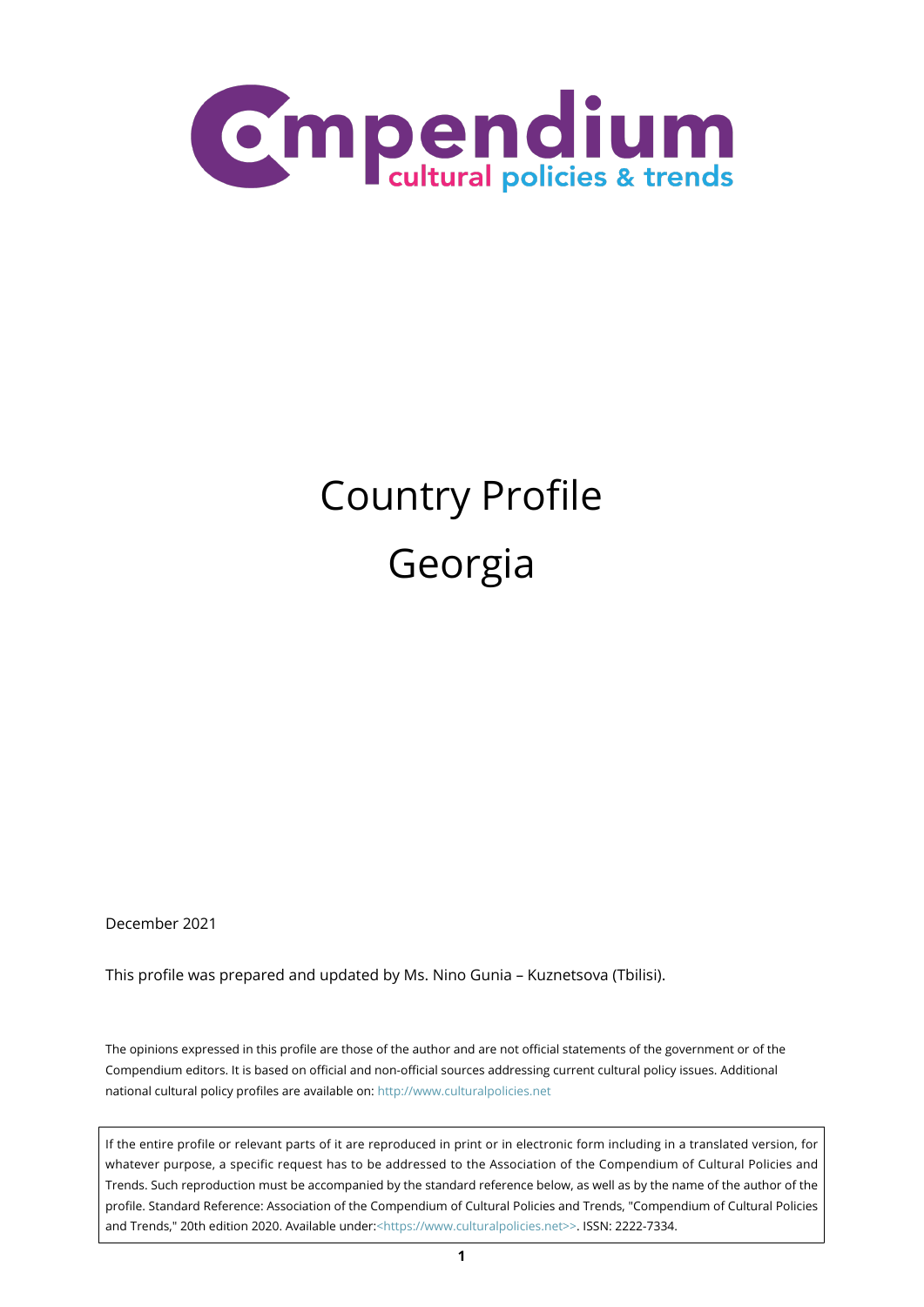| 1.4. International cooperation manufactured and the control of the cooperation of the cooperation of the cooperation                                                                                                           |  |
|--------------------------------------------------------------------------------------------------------------------------------------------------------------------------------------------------------------------------------|--|
|                                                                                                                                                                                                                                |  |
|                                                                                                                                                                                                                                |  |
|                                                                                                                                                                                                                                |  |
|                                                                                                                                                                                                                                |  |
|                                                                                                                                                                                                                                |  |
|                                                                                                                                                                                                                                |  |
|                                                                                                                                                                                                                                |  |
|                                                                                                                                                                                                                                |  |
|                                                                                                                                                                                                                                |  |
|                                                                                                                                                                                                                                |  |
|                                                                                                                                                                                                                                |  |
|                                                                                                                                                                                                                                |  |
|                                                                                                                                                                                                                                |  |
|                                                                                                                                                                                                                                |  |
|                                                                                                                                                                                                                                |  |
| 2.7. Societal impact of arts manufactured and the control of the 39                                                                                                                                                            |  |
|                                                                                                                                                                                                                                |  |
| 2.9. Other main cultural policy issues manufactured and continuum control and 42                                                                                                                                               |  |
|                                                                                                                                                                                                                                |  |
| 3.1. Heritage <b>Manual Museum and Construction Construction</b> and the state of the 45                                                                                                                                       |  |
|                                                                                                                                                                                                                                |  |
|                                                                                                                                                                                                                                |  |
|                                                                                                                                                                                                                                |  |
| 3.5. Cultural arts and creative industries manufactured and continuum and the 52                                                                                                                                               |  |
|                                                                                                                                                                                                                                |  |
|                                                                                                                                                                                                                                |  |
|                                                                                                                                                                                                                                |  |
|                                                                                                                                                                                                                                |  |
|                                                                                                                                                                                                                                |  |
|                                                                                                                                                                                                                                |  |
| 4. Law and legislation manufactured and the control of the 64                                                                                                                                                                  |  |
| 4.1. General legislation manufacture and contract the state of the state of the state of the state of the state of the state of the state of the state of the state of the state of the state of the state of the state of the |  |
|                                                                                                                                                                                                                                |  |
|                                                                                                                                                                                                                                |  |
|                                                                                                                                                                                                                                |  |
|                                                                                                                                                                                                                                |  |
|                                                                                                                                                                                                                                |  |
|                                                                                                                                                                                                                                |  |
|                                                                                                                                                                                                                                |  |
|                                                                                                                                                                                                                                |  |
|                                                                                                                                                                                                                                |  |
| 4.2. Legislation on culture manufacture contract and the 71                                                                                                                                                                    |  |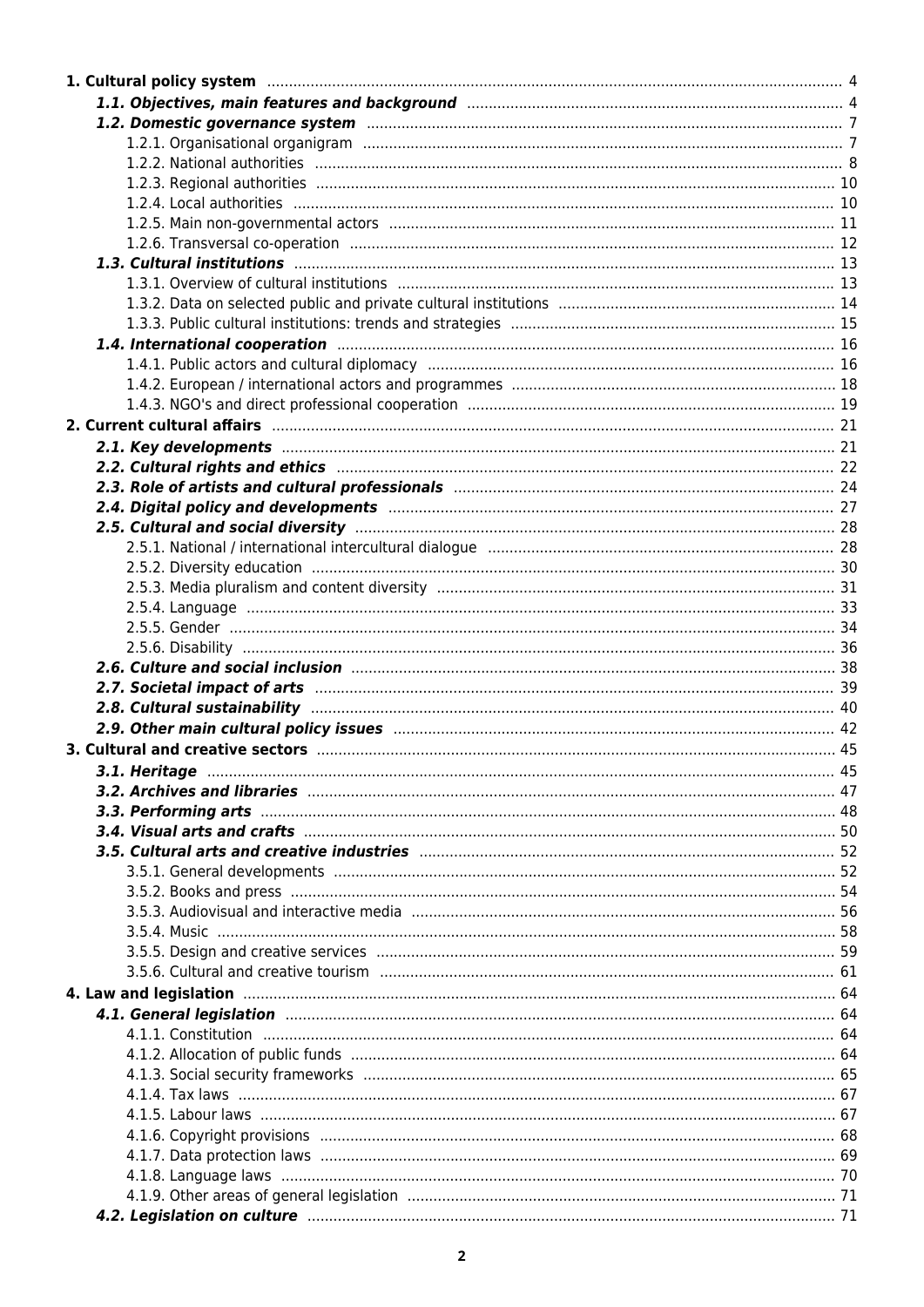| 5. Arts and cultural education manufactured and control and all the set of the set of the set of the set of th                                                                                                                 |  |
|--------------------------------------------------------------------------------------------------------------------------------------------------------------------------------------------------------------------------------|--|
| 5.1. Policy and institutional overview manufacture and continuum manufacture and 80                                                                                                                                            |  |
|                                                                                                                                                                                                                                |  |
| 5.3. Higher arts and cultural education manufactured and the control of 82                                                                                                                                                     |  |
| 5.4. Out-of-school arts and cultural education manufacture manufacture and 83                                                                                                                                                  |  |
|                                                                                                                                                                                                                                |  |
|                                                                                                                                                                                                                                |  |
| 6.1. Policies and programmes manufactured and the contract of the 86                                                                                                                                                           |  |
|                                                                                                                                                                                                                                |  |
|                                                                                                                                                                                                                                |  |
|                                                                                                                                                                                                                                |  |
| 7. Financing and support manufacture and the contract of the state of the state of the state of the state of the state of the state of the state of the state of the state of the state of the state of the state of the state |  |
|                                                                                                                                                                                                                                |  |
|                                                                                                                                                                                                                                |  |
|                                                                                                                                                                                                                                |  |
|                                                                                                                                                                                                                                |  |
|                                                                                                                                                                                                                                |  |
|                                                                                                                                                                                                                                |  |
|                                                                                                                                                                                                                                |  |
|                                                                                                                                                                                                                                |  |
|                                                                                                                                                                                                                                |  |
|                                                                                                                                                                                                                                |  |
|                                                                                                                                                                                                                                |  |
|                                                                                                                                                                                                                                |  |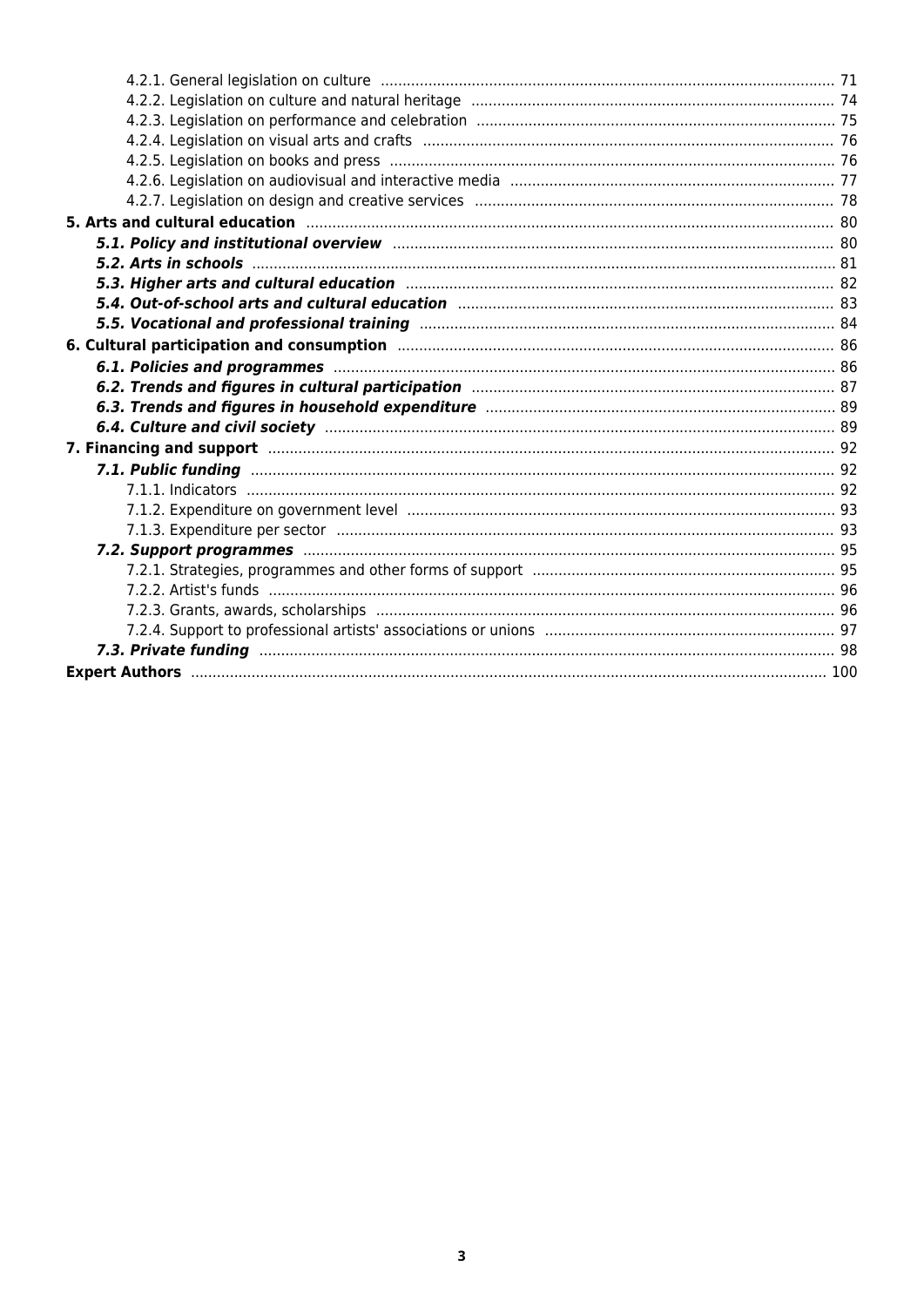# <span id="page-3-0"></span>1. Cultural policy system

# <span id="page-3-1"></span>1.1. Objectives, main features and background

The principles of democratization and decentralization of culture, support for cultural diversity and preservation of the national identity, which forms the basis of contemporary cultural policy, trace back to the main objectives of the cultural sphere of the First Republic of Georgia (1918-1921).

In the process of regaining independence in the 1990s, Georgia declared the continuity of the ideas of the First Republic. The first attempts at a theoretical generalization of the cultural practices of 1991-2001 and the adoption of a homogenous cultural policy document were made in 2001.

After a strongly centralized cultural management system (2003-2011), with local interventionist and entrepreneurial experiments, the expert methods used in 2013 marked a turning point in the development of cultural policy: the Commission for Cultural Policy Development produced a cultural policy concept based on the 2005 UNESCO Convention (although the concept has not been formally adopted).

2015 – A stage of intensive and systematic development of cultural strategy started and the use of expert methods was intensified to reflect three types of activities required for setting the standard for a new cultural policy:

- Determination of cultural values, priorities and goals;
- Development and implementation of initiatives, actions and financing programmes;
- Policy monitoring.

Before the adoption of the "Culture Strategy 2025" only the second activity was prioritised. Despite the annual declaration of priorities and goals by the Ministry of Culture since 2004, systemising values and strategic vision has always been a weakness of the state, and monitoring has not been considered a significant part of the cultural policy.

With this background, under the Decree N 303 of the Government of Georgia, a modern and long-term document stating the Georgian national cultural policy, "Culture Strategy 2025", was approved on July 1, 2016 and provided such a strategic document for the first time in Georgian state history.

The strategy is an attempt to select a cultural policy model that will aid its systematic and sustainable development. It consists of the following elements:

- Strategic long-term planning
- Integrated approaches
- Mobilizing resources
- Monitoring
- Vision based on the balance of the global and local

The strategy development process was implemented in close cooperation with the European Union and was assessed positively by the European Union and the Council of Europe.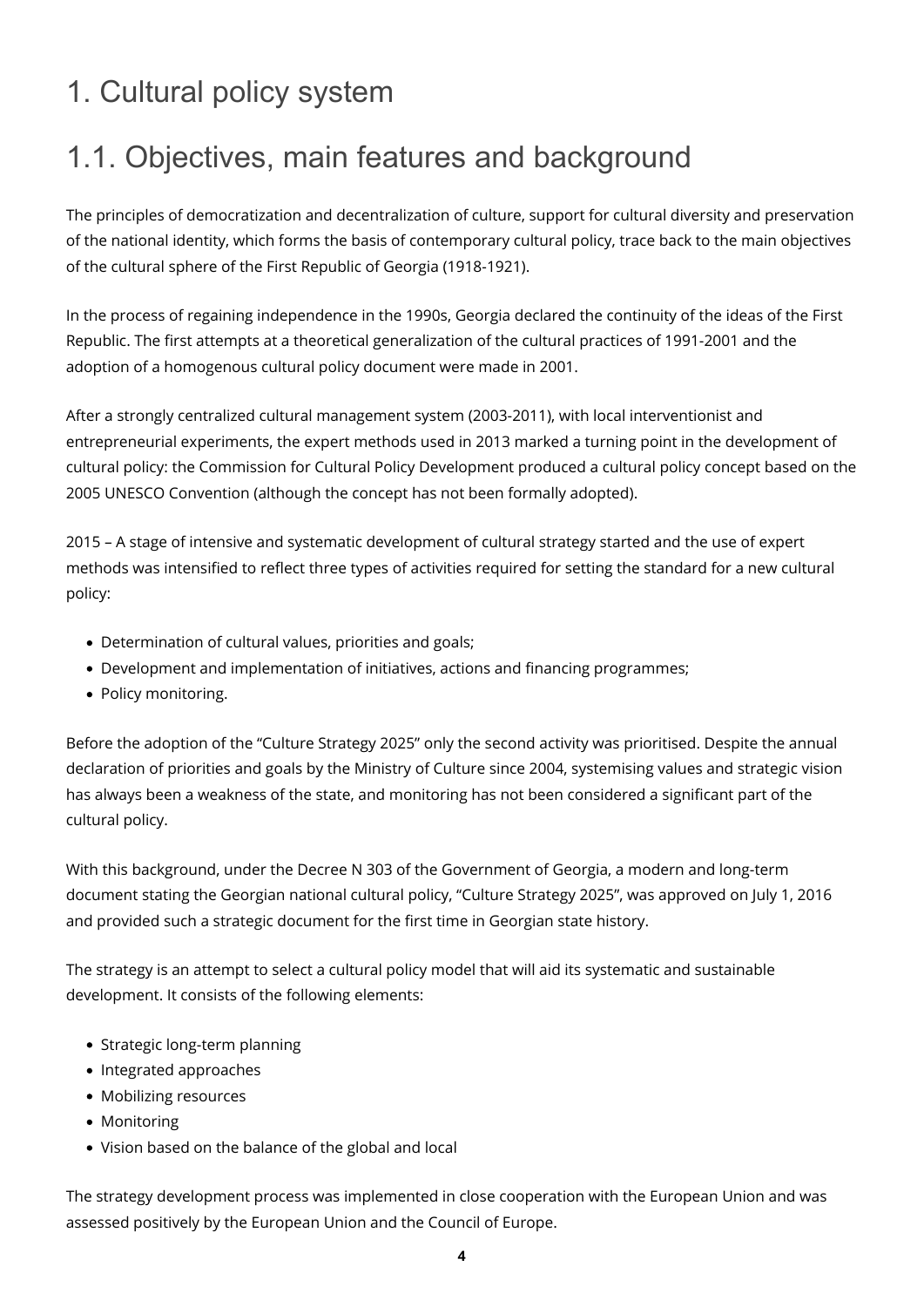The Culture Strategy aims to define a long-term vision on the development of culture and the creative sector in order to underline their value for and importance to national identity, social unity and sustainable development of the country.

#### *Based on the consultation, 8 main Strategic Goals were identified:*

- 1. Awareness Raising and Education
- 2. Access to Culture and Cultural Diversity
- 3. Culture and Other Key Areas
- 4. Funding of Culture
- 5. Cultural Infrastructure and New Technologies
- 6. Creative Industries
- 7. Internationalization of Culture
- 8. Principles of the Governance of Culture

Achieving these goals will create an environment in which:

- The value of culture and creativity is recognized by society, and they are integrated into every level of education;
	- Culture is accessible to every member of society, regardless of location, and cultural diversity is protected and maintained;
	- Culture and creativity are seen as an integral part of the country's development, which creates additional innovative opportunities to strengthen other sectors and contributes to the sustainability and well-being of Georgia;
	- Cultural employment is attractive and adequately valued;
	- Cultural infrastructure meets people's needs and provides them with modern, high-quality products and services;
	- Funding for culture is stable, and funding mechanisms are diverse and transparent;
	- Cultural policy is research-based; an open and transparent political process involves professionals and a broad cross-section of society;
	- Culture and creativity are important sources of jobs, economic growth, and innovation; contribute to a successful environment for individual creative expression.

### **Background**

1950-1960 - Georgia is one of the republics of the Soviet Union, which was formed after the Soviet Russia occupied and annexed the First Democratic Republic of Georgia (1918-1921).

1964 – 1981 – the so-called stagnation of the Brezhnev period is characterized by the development of cultural infrastructure and the building of professional human resources. While the grip of Stalin's totalitarian system (1929-1953) was loosening, conflict was brewing in Georgia between the communist system and supporters of Georgian national culture.

1974-1990 – the formation of a national liberation movement, which culminated in the violent suppression of anti-Soviet demonstrations by the Soviet army on April 9, 1989. During this period the national culture was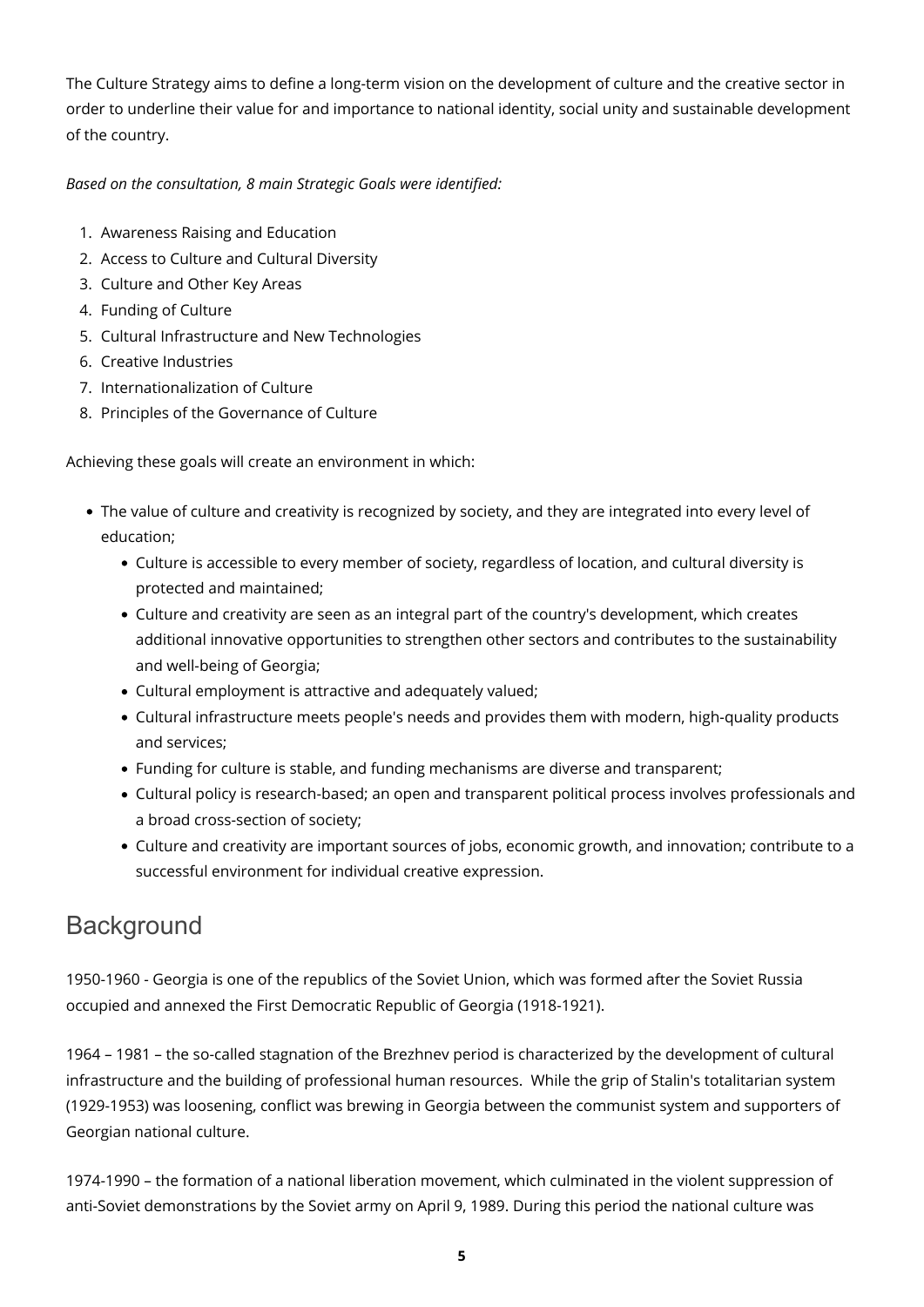redefined as the basis of national identity.

April 9, 1991 - the adoption of the Declaration of Independence of Georgia.

#### *The post-Soviet period in the history and cultural development of Georgia is extremely complex:*

The first stage (1991-1994) - a period of rebuilding an independent Georgian state characterized by contradictions and dramatic events. Changes were initiated in the framework of the persisting Soviet style system. The model of cultural policy chosen by the first national government was aimed at creating a separate Georgian policy for culture.

1991 -1992- the control lost over the South-Ossetian Autonomous Territory; the Tbilisi War; overthrow of the government of Gamsakhurdia.

1992-1994 - Edward Shevardnadze came to power (March 1992). A period of war in Abkhazia and devastation when the entire state policy was aimed at struggling against centrifugal trends and could not pursue a targetoriented cultural policy;

After the fall of Sukhumi (27.09.1993) 300 000 Georgian refugees were expelled from Abkhazia, where even today the Georgian cultural heritage is being systematically destroyed and the right of the Georgian population to receive education in their native language is being violated.

The second stage (1994-2003):

1994 -99 - a period of formation of state structures in the territory controlled by the state with a neutrally homogenous policy; formation of a presidential republic, adoption of the Constitution (1995), cooperation with the Council of Europe, UNESCO and other international organizations,

2000-2003 - a period anticipating the foundation of a decentralization policy. Support for the arts was the extent of the reach of state policies.

The third period (2003-2012):

23.11.2003 - Rose Revolution.

The third "revolutionary and post-revolutionary" (2003-2007) phase saw the recentralization of cultural policy development supported by legislative / constitutional changes and the extension and unification of the cultural infrastructure.

The period from 2008-2012 is marked by an intensification of centralized power, a weakening of self-governing institutions, self-censorship of the mass media and, consequently, a growth in the role of the state structures (Ministry of Culture and Cultural Heritage) in financing and administration of cultural policy.

August 2008 - The Russia-Georgia five-day war, which ended with the occupation of 20% of Georgian territory and the appearance of a new wave of refugees, provoked the use of culture as an image tool to demonstrate democratic values.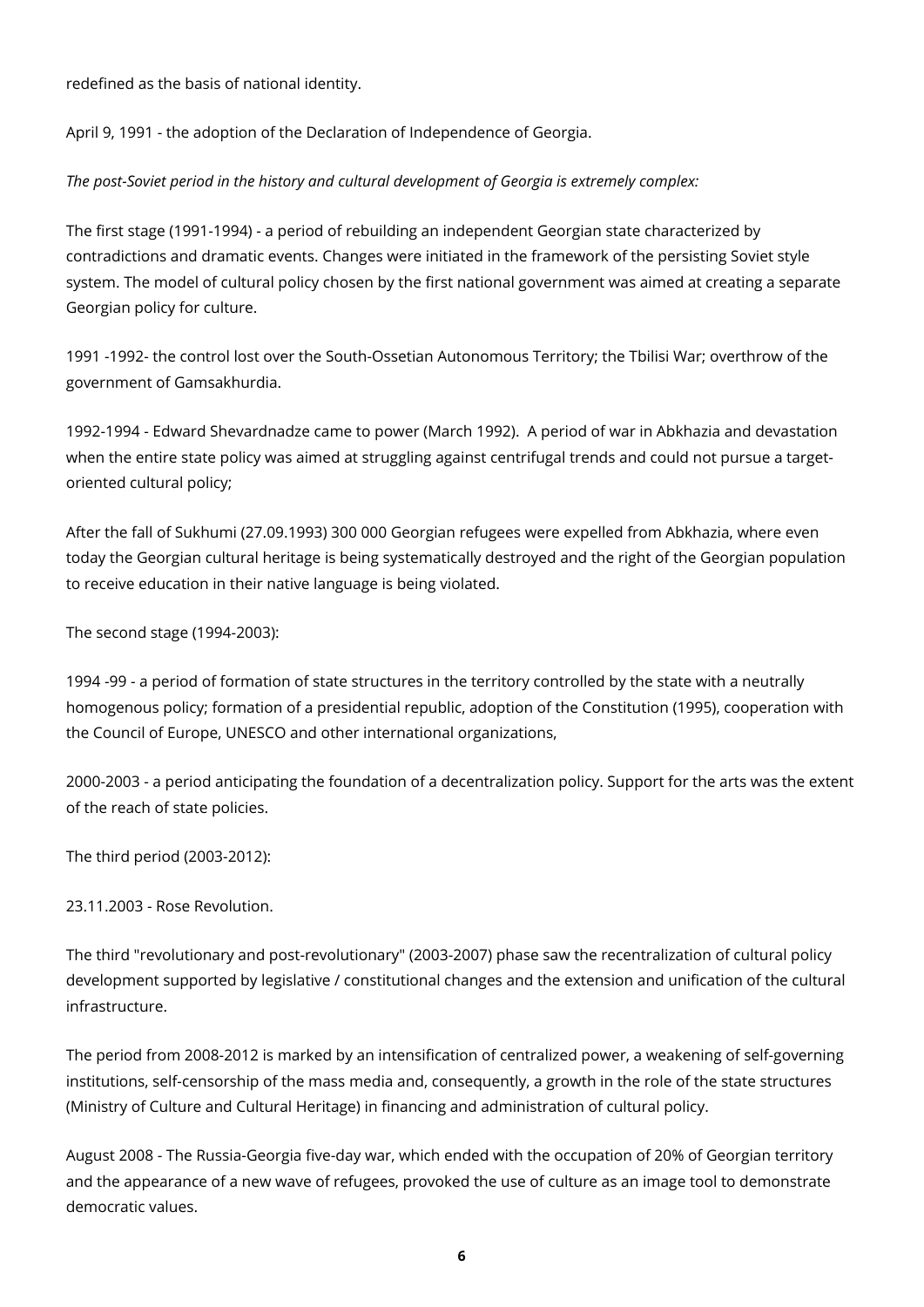The fourth period (2012 - 2021):

2012-2014 - In the first period of the Georgian Dream's ruling (the period of cohabitation of two political forces) the cultural policy was homogeneous.

In 2014, the EU-Georgia Association Agreement was signed.

2015-2017 - the first Culture Strategy 2025 was developed and adopted with EU participation.

2018-2020 -constitutional reforms and transition to a parliamentary republic, the sphere of culture was administered by a unified Ministry of Education, Science, Culture and Sports.

2021 - The Georgian Dream government reorganized the Ministry of Culture, Sports and Youth.

### <span id="page-6-0"></span>1.2. Domestic governance system

#### <span id="page-6-1"></span>1.2.1. ORGANISATIONAL ORGANIGRAM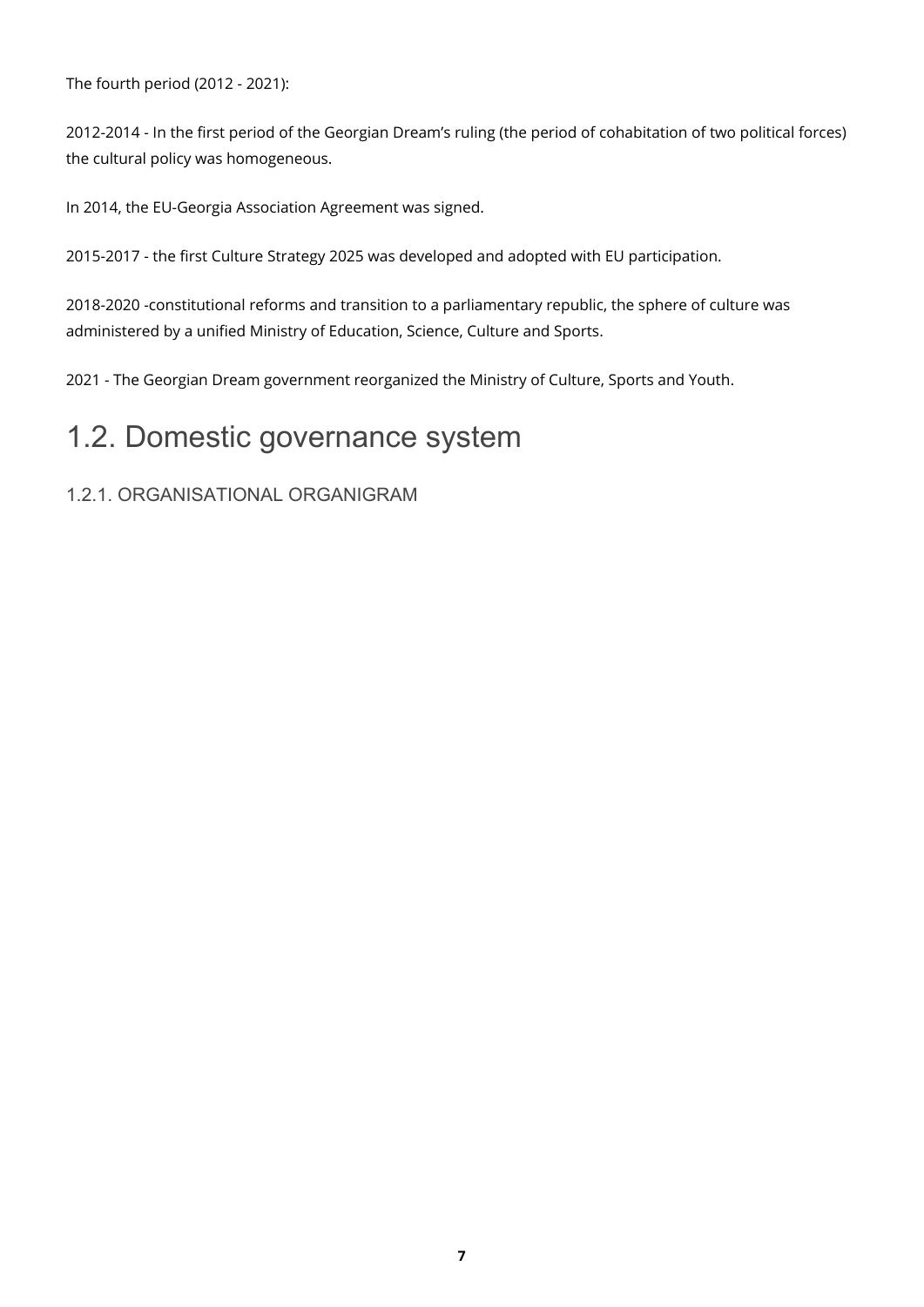

#### <span id="page-7-0"></span>1.2.2. NATIONAL AUTHORITIES

Georgia is a unitary parliamentary republic.

On October 15, 2010, a new *Constitution of Georgia* was adopted*,* which changed the system from a presidential state model to a mixed parliamentary-presidential model. In March 2018, amendments were passed approving the final transition to a parliamentary republic.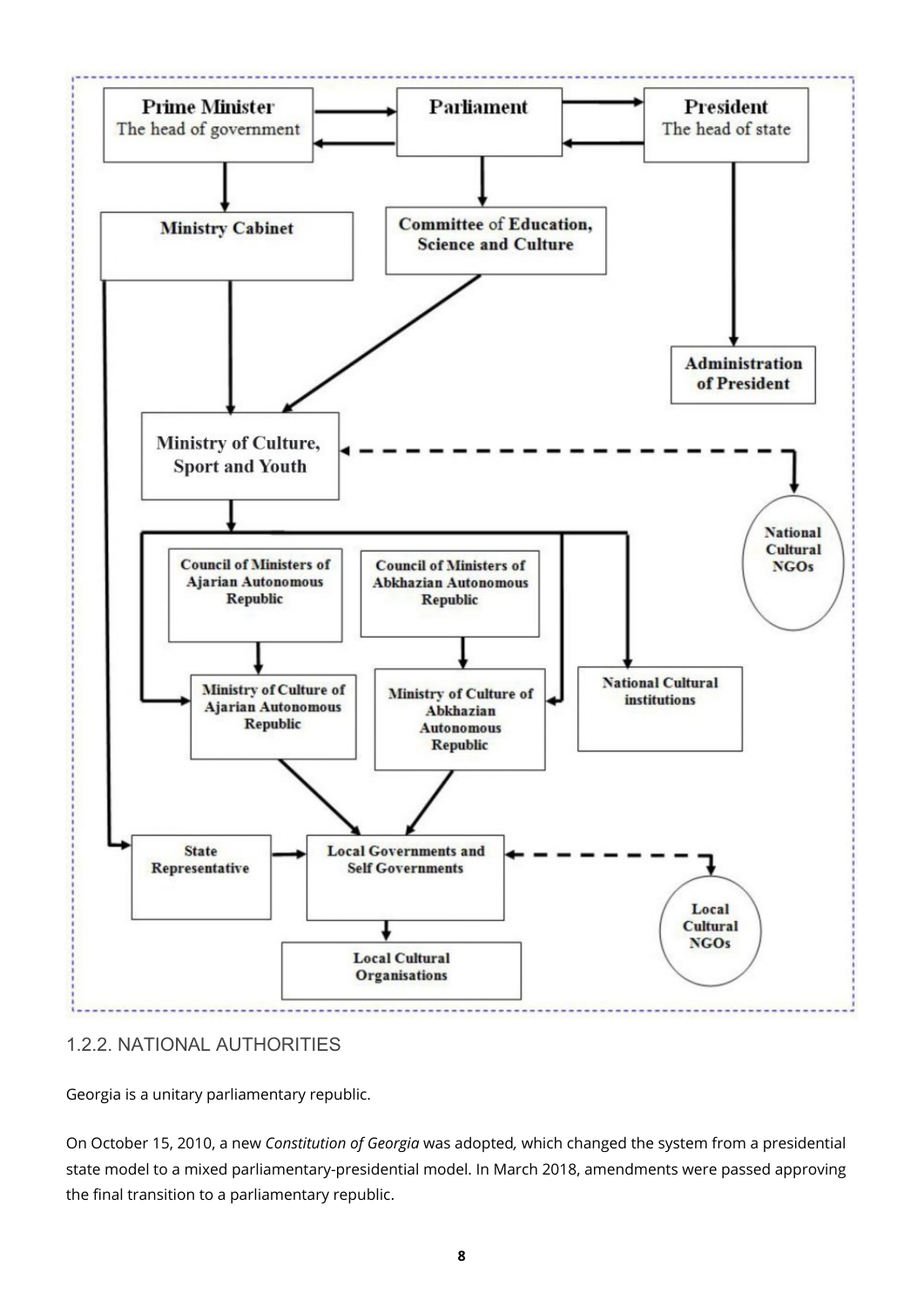The system of administration includes the following branches of authority:

*Parliament* – the legislative power; the parliamentary committee for culture (established in 2020 after the Parliamentary Elections) is responsible for legislation and supervision of the executive power (Ministry of Culture, Sport and Youth of Georgia)

*National government* – the executive power; Ministry of Culture, Sport and Youth of Georgia (restored under this name in 2021)

The Ministry is responsible for the development of cultural policy.

The Ministry has undergone the following changes over the last 30 years:

- 1990-2003- Ministry of Culture
- 2004-2010 Ministry of Culture, Monument Protection and Sports
- 2010-2017- Ministry of Culture and Monument Protection
- 2017-2018 Ministry of Culture and Sport
- 2018-2020 the Ministry of Culture and Sport was integrated with the Ministry of Education and Science of Georgia.

# The Ministry includes several agencies responsible for various areas of cultural policy:

The National Agency for Cultural Heritage Preservation of Georgia [\(http://heritagesites.ge/](http://heritagesites.ge/)) was created in 2008.

Two Creative Europe desks - culture and media - were established at the Ministry in 2016.

In 2017, this new government organization [Creative Georgia](https://www.facebook.com/creativeeuropege/) was created at the Ministry: Creative Georgia is a LEPL (Legal Entity of Public Law), that focuses on the commercialisation of the creative industries' sector and supporting its sustainable development. <http://creativegeorgia.ge/>

*Advisory bodies or councils:* In the Georgian system of cultural administration there is no institute or independent arts council. Advisory bodies – branch committees – were established at the Ministry of Culture, Sport and Youth of Georgia. These committees are composed of freelance experts but remain largely inactive. Small grants are made available to ensure public participation in the implementation of cultural policy.

There are no special bodies such as councils, committees or working groups that facilitate the representation and participation of national and cultural minorities or groups of immigrants in the cultural processes. The only authority that indirectly addresses these issues (in the context of the protection of the general rights of minorities) is the Centre for Tolerance at the Office of the Ombudsman of Georgia.

LEPL Shota Rustaveli National Science Foundation was established in 2010 at the Ministry of Education and Science of Georgia to develop the science, technology and innovation system. A small part of the fund is used for the implementation of scientific projects in the field of culture.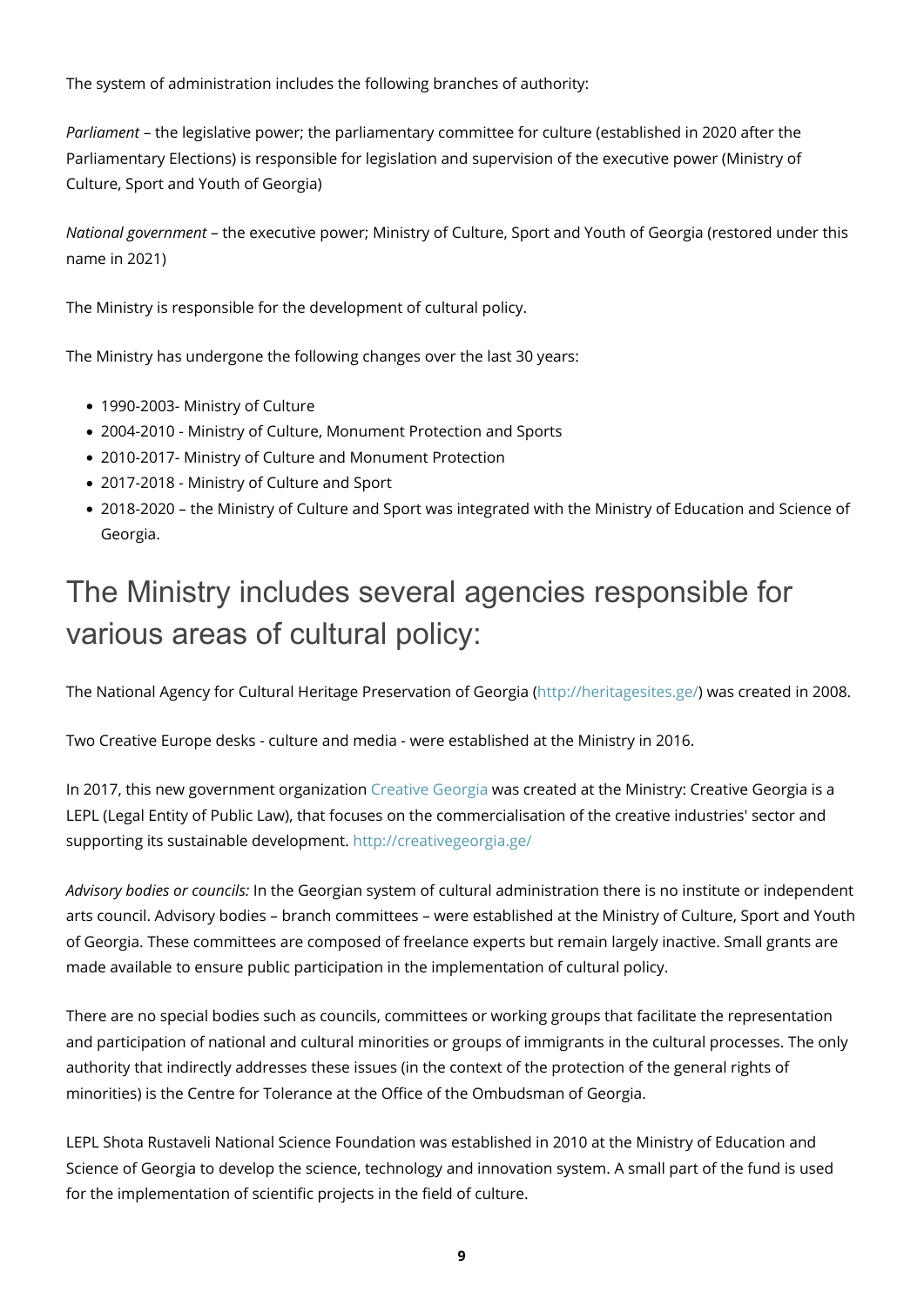#### <span id="page-9-0"></span>1.2.3. REGIONAL AUTHORITIES

In line with Georgian legislation, the governments of Abkhazia and Ajaria Autonomous Republics have their own Ministries of Culture (which are responsible for programmes within their respective administrative borders). [The](http://www.abkhazia.gov.ge/saministro/MINISTRY-OF-EDUCATION-AND-CULTURE/structure/Eka-Khoperia) [Ministry of Education and Culture of Autonomous Republic of Abkhazia](http://www.abkhazia.gov.ge/saministro/MINISTRY-OF-EDUCATION-AND-CULTURE/structure/Eka-Khoperia) and the Ministry of Education Culture and Sport of Ajaria Autonomous Republic are under dual subordination – they are accountable to local governments and to the central authority. However, in view of the war and the 12-year conflict, the de-facto Abkhazian authorities independently control the cultural policy in the territory of Abkhazia. Similarly, the Ministry of Culture of the Ajaria Autonomous Republic pursues the cultural policy, in the context of the decentralisation policy, declared by the Georgian government within its administrative borders.

The period 2008-2011 (from the early presidential elections on January  $5<sup>th</sup>$  2008 until now) is marked by intensification of centralisation and a weakening of self-governing institutions – e.g. the Ajara Autonomous Republic's cultural policy is the embodiment of the central authority's policy.

#### <span id="page-9-1"></span>1.2.4. LOCAL AUTHORITIES

Municipalities of Georgia represent the lower level administrative units in Georgia, where local self-government is exercised. As of 2020, there are 69 municipalities in Georgia, which are united in 9 provinces, which in turn are de facto units.

Five municipalities have been occupied by Russia since 2008 and it is not possible to implement the state cultural policy on their territory.

The local authorities of administration (municipalities) and self-government (sakrebulo – city or village councils) bear responsibility for cultural activity in the regions.

The structural units of local authorities are the departments of culture, cultural heritage and protection of monuments at the local governmental level.

Most of the institutions of culture (theatres, clubs, museums, libraries, centres and houses of culture, art and music schools) responsible to the local bodies of administration and self-government have legal NGO-status although they receive state-municipal financing.

Presidential power in the regions is realised through the institute of presidential "rtsmunebuli" (the governor / president's attorney). There are 10 rtsmunebulis throughout Georgia. The Governor's Office includes the committee for culture (institutions and programmes of regional importance. The Rtsmunebuli Office is financed from the central budget (the role of the rtsmunebuli - governor (the president's confidant in each region) is defined in the new Constitution of Georgia of 15 October 2010). In many respects, the President's institutes - "rtsmunebuli"- duplicate the functions of the bodies of local administration and self-government and due to a trend of centralisation in recent years the powers of the rtsmunebuli have been further reinforced.

In some cases there are conflicting priorities and approaches taken by the national cultural policy and by the policies of local self-government which can result in the lack of a coherent system for cultural support.

Due to the political and economic interests of the central authorities listed above, as well as demands from both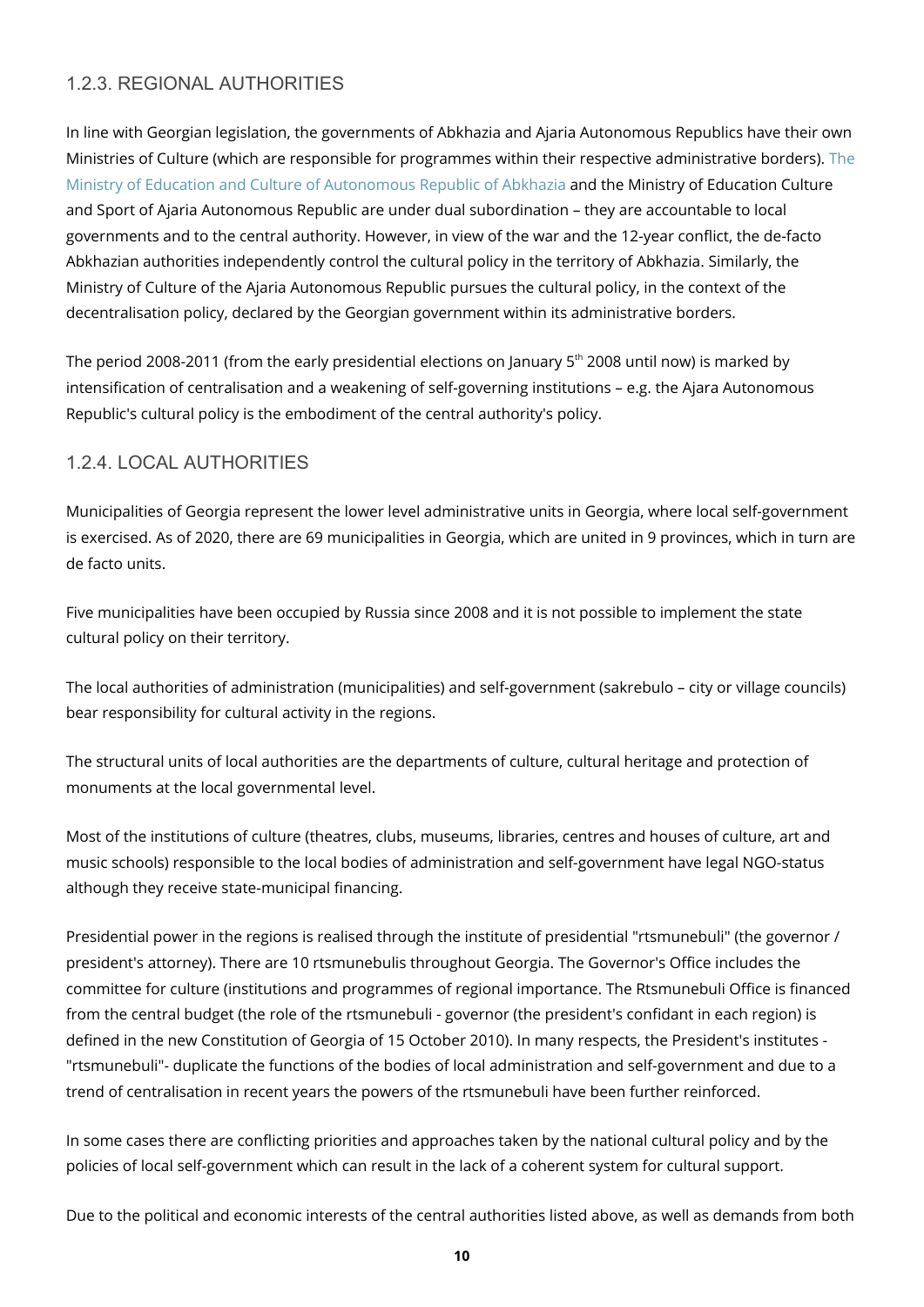local authorities and the public, the problems of delimitation of powers and reinforcement of centralisation have become very acute.

Following the amended Constitution of Georgia, the institute of presidential "rtsmunebuli" (plenipotentiary) has been changed and turned into the institute of governmental "rtsmunebuli". Now it is subordinate to the Government and not the President but maintains the same function of the centralised administration. Presidential power in the regions, realised through the institute of presidential "rtsmunebuli, is now being subsumed under government control in changes to the Constitution.

Local authorities lacking legislative and financial levers for implementation of their own cultural policy instead implement the cultural policy of the national government.

To further the centralisation of cultural management in the regions, so called centres of culture (with the legal status of LEPL) were created. Institutions of culture (theatres, clubs, museums, libraries, centres and houses of culture, art and music schools) subordinate to the local administrations and self-governments are united in the so called centres of culture – the umbrella organisations with specific status and state-municipal financing.

The Ministry of Culture and Monument Protection promotes initiatives in cultural animation in the regions in the framework of the cultural support programme; the programme provides support for traditional folk holidays, restoration and popularisation of national holidays, and promotion of tourism.

#### <span id="page-10-0"></span>1.2.5. MAIN NON-GOVERNMENTAL ACTORS

In the broad range of Georgian public organizations, the share of the nongovernmental sector in the field of culture is rather small, generally due to the low level of financing of culture and non-diversified sources. This has resulted in a dependence on the financial support of the state. On the background of a stable fall in international funding of culture and possible termination of state financing, some organizations have been abolished or reorganized. This process intensified during the Covid-19 pandemic.

The "Cultural Strategy 2025" includes general issues regarding cooperation with NGOs; however, the state in addition to the programmes supporting thematic competitions and free projects, does not make adequate steps in the direction of creating the necessary environment for institutional development of the NGO sector. This is especially related to the lack of proper regulation of benefits and financing diversification issues.

The 2015 Memorandum (the practice of cooperation of 36 NGOs with the Ministry) has institutionalized civil society participation in the field of culture and creation of the policies set out by the Ministry of Culture and Monument Protection to promote, create, distribute and provide access to cultural goods and services. However, the Cultural Action Plan for the 2017-2018 does not specifically describe the projects for cooperation with non-governmental sectors.

The creative unions established during the Soviet period have lost most of their assets and influence, and trade unions have few resources. Only some of them (the Union of Architects, Union of Cinematographers and Georgian Copyright Association (GCA)) continue to be leaders in their fields. The most influential are NGOs that collaborate with international donors and networks and play an advisory or lobbying role in the area of culture. These include the Georgian Arts & Culture Centre (GACC), CCA - Centre of Contemporary Art - Tbilisi, Propaganda network, Georgian Craft Association, Artisterium Association, ICOM Georgian National Committee,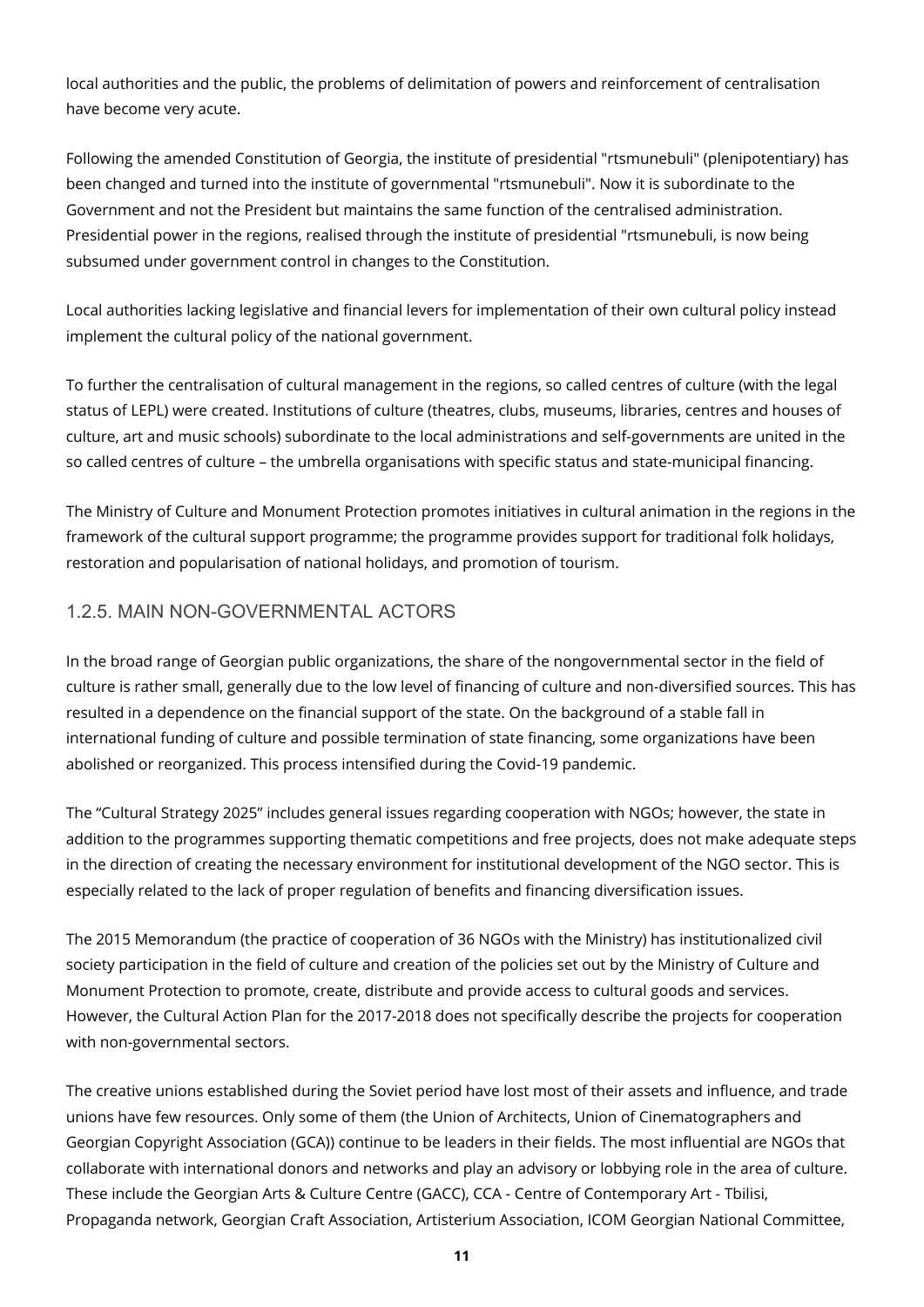ICOMOS Georgian National Committee, YTA UNION - OISTAT Georgian National Center, Culture and Management Laboratory, Georgian Museums Association, NNLE "Gift", Georgian Libraries Association, Platform for Change, Georgian Blue Shield, "Hamkar", Publishers Association, Prometheus-Cinema Centre, Caucasian House-Centre for Cultural Relations, etc.

#### <span id="page-11-0"></span>1.2.6. TRANSVERSAL CO-OPERATION

Cooperation between the Ministry of Culture, Sport and Youth of Georgia and other ministries is determined by their participation in public cultural development. Co-operation is regulated under the Law on Structure and Procedures of Executive Power.

The ministries responsible for some aspects of regulation / management of culture are:

*The Ministry of Education and Science* is responsible for the implementation of reforms in higher, vocational and secondary education, including legislative reform, and accordingly is responsible for education policies. The Ministry also implements the state policy on the official Georgian language.

*The Ministry of Foreign Affairs* is responsible for the development and implementation of a single foreign policy, including foreign cultural policy. The National Committee of UNESCO at the Ministry of Foreign Affairs of Georgia coordinates the ministries, institutions and agencies engaged in the sphere of culture.

*The Ministry of Economic Development (Departments for Tourism, Construction and Privatisation)* is responsible for the strategy on privatisation and attraction of subsidies (including for the cultural sector); for tourism development (including cultural tourism); creation of a favourable investment environment for cultural industries; and provision of the official system for the preservation of cultural heritage in the areas of construction, spatial planning and cultural landscaping.

*The Ministry of Finance,* like the Ministry of Culture and Monument Protection is responsible for execution of the budget.

The functions of the Ministry of Justice regarding the cultural and natural heritage are limited to the activities of its subordinate entities of public law:

- The National Archive maintains the documents of cultural heritage value and ensures their inventory, identification and rehabilitation.
- The National Agency of Public Register is authorised to register the title to ownership for all immovable assets and among them cultural heritage monuments as well.

*The Ministry of Environment Protection and Natural Resources* (the MoE) manages the territories of environmental value, which apart from valuable natural resources contain historic monuments and sites. More importantly, according to environmental legislation, the World Natural Heritage sites and Protected Landscapes are part of the legislative system of nature protection, therefore they fall under the direct management of the MoE. Thus the MoE is involved in the protection of cultural heritage, although this is not its direct responsibility.

On the regional level, the Ministry of Culture, Sport and Youth of Georgia cooperates with the local authorities, the office of rtsmunebuli / governor and municipal authorities in the form of methodological consultations,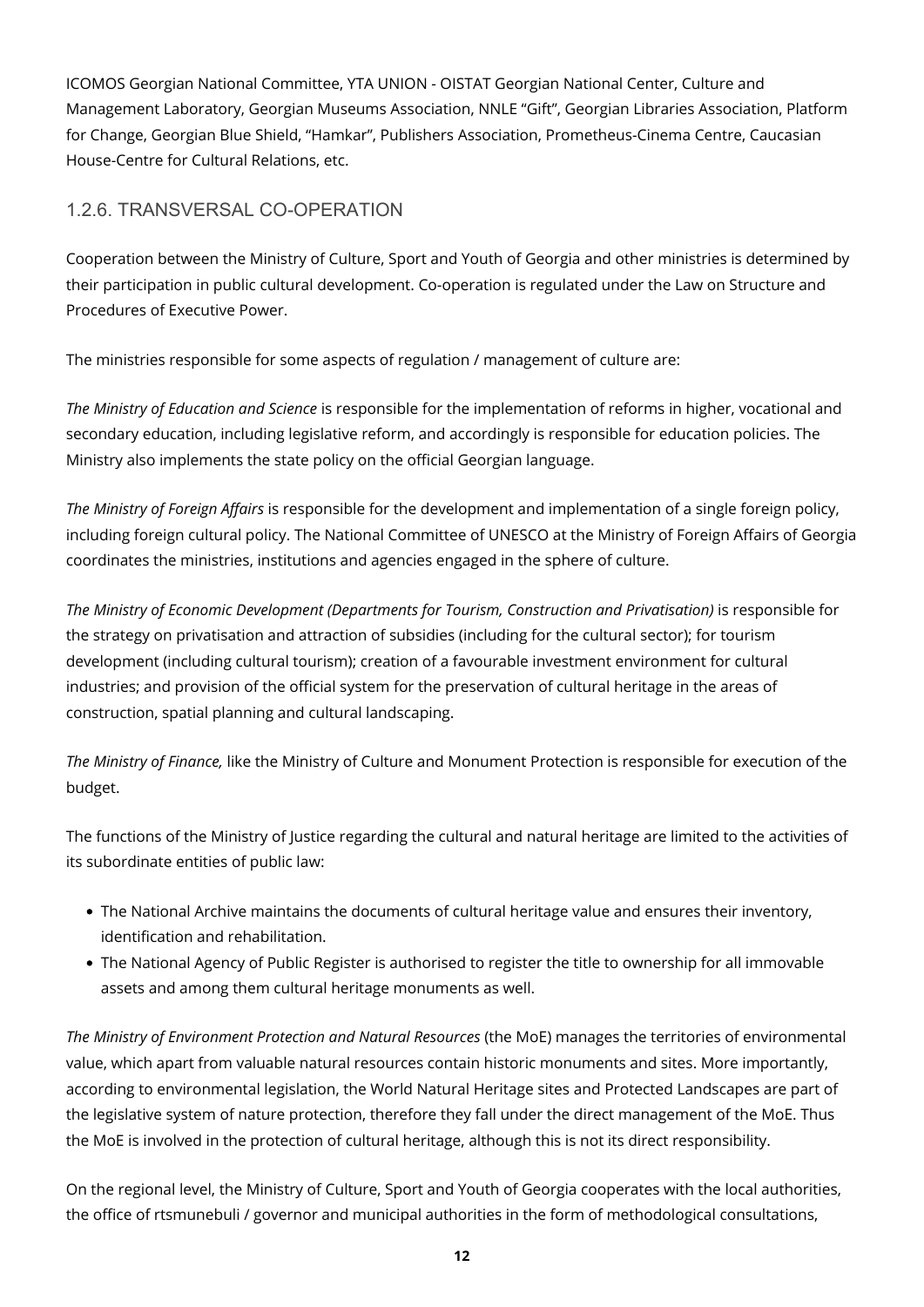concrete projects or in the context of collaboration in respect of a budget-funded institution or monument of culture.

On 21 November 2014, a working group for reviewing infrastructure needs was established by the Ministry of Culture and Monument Protection of Georgia, with the Minister as Chairman. The Interdepartmental Working Group is composed of representatives of the Ministry of Regional Development and Infrastructure, Finance, Economy and Sustainable Development and Tbilisi City Hall.

In 2016, in the process of developing the Georgian Culture Strategy 2025, an interagency committee and a working group have been established aiming to involve all government agencies in the development of the culture strategy document and its implementation.

The 2017-2018 Interagency Action Plan for Implementation of the Culture Strategy was developed as well.

The Ministry of Culture, Sport and Youth of Georgia newly restored in 2021 has not yet announced the development of this action plan.

## <span id="page-12-0"></span>1.3. Cultural institutions

#### <span id="page-12-1"></span>1.3.1. OVERVIEW OF CULTURAL INSTITUTIONS

According to Georgian legislation, cultural organisations (as for other organisations) may have three types of legal status – state, private commercial legal entities and non-profit making (non-state) organisations.

The higher art schools, cultural heritage sites, archives, libraries, museums, most theatres (only a few are NNLEs), symphony orchestras, 3 folk ensembles and the centre, the Writers' House, and the Cinema Centre are subordinated to the state (central and municipal authorities.).

Architecture, design, fashion, handicrafts, art galleries, TV and radio (except 2 public broadcasters), film studios, publishing houses, production and advertising firms, gaming, audio and video, multimedia and club industries, contemporary and electronic music fields are privately owned.

The nongovernmental sector more or less covers the areas of cultural heritage and cultural industry. Most of the intellectual resources are concentrated in this sector, but in terms of infrastructure it is still quite weak.

Cultural infrastructure was severely damaged during the hostilities of the 1990s and the economic crisis. Uncontrolled privatization in the 2000s destroyed many cultural heritage sites and disrupted the integrity of the historical city network. At the same time, the restoration and renovation of facilities of national importance (state theatres, higher art schools, churches, etc.) was carried out in cooperation with the state, international donors and the private sector. Often the share of the private sector far exceeded that of public investment.

Today, the issue of cultural infrastructure is still acute and budget funds cannot cover its needs.

"The cultural infrastructure dissemination in Georgia according to the CDIS survey is 0.312. This final result of 0.312 is low for the average indicator of spaces designed for museums, libraries, exhibitions and performing arts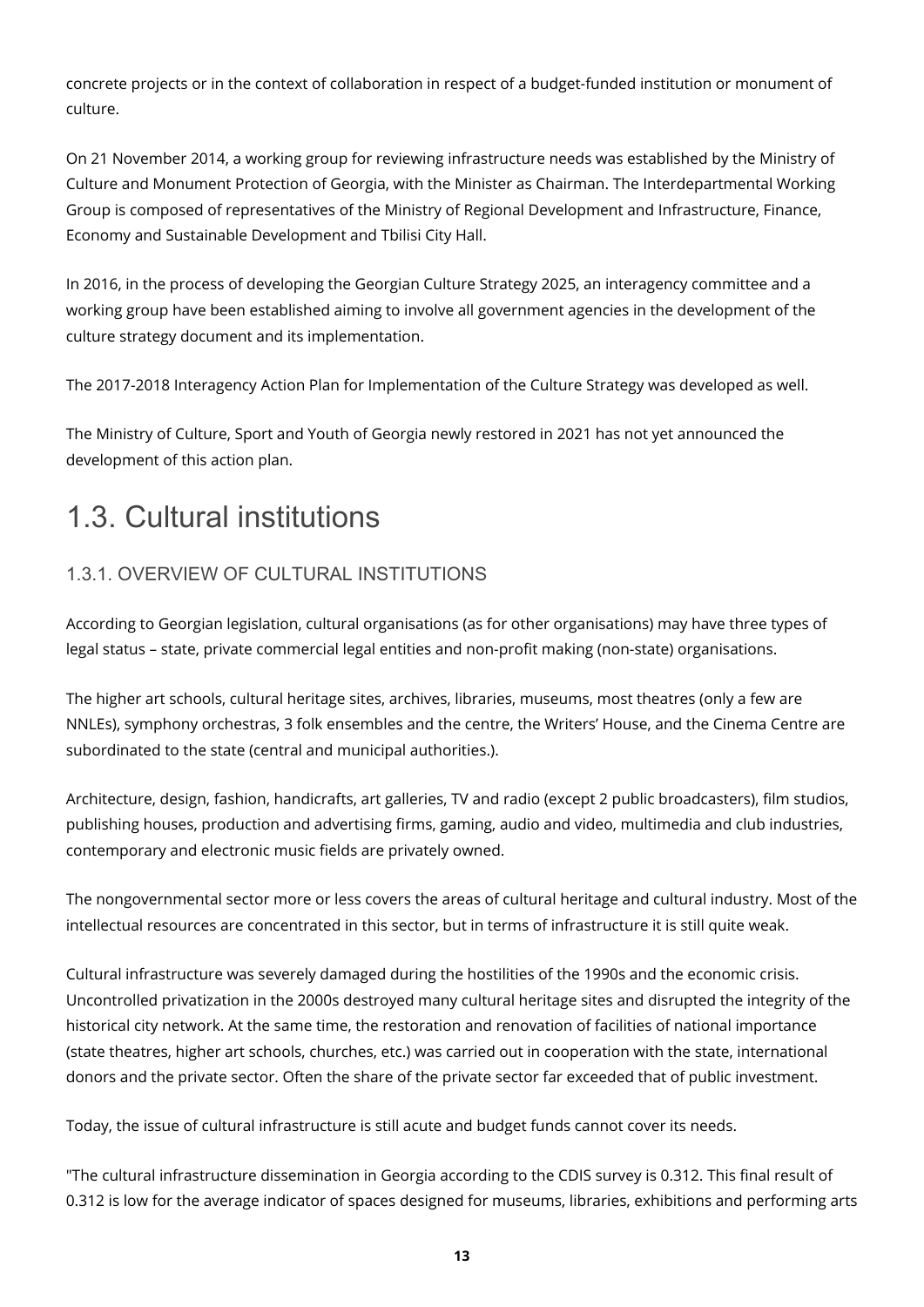in Georgia" (*Source: UNESCO "Culture for Development Indicators (CDIS) Georgia", 2017; EU-Eastern Partnership Culture and Creativity Programme).*

Therefore, in the Culture Strategy 2025 approved in 2016, this issue is given a strategic role: "Cultural Infrastructure and New Technologies."

 Objective: The development and effective management of the cultural infrastructure contributes to producing and disseminating high-quality cultural products and services, preserving cultural properties and improving the working environment in accordance with international standards."

#### <span id="page-13-0"></span>1.3.2. DATA ON SELECTED PUBLIC AND PRIVATE CULTURAL INSTITUTIONS

| Domain                 | Cultural institutions (subdomains)               | Public sector    |                                    | Private sector           |                                 |
|------------------------|--------------------------------------------------|------------------|------------------------------------|--------------------------|---------------------------------|
|                        |                                                  | Number<br>(2020) | Trend last 5<br>years<br>(ln<br>%) | Number (2020)            | Trend last<br>5 years (In<br>%) |
| Cultural heritage      | Cultural heritage sites (recognised)             | 7915             |                                    | ÷,                       |                                 |
|                        | Complex monuments of national and<br>world value | 15               | $+6.6%$                            | ÷                        |                                 |
| Museums                | Museum institutions                              | $18*$            |                                    | 216                      | $+$                             |
| Archives               | Archive institutions                             | $7**$            |                                    | ÷,                       |                                 |
| Visual arts            | Public art galleries / exhibition halls          | $1***$           |                                    | not available            |                                 |
| Performing arts        | Performance and stable spaces for<br>theatre     | 29               |                                    | 23                       | $+15%$                          |
|                        | Concert houses                                   | 5                |                                    | ÷,                       |                                 |
|                        | Theatre companies                                | 29               |                                    | 23                       | $+15%$                          |
|                        | Dance and ballet companies                       | 5                |                                    | $\mathbf{1}$             | +100%                           |
|                        | Symphonic orchestras                             | $\overline{4}$   |                                    | ÷,                       |                                 |
| Libraries              | Libraries                                        | $1***$           |                                    | 824****                  |                                 |
| Audiovisual            | Cinemas                                          | $\mathbf{1}$     |                                    | $\overline{\phantom{a}}$ |                                 |
|                        | <b>Broadcasting organisations</b>                | 2                |                                    | not available            |                                 |
| Interdisciplinary      | Socio-cultural centres / cultural houses         | 2                |                                    | not available            |                                 |
| Other (please explain) | Child musical, art and painting schools          | 10               |                                    | not available            |                                 |
|                        | Higher education institutions                    | 5                |                                    |                          |                                 |

#### *Table 1: Cultural institutions, by sector and domain*

*Source(s): State Department for Statistics,*

\* 12 museums and 4 house-museums are part of the Georgian National Museum

\*\* Archives are under the Ministry of Justice

\*\*\* The National Gallery is part of the Georgian National Museum up to 2021

\*\*\*\* 2 opera and ballet theaters and 3 state folk song and dance ensembles subordinate to the state

\*\*\*\*\* "Tbilisi Modern Ballet" subordinates to Tbilisi Municipality

\*\*\*\* The National Library is under of the Parliament of Georgia.

\*\*\*\*\* From 2009, the information about other libraries is no longer available from administrative sources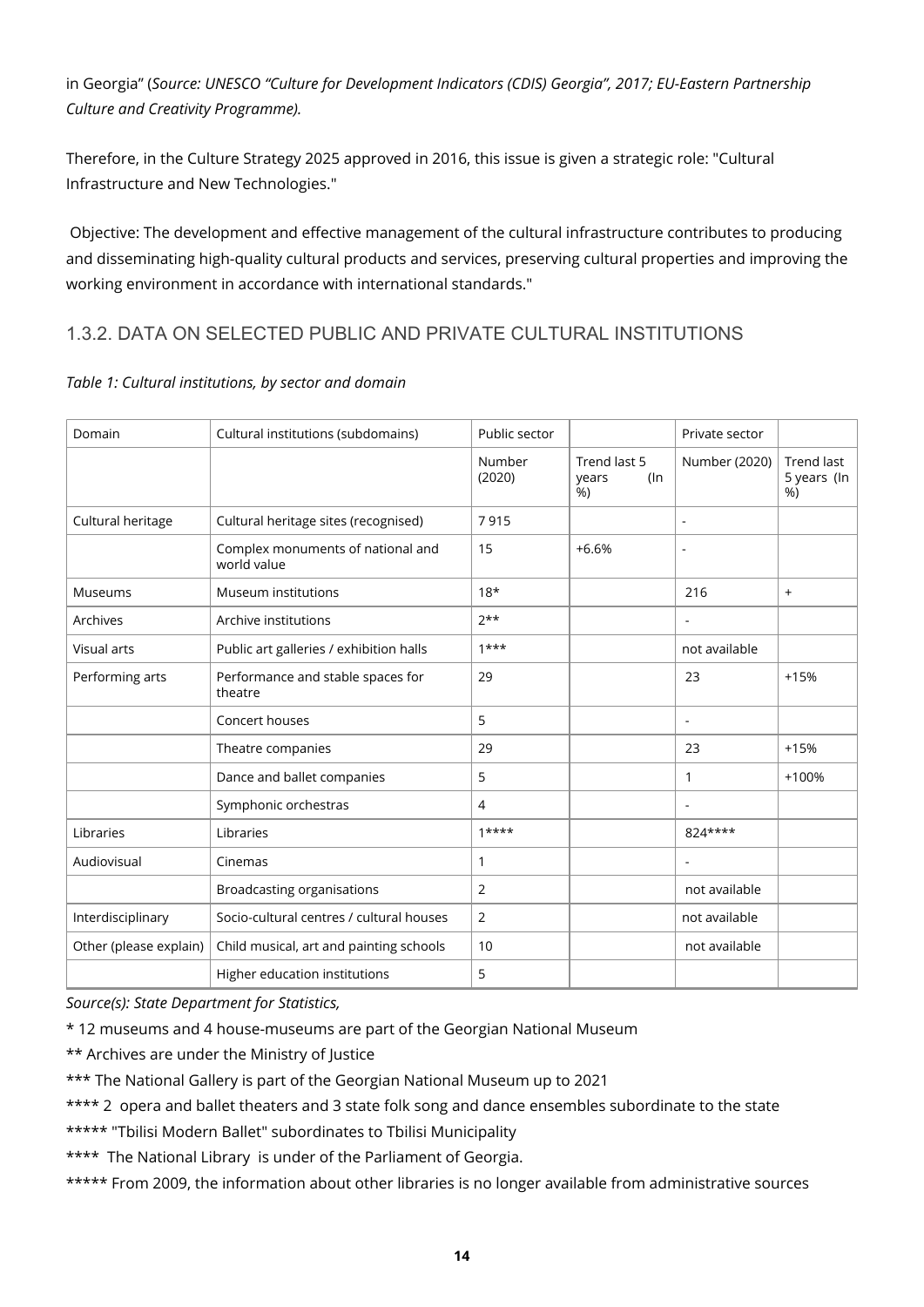There is no data on private cultural institutions, only incomplete and fragmented information. For example, there is data on private broadcasters, and some on museums and galleries.

However, statistics on the private sector of the other domains shown in the table are mostly unavailable.

The Ministry of Culture Sports and Youth controls 18 state museums (including the National Museum of Georgia, which includes 12 museums, 4 house museums, 1 National Gallery and 2 research centres), 29 theatres, 5 concert halls, 14 educational institutions (of which 4 are higher institutions and 10 colleges and schools of art, ballet, music and fine art), LEPL Giorgi Chubinashvili National Research Centre for Georgian Art History and Monument Protection, Films, Folklore, Theatres, Classical Music Centres, National Music Centre, Writers' House, LEPL Circassian (Adyghe) Cultural Centre; LEPL- Tbilisi State Chamber Orchestra; and LEPL Gori Women's Chamber Choir.

The National Agency for Cultural Heritage Preservation of Georgia under the Ministry of Culture and Youth Affairs deals with cultural and historical monuments and archaeological sites.

Some institutions are managed by other state institutions, e.g. the Ministry of Justice manages the archive institutions, the Parliament of Georgia manages the National Library, and 14 state reserves are managed by the Agency of Protected Areas under the Ministry of Environment Protection and Natural Resources.

Libraries, culture houses, some theatres, museums and music schools have been transferred to municipalities.

According to data from 2008, there were 824 libraries in Georgia (without data from the Republic of Adjara). Since 2009, information about libraries is no longer available from administrative sources.

#### <span id="page-14-0"></span>1.3.3. PUBLIC CULTURAL INSTITUTIONS: TRENDS AND STRATEGIES

Since 1999, in compliance with the *Law on Legal Entities under the Public Law*, the main institutions of culture have been re-registered and established as legal entities.

In 2021, 77 cultural institutions subordinate to the new Ministry of Culture, Sport and Youth of Georgia. Some state institutions – libraries, archives, and some museums fall under the responsibility of the Parliament, Ministry of Justice and municipalities.

During the Covid-19 pandemic, in 2020, under the consolidated Ministry of Education, Science, Culture and Sports, the funding for culture was reduced in the development programmes and free projects.

After the re-establishment of the Ministry of Culture, Sport and Youth of Georgia in 2021, some state associations have undergone changes (for example 4 museums have been excluded from the structure of the National Museum and now subordinate directly to the Ministry).

There is an example of transition from private to public ownership - the Black Sea Arena was handed over to the state by the Cartu Foundation.

State-run foundations do not exist in Georgia. Despite the urgent need for public foundations to accumulate funds for the development and support of culture and the constant debates on this issue, there has been no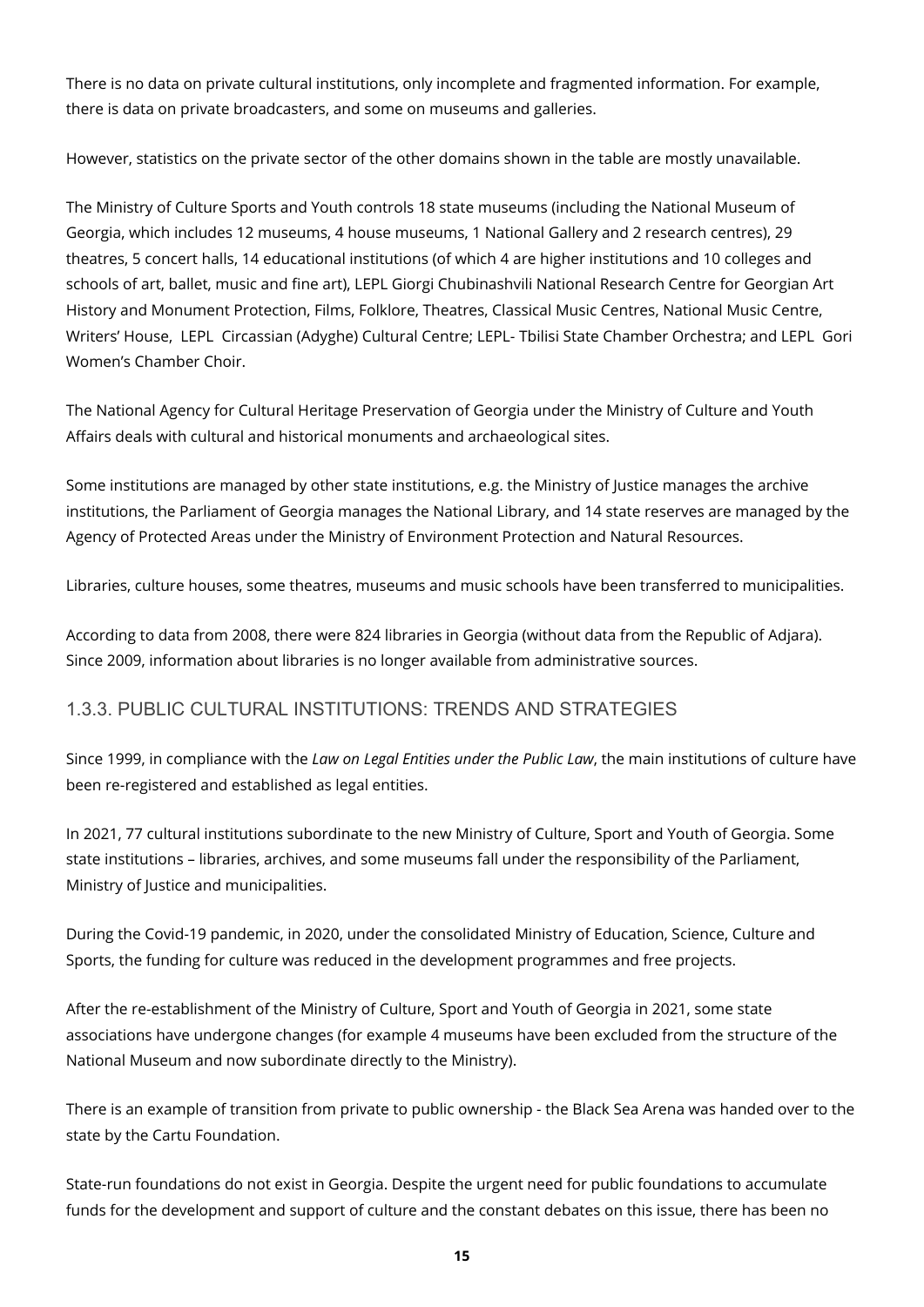adequate legislative activity in this area. All private donations go through foundations with the status of nongovernmental, non-profit organizations.

All private donations for the public organizations and institutions – legal persons under the public law subordinated to the Ministry of Culture, Sport and Youth of Georgia of Georgia - go through the foundations with the status of non-governmental non-profit organizations.

The long-term cooperation between public institutions of culture and private sponsors is somewhat irregular and unofficial. One of the few sponsors regularly cooperating with key organizations of national importance is the Georgian foundation Cartu which has financed large projects such as the rehabilitation of several theatres of national importance and institutions of higher cultural education.

Other important examples of cooperation between the state and international foundations are the Soros Foundation, the British Council in Georgia, the U.S. Ambassadors' Fund for Cultural Preservation (AFCP), etc. These initiatives often encourage participation of NGOs and cultural societies to cooperate in projects with central or local authorities as a third partner.

Successful examples of public-private partnerships or collaborations (involving state, municipalities and NGOs) are the traditional international film festival "Prometheus", Theatre Festival Gift, Tbilisi Jazz Festival, and other international events, which attract many visitors and sponsors.

A special mention should be given to the Fund for Preservation and Rescue of Georgian Historical Monuments, which is the only privately funded donor organization active in the cultural heritage field since 2004. The Fund has the biggest share in financing the restoration, inventory and rehabilitation of listed properties. In 2004-2009, the Fund financed more than 430 projects all over the country, including 390 Orthodox churches (after the restoration most of these churches reopened). The archaeological works have been implemented on the most important sites in Georgia and abroad (e.g. Ghalia Monastery in Cyprus). The Fund also provided financing to equip conservation research laboratories at the Restoration Faculty of the Academy of Fine Arts and the Nokalakevi museum-reserve. The Fund actively cooperates with the MoC, the National Agency for Cultural Heritage Preservation and the Patriarchate of Georgia to define the priorities and agree to the annual list of monuments for rehabilitation.

## <span id="page-15-0"></span>1.4. International cooperation

#### <span id="page-15-1"></span>1.4.1. PUBLIC ACTORS AND CULTURAL DIPLOMACY

Since regaining independence, Georgia has been active in working with international organizations and is a member of the UN, UNESCO, Council of Europe, European Union, World Tourism Organization, ICCROM, and GUAM.

Georgia has signed various agreements in the sphere of culture with EU countries, CIS countries (Commonwealth of Independent States), USA, China, Israel, India, etc. (100 countries).

The Ministry of Culture, Sport and Youth of Georgia (in all its modifications) has developed and implemented bilateral and multilateral foreign cultural policies.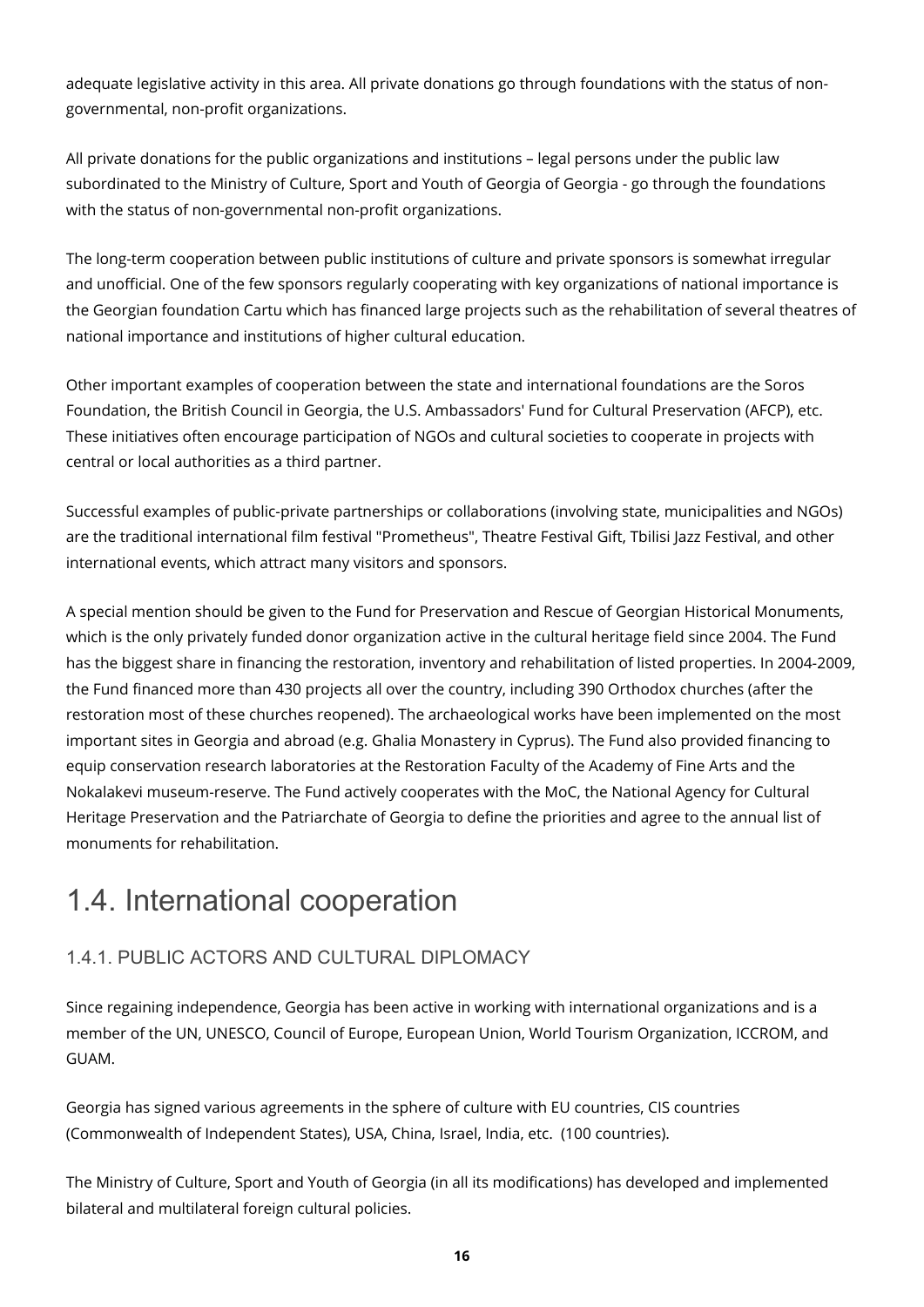In the Culture Strategy 2025 the seventh strategic goal is "Internationalization of Culture".

7.1. Objective: The internationalization of the cultural sector helps the development of culture, increases the nation's export capacity and empowers its image.

Tasks:

- To ensure harmonization of cultural sector legislation with ratified international norms and its approximation to EU legislation;
- To strengthen cooperation between Georgia and other countries through bilateral/multilateral agreements and/or joint programmes;
- To support the internationalization of Georgia's cultural sector and intensify efforts to establish it in the European and international markets.
- To strengthen international cooperation to support the efforts of creative industries to join international online platforms, export their products and increase the public accessibility of international online platforms;
- To take into account the importance of cultural and creative resources in terms of foreign trade policy, international relations and diplomacy.

The Ministry of Foreign Affairs also has a responsibility for international cultural cooperation which is administered by its Department for Foreign Economic and Humanitarian Relations. This Department is responsible for some aspects of cultural policy and the protection of Georgian cultural heritage abroad. After 2008, the cultural policy of the separatist governments in the breakaway "independent" republics of Abkhazia and South Ossetia has been openly nationalistic and anti-Georgian. In particular, this relates to the immovable monuments of cultural heritage and teaching and use of the Georgian language. The Georgian state has opposed this policy using legal measures (*Law on Occupied Territories*, and financial tools (financing of programmes for reintegration and integration, promotion of culture of national minorities).

In the joint strategic priorities of the Ministries of Culture and Monument Protection and Internal Affairs of Georgia for 2011-2014, special attention was paid to the active involvement of UNESCO in the problems of protection of cultural heritage and the education sphere in the Georgian territories occupied by Russia.

The Ministry of Culture (in all its modifications) and the Ministry of Foreign Affairs cooperate closely on Euro-Atlantic integration. Georgia and the European Union signed the *Association Agreement*, including a deep and comprehensive free trade area (DCFTA), on June  $27<sup>th</sup>$  2014 in the margins of the European Council meeting in Brussels. Chapter 17 of the *EU-Georgia Association Agreement* is devoted to cooperation in the cultural field and is concretely mentioned in Article 362 and 363:

*Article 362*: " The Parties will promote cultural cooperation taking duly into account the principles enshrined in the United Nations Educational, Scientific and Cultural Organization (UNESCO) Convention on the Protection and Promotion of the Diversity of Cultural Expressions of 2005. The Parties will seek a regular policy dialogue in areas of mutual interest, including the development of cultural industries in the EU and Georgia. Cooperation between the Parties will foster intercultural dialogue, including through the participation of the cultural sector and civil society from the EU and Georgia".

*Article 363*: "The Parties shall concentrate their cooperation in a number of fields: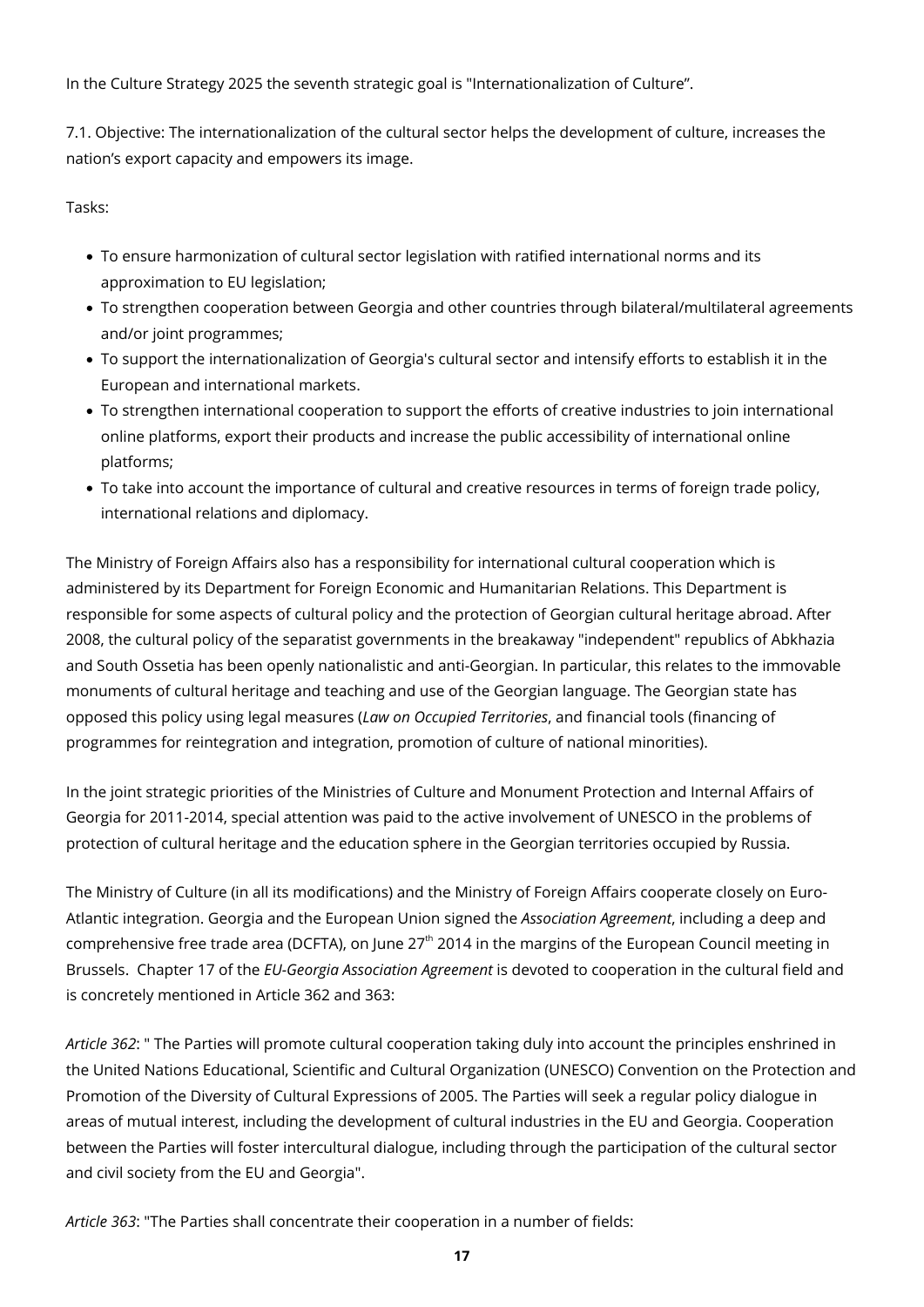- Cultural cooperation and cultural exchanges;
- Mobility of art and artists and strengthening of the capacity of the cultural sector;
- Intercultural dialogue;
- Dialogue on cultural policy; and
- Cooperation in international fora such as UNESCO and the Council of Europe, inter alia, in order to foster cultural diversity, and preserve and valorize cultural and historical heritage."

Significant financing and support of international cultural cooperation was implemented through the international funds and institutions, such as the Open Society Georgia Foundation (Soros Foundation), South Caucasus Regional Office of the Heinrich Böll Foundation, the British Council Georgia Office, the Alexander Dumas Centre of French Culture, the French Institute, the Goethe Institute, and USAID. Each of the listed funds contributes to the development of public participation and cultural diplomacy according to their priorities.

In 2007 - 2011 the "Georgian Seasons" programme was organized and financed from the presidential and governmental reserve funds at the Ministry of Culture and Monument Protection. The state undertook liability for the regular participation in such prestigious international events as the Venice Biennale, Prague International Festival, Frankfurt Book Fair, Berlinale, Istanbul Biennale, Edinburgh Festival and others.

Since 2012, the programme has evolved into the Strategic Goal "Internationalization of Culture", which is funded by the Ministry of Culture.

Before the pandemic, the Ministry of Education, Science, Culture and Sports, through the International Education Centre established in 2014, actively promoted the participation of young people in international exchange programmes, including in the field of culture.

#### <span id="page-17-0"></span>1.4.2. EUROPEAN / INTERNATIONAL ACTORS AND PROGRAMMES

There are agreements in place between Georgia and international organizations such as UNESCO (since 1995), ICROM, ICOM and ICOMOS. Georgia is included in HEREIN, the Participation Programme and the Creative Cities Network (UNESCO). Georgia is also a member of the BSEC (Black Sea Economic Cooperation) working group on culture and European Heritage Days (since 1999). Regarding the transnational organizations, Georgia has executed cultural agreements with the CIS, GUAM and BSEC countries.

Since 2001, Georgia has cooperated with the project STAGE (since 2005-2006, this project has been transformed into the Kyiv Initiative) and since 2005 has participated in the CoE / ERICarts comparative research project "Cultural Policy in Europe: a Compendium of Key Facts and Trends."

Responsibility for the provision and monitoring of the *UNESCO Convention on the Protection and Promotion of the Diversity of Cultural Expressions (ratified in 2008)*is carried out by the National Committee of UNESCO, under the Ministry of Foreign Affairs.

Georgia participates in the EU Neighborhood Policy. The Twinning Project was implemented within the framework of the Eastern Partnership Culture Programme.

In 2010, Georgia ratified the European Landscape Convention and in 2011 - the Council of Europe Framework Convention on the Value of Cultural Heritage for Society. In 2011 Georgia joined Eurimage.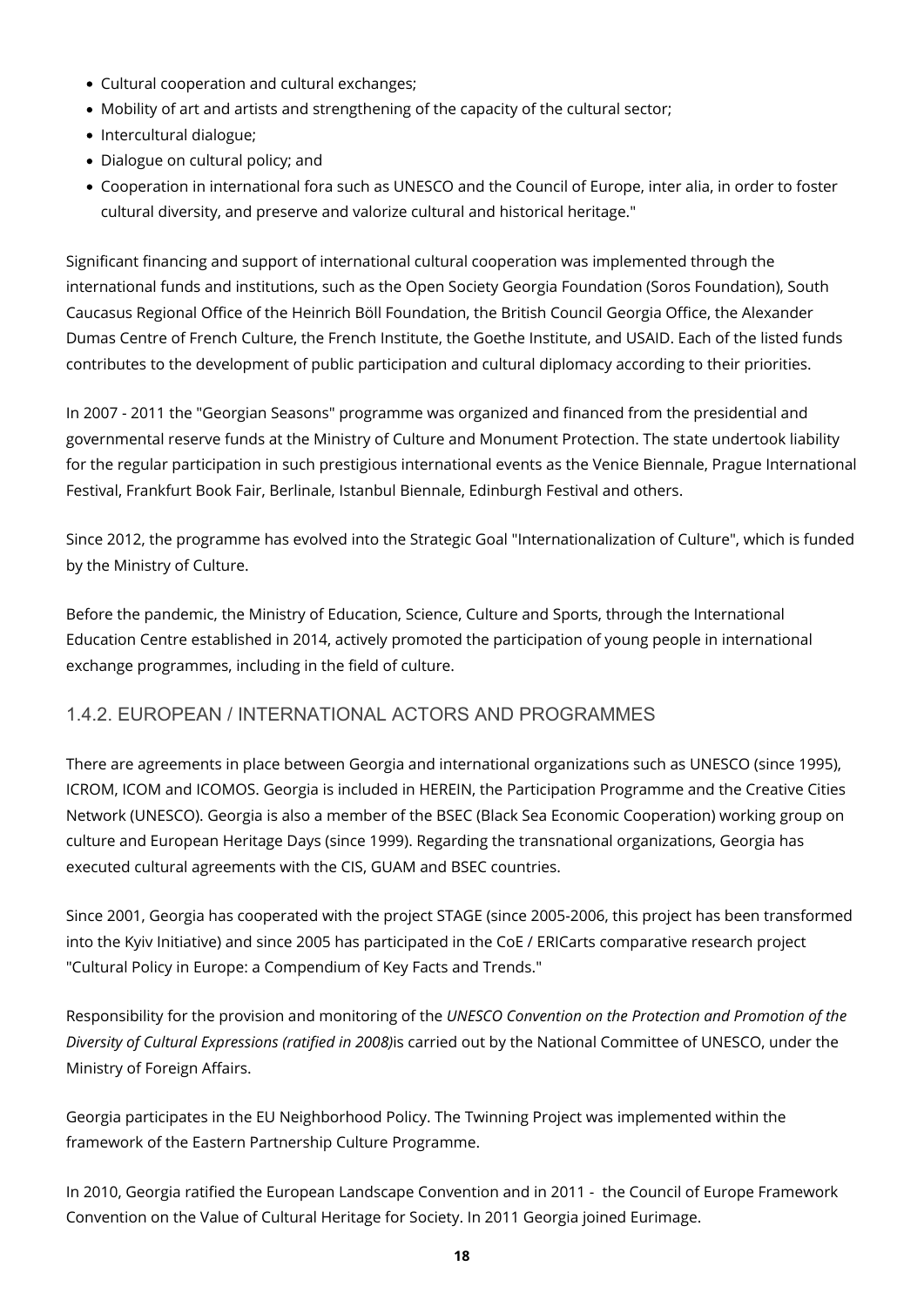From January 2015, Georgia became the first Neighborhood country to join the Creative Europe Programme. In 2016 Georgia joined the Council of Europe's Cultural Routes project and the Ministry became a member of ENCATC.

By 2017, Georgia had become a member of the following international organizations: IFACCA, EUROPA NOSTRA, Bureau of the Steering Committee for Culture, and Heritage and Landscape.

In 2021 Georgia's capital Tbilisi and the seaside city of Batumi joined the UNESCO Creative Cities Network. *In 2021 Tbilisi became the World Book Capital within the framework of the UNESCO World Book Capital programme.*

#### <span id="page-18-0"></span>1.4.3. NGO'S AND DIRECT PROFESSIONAL COOPERATION

The government of Georgia actively cooperates with civil society within the framework of the Eastern Partnership and in the process of development and implementation of the Culture Strategy 2025. Accordingly, it considers the nongovernmental sector as a permanent partner in ongoing activities.

One of the objectives (3.2.) of Strategic Goal 3. "Culture and Other Key Areas" of the Culture Strategy 2025 is Regular cooperation among cultural professionals, public, civil and private sectors, which is reflected in the following:

- Promoting public-private partnerships, creative approaches and interdisciplinary cooperation in the cultural sector to solve problems in various fields;
- Developing flexible and attractive funding mechanisms to facilitate cooperation between the representatives of the cultural sector on the one hand, and cooperation of cultural and other sectors, on the other hand.

This results in direct professional and transnational cooperation between NGOs, the public sector and municipalities in Georgia, especially for implementation of large projects.

However, most of the interesting and successful projects are initiated by individuals and NGOs or through the bilateral relations of various public and private organizations which have been initiated by personal contacts rather than as a matter of state policy.

Thus almost all international festivals (architecture, theatre, film, contemporary art, craftsmanship, books and publishing, and contemporary dance) have been initiated and organized by various NGOs with the support of central and local authorities and international donors. Examples are: *Artisterium, Georgian International Festival of Arts*–"Gift", Tbilisi International Summit ETHNOFEST*, Tbilisi International Film Festival, Tbilisi International Jazz Festival, Black Sea Jazz in Batumi, International Folk Festival "Chveneburebi",* South Caucasus Contemporary Dance & Experimental Art Festival in Tbilisi, Tbilisi International Book Festival, *International* Animation *Film Festival*  Nikozi, Batumi International Art-House Film Festival, Tbilisi Biennale of Stage Design, Tbilisi Architecture Biennial, etc.

Promoting transnational cooperation is also described in Objective 7.1. "The internationalization of the cultural sector helps the development of culture, increases the nation's export capacity and empowers its image" of Strategic Goal "Internationalization of Culture" of Culture Strategy 2025, which is divided into the following tasks: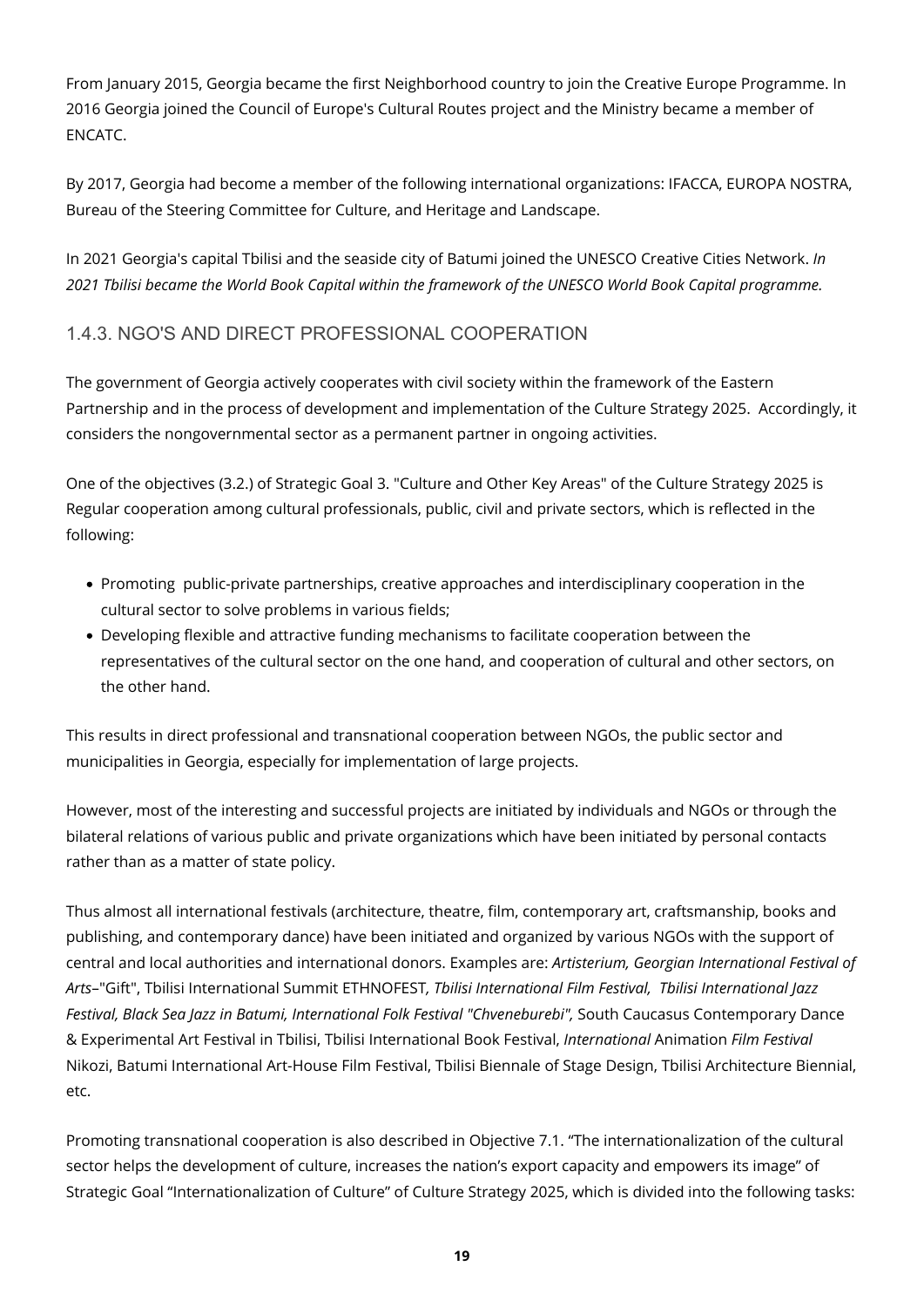To help the creative industries in creating co-funding opportunities and developing co-production through international programmes, such as Creative Europe, Eurimage, the Eastern Partnership Culture Programme, Creative Cities Network - UNESCO, etc.;

To elaborate and introduce a more comprehensive concept for Georgia's cultural days abroad (e.g. in addition to cultural heritage, demonstrate contemporary achievements, initiatives, successful creative businesses and investments, public facilitation programmes and etc. and create integrated promotion policy);

In order to promote Georgian culture abroad, to facilitate public-private partnerships and the implementation of joint projects (e.g.: organize exhibitions, present Georgia at international fairs, festivals and other events, support the integrated representation of business, tourism, agricultural and cultural resources, etc.);

The state supports the promotion of Georgian culture on such important international platforms as the Cannes Film Festival, the Venice Biennale, the Prague Quadrennial, the Frankfurt Book Fair, etc., in which the NNLs of the respective fields are actively involved.

Most of the intellectual resources are concentrated in the nongovernmental sector of the cultural field. As usual, the international networks (for example ICOM, ICOMOS, OISTAT, European Theatre Convention "ETC", ASSITEJ, New European Theaters Association "NETA" UNIMA, Blue Shield, etc.) are represented in Georgia by the organizations of this sector.

Nongovernmental cultural institutions actively cooperate with international partners around the world, have active contacts in relevant fields (cultural heritage, professional arts, cultural industries and cultural tourism) and carry out joint projects, research, exhibitions, concerts, festivals, competitions and more.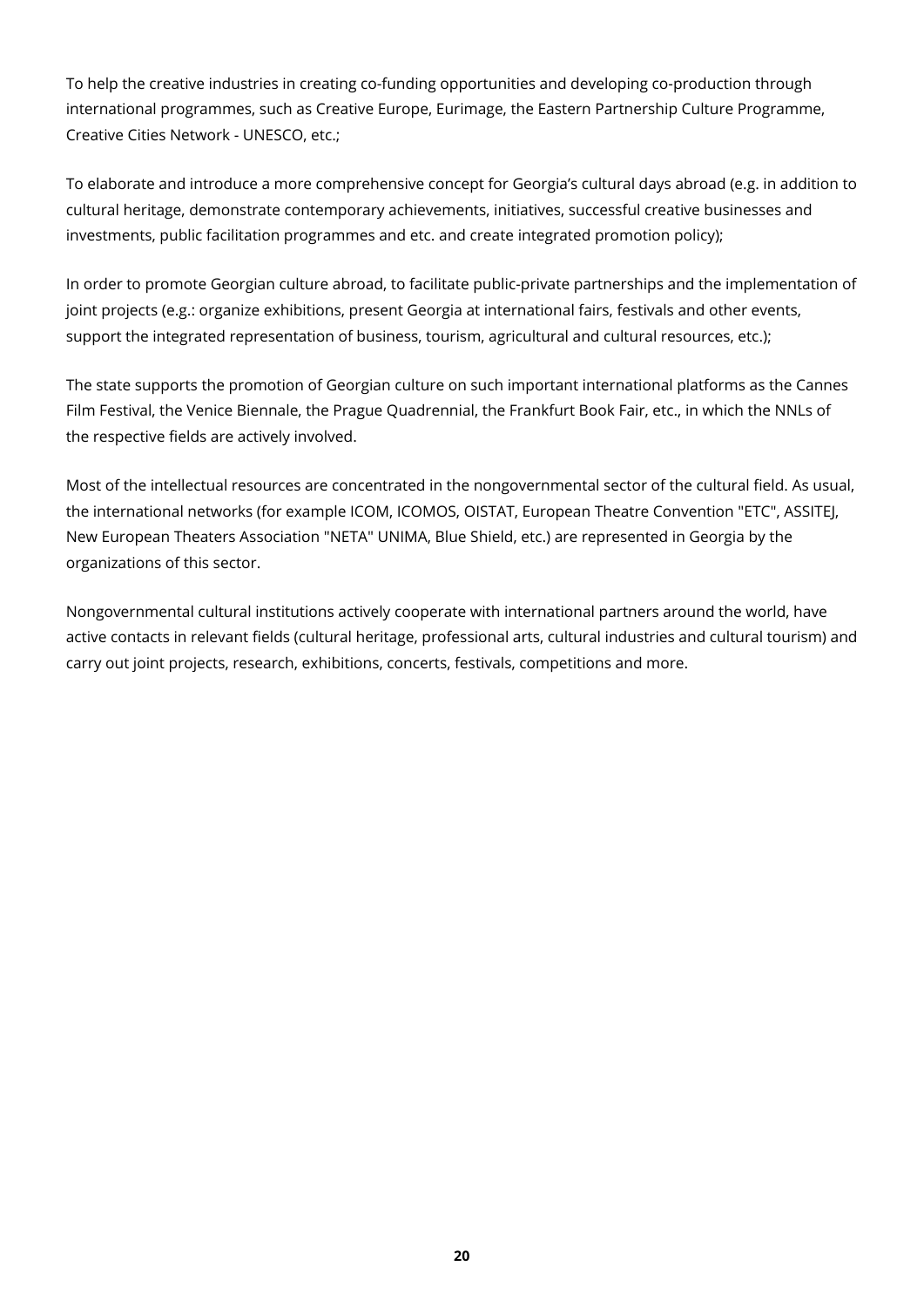# <span id="page-20-0"></span>2. Current cultural affairs

## <span id="page-20-1"></span>2.1. Key developments

The main objective of cultural policy (before 2004) was the maintenance and support of a centralized system. The creation of a decentralized model and the redistribution of powers were supported only on a declarative level.

In the post-revolutionary period (since 2004), experiments with entrepreneurism and total privatization of the cultural industries began. However, against the background of modified legislation and the institutional model of centralization, the cultural policy pursued did not provide a systematic capital inflow, but was focused on the "blind" application of market logic to the cultural sphere. This strategy failed, both in terms of investor interest and in terms of development of institutions and infrastructure. In practical terms, the institutional reform had led to changes in legislation which resulted in a strengthening of the centralized system, and unification, instead of diversification.

The coalition "Georgian Dream", which won the parliamentary elections in October 2012, formed a new cabinet of ministers. Respectively, the new leadership of the Ministry of Culture and Monument Protection started to develop a new strategy of cultural policy.

In 2016 the strategic document Culture Strategy 2025 was adopted. The formulation of the Strategic Goals and the sub-goals therein is of an integrative nature, which is an obvious innovation in the practice of cultural policy in Georgia. 8 Strategic Goals are:

- 1. Awareness Raising and Education
- 2. Access to Culture and Cultural Diversity
- 3. Culture and Other Key Areas
- 4. Funding of Culture
- 5. Cultural Infrastructure and New Technologies
- 6. Creative Industries
- 7. Internationalization of Culture
- 8. Principles of the Governance of Culture

Specific tasks (Chapter III: Sector-specific Tasks) are based on traditional forms of art and culture, such as:

- Cultural Heritage
- Cultural Tourism
- Libraries and Archives
- Museums
- Traditional Crafts
- Architecture
- Audio-visual sector
- Design
- Literature and Publishing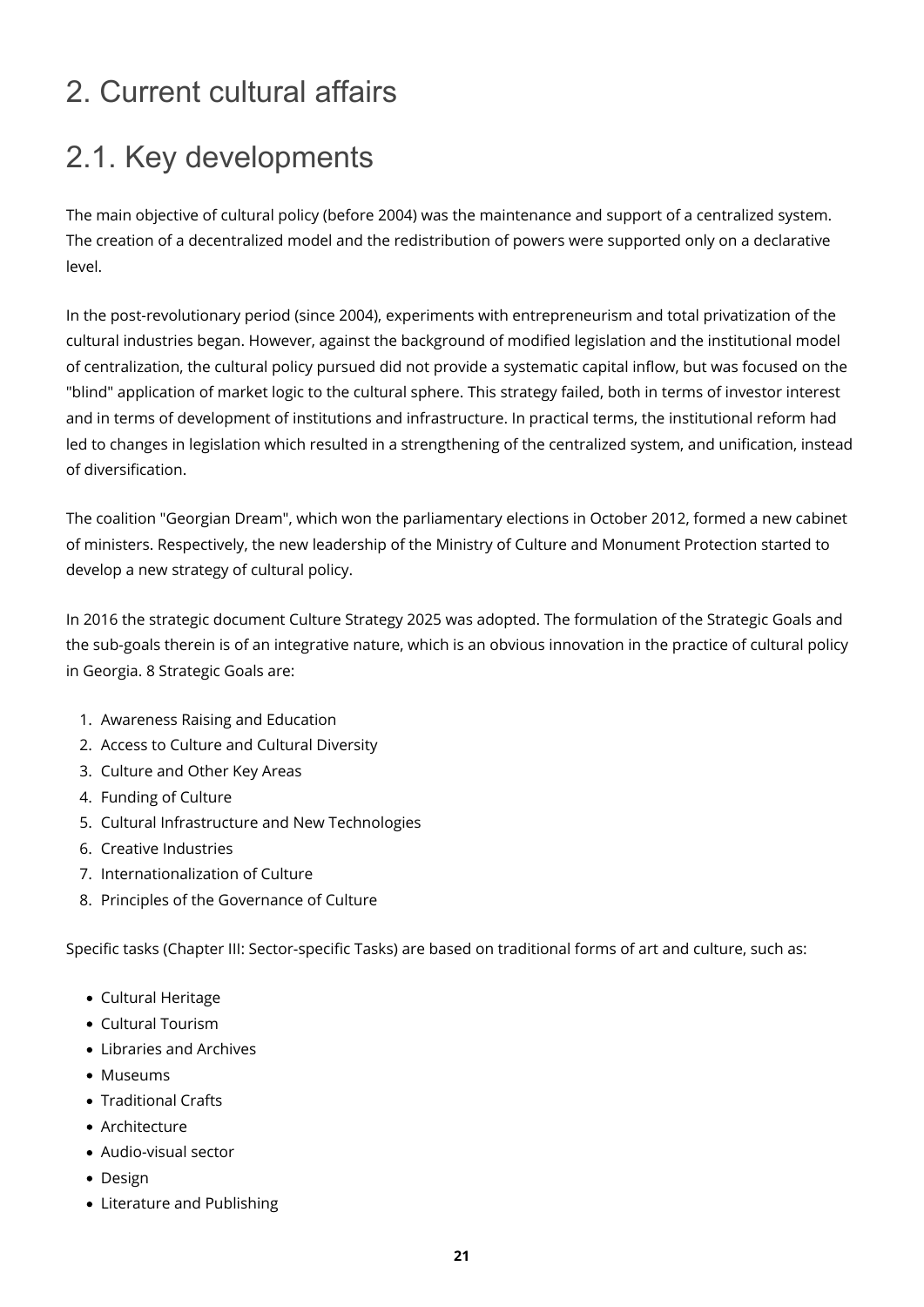- Music
- Performing arts
- Visual arts
- Media and Broadcasting

This section of the document was based only on those expert opinions that were collected by the Ministry in the process of developing the Strategy (no strategies and full-scale research on the forms of art were available). Accordingly, the need for scientific, statistical research for the development of sub-strategies for each form of culture was declared.

The development of sub-strategies began with the implementation of the 2017-2018 Action Plan for Implementation of the Culture Strategy.

Despite a promising start, no significant steps have been taken towards strategy development and implementation in 2018-2021.

No changes were made in the culture funding model and diversification of financial resources, or in the implementation of the principle of "good governance" and full integration of culture in other industries in the context of sustainable development.

 The main goal of the government programme for 2021-2024 – "Towards Building a European State" (published in December 2020) is:

"To overcome the crisis created by the pandemic, thereby ensuring a rapid recovery and development of the economy to create a stable and secure environment for every citizen."

The following was again declared in the field of culture: "State programmes and initiatives promoting the development of arts and culture will be continued and expanded in order to achieve the goals and objectives of the Culture Strategy through 2025. Legislation regulating the arts and culture will be improved, including legislation in the field of cultural heritage. A flexible arts and culture management model will be established, which will be approximated to European standards and an effective funding mechanism."

# <span id="page-21-0"></span>2.2. Cultural rights and ethics

Cultural rights in Georgian legislation are mainly reflected in the Constitution (1995), the Law on Culture (1997) and the Law on Copyright and Related Rights (1999).

According to *Article 23*, the Constitution of Georgia shall ensure the inviolability of intellectual property and creative freedom. Interference in creative activity or censorship in the creative sphere is not permissible. Placing a prohibition on the product of a creative work or on its distribution shall not be permissible, unless it violates the legal rights of others.

According to *Article 34*, "The state shall maintain the development of culture, unrestricted participation of citizens in cultural life, expression and enrichment of cultural origins, recognition of national and generic values and a deepening of international cultural relations. Each citizen of Georgia shall be obliged to protect and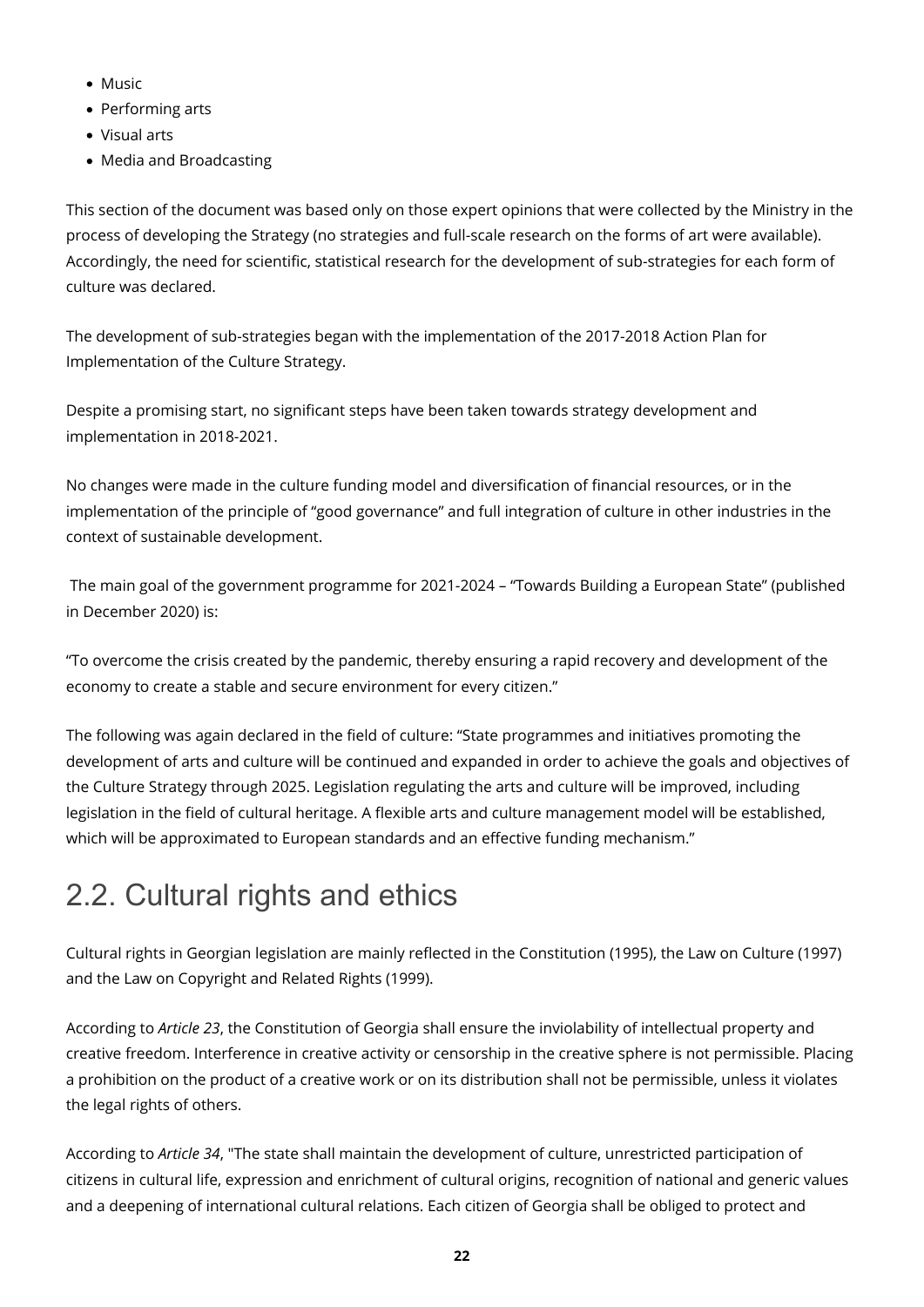preserve the cultural heritage. The state shall protect cultural heritage by law."

According to *Article 38*, citizens of Georgia are equal in social, economic, cultural and political life regardless of national, ethnic, religious or linguistic origin. The freedom of citizens to use freely their native language and to develop their culture is safeguarded.

The Law on Culture establishes the principles of cultural activity and fundamental human rights and freedoms in the field of culture. In particular, according to Article 4, the principles of cultural activity are:

- Freedom and total independence of cultural activity;
- Recognition of national and common values:
- Protection of intellectual property;
- Inadmissibility of monopoly in the field of culture;
- Accessibility and publicity of cultural and creative activity;
- Facilitating awareness and consolidation of cultural individuality by the citizens of Georgia;
- Humanism of cultural activity.

This law protects:

- The right to participate in cultural activity;
- Priority of workers in creative fields against the rights of other subjects of cultural activity
- The right to creative activity
- Freedom and independence of creative activity

(*Interference in the creative process, censorship of creative activity, seizure of a creative work, and prohibition of its distribution shall be impermissible, except in the cases if it infringes on the rights and legal interests of any other person, stirs up national, ethnic, religious, or racial discord, preaches war and violence, or makes propaganda of pornography).*

- The human right to cultural individuality
	- The right to enjoy cultural values
	- Art education (*the unrestricted right to receive*).
	- The property rights in the field of culture (*all forms of property are recognized by the legislation of Georgia and shall be permitted in the field of culture. Everyone shall have a property right in the field of culture. The results of creative activity shall be under the ownership of the creator, except as provided for by the legislation of Georgia*).
	- The right to creation of an organization, institution, association, creative union, other nongovernmental union and enterprise in the field of culture
	- The right to take the results of one's own creative activity to a foreign country.

The Law also defines the obligation of a citizen in the field of culture "to respect and protect the principles and norms in the field of culture provided for by the legislation of Georgia."

The Law also defines the scope of authority of state government bodies in the field of culture. In particular, the state shall: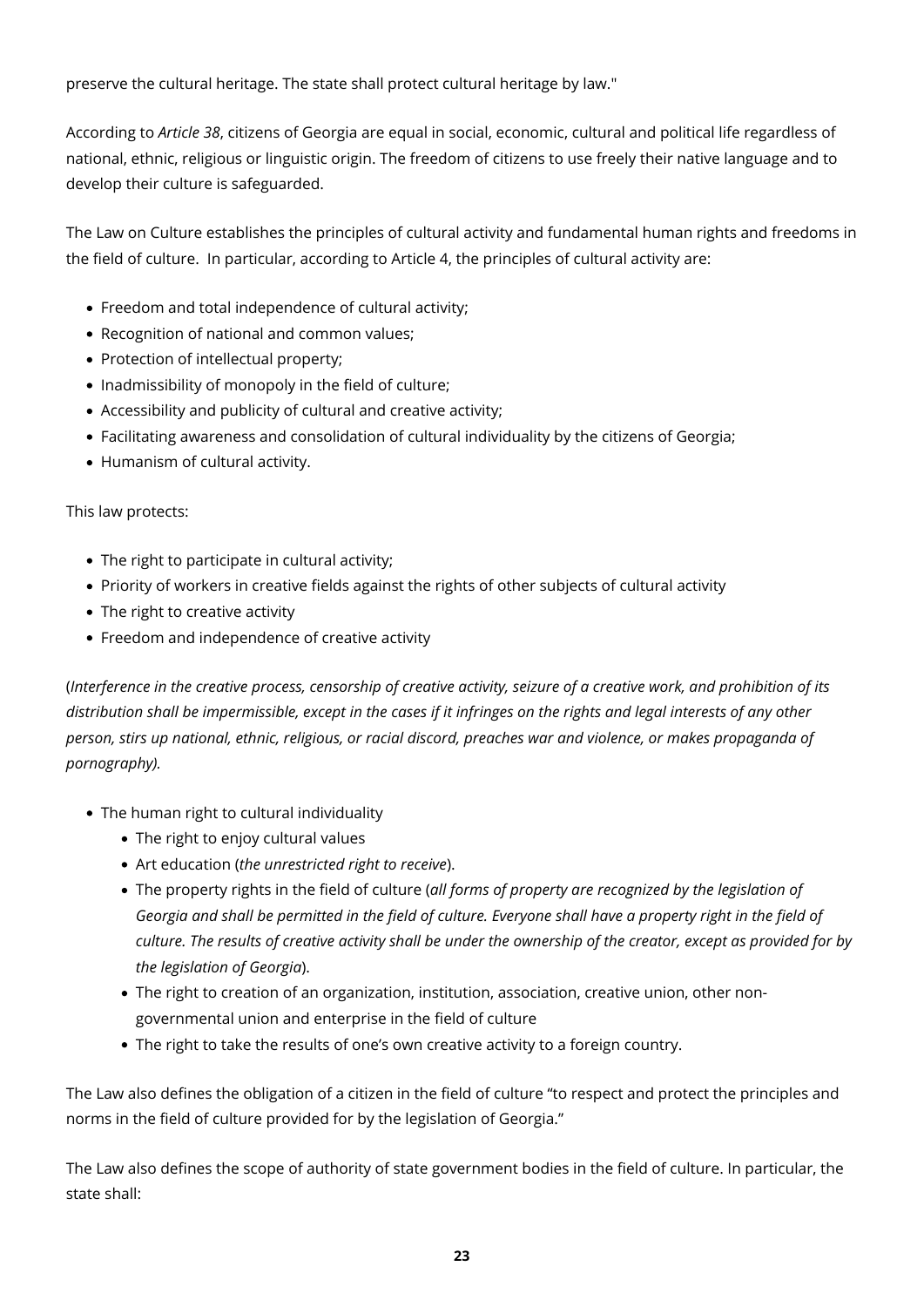Protect:

- Human rights and freedoms in the field of culture, including the right to use the creative and intellectual potential by disabled persons;
- Accessibility of cultural activity, cultural valuables and values;
- Cultural heritage objects and history and culture monuments of Georgia.

Facilitate:

- Defining the state cultural policy and programmes through allocations from the budget and other funds;
- Establishing the procedure of disposal of cultural values and ensuring accessibility;
	- Equity participation in funding cultural non-governmental organizations;
	- Charity and sponsorship;
	- Supporting creative workers;
	- Fighting against monopoly in the field of creation and distribution of cultural valuables

Strategic Goal 1. "Access to Culture and Cultural Diversity" of Culture Strategy 2025 also refers to the right to cultural diversity, free expression and interaction between different cultures. Examples of the institutionalization of norms of professional ethics can be found in the charters of professional societies and associations. An example of this is the Georgian Charter of Journalistic Ethics, which sets ethical standards in the media.

### <span id="page-23-0"></span>2.3. Role of artists and cultural professionals

The Georgian Law on Culture defines two categories of workers:

- Creative worker a natural person, engaged in creating, rehabilitating or interpreting cultural valuables;
- Culture worker a natural person, engaged in an activity in the field of culture;

The rights of this category of workers are protected by the Constitution and this law:

- Citizens of Georgia shall be equal in cultural life, whatever their national or ethnic origin, religion, language, disability or another feature;
- The rights of creative workers related to cultural and creative activity shall have priority over the rights of other subjects of cultural activity - the State and a legal person. The rights of a natural person shall be realized on the basis of the legislation of Georgia in the field and the international obligations of Georgia
- Everyone shall have the right to creative activity of any kind, according to one's own interests and skills.

Article 31 of the Law defines the labour relations and social protection of workers of culture:

- The labour relations of the workers of culture shall be regulated by the labour legislation of Georgia.
- The amount of author royalties and the procedure and time of its payment shall be defined by a contract made with the author, according to the applicable legislation.
- The State shall ensure the social protection of cultural workers, according to the legislation of Georgia.
- The minimum salary of workers of culture shall exceed the average amount of salary of workers of organizations financed from the state budget in Georgia.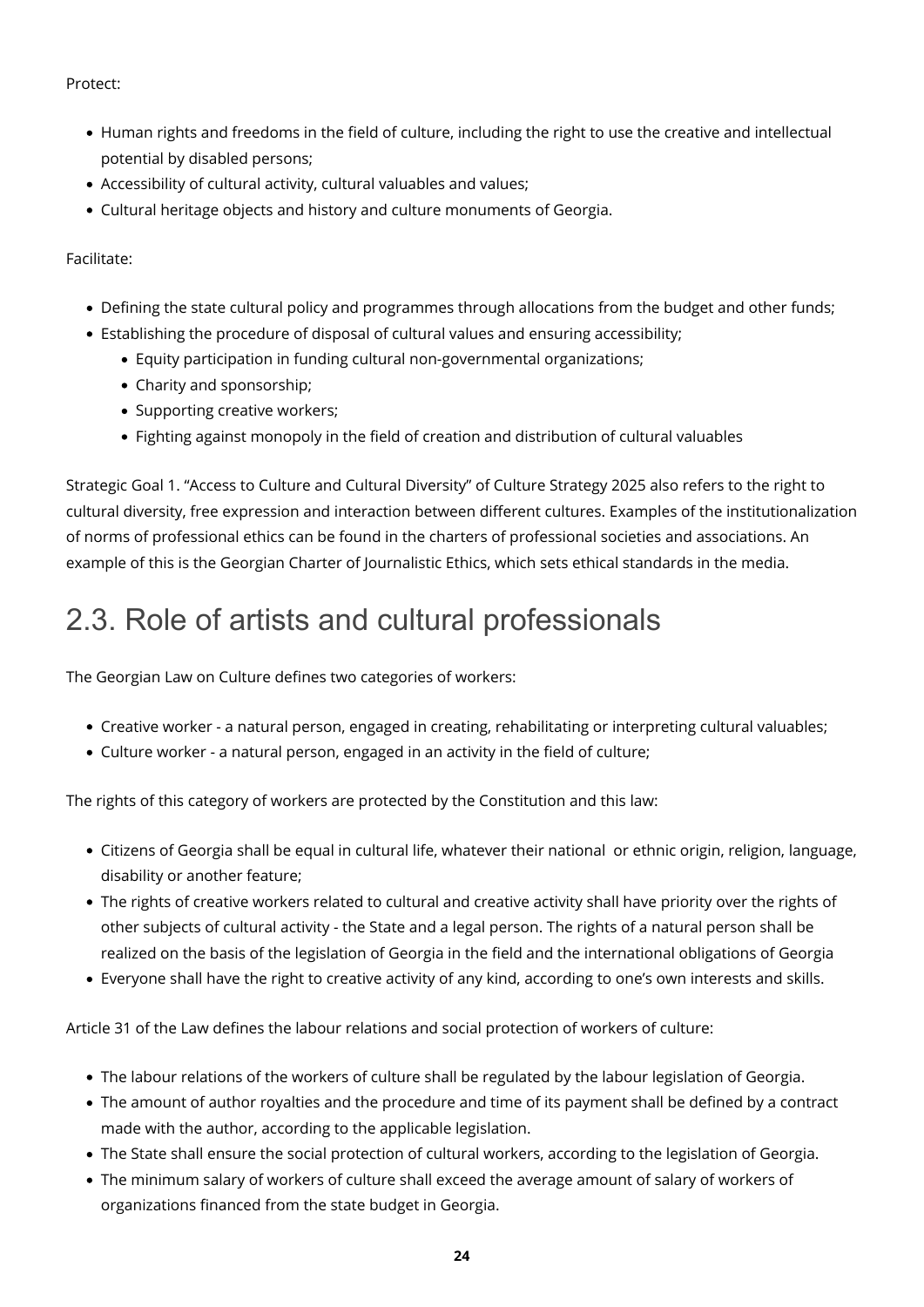The latter provision is declarative and does not apply in reality.

There is no term "free artist" in Georgian legislation and, consequently, there is no law on the status of a free artist, which would define the socioeconomic status of this category, its obligation to the state (special social security, health insurance, etc.).

Nevertheless, at the legislative level, creative freedom and equality of access to culture are generally safeguarded:

- The relevant international legal norms are shared and in force;
- The legislation on copyright and related rights is applicable and harmonized with international norms.
- The existing national legislative framework in the field of culture generally addresses the issue of protection of creative freedom, access to culture and participation in the creation and dissemination of culture in general.
- There is legislation governing creative and trade unions:
- Law on Creative Workers and Creative Unions ( 08/06/1999/ №2059). Under the Law on Creative Workers and Creative Unions, Article 8, paragraph 1, a creative worker may be a person with an independent profession, or may work on the basis of an employment contract or other kind of agreement. The social insurance and pension provision of a creative worker are based on the appropriate legislative acts of Georgia.
- Law of Georgia on Trade Unions, 2 April 1997. №617- IIs. Under this law, artists have the right to associate in art unions or in professional organizations to represent and protect their interests; social protection is enforced under the law Law on Creative Workers and Creative Unions, 02.04.1997 №617– IIs Article 8, paragraph 2, social insurance and pension provision of a creative worker are based on the appropriate legislative acts of Georgia.)

The Trade Union of Creative Workers exists under the Trade Union umbrella.

#### *Traditional Creative Unions operating in Georgia*

- Writers' Union of Georgia (created in1932)
- Composers' Union of Georgia (created in1932)
- Artists' Union of Georgia (created in1933)
- Architects' Union of Georgia (created in1934)
- Union of Theatre Workers of Georgia (created in [1945](https://ka.wikipedia.org/wiki/1945))
- Union of Journalists of Georgia (created in1959)
- Union of Cinema Workers of Georgia (created in1961)
- Designers' Union of Georgia (created in1987)

Creative unions like other nongovernmental nonprofit associations and unions are eligible to participate in the target competition of the Ministry of Culture, Sport and Youth. There are also practices of financing various projects by municipalities.

Despite the existence of creative and trade unions, it is not a practice in Georgia to agree on the terms of collective agreements or other types of agreements with the client through the unions. There is no system of employment, or any other supportive regulations with the unions. Also, there is no precedent for monitoring the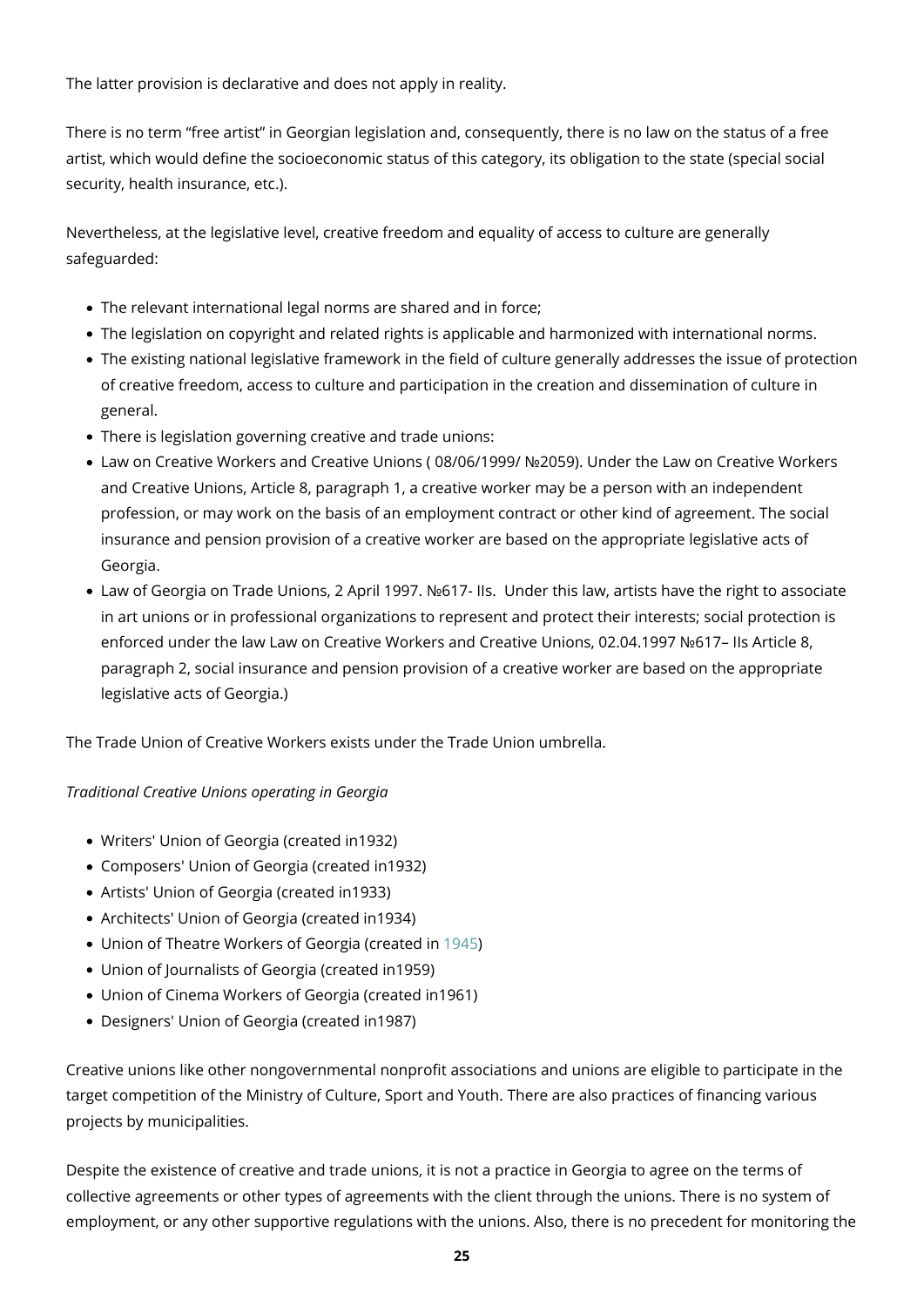effectiveness of trade organizations.

The state has developed support programmes and LEPLs for both direct (state awards, scholarships, travel grants) and indirect promotions.

An example of direct support is the Culture Promotion Programme, under which the Ministry of Culture, Sports and Youth has held various competitions in 2021.

A special programme of state awards in literature, art and architecture as well as a programme for the support of gifted children and teenagers is underway in Georgia.

Creative workers awards: Order of Honor; Medal of Honor.

These awards are given for exclusive achievements in various fields of culture and art. The candidates are nominated by the Ministry of Culture, Sport and Youth. Decisions on awards are made by the State Committee for Honor Awards at the President's Administration.

The Ministry of Culture, Sport and Youth gives awards in drama and music – for vocal ensembles, opera and pop singers and folklorists.

Notable awards are instituted by private organizations

- "Saba" an annual literary award founded in 2003.
	- "Duruji" an annual theatre prize initiated and founded in 2008.

Two institutions have been established for the protection of the copyright of cultural workers and artists: LEPL Sakpatenti and the NNLE Georgian Copyright Association;

Mobility support, in addition to the Ministry of Culture, Sport and Youth, is the responsibility of the Ministry of Education and Science, under which the International Centre for Education was established in 2014. It provides scholarships for Georgian citizens wishing to study abroad (including in the field of culture) [http://iec.gov.ge/.](http://iec.gov.ge/)

Creative freedom, cultural activities and the creation, production and distribution of cultural products and services are free from censorship and/or other restrictive systems.

According to a study conducted within the framework of the European Union-Eastern Partnership Culture and Creativity Programme UNESCO CULTURE FOR DEVELOPMENT INDICATORS/Georgia's Analytical and Technical Report, the indicator of freedom of self-determination in Georgia is quite high: "Freedom of Self-Determination - Georgia's final result is 8.5/10, with 10 representing the situation in which individuals believe that there is 'a great deal of freedom of choice and control' and 1 being 'no freedom of choice and control."

#### *Source:* <https://www.culturepartnership.eu/en/article/cdis-georgia>

There is no system of independent art boards that provides direct support for creative freedom. There is no registration of artists at risk in the field of culture and, consequently, no monitoring of their protection and no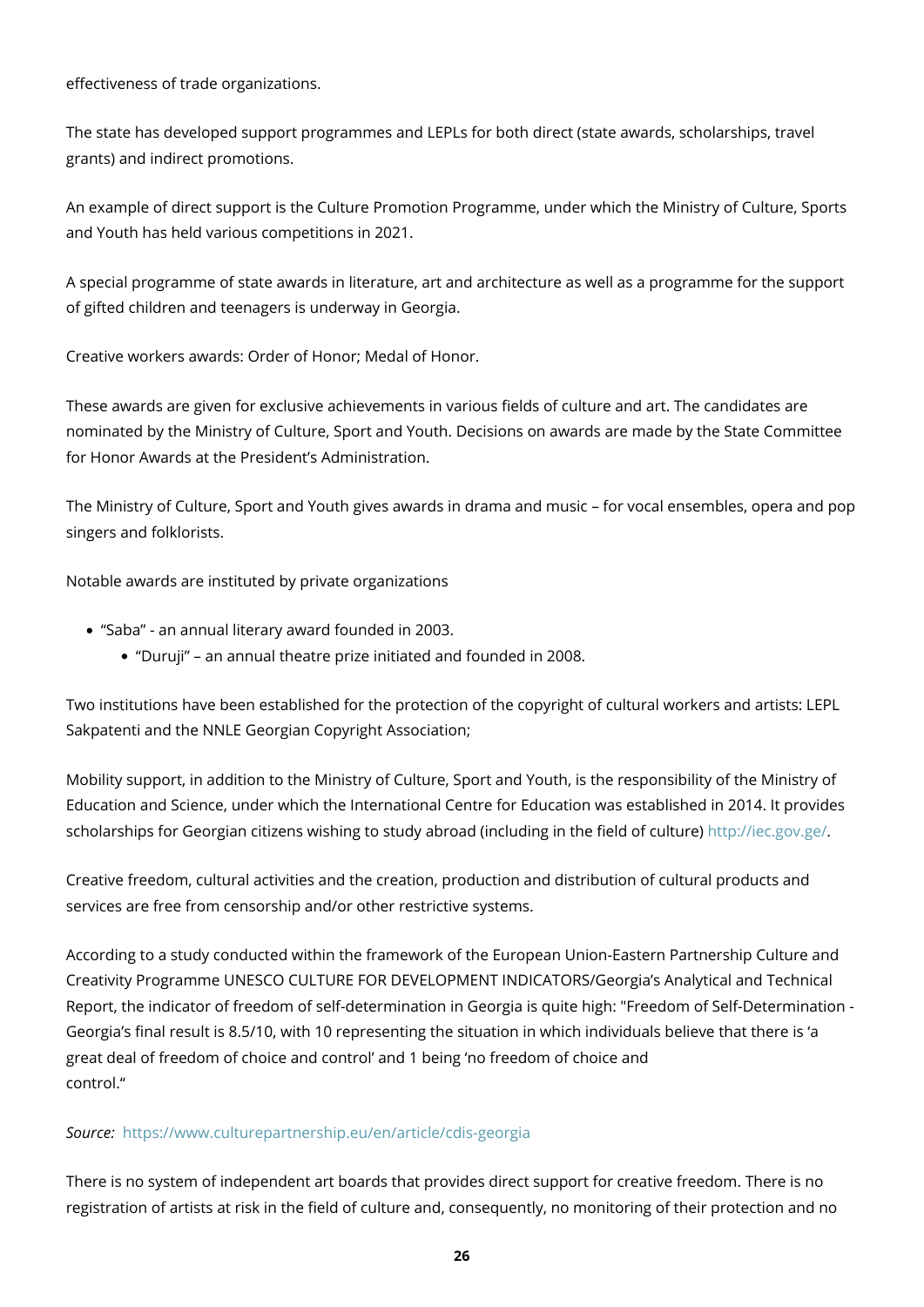practice of recording precedents of restriction of creative freedom.

# <span id="page-26-0"></span>2.4. Digital policy and developments

The Georgian government has switched to an electronic management system, which has further refined in the context of remote management and services during Covid-19.

The work on the digital programme of the cultural heritage management system started in 1999 (The first project of applying GIS was implemented in 1999-2000).

Significant work has been done over the years to digitize the allocations of the National Film Fund, the National Library and the National Museum.

The strategic goals of the Culture Strategy 2025, approved in 2016, include "Cultural Infrastructure and New Technologies":

Goal: The infrastructure of culture is developed, necessary professional environment is provided and the application of new technologies is ensured.

5.2 Objective: The development and effective application of new technologies and the integration of culture into the digital realm contributes to the strengthening of the cultural sector, intensification of creative processes, and the creation of innovative products and services.

#### Tasks:

In accordance with the Culture Strategy 2025 priority "Improvement of Cultural Governance" the following was created in 2017:

- [www.egmc.gov.ge](http://www.egmc.gov.ge)
- Institutional support for innovative ecosystem is provided by: The Board of Research and Innovation of Georgia (founded on 03/02/2015. It represents a consultative body to the Government of Georgia, designed to support the development of science, research and innovations).
- Strategy "Innovative Georgia 2020", 2016 <https://idfi.ge/public/upload/IDFI/2020/Qashibadze2.pdf>
- Law of Georgia on Innovations, adopted 22<sup>nd</sup> of June 2016, N5501-IIs.

Significant shifts in the development of new technologies started in 2014; *Georgia's Innovation and Technology Agency* was established at the Ministry of Economy and Sustainable Development of Georgia. [www.gita.gov.ge](http://www.gita.gov.ge)

The mission of this *Agency* is to create an ecosystem required for the development of innovations and technologies in Georgia; to promote the commercialization of knowledge and innovation; to encourage the use of innovations and technologies in all fields of the economy; to create an environment for growth in the export of innovations and high-tech products and to develop a high-speed internet network nationwide.

#### Computerization:

1. To develop the use of internet and computer skills for the regional population; the Agency launched the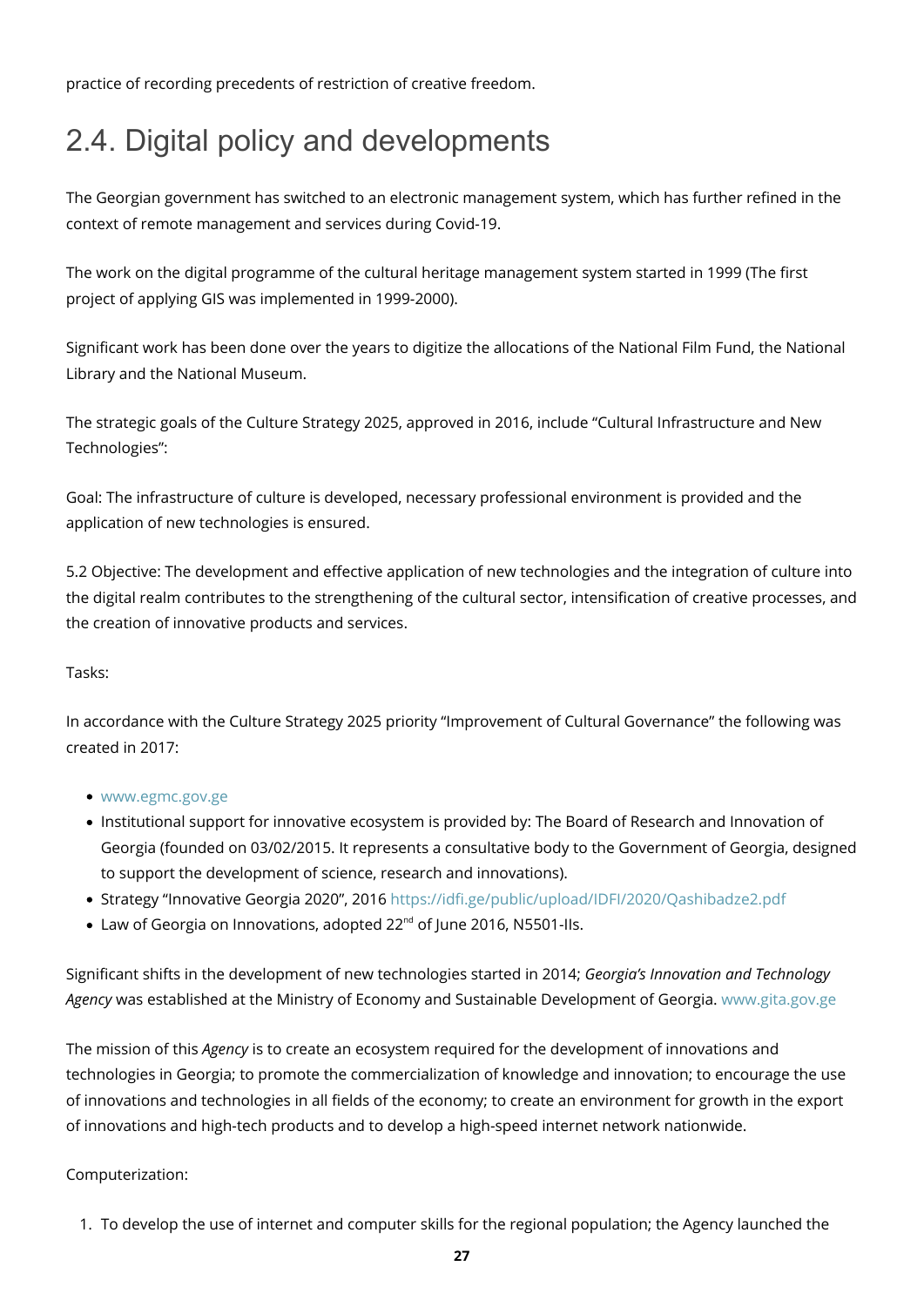project "Computer for Everyone".

- 2. Providing computers to students and young people in the regions at a discounted price.
- 3. The project is implemented together with the company Intel.

The first research and technology park and a network of innovation laboratories were created

In 2014, on the basis of three universities jointly collaborating with the private sector, 3 laboratories were created to conduct teaching in:

- Programming for mobile platforms
- Creating computer games
- Computer graphics and visual effects

All labs are equipped with modern techniques. Laboratory staff have undergone additional training, and laboratories are involved in skills competitions organized by the Agency and in creating startup companies.

The Agency works both with the private and educational sectors to continue the development of innovation laboratories on the basis of other educational institutions.

In 2021, Georgia's Innovation and Technology Agency and Catapult Georgia (Catapult Ventures, one of the leading Silicon Valley venture funds) signed a partnership agreement, according to which Catapult Georgia will invest \$ 50 million in Georgian technology and innovation startups.

## <span id="page-27-0"></span>2.5. Cultural and social diversity

#### <span id="page-27-1"></span>2.5.1. NATIONAL / INTERNATIONAL INTERCULTURAL DIALOGUE

Georgia is rich in the diversity of ethnic, religious and cultural groups, which has given the country a unique and centuries-old experience of intercultural dialogue. According to the 2014 census, ethnic minorities make up about 14% of the population.

According to the data of UNESCO CULTURE FOR DEVELOPMENT INDICATORS, Georgia's Analytical and Technical Report, 2017, tolerance towards other cultures is indicated at 66.23%. This indicator determines the level of readiness for intercultural dialogue as well as the level of interaction within the community. A similar figure reflects respect for cultural diversity in state policy-making, which is converted into Georgian legislation and strategic documents.

The Constitution of Georgia provides for the equality of all citizens regardless of their national, ethnic, religious or language background. Freedom for citizens to use their native language and to practice their culture is safeguarded. In addition to the Constitution, the rights of minorities are specified in the *Laws on General Education, on Culture,* and *on Broadcasting*. To assist minorities to exercise their constitutional rights the state supports:

- Languages of minorities in the educational system;
- Maintenance of minority cultures and development of their creative activities; and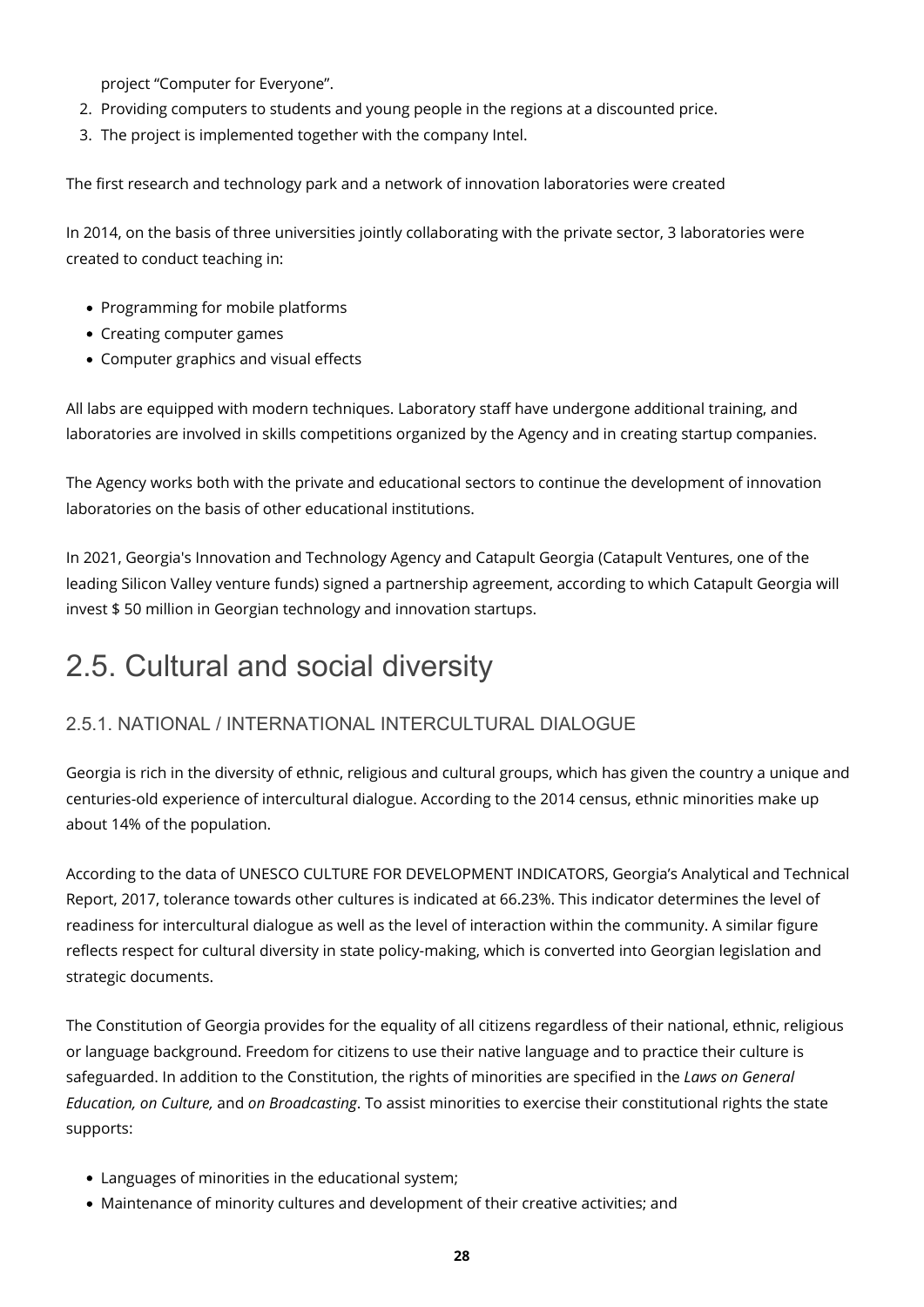Cultural cooperation with countries that have Diasporas residing in Georgia.

Georgia acceded to the Vienna Convention on the Protection of Ethnic Minorities and signed the European Framework Convention on National Minorities (2006).

In 2008 Georgia acceded to the UNESCO Paris Convention on the Protection and Promotion of the Diversity of Cultural Expressions.

On June 28, 2013, the Eastern Partnership Ministerial Conference on Culture, the first in the region, was held and the Tbilisi Declaration was developed, which is based on the principles established in the 2005 UNESCO Paris Convention.

In 2014, Georgia signed the Association Agreement, under which it undertook to develop and deepen intercultural dialogue.

In 2016, the Culture Strategy 2025 was adopted, the Strategic Goal "Access to Culture and Cultural Diversity" of which provides: "Goal: Culture is accessible to all members of society and the freedom of cultural expression is safeguarded."

2.2. Objective: All members of society, including vulnerable groups, youth and minorities are actively engaged in cultural life and have access to cultural infrastructure and resources.

2.4. Objective: Cultural diversity, freedom of expression of different cultures and their interaction empowers the state and contributes to society's development."

Some state authorities such as the Ministry of Culture, Sport and Youth, the Ministry of Education and Science, the Public Defender's Office, The Tolerance Centre, The Council of Minorities and Council of Religions, public TV and radio - broadcasting companies, the municipal culture services - have responsibilities related to minorities and intercultural dialogue.

Under the *Law on Broadcasting*(*Article 16, paragraph l*)*,* public broadcasting shall "broadcast a number of programmes in certain proportions prepared in the languages of minorities, about minority groups and programmes prepared by minorities." Accordingly, Georgian radio and TV have special news programmes in some languages (Abkhaz, Azeri, Armenian, Russian and Ossetian). These programmes occupy 4% of air time on public television and 2% of air time on public radio. In addition, there is special public broadcasting in Abkhaz and Ossetian languages, which covers a part of Abkhazia and the total region of the so called "South Ossetia". Local community broadcasting companies also provide coverage of various spheres within their broadcasting, including the cultural life of minorities and national intercultural dialogue.

The majority of issues related to minorities are dealt with on the municipal level. The Tbilisi Municipality supports cultural centres (Russian, Azeri and the Caucasus House), sponsors and finances the Petros Adamyan Tbilisi State Armenian Theatre, Tbilisi State Azeri Drama Theatre and A. S. Griboedov Academic Russian Drama Theatre, which is the oldest Georgian theatre (opened in 1845). Three museums address the cultural identity of ethnic minorities of Georgia - David Baazov Museum of Georgian Jews and Georgian Jewish Relations History Museum, Mirza Fatali Akhundov Azerbaijani Culture Museum, and the Smirnovs' Museum.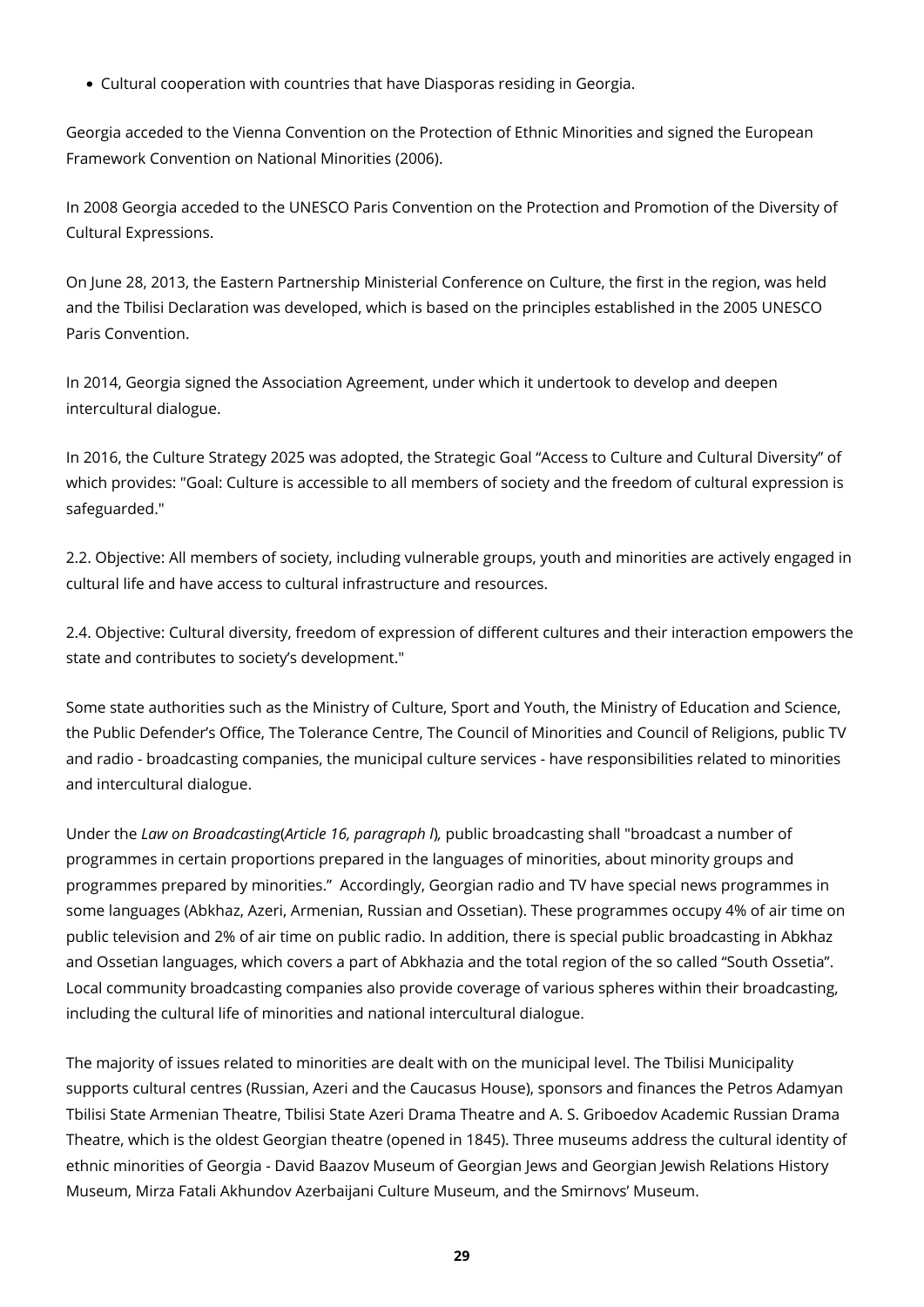Together with the local authorities, the Ministry of Culture and Monument Protection carries out different cultural events, festivals, conferences and days of culture (Armenian, Azeri, Lithuanian, Israel etc.). One important cultural event in Georgia was the exhibition dedicated to the 26 centuries old history of the establishment of Jewry in Georgia (held in 1998), which covered the history of the peaceful coexistence of Georgians and Jews.

One of the third sector unions engaged in the introduction and promotion of intercultural dialogue in Georgia is the Public Movement "Multinational Georgia" and the Centre for Cultural Relations of Georgia - Caucasian House - is a cultural, educational and peacekeeping institution (it receives state financial support).

The following NGOs representing cultural minorities are registered in Georgia: the Latvian Association in Georgia "Ave Sol"; "Public Movement Multinational Georgia"; Union of Russian Women "Yaroslavna"; "Armenians' Union in Georgia"; "Ossetins' Association in Georgia"; "Kurds' Union in Georgia"; "Armenian Youth Union in Georgia"; "Yezid Youth Association in Georgia"; "The Independent League of the Kurd-yezid Women in Georgia"; "The National Congress of the Kurd-yezids in Georgia"; "Einung" – German Association in Georgia; "Union of Azerbaijani Women in Georgia"; "Hilel-Tbilisi" – Jewish Youth Foundation; "The National Congress of Assyrians in Georgia"; "The Ukrainians' Association in Georgia"; "The Georgian Federation of the Greek Associations"; and the Polish Community.

Examples of good practice and collaboration between an NGO, government and international organization is the "Diverse Georgia – Civil Society Platform for Cultural Diversity and the Elaboration of a Package of the Non-Governmental Sector Recommendations Concerning the Implementation of the Convention for the Protection and Promotion of the Diversity of Cultural Expressions" Project by YTA Union. (Support by PARTICIPATION PROGRAMME, [UNESCO](http://www.unesco.org/)).

#### <span id="page-29-0"></span>2.5.2. DIVERSITY EDUCATION

The Ministry of Education and Science, which is conducting education reform in Georgia, is responsible for promoting intercultural education. National goals for education have been adopted in Georgia in October 2004, stating that the development of intercultural skills for graduates of secondary level education is one of its priorities. The *Law on Secondary Education*, adopted in April 2005, grants rights to all schools to teach in minority languages and to teach the history of minorities without any discrimination regarding the content or the financial support offered.

In 2008, the new Strategic Vision Project – the National Vision and Action Plan on Civil Integration and Tolerance - identified objectives for the education and culture of minorities.

Intercultural education is a part of the National Curriculum of Georgia and is integrated into teaching, mainly in the subjects of Georgian literature, social sciences and foreign languages.

One of the national education goals in Georgia is to educate tolerant citizens who know how to effectively communicate with diverse individuals and groups.

There are several topics included into the teaching of the arts / music through the general school curriculum covering the artistic experiences from different parts of the world and of the minorities in Georgia.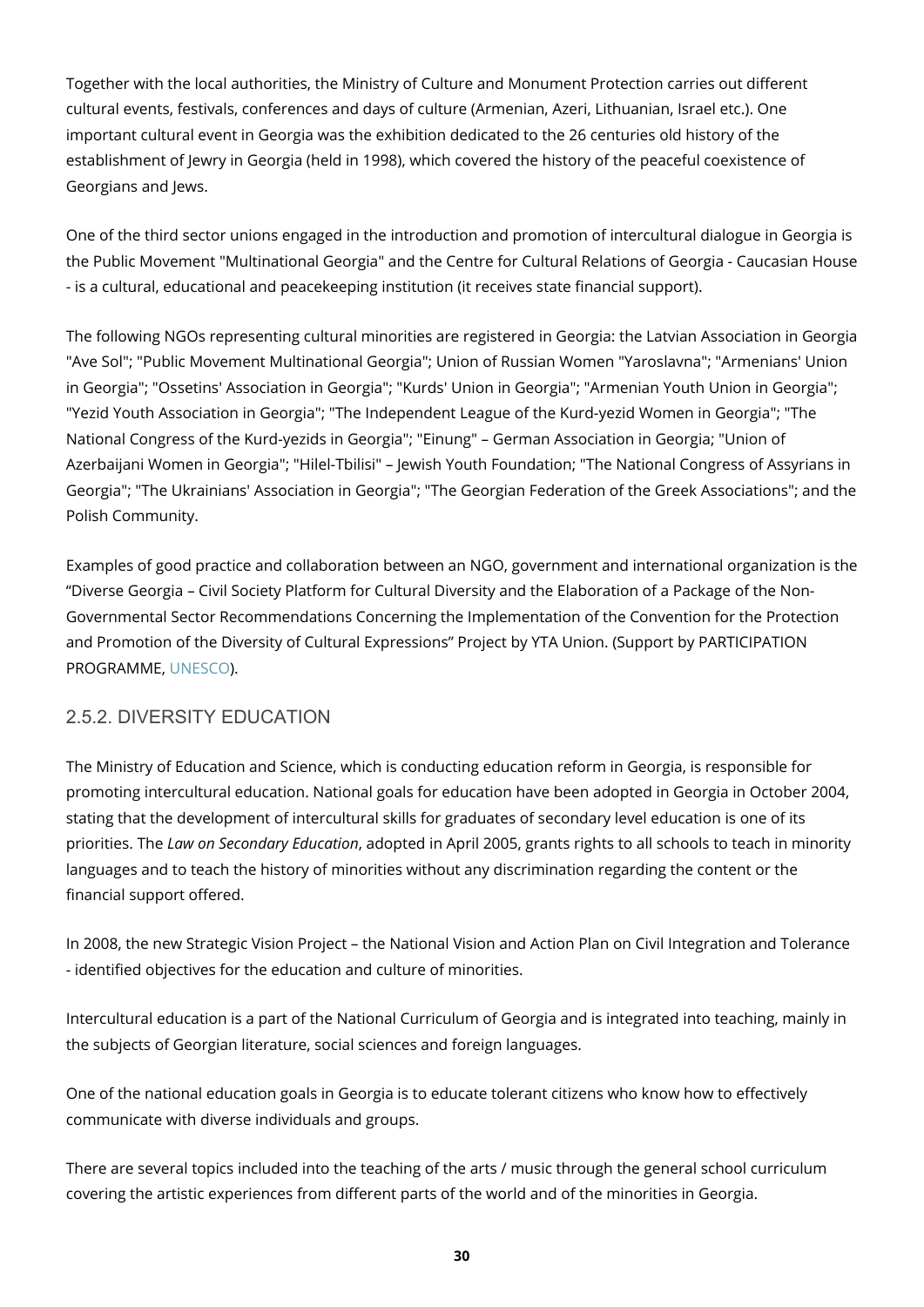One of the aims of the introduction of the separate subject, "Civic Education in Georgia" was to increase the student's sensitivity towards the knowledge of human rights, citizenship, world religions and influences of various cultures on society.

The public movement "Multinational Georgia" has developed an alternative package of recommendations and has introduced intercultural education as a part of the general school curricula, within the civil education discipline.

In Georgia, there are public primary and secondary schools for minorities (Azeri, Armenian, Russian), where the Georgian language is taught as the official language. The publication of textbooks for minorities is provided by state procurement.

In accordance with the Culture Strategy 2025 one of the strategic goals is "Awareness Raising and Education".

"Goal: Culture and creativity is integrated across all levels of the education system and the public is aware of its importance."

In accordance with the Government Programme 2021-2024 approved in December 2020:

- A different model of bilingual teaching will be introduced on a large scale for students of non-Georgian language schools.
	- The policy of integration of people left out of education in the educational process will be defined, and an alternative curriculum will be developed for them.
	- A Georgian language distance learning course will be available for Diaspora representatives;
	- Awareness raising activities will be implemented to promote inclusive education.

#### <span id="page-30-0"></span>2.5.3. MEDIA PLURALISM AND CONTENT DIVERSITY

Freedom of expression, freedom of the media and information is safeguarded by the law and the Constitution of Georgia (Chapters 19 and 24) as well as a separate normative act on media freedom.

Georgia is ranking 60<sup>th</sup> in the 2021 World Press Freedom Index.

Adoption of the *Laws on Broadcasting and on Telecommunications* has initiated a new stage of development of mass media and relations within Georgia.

The *Law on Broadcasting,* adopted in 2004, was developed in association with the EU and Georgia acceded to the EU Directive "TV without Frontiers". It specifies three kinds of radio and TV companies:

- *Public*: The Public Broadcaster shall ensure balance between news, social and political, educational and analytical, cultural and sport programmes in accordance with the interests of the public;
- *Community*: Community broadcasting shall serve community interests; ensure participation of representatives of the community it serves in the broadcasting process; ensure covering the opinions of minorities living within the respective service area including cultural matters, in their native language (Abkhaz, Azeri, Armenian, Ossetian and Russian). These programmes play an important role in pluralism within the mass media and address diversity within the coverage of radio and TV mass media.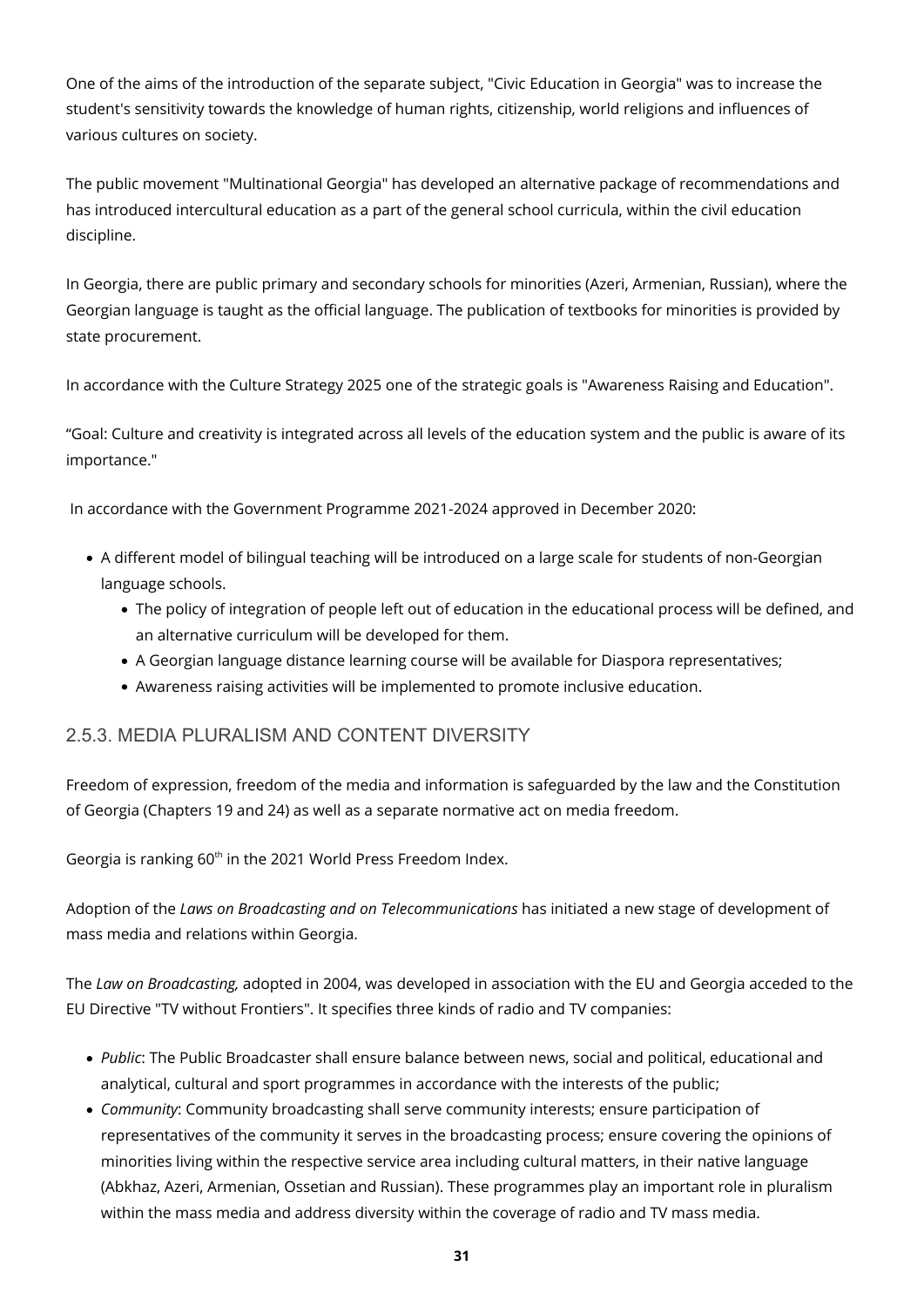Media strategic documents

- Code of Conduct for the Public Broadcaster, 2006.
- Decree #6 of the Georgian National Communications Commission, October 31, 2016 Article 3. Placement of programmes produced in non-state language(s) in the broadcasting net.
- Media and Broadcasting issues are included in the "Culture Strategy 2025" (01.07.2016) https://tinyurl.com/y9xhm3cc
- General Concept of the Programme Policy of the Public Broadcaster, 2017.
- The Transformation and Development Strategy of the Public Broadcaster "Quality, Depth, Diversity" "Quality, Depth, Diversity" 2017
- The strategic areas of the Culture Strategy 2025 include "Sector-specific Tasks. *Media and Broadcasting*
	- Use the potential of the media to advance public awareness about culture, cultural diversity and intercultural dialogue;
	- Update laws and regulations and plan mechanisms in order to establish and develop cultural media outlets; encourage regional, private commercial and non-commercial media to produce cultural products and to cover cultural processes;
	- Design measures to help the public broadcaster contribute to the creation and distribution of products of cultural importance;
	- Produce special public broadcasting programmes, both in the official and ethnic languages, to expand opportunities for ethnic minorities to access information about cultural processes;
	- Support institutions of higher education to develop programmes on cultural journalism and facilitate the participation of journalists working on culture in local and international training programmes;
	- Sustain critical evaluation of professional activities to enable analysis of cultural life, which shall in return lead to increased public awareness and allow cultural professionals to assess their own work."

The Public Broadcaster is funded with 0.15% of GDP from the state budget. The Parliament, when planning the state budget, relies on the approved GDP from the previous year, not on the projected GDP for the following year.

In 2004-2005 there was a decrease in the very small share of culture-oriented programmes; in some cases this decline was caused by closing TV companies that had special culture programmes, while in other cases the culture programmes were replaced with more profitable entertainment programmes, e.g. reality shows. In general, only some channels have short programmes in art and culture.

The estimated share of domestic television programmes produced in Georgia vs. imported products is 70 to 30. (Out of 30% imported product, the major part is produced in the USA, followed by Brazil, Argentina, Columbia, Turkey, and India (serials); some product is from the Russian Federation. Almost all products are dubbed by TV companies in Georgian (no exact statistical data is available, the information is given in general).

There are only two TV companies that have a significant share of cultural content:

In 2007, the TV company "Iveria" was launched under the Patriarchy of the Georgian Apostolic Orthodox Church, which is oriented to religious and cultural development.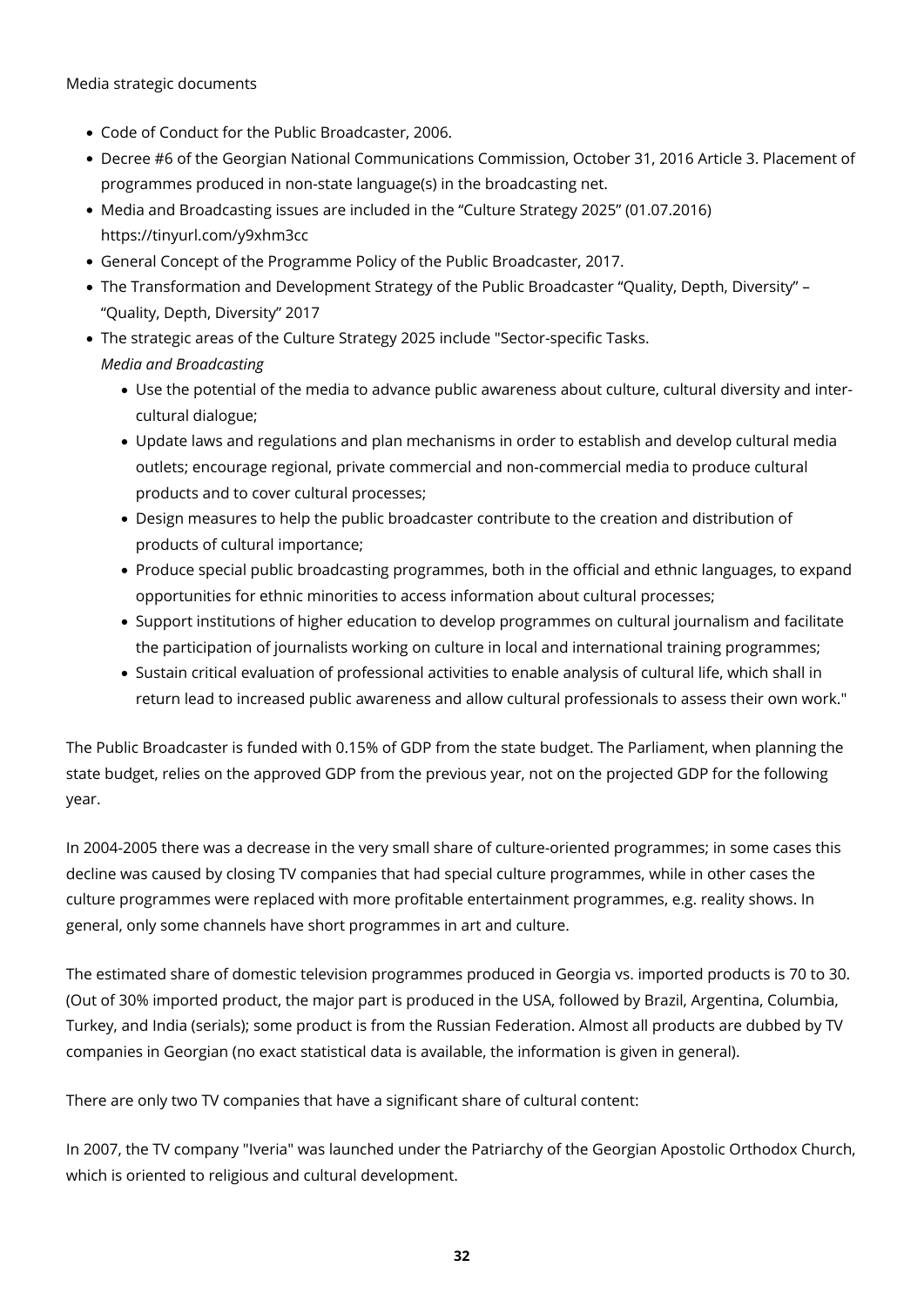The only culture-oriented TV channel in Georgian media is "Artarea". This is a private television channel. Since December 25<sup>th</sup>, 2013, Artarea has broadcast as a cable television channel.

According to the data of 2016, culture and art make up 20% of the total content in Georgian public broadcasting. Source: Stat. from State TV, 2016.

There are no other in-depth statistics; no targeted surveys in the media have been conducted on the role of culture and cultural content.

Since 2015, Georgia has switched to digital broadcasting.

The National Strategy for Development of Broadband Networks in Georgia for 2020-2025 and the Action Plan for its implementation envisage the achievement of strategic goals and the development of a digital economy in the country. The Georgian National Communications Commission is working on the introduction of 5G technology by sharing and supporting international practices.

In 2020, a total of 295 operators were registered in the field of electronic communications, of which 89 were TV and 53 radio broadcasters.

Important projects were launched by the Communications Commission in 2020:

- Media literacy projects, including in regions densely populated by ethnic minorities.
- The Young European Ambassadors project, in which young people have deepened their knowledge of European and Euro-Atlantic integration, European values, the country's future prospects and aspirations.

In 2020, the exclusive project of the Media Academy "Online Masterclasses" for journalists was launched. It should be noted that masterclasses are conducted by not only journalists, but also by experts in culture and art (literature and photography).

#### <span id="page-32-0"></span>2.5.4. LANGUAGE

The official language of Georgia is Georgian. In the territory of Abkhazia there are two official languages – Georgian and Abkhazian. Abkhazia is populated by two indigenous groups – Georgians and Abkhazs - whose linguistic difference is confirmed by the Constitution.

The significant factor in Georgian national identity is that the Georgian original written language is one of the oldest written languages worldwide (it was created no later than III-IV centuries A.D.). But the oldest literary monument is dated V c. A.D. The Georgian alphabet is used in all dialects of the Georgian language. Only in Abkhazia the modified Cyrillic alphabet has been used since the establishment of the Soviet regime.

In Georgia, national minorities constitute 16.2% of the population, with the largest linguistic minorities being Azeris with 6.5% and Armenians with 5.7%. Until recently the most widespread language after Georgian was Russian.

The Constitution of Georgia obliges all departments, municipal services and users to use the Georgian language and all official versions of legislative texts must be published in Georgian. In order to promote integration of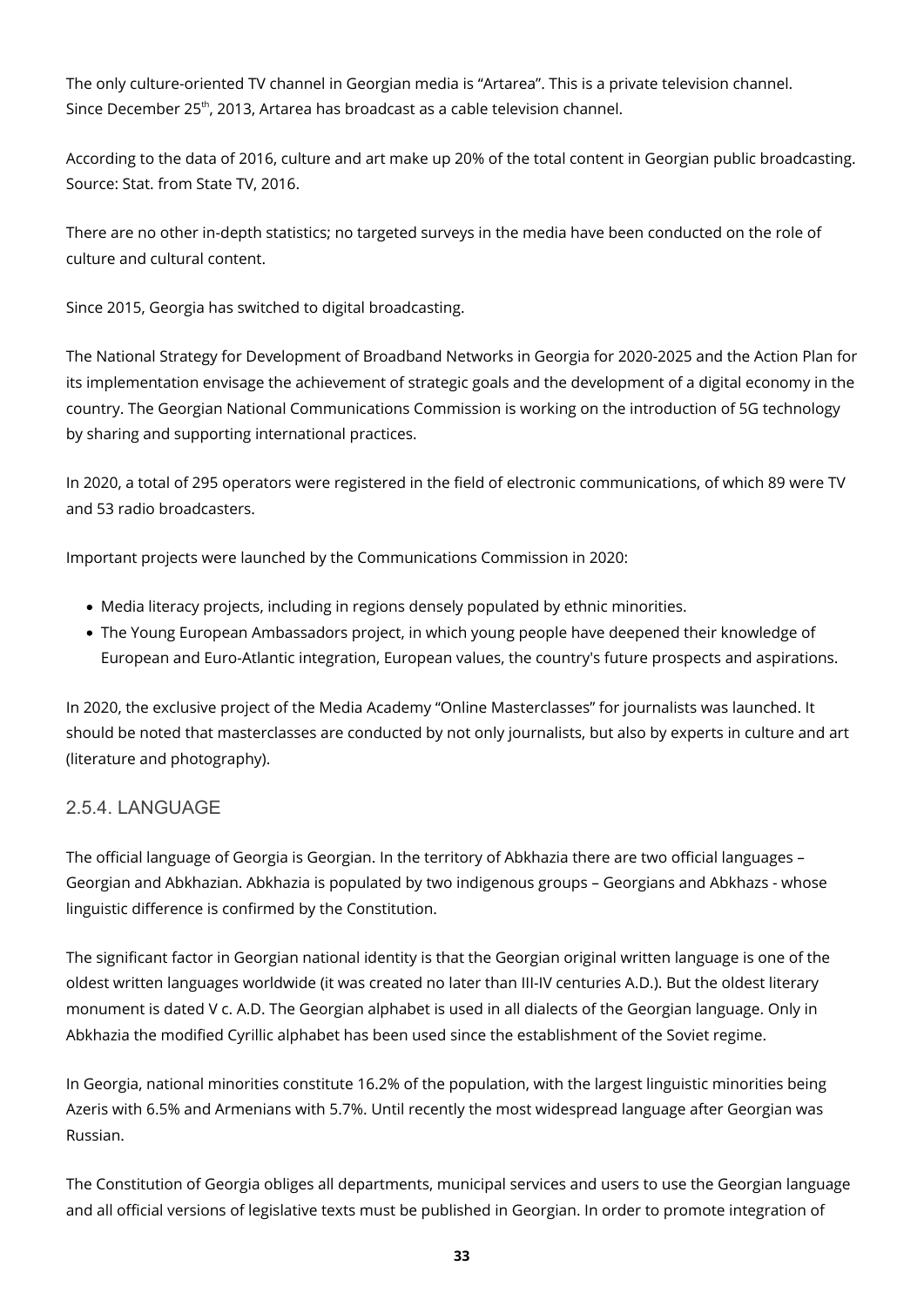minorities and their participation in the state administration, the Ministry of Education and Science arranges intensive teaching of the official language.

Unfortunately, in the territories beyond the control of the government of Georgia, the teaching of the official language has been stopped and the system of education operating in Abkhazia is based on Abkhazian and Russian and, in the Tskhinvali Region, the education system is based on the Ossetian and Russian languages.

The issues of protection and development of language are within the terms of reference of the Ministry of Education and Science. The support and development of the literary language and language diversity as a cultural phenomenon are also the responsibility of the Ministry of Culture and Monument Protection.

The Georgian Language Programme was financed by the Ministry of Education and Sciences. In 2009, this programme was replaced by the Programme of Support for Multilingual Education.

Since 2006, responsibility for the R&D institutes under the Academy of Sciences of Georgia has been delegated to the Ministry of Education and Science. Among these institutes are significant scientific and cultural centres for research and development of Georgian culture, language and literature such as: the Arnold Chikobava Institute of Linguistics, the Shota Rustaveli Institute of Georgian Literature, the Korneli Kekelidze Institute of Manuscripts.

The State Language Department (created in 2017) is a legal entity under public law, which protects the constitutional status of the state language within the framework established by the legislative acts of Georgia, takes care of its popularization and the establishment of norms of the Georgian literary language.

The Georgian language is the native language for many ethnic Georgians who reside outside the country (about 5 million live in Azerbaijan, Turkey, Russia, Iran, Europe and the USA). Support and development of the Georgian language abroad is the responsibility of the Ministry of Foreign Affairs via its Section for Cultural Relations and Relations with the Diaspora. Also, the Ministry of Education and Science has implemented the Programme of Assistance for Georgian Schools Abroad.

2015 - Law of Georgia On the Official Language was adopted.

In 2021, a working version of the State Language Strategy 2021-2030 and the Action Plan for Strategy 2021-2022 was developed.

#### <span id="page-33-0"></span>2.5.5. GENDER

The strategic goals of the Culture Strategy 2025, approved in 2016, include "Access to Culture and Cultural Diversity.

"Goal: Culture is accessible to all members of society and the freedom of cultural expression is safeguarded.

2.2. Objective: All members of the society, including vulnerable groups, youth and minorities are actively engaged in cultural life and have access to the cultural infrastructure and resources.

Tasks: Ensure that principles of gender equality are taken into account during the planning and implementation of cultural policy, use the potential of culture to foster gender equality."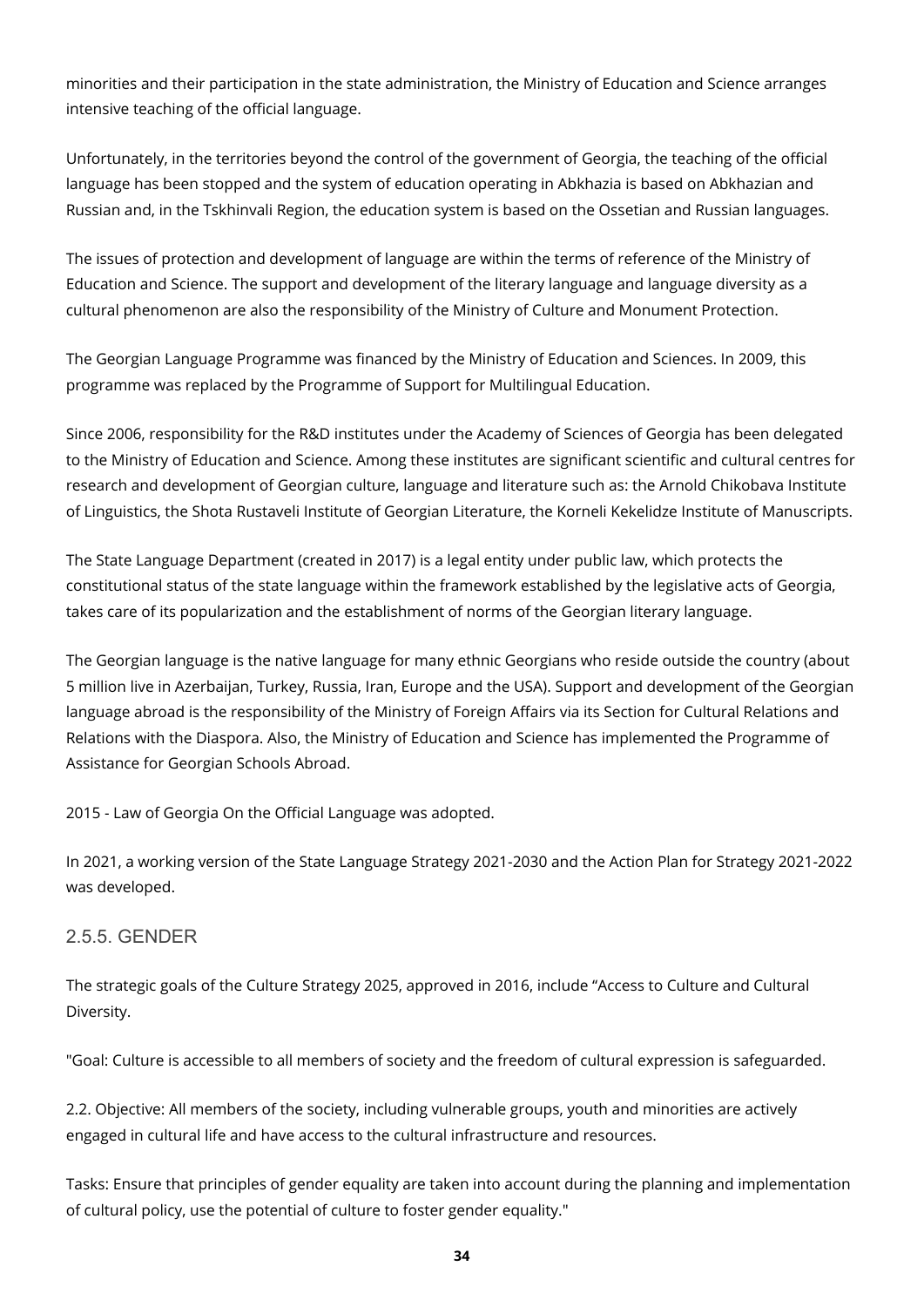In 1996, Georgia acceded to the International Convention on Equal Remuneration for Men and Women Workers for Work of Equal Value, adopted on 29 June 1951 by the General Conference of the International Labour Organization, arranged by the Administrative Council of the International Labour Bureau. However, according to the available statistical data, the average remuneration of women engaged is only 63% of the rate of remuneration of men engaged in the same sphere. At the same time, according to Geostat (in 2020) <https://www.geostat.ge/ka> , this imbalance in the field of arts, entertainment and recreation in Georgia is minimal.

Among the Ministry staff, the number of women in positions of responsibility is decreasing: in 2004, out of 118 employees of the Ministry, 70 were women (59%); in 2005, out of 151 employees, only 81 are women (54%).

Until 2021, all ministers of culture were men and only one of the deputy ministers (20%) was a woman; from heads of 10 departments, 5 were women (50%).

After the October parliamentary elections in 2020, the first woman (who previously held the position of the Minister of Justice) became the Minister of Culture, Sport and Youth and a Vice Prime Minister in the "Georgian Dream" Government. All her deputy ministers are men.

Also, women are appointed to the positions o[f the Minister of Education and Culture of the Autonomous](http://www.abkhazia.gov.ge/saministro/MINISTRY-OF-EDUCATION-AND-CULTURE/structure/Eka-Khoperia) [Republic of Abkhazia](http://www.abkhazia.gov.ge/saministro/MINISTRY-OF-EDUCATION-AND-CULTURE/structure/Eka-Khoperia) (de jure) and the Minister of Education Culture and Sport of Ajaria Autonomous Republic.

According to GEOSTAT data, as of 2020, 2027 women (70%) and only 909 men (30%) are employed in museums. Among theatre workers – the number of women (50.4%), and men (49.6%) is almost equal (3963 employees in total).

A great number of women are employed as librarians (99%). Out of total 3 325 employees of libraries 3 305 are women (according to 2008 data).

There is no more precise statistical data relating to the employment of women in the sphere of culture.

According to the GEOSTAT data, as of 2020, women have mostly received higher education in education, arts and humanities. In 2019, the number of female teachers was 55 000, which is 6.5 times higher than the number of male teachers. Women outnumber men in vocational and higher education institutions, although gender difference is not so critical there.

In 2017, in accordance with the Culture Strategy 2025, raising public awareness on gender equality has been highlighted by:

- Supporting thematic projects on gender equality
- Supporting women's creative activities

There are general awareness programmes on gender equality that are implemented by the non-governmental sector and the state (see the Parliamentary Gender Equality Council plans), UN Women's Projects.

In 2017 the survey "Pilot Scheme for Monitoring Implementation of the Convention on the Protection and Promotion of the Diversity of Cultural Expressions" was conducted (Project by YTA Union). According to the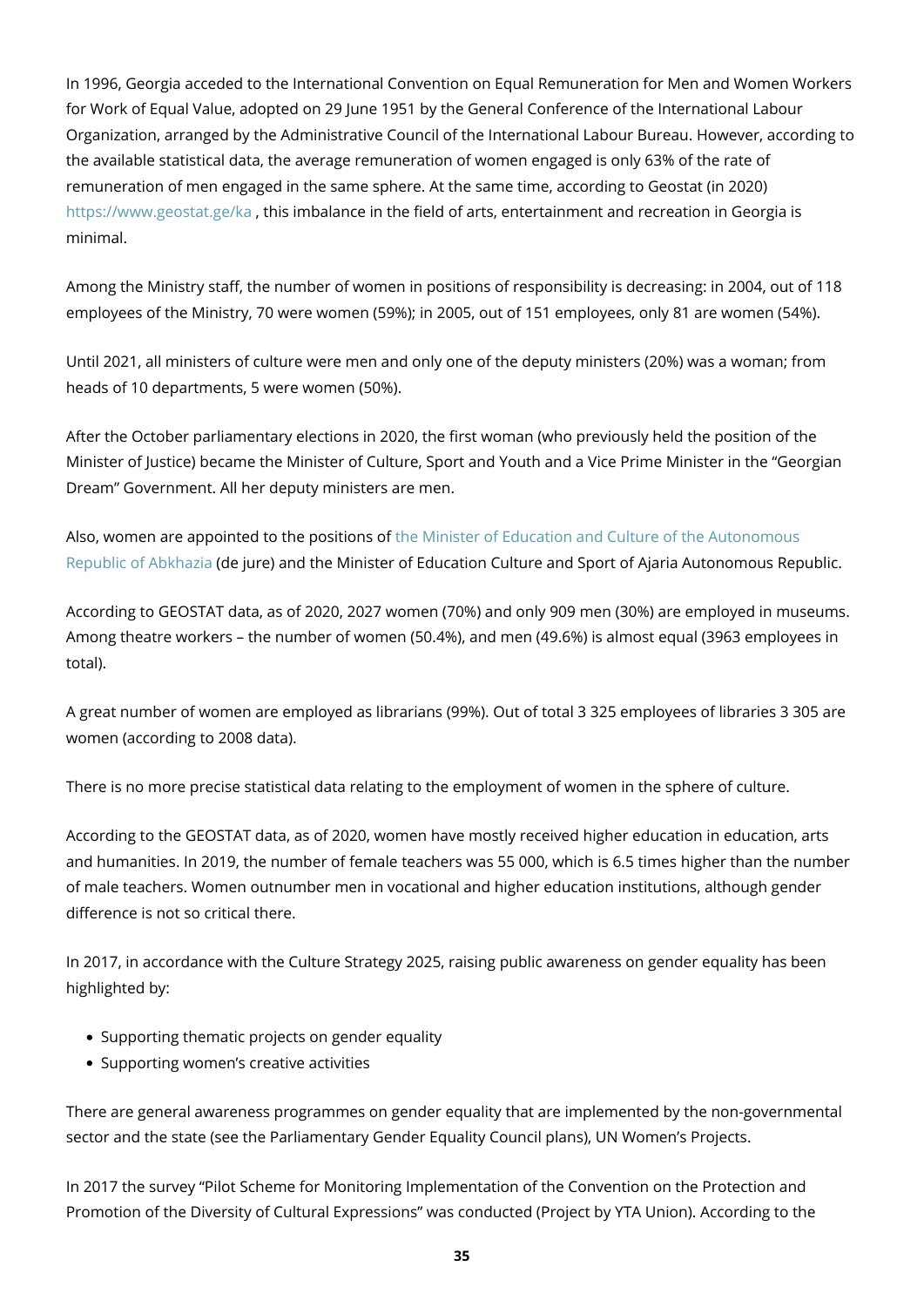survey, the challenges are as follows:

- The issue of gender equality in cultural legislation is reflected very generally; specifically, women's cultural rights, including the right to express their creativity, are not covered.
- Gender projects in culture are available as separate initiatives of non-governmental organizations and international organizations that cannot provide sustainable support for the consumption and availability of cultural goods and services by women and their involvement in and access to cultural life.
- There are no mechanisms for monitoring, evaluation and review of gender equality policy in culture; there is no research base and methodology; the efforts of NGOs in this direction are unsustainable.

In 2021 a gender survey was carried out within the project "The information-educational programme to empower women employed in the cultural field in the post-pandemic era by implementing the Convention on the Protection and Promotion of the Diversity of Cultural Expressions" by the YTA Union.

The findings of the survey have revealed the conflicting attitudes towards gender equality:

- Covid-19 identified one of the most important common challenges as widening the gap in civic consciousness, which manifests itself in the weakening of social cohesion, solidarity and support for women.
- Women and men do not have a "competitive" attitude towards gender equality. Attitudes towards gender policies and laws are also generally positive among both genders.
- The cultural professional community is open and tolerant towards gender balance, as well as directly towards women employed in the field of culture. At the same time, the tolerant attitude of society towards gender balance is to a lesser extent converted into raising the status and role of women and stimulating leadership qualities.
- The data of various gender studies indicate the presence of a "glass ceiling".
- The gender norms continue to influence the assessment of the professional skills of women and men, and division of occupations.

#### <span id="page-35-0"></span>2.5.6. DISABILITY

The strategic areas of the Culture Strategy 2025, approved in 2016, include "Goal: Culture is accessible to all members of the society and the freedom of cultural expression is safeguarded.

2.2. Objective: All members of the society, including vulnerable groups, youth and minorities are actively engaged in cultural life and have access to cultural infrastructure and resources.

Tasks:

- Support and encourage cultural institutions, organizations and the businesses, including on the legislative level, in order to provide people with disabilities, socially vulnerable groups, refugees, IDPs, residents of occupied territories with the availability of special services (e.g. lower price tickets, free entrance, informational meetings, etc.) and employment opportunities;
- Ensure that cultural infrastructure, new and existing facilities, comply with accessibility requirements for people with disabilities, adopting them where necessary;
- Train the employees of cultural establishments and organizations to develop their skills necessary for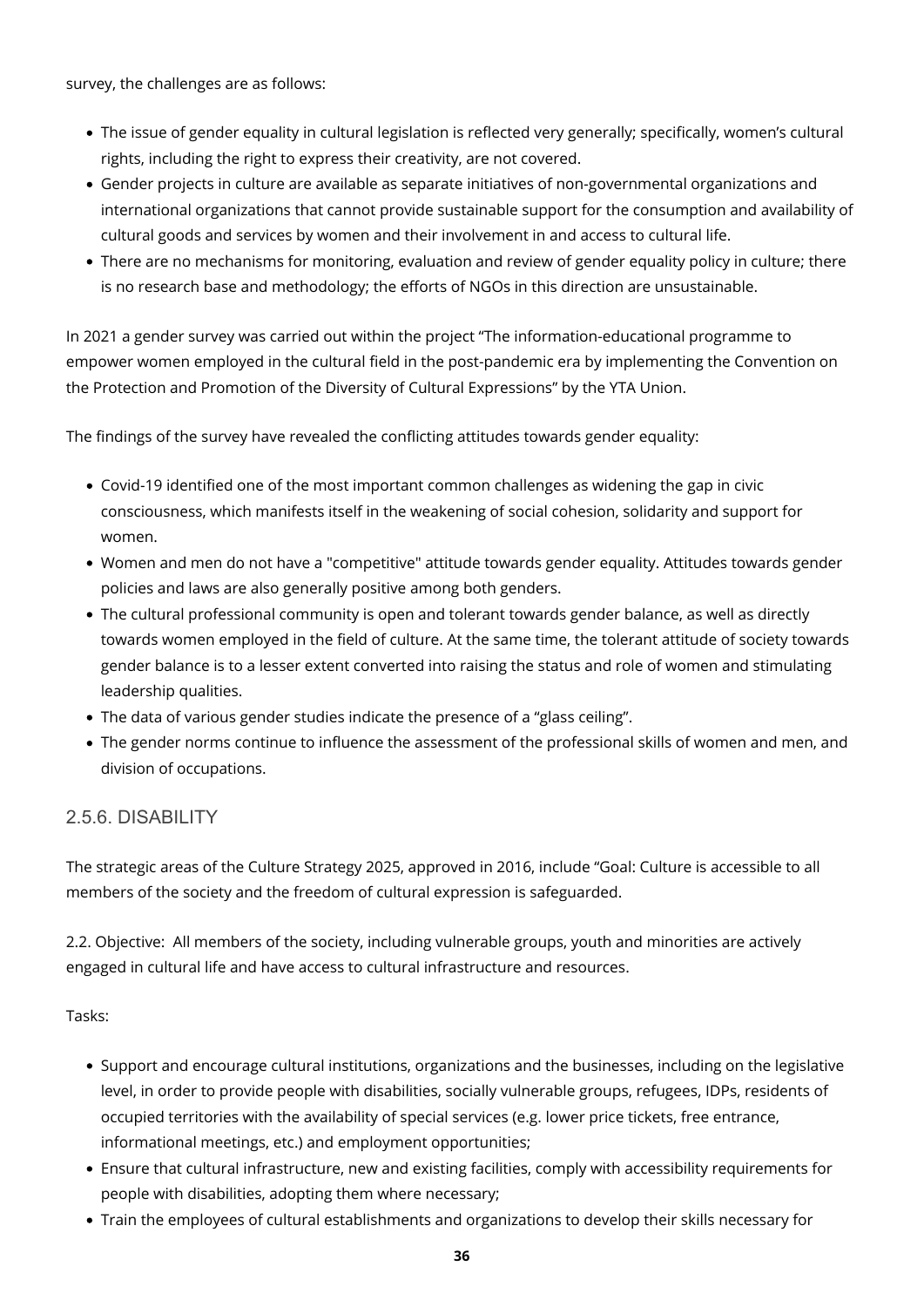communication with vulnerable groups;

- Support cultural establishments and organizations in providing special programmes and materials (e.g. audio-books, books with Braille font, sign-interpretation, subtitles, on-line and digital applications, etc.) for people with disabilities;
- Support the implementation of legal and regulatory mechanisms, creation of a favorable environment and special programmes in order to support the inclusion of people with disabilities in cultural/arts educational processes at all levels of education;

The next step was the preparation of a "Roadmap for Ensuring Equal Participation of People with Disabilities in Georgia's Cultural and Creative Life for 2017-2018" by the Ministry of Culture and Monument Protection of Georgia in 2017.

This document aims to create the conceptual framework and mechanisms that will facilitate the participation of persons with disabilities in the cultural life of society. The Roadmap is focused on the challenges of accessibility to culture and creativity, cultural education and services by persons with disabilities and contains the list of activities to be carried out by the Ministry in cooperation with relevant authorities (Ministry of Health, Labour and Social Affairs of Georgia; Ministry of Education and Science of Georgia and others) in 2017-2018. The activities provided by the abovementioned Action Plan were planned by the Ministry of Culture and Monument Protection of Georgia, involving various agencies, local or international NGOs working on issues of persons with disabilities, the association of persons of children with disabilities and directly persons with disabilities.

The document reflects the legislative framework regulating the sphere, challenges in terms of the access to culture for disabled persons, the problems of infrastructure adaptation, as well as cultural and arts events, inclusive cultural tourism, inclusive education and employment issues for people with disabilities.

The Roadmap activities have been planned based on the problems identified by the monitoring of the situational analysis/research, quantitative and qualitative data."

Consequently, the "Action Plan for Equal Participation of Persons with Disabilities in Cultural and Creative Life, 2017-2018" was created.

In 2020, the Law of Georgia on the Rights of Persons with Disabilities (6823-rs) entered into force, according to which "the state shall promote the realization of the human rights and fundamental freedoms of persons with disabilities", including the realization of cultural and intellectual opportunities.

According to the Government Programme 2021-2024 approved in 2020: "Access to culture will increase for the general public, especially the population of the regions, ethnic minorities and people with disabilities, and will promote the development of creative skills of people with disabilities".

The Ministry of Culture, Sport and Youth funds various projects with the participation of people with disabilities.

In the years 2015-2016, the activities of the Cultural Centre of the Union for Persons who are Blind and the Union for Persons who are Deaf of Georgia were promoted. In 2017 the Project "Inclusive Education in Georgian Museums" was implemented. Also, inclusive concerts, exhibitions, performances with the participation of people with disabilities were promoted and adapted versions of the films "Jay's Wedding" and "I See the Sun" were created. There are various nongovernmental organizations of people with disabilities in Georgia, e.g.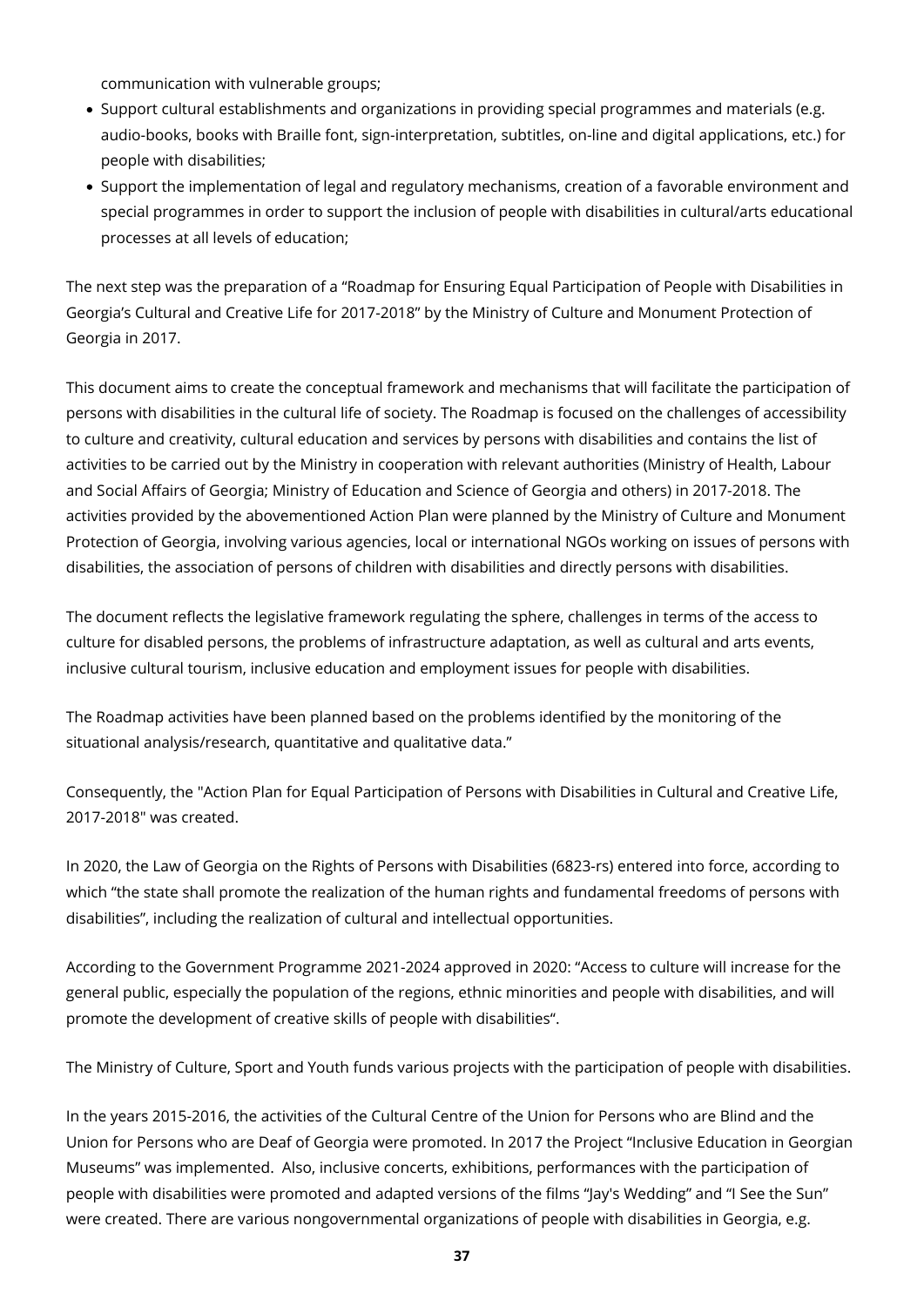Inclusive Dance Development Centre, etc.

## 2.6. Culture and social inclusion

During the past 30 years, as a result of conflicts with the separatist authorities of the Abkhazian Autonomous Republic and former South-Ossetian Autonomous District (the Inner Kartli), a new group has been formed in the population - IDP (internally displaced persons). Currently, there are 286 643 IDPs officially registered, of which 275 096 (95.97%) are from Abkhazia and 11 546 (4.0%) from the former South Ossetian Autonomous District (the Inner Kartli). Following the Russian - Georgian conflict in August, 2008, a new stream of IDP has emerged from so-called South Ossetia, the historical Shida (Internal) Kartli, the region Samachablo and from Kodori (a mountain part of the Abkhazian Autonomous Republic) and from other Georgian cities and villages. This raised the number of IDP's by an additional 192 000 persons. The total number of IDP's is now estimated at almost 500 000.

The state assistance to IDPs is minimal, which causes social discontent of both IDPs and other residents. Since the integration of IDPs in other regions has been difficult due to unemployment and inflation, the idea of social integrity is unsteady. Against this background, the focus of government and public attention is directed to the territorial integrity of the country, the protection of constitutional laws, of IDP's and of minorities.

Following the Russian-Georgian conflict in August 2008, voluntary assistance and donations by nongovernmental and trade organizations to support IDP's increased to help address their material needs and psychological rehabilitation.

We may only assume (as there is no special research or debates thereof) that culture is (not) used as an instrument for reinforcement of social cohesion. At the same time the concept of national integrity has ever been supported by the national culture and the national culture has been the basic parameter of the national identity.

Therefore, Georgia for the first time institutionalizes access to culture and declares social issues in the context of cultural policy.

The Culture Strategy 2025 also envisages ensuring access to culture for IDPs as well as social integration and employment through the cultural industries:

"2.2. Objective: All members of the society, including vulnerable groups, youth and minorities are actively engaged in cultural life and have access to cultural infrastructure and resources.

Tasks:

- Organize cultural and creative projects, initiatives, events and campaigns and support access to appropriate spaces/facilities in order to reinvigorate the contribution of vulnerable groups, youth and minorities to cultural life;
- Support the development of specially adopted media programmes in order to contribute to the integration of vulnerable and minority groups into the general public;
- Elaborate incentive measures for students representing disability groups, refugees, IDP's, residents of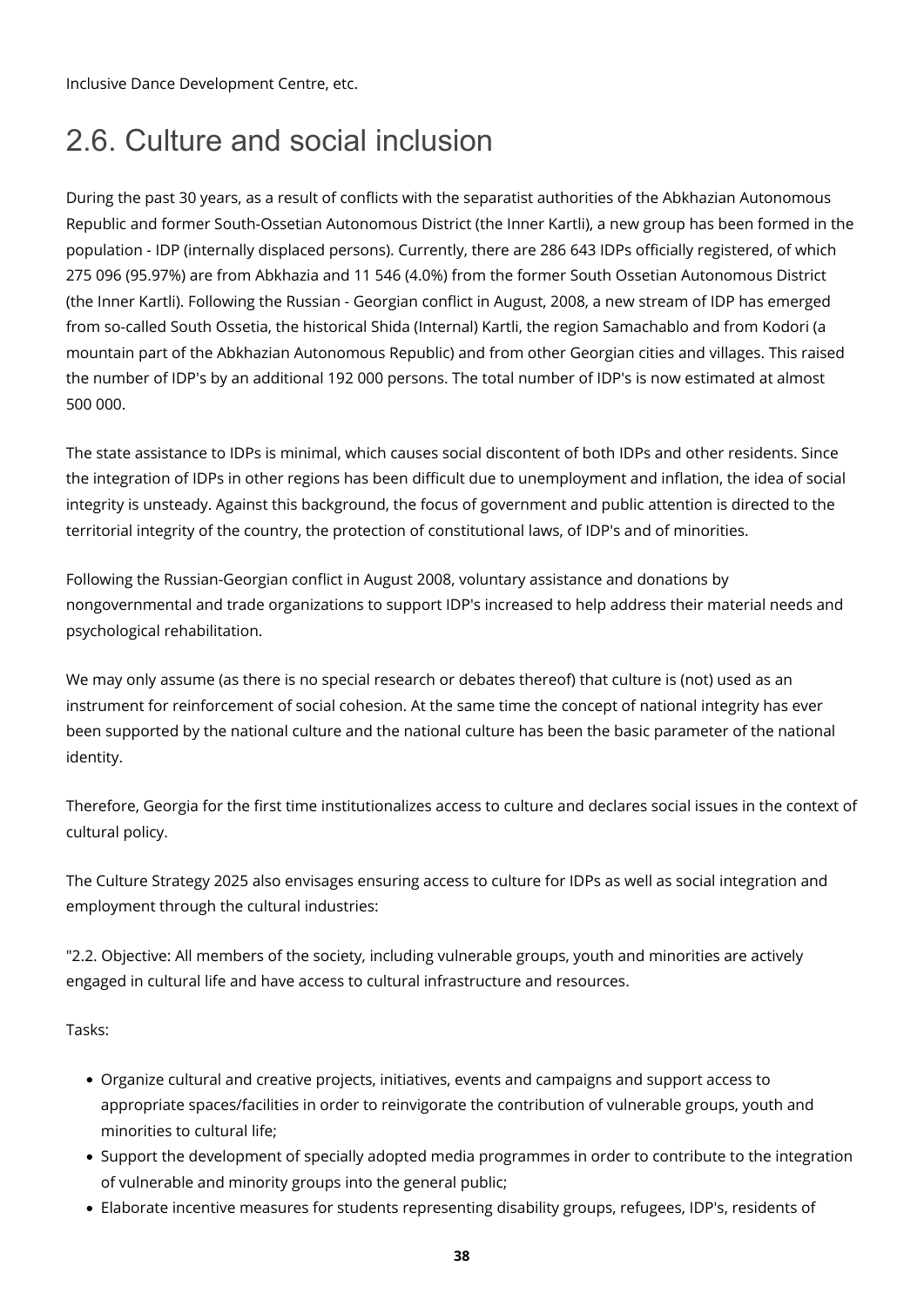occupied territories, repatriates and socially vulnerable citizens, in order to ensure their access to cultural studies;

- Support and encourage cultural institutions, organizations and the businesses, including on the legislative level, in order to provide people with disabilities, socially vulnerable groups, refugees, IDPs, residents of occupied territories with special services (e.g. lower price tickets, free entrance, informational meetings, etc.) and employment opportunities;
- Support the engagement of children and youth groups representing refugees and IDPs, repatriates and Georgian citizens residing in occupied territories and abroad in different cultural projects in order to ensure their integration with local coevals;
- Support cultural initiatives of minorities and enhance their knowledge of the Georgian language in order to ensure they have a fair part in the country's cultural life;
- Ensure that principles of gender equality are taken into account during the planning and implementation of cultural policy, and use the potential of culture to foster gender equality."

Recently, the issues of social cohesion are considered by the government in the context of integration of all layers of youth – representatives of national minorities, urban and rural residents. The main participants of the process are governmental structures. For example, the Ministry of Sports and Youth Affairs of Georgia (operated in this format until 2016) effectively is engaged in the planning of such programmes. The working process is implemented in close cooperation with youth organizations, international organizations and various public institutions. Many human rights NGOs use creative projects and art forms for social advertising and promotion of anti-discrimination policies, and educational activities to raise awareness and promote tolerance, etc.

# 2.7. Societal impact of arts

There is a tradition of active public debates in Georgia, especially in the context of a polarized political environment. Culture often becomes a victim of political mainstreaming. At the same time, the importance of the social aspects of culture is largely understood and voiced by the professional community and the nongovernmental sector.

The potential for significant social impact of culture is manifested in the development of cultural tourism and urban planning, creating a new habitat, especially in the historic part of cities.

The heavy interventionist urban policy in Georgia since the 2000s has become an important topic of public debates. The intensity and purposefulness of the debates have in some cases yielded positive results (for example the public and expert monitoring of the restoration-rehabilitation project of the Tbilisi ancient district - Gudiashvili Square).

A positive example of ensuring informed, transparent and participatory processes for the development of a policy of cultural expression diversity are the meetings organized by the Ministry of Culture and Monument Protection in the process of creating the Culture Strategy in 2015-2016. Both the state and 36 NGOs that signed the Memorandum "Creating a Culture Policy Together" actively supported the informed policy-making process. As a result, the issues of equal access to culture and the social aspects of culture have been reflected in this document.

An important place in the Culture Strategy 2025is allocated to the equal access by different groups to culture.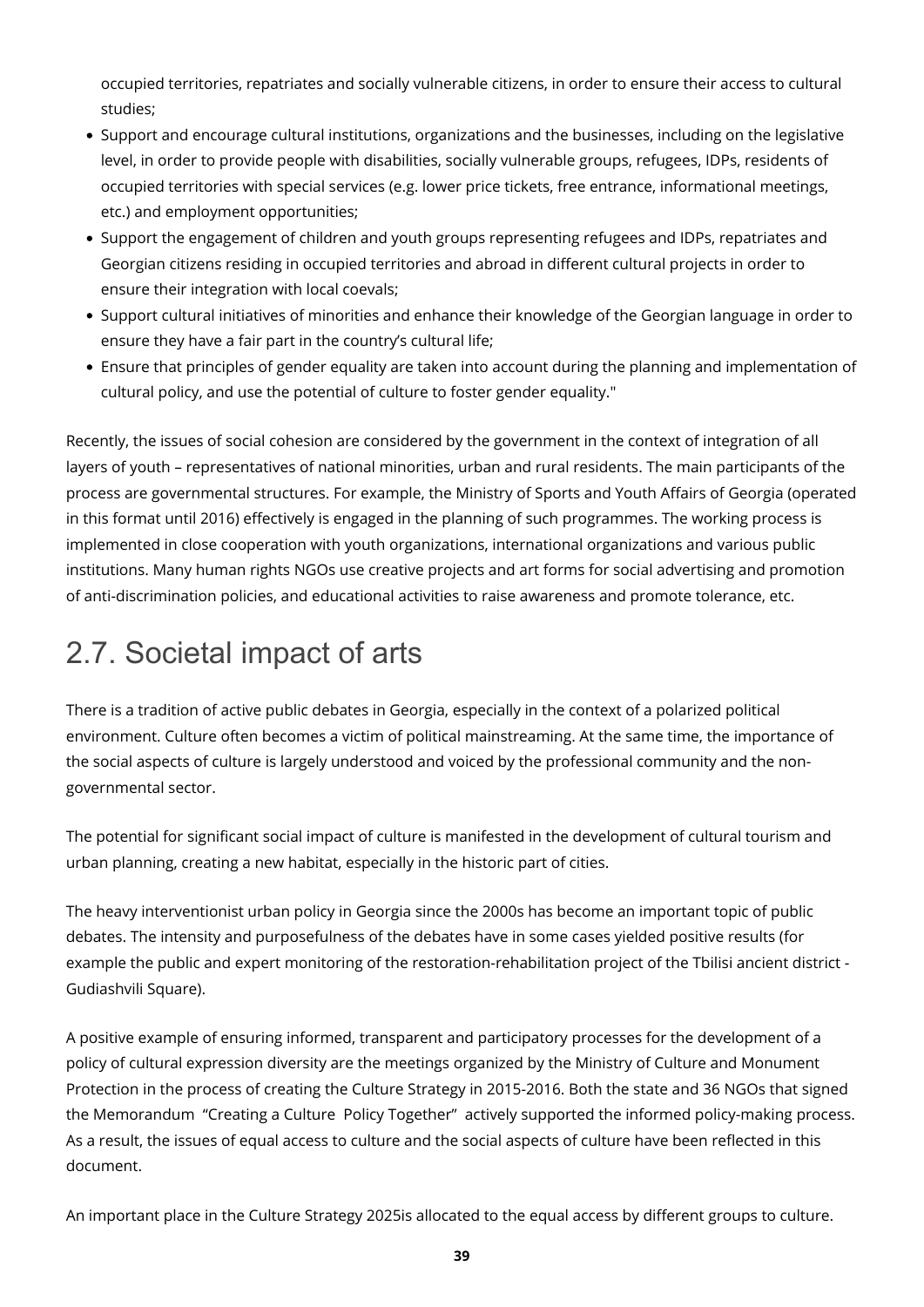"2.1. Objective: Culture is made accessible to all, including the communities in mountainous regions, municipalities adjacent to the state borders, occupied territories and across the dividing lines of occupied territories."

#### Tasks:

The correlation of culture with social welfare and intersectoral cooperation is also reflected in the Third Goal of the Strategy: "*Goal: Culture and creativity help other key areas to contribute in a wider sense to the State's sustainable development and social well-being.*

Objective: Regular cooperation among cultural professionals, public, civil and private sectors brings about more effective decision-making and problem-solving methods and results in a better quality of life."

Other documents which more or less reflect the aspects of the cultural impact of culture, serve this goal as well:

- The Georgian National Youth Policy Concept for 2020 2030 (7054-rs; 24/07/2020) in addition to various educational and social areas, includes support for youth cultural and creative activities (in frames of interest groups, clubs, hubs and summer camps).
	- State Strategy for Civic Equality and Integration and Action Plan for 2015-2020 (1740; 01/09/2015) addresses the issues of preserving the culture of ethnic minorities and promoting a tolerant environment.
	- The Law on Innovations (N5501-II dated 22.06.2016) is aimed at creating an environment conducive to the creative industries.
	- The Georgian Tourism Strategy (2015) is a document focused on greater socialization and commercialization of cultural infrastructure, cultural heritage sites and cultural services.

### 2.8. Cultural sustainability

Cultural sustainability is one of the goals of Georgia's cultural policy. However, it is written only in the Culture Strategy 2025.

Other strategic documents of Georgia indirectly refer to culture. Recognition of its potential economic, social and environmental consequences is the achievement of the Ministry of Culture and the nongovernmental sector only.

"The Sustainable Development Goals National Document"

"The Sustainable Development Goals National Document depicts the priorities of the UN SDGs at the national level, aimed at promoting the implementation of SDGs and introduction of evidence-based national policy according to the 2030 agenda.

The Sustainable Development Goals National Document equally addresses the three dimensions of sustainable development – economic, social and environmental."

Socio-Economic Development Strategy of Georgia 2020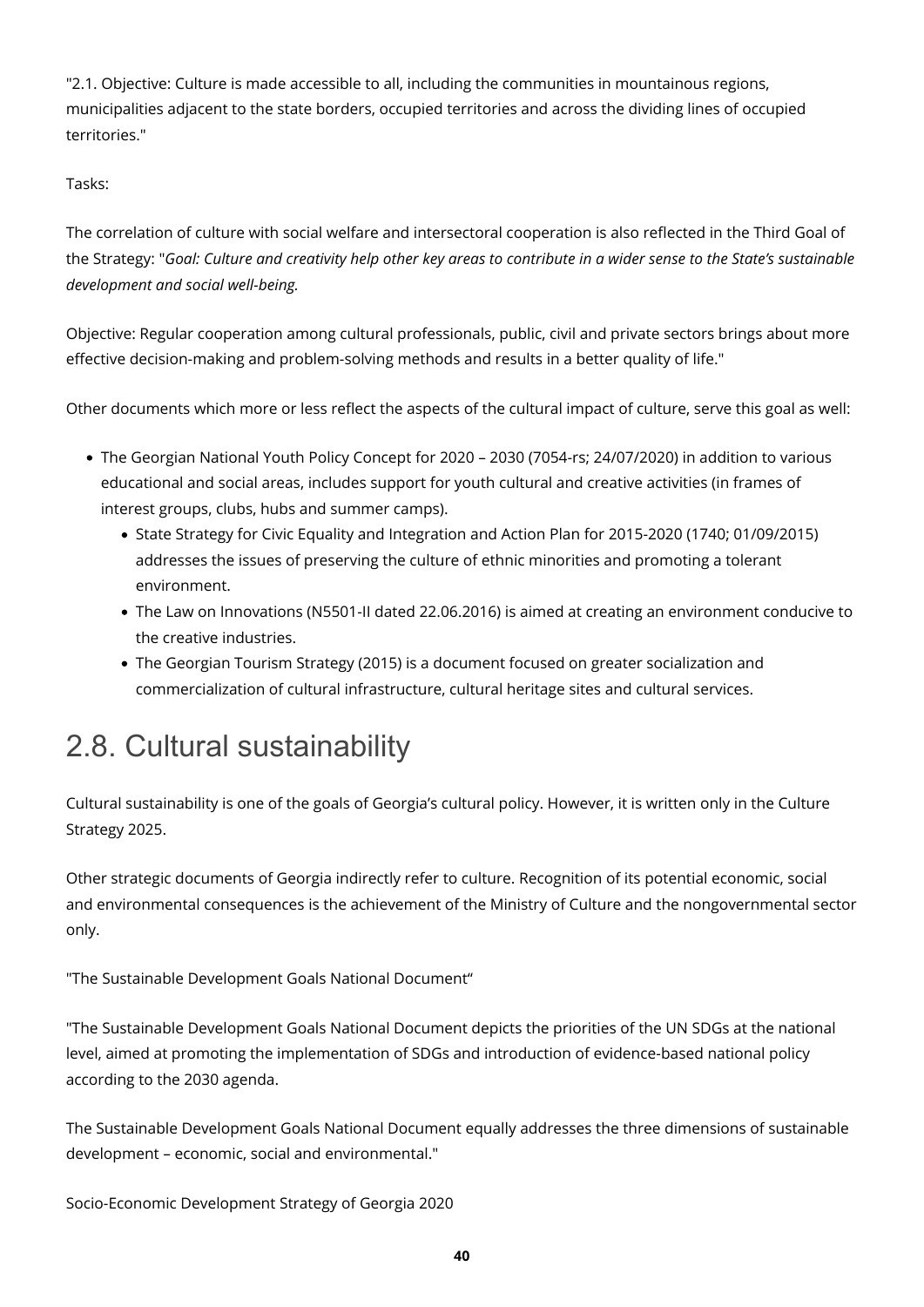Socio-Economic Development Strategy of Georgia 2020 outlines the country's economic development visions, where tourism is a part, which includes the use of cultural monuments and the sale of various cultural products; however, no direct vision is apparent in the context of cultural development.

The Ministry of Culture and Monument Protection has developed the "Culture Strategy 2025" (approved 30.06.2016), which includes the main indicators and trends in the field of culture. The purpose of the document is to establish an interagency coordination platform; on the basis of this Strategy the policy Goal s within the framework of the Strategy 2025 will be included in the policies of other Ministries [\(http://www.culturepolicy.gov.ge/getfile/29f126fc-420a-43f5-bcecadaf14f9d779/.aspx\)](http://www.culturepolicy.gov.ge/getfile/29f126fc-420a-43f5-bcecadaf14f9d779/.aspx).

Consequently, since 2016 there is a sustainable coordination mechanism that is the basis for the development under the common umbrella of culture policy.

At the same time, there is an internal interdepartmental plan designed to provide the appropriate reflection of the trends specified in the policy document in the budgets and action plans of the Ministries.

- Interagency Action Plan for Implementation of the Culture Strategy for 2017-2018 <http://www.culturepolicy.gov.ge/CulturePoli/ActionPlan.aspx>
- Action Plan for Equal Participation of Persons with Disabilities in Cultural Life for 2017-2018 <http://www.culturepolicy.gov.ge/CulturePoli/ActionPlan.aspx>
- Roadmap for Developing Cultural and Creative Industries in Georgia 2016 2017. CREATIVE GEORGIA. [http://creativegeorgia.ge/getattachment/Publications/Strategic\\_Documents/saqartveloshi-shemoqmedebiti](http://creativegeorgia.ge/getattachment/Publications/Strategic_Documents/saqartveloshi-shemoqmedebiti-industriebis-ganvitar/Creative-Georgia-ENG-(1).pdf.aspx) [-industriebis-ganvitar/Creative-Georgia-ENG-\(1\).pdf.aspx](http://creativegeorgia.ge/getattachment/Publications/Strategic_Documents/saqartveloshi-shemoqmedebiti-industriebis-ganvitar/Creative-Georgia-ENG-(1).pdf.aspx)

These documents show that the society and state structures have already come to the understanding that a synergistic approach is necessary for the implementation of national sustainable development policies, taking into account the multifaceted resources of culture and their importance.

The Culture Strategy 2025 contains the  $3<sup>rd</sup>$  strategic Goal: Culture and Other Key Areas.

The expected result of this Goal is: culture and creativity will contribute to various areas and the sustainable development of the country and the well-being of society, in general.

"Goal: Culture and creativity help other key areas to contribute in a wider sense to the State's sustainable development and social well-being.

Objective: Culture is integrated into the development policies of different sectors, different government agencies and municipalities based on regular consultations between the Ministry of Culture and Monument Protection of Georgia and other important agencies and stakeholders.

#### Tasks:

- Raise the awareness of policy-makers and other key stakeholders about the cultural spill-overs on and the economic impact;
- Taking into view the crucial role of culture with regard to economic, social and environmental dimensions of sustainable development, integrate culture into policy planning documents on the national, sectoral and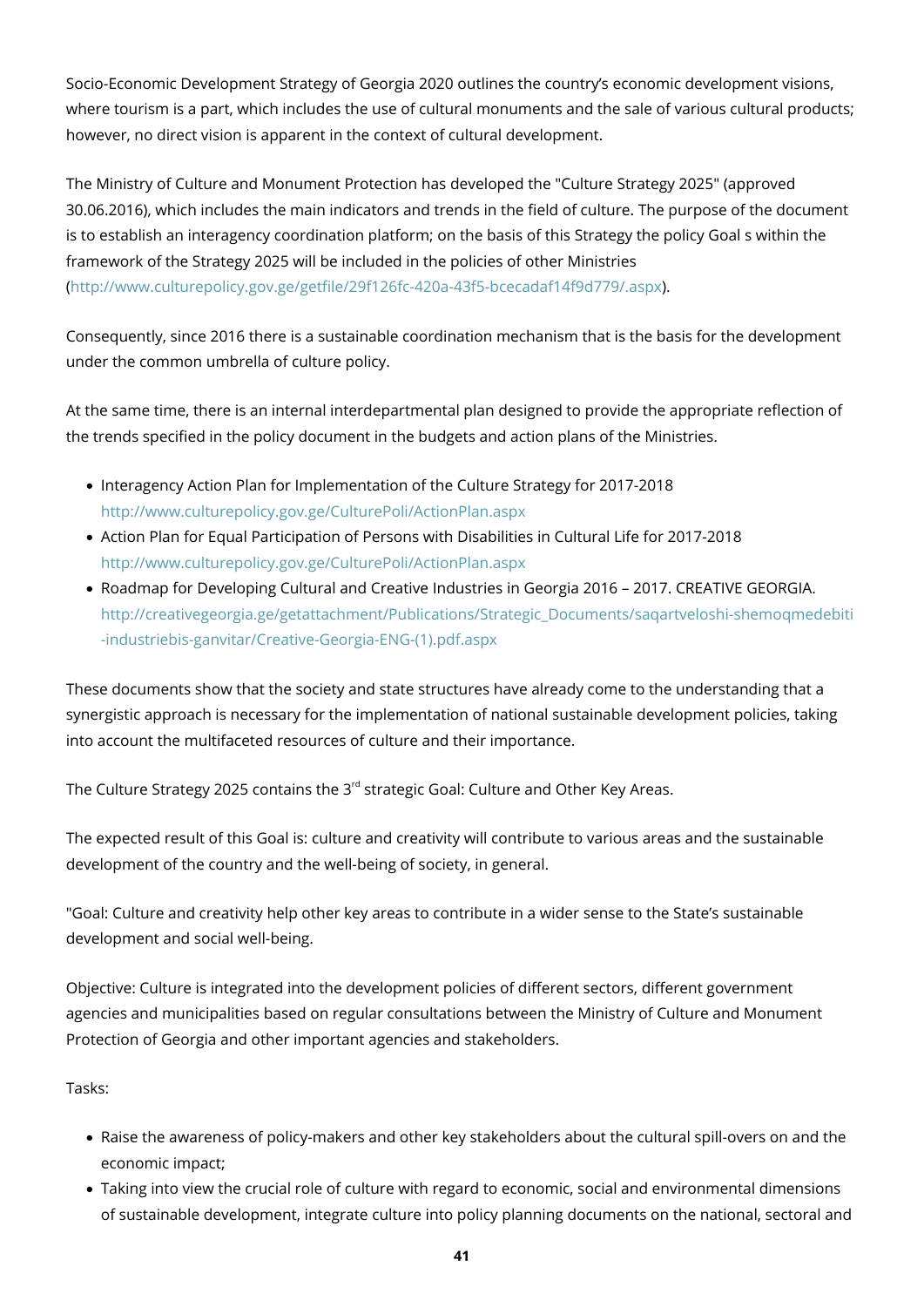regional levels, and into other policy sectors;

- Create a platform for regular consultations between policy-makers of culture and other agencies, which shall ensure their involvement in the policy-planning processes from its initial stages;
- Develop joint initiatives and programmes between the Ministry of Culture and Monument Protection of Georgia and other agencies, in order to enforce the development of the national economy and contribute to a wider international recognition

## 2.9. Other main cultural policy issues

The problem in Georgian cultural policy is not having a paradigmatic approach to culture in whole or in part, but understanding the essence of a "cultural" component of the cultural good and its significance in a long-term strategy.

Moreover, culture is becoming increasingly important as a tool of the political and economic power of the elite: In Georgian cultural policy a significant, fast emerging class of political and financial elites is implanting the ideology of a "consumption" policy. This naturally reflects on cultural consumption and participation. In Georgia, cultural consumption is a field for further manipulation of a well-established political PR system. The best illustration of this is the architecture of the "new" Georgia beginning from the presidential palace to the cultural complex on Rike in Tbilisi, as well as the pseudo-rehabilitation projects such as the Rabat complex in Akhaltsikhe. In the long term, the implementation of such a policy through manipulating consumption in order to ease the government will result in an even more rapid decline in public taste.

#### Cultural consumption is differentiated

Consumption is changing at the expense of diversification and stratification of society; an increase is forming in the gap between the elite and the majority of the population which stays near the poverty line. However, the emergence of a middle class slowly occurs, albeit at the expense of the bureaucracy.

Over the past 30 years (1990 to 2020), no surveys and other systematic studies have been conducted in the culture area; there are no accurate data on culture from the State Department of Statistics. However, we can say that there is an empirically revealed correlation between income level, education level and intensity of cultural consumption.

It is obvious that the public, the majority of which is near the poverty line, cannot participate to the full extent in the process of creation and consumption of the cultural product; for the same reason it is impossible for the majority of the public to provide adequate care for the privately-owned cultural heritage that damages the common cultural landscape and heritage. All these factors provoke impunity for the political and economic elites, which have lobbied for and implemented such projects as "The New Life of Old Tbilisi", which resulted in the unqualified reconstruction and restoration of historic districts and was a futile waste of budgetary funds.

Cultural consumption is also differentiated according to the place of residence: the lowest traditionally remains in the countryside, where the cultural infrastructure is poorly developed. Therefore, the general political task of ensuring equal access to culture and leveling participation in cultural life remains relevant throughout the country. The tools for solving this problem may be the Internet. The level of cultural consumption and nature of participation vary under the effect of such factors as, for example, the economic crisis, under which the free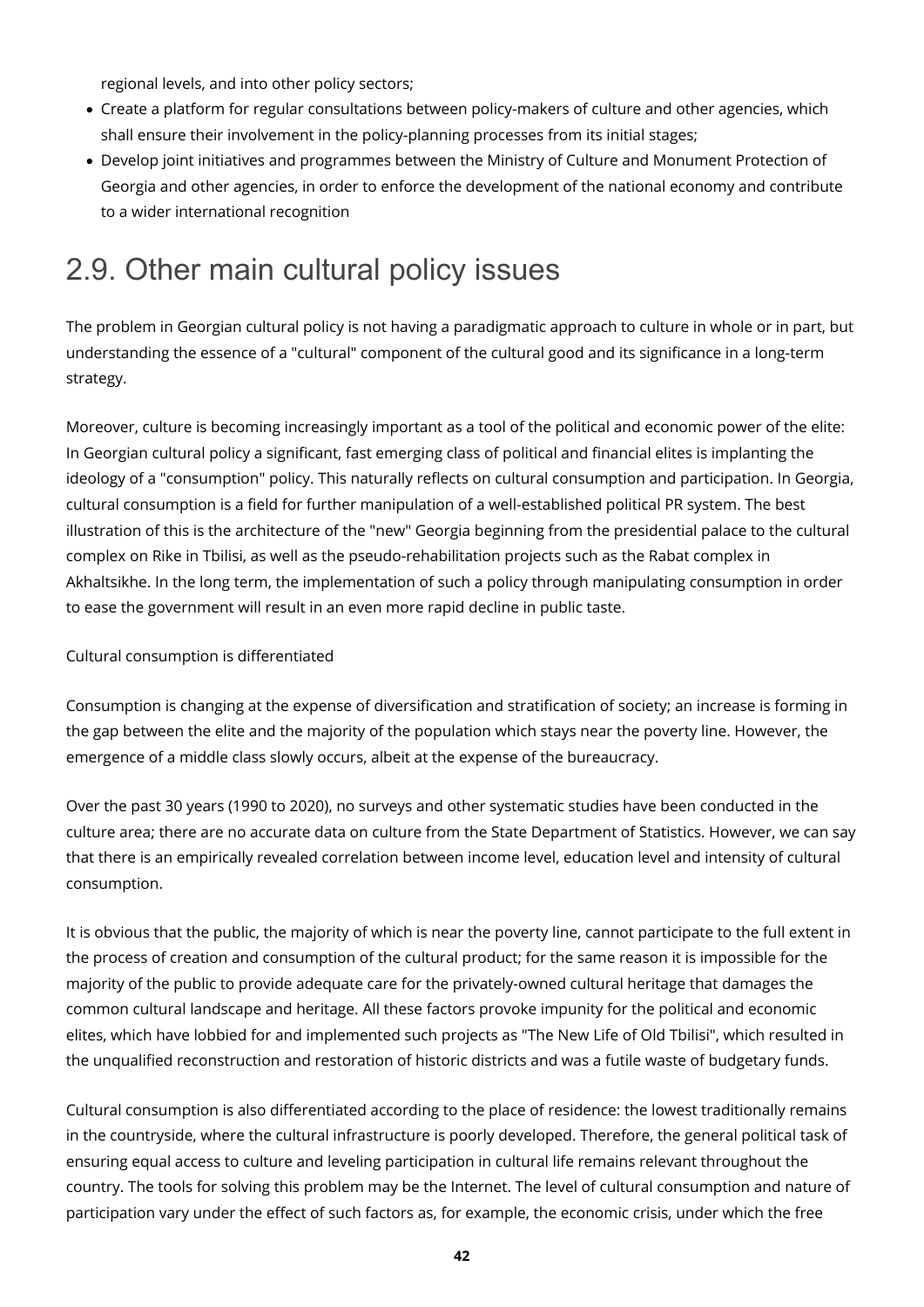services provided by public institutions become more attractive. "Domestic consumption of culture" is also growing (use of the Internet and the option of downloading, often illegally, various cultural and artistic content).

The main problems and challenges that were identified during the development of the Culture Strategy 2025:

- Information deficit on the role of culture and its economic potential;
- Education programme flaws culture and creativity are inadequately reflected in the education stages;
- Culture is not equally available to all members of the community. Cultural diversity is not adequately protected and developed;
- Culture and creativity are not integrated into the policies of other fields and there is no great awareness of its contribution;
- There are no relevant social guarantees for cultural workers and their remuneration is low;
- Cultural infrastructure and its material-technical base are underdeveloped;
- Budgetary funding of culture is poor and alternative sources of funding are not developed;
- Cultural governance at central or municipal levels can to be improved;
- Surveys and statistical data are scarce;
- The legislative base and mechanisms for promoting integration into the international space of culture are to be improved

#### *Source: Ministry of Culture and Monument Protection* ( 2016)

One of the priorities of the Strategy was to create a new model of culture financing. In 2016, the Ministry of Culture and Monument Protection formulated the idea of a financial sustainability package, which includes the following:

- Exemption of real assets used in the creative, artistic and scientific research activities (theatres, centres, museum, etc.) from property tax;
- Exemption of the activities implemented in the cultural field under the state order from value added tax;
- Exemption of royalties, cash and other awards paid by the state from income tax;
- Charity Law and voluntary 1% initiative;
- Drafting the law on state pensions, which means the possibility of retaining pensions for persons employed in artistic organizations;
- Transferring a part of lottery revenues to the cultural sphere.
- As of December 2021, this package has not been, however, realized.

#### Summary

- The openness of public cultural policy does not always meet European standards;
- The decision-making system and indicators are not always clear (especially since 2021);
- Underdevelopment of civil society: the lack of responsibility and involvement in the protection of cultural heritage, urban planning matters, etc.
- The legislation remains unbalanced:
	- The primary issues are to improve the legislative framework in the field of cultural heritage, especially in the context of decentralization and self-government reform, and the Concordat.
	- Over the past 15 years, the representatives of culture have required the introduction of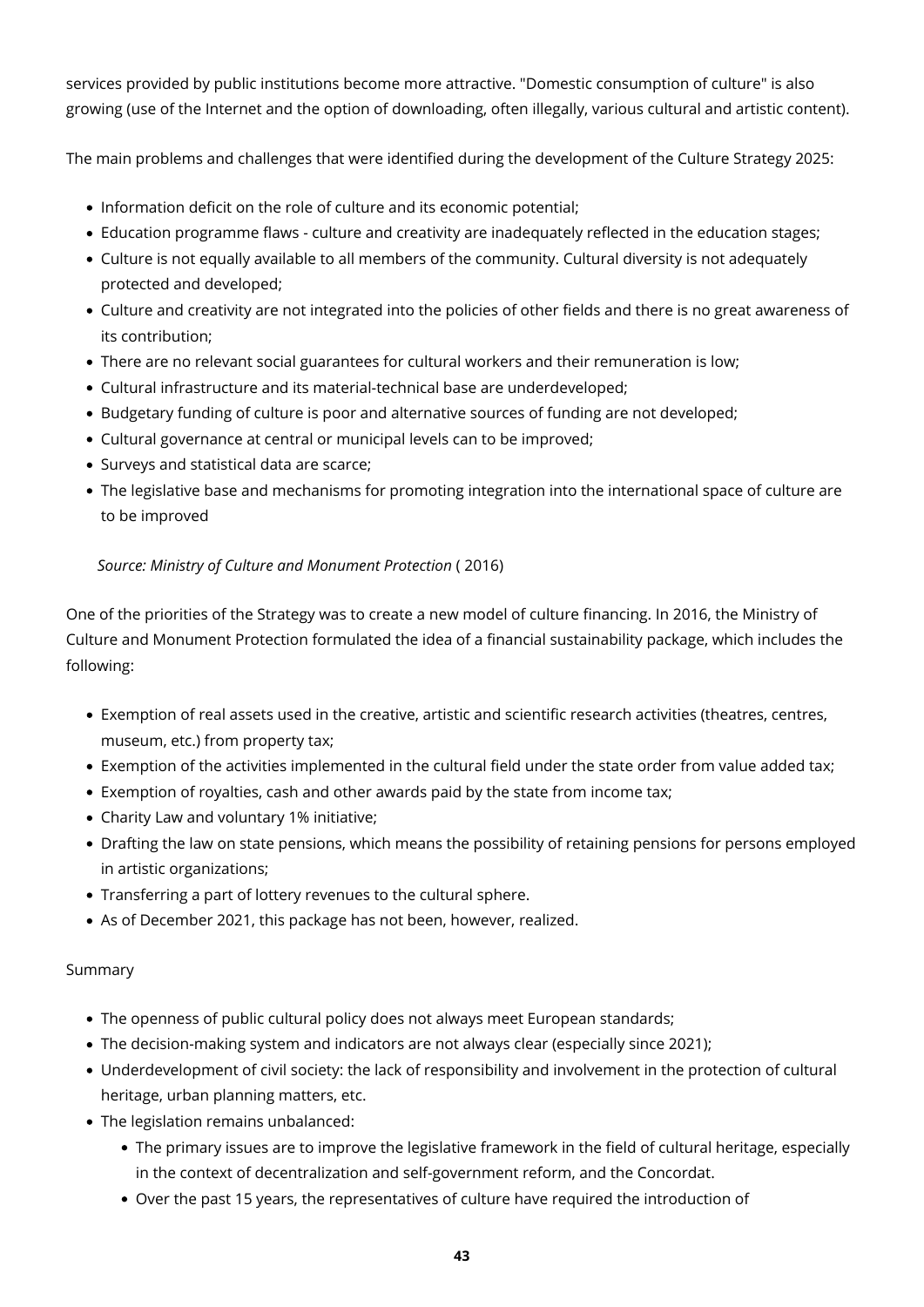the *Sponsorship Law* as means of diversification of the financing of culture and legislative improvements for the delimitation of powers and the protection of regional and municipal sectors of culture. The central government was quite skeptical about this idea.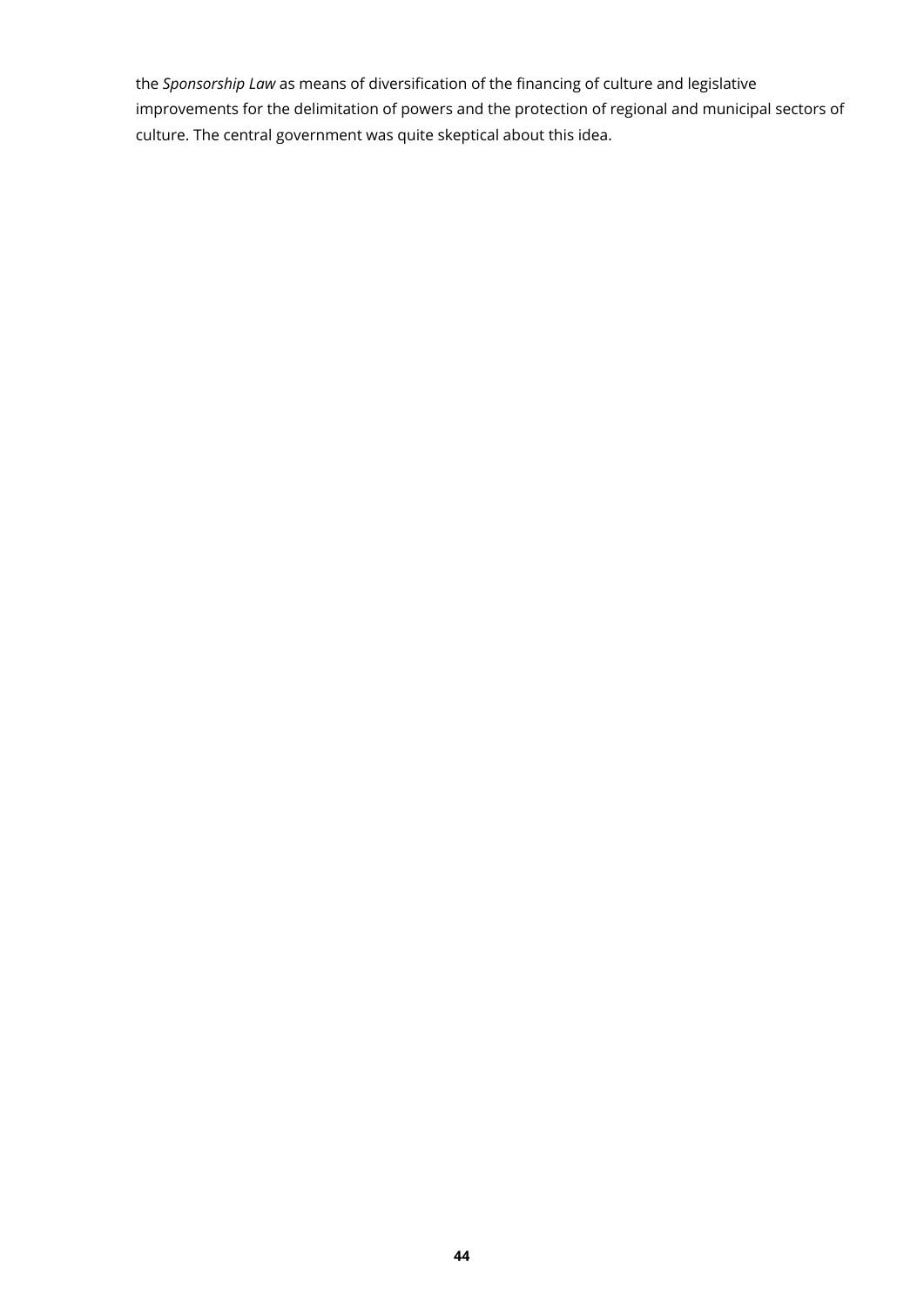## 3. Cultural and creative sectors

# 3.1. Heritage

Cultural heritage has always been of great importance and pride in Georgia.

The main body responsible for the protection of cultural heritage is the Ministry of Culture, Sport and Youth in particular the General Inspection for Cultural Heritage and Cultural Property Protection (new Department) and the National Agency for Cultural Heritage of Georgia. Some responsibilities are also allocated to the National Committee of UNESCO under the Ministry of Foreign Affairs.

The National Agency for Cultural Heritage of Georgia (established in 2008) has been constituted on the basis of the existing complex monuments of national and global significance. It represents their totality and is their legal successor. 15 complex monuments of national and world value are incorporated in the new agency. The register of tangible monuments of culture includes 7 915 items, and the register of intangible monuments of culture includes 65 items.

Georgia became a plenipotentiary member of UNESCO on the 7<sup>th</sup> of October 1992. 3 monuments of Georgian cultural heritage are included on the [World Heritage List of UNESCO](http://whc.unesco.org/en/list/) (Historic Monuments of Mtskheta, Gelati Monastery, Upper Svaneti) and 3 Georgian elements are registered in the [Representative List of the Intangible](http://www.unesco.org/culture/ich/en/lists) [Cultural Heritage of Humanity](http://www.unesco.org/culture/ich/en/lists) (Georgian polyphonic singing, the Ancient Georgian traditional Qvevri winemaking method, the living culture of the three writing systems of the Georgian alphabet).

The following nominations from Georgia have been inscribed in UNESCO's Memory of the World Register: Georgian Manuscripts of Byzantine Era, "Description of Georgian Kingdom" and "Geographical Atlas" by Vakhushti Bagrationi, Manuscripts of "The Knight in the Panther's Skin" by Shota Rustaveli, Ancient manuscripts preserved in the National Archives of Georgia, and The Tetraevangelion-palimpsest.

One of the most difficult problems is the preservation of monuments in the occupied territories. In this context, in late 2012, the Georgian National Committee of the Blue Shield (ICBS) was established.

Georgia is actively involved in the work of UNESCO for the protection of cultural property in case of armed conflict. The country was a member of the Committee created by the Organization on this matter from 2013 to 2017.

Another thorny issue is the protection of the Georgian cultural heritage outside Georgia, namely, on the territory of Turkey, in the historical province of Tao-Klarjeti where old Georgian cathedrals are located and require restoration. The negotiations with the government of Turkey started in 2005 are underway and quite successful.

Archaeological excavations and conservation at the Ghalia Georgian Monastery in the Republic of Cyprus carried out since 2006 were successfully completed. In addition, the cooperation with the Russian Federation State Film Fund "Gosfilmofond" to transfer Georgian films produced in 1916-1990 started in 2015 and is underway.

Georgia actively cooperates with international partners - the Council of Europe (PP2), the European Commission (TWINNING), *ICROM,* ICOM, ICOMOS, IUCN, and the European Heritage Network.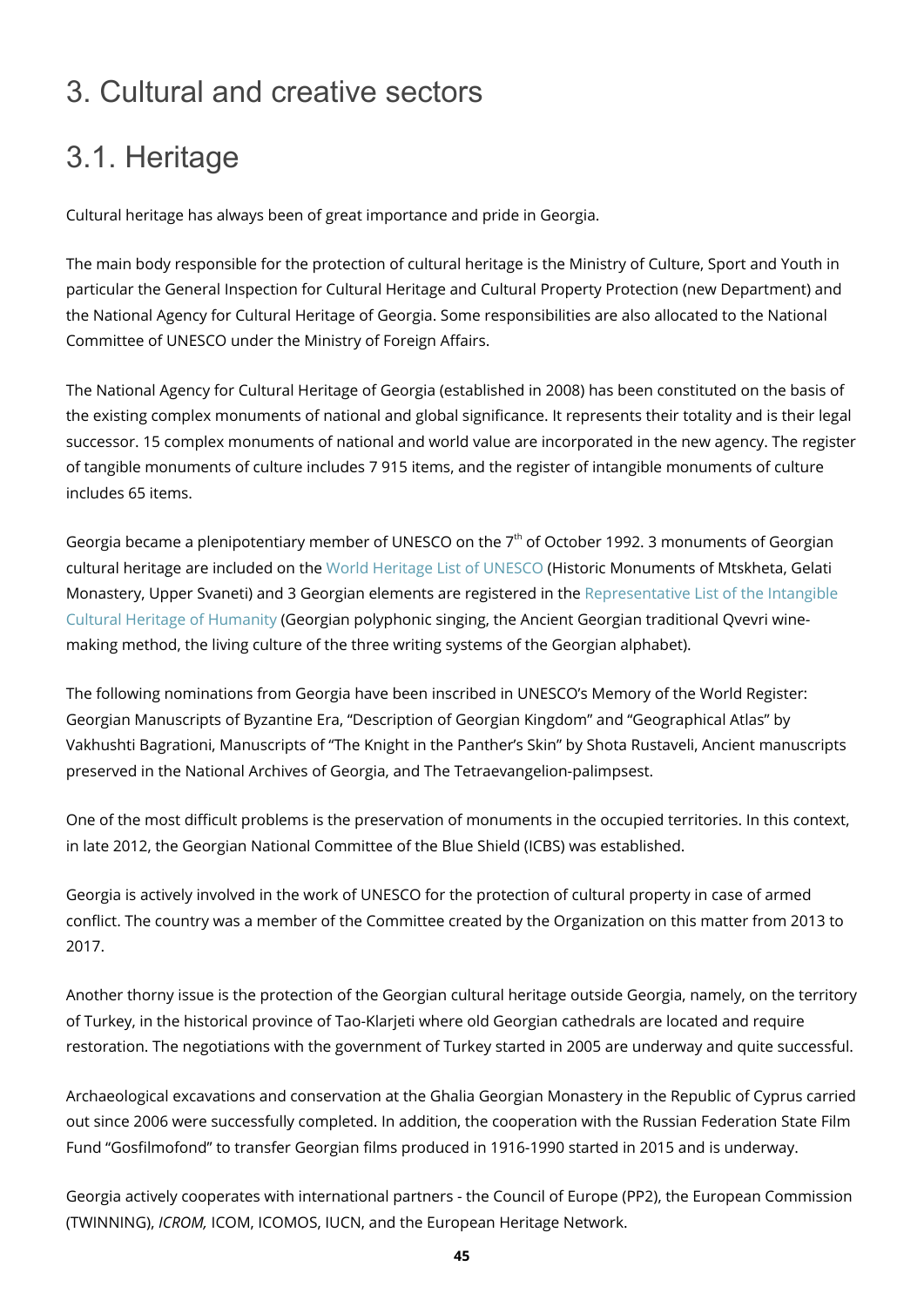#### Museums

In 2020 the museum system of Georgia included 249 museums of various profiles, which are subordinated to and financed from different levels of authority. Since the Rose Revolution, museum reform has been a priority; in particular, improvements in museum administration have been stipulated. A first step was the creation of the National Museum of Georgia (30.12.2004). According to 2020 data, 18 museums subordinate to the Ministry of Culture, Sports and Youth Affairs, including the Georgian National Museum - which includes 12 museums, 1 national gallery, 4 house-museums and 2 scientific research centres.

In 2021, the new Minister of Culture, Sports and Youth put the Shalva Amiranashvili Art Museum, part of the National Museum, under an emergency management regime for reconstruction and safe transfer of funds (including the National Treasury), which provoked mixed reactions in the expert community.

In recent years, the number of private museums have increased, for example, the Holoseum - AudioVisual Museum was opened in Tbilisi, one of the patrons of which is JSC Bank of Georgia.

In the strategic document "Culture Strategy 2025" (01.07.2016), Chapter III: Sector-specific Tasks

Cultural Heritage aim to:

- Introduce the Code on Cultural Heritage in compliance with ratified international conventions, in order to accomplish the harmonization of existing legislation concerning cultural heritage and ensure that all relevant aspects are adequately considered;
- Prepare new candidates from the intangible, tangible and natural heritage for submission to the UNESCO;
- Elaborate and reinforce different measures for safeguarding and monitoring cultural heritage in occupied territories;
- Digitalise and develop cataloguing of intangible and tangible cultural heritage for protection purposes and in order to increase public accessibility;
- Facilitate and promote scientific and research activities regarding tangible and intangible cultural heritage in Georgia and beyond its borders;
- Support archaeological fieldwork linked to cultural heritage and encourage the application of new technologies for research;
- Promote Georgian cultural heritage as the heritage of all mankind through different mechanisms;
- Ensure that the conservation of cultural heritage follows an integrated conservation approach and that urban, spatial and regional development plans take into consideration the protection of buildings, architectural ensembles, cultural heritage protection zones and landscapes of cultural value;
- Protect intangible cultural heritage, facilitate revitalization and practicing of endangered forms of intangible cultural heritage and raise public awareness;
- Support research and safeguard the Kartvelian languages (Georgian, Mingrelian, Laz, Svan) and tones, Georgian scripts and alphabet;
- Protect and develop endangered languages, especially the Abkhazian language, as a part of Georgian identity and intangible cultural heritage.

Museums

• Support local and international collaboration in order to share professional knowledge and museum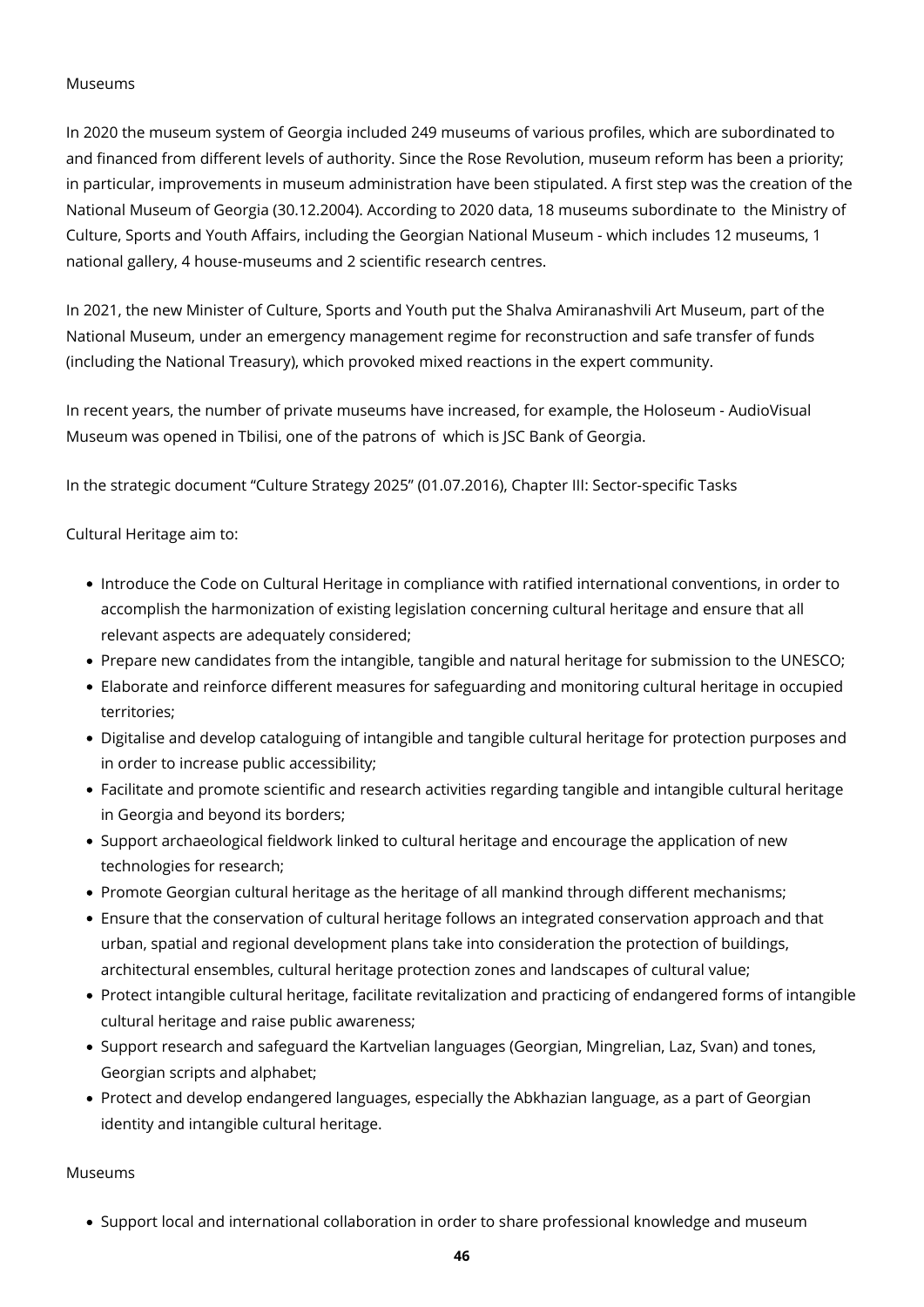practice and develop training programmes for museum workers;

- Support new initiatives in order to promote museums
- Support the protection and enrichment of Georgian museums' collections in order to safeguard cultural heritage and to prevent the outflow of cultural heritage from the State;
- Encourage museums to apply new technologies, innovative approaches, interactive e-services, to develop and use diverse software applications, in collaboration with other museums, cultural institutions, universities and the business sector;
- Establish and develop virtual museums by means of digitizing museum collections and use of appropriate internet platforms, in order to encourage research, improve public accessibility, attract visitors and raise international awareness;
- Support the development of museums into public spaces, into institutions of educational and research purpose by implementing different programmes, including children and youth programmes;
- Support the establishment and development of thematic museums;
- Support efforts by the museums to set up and develop restoration centres of higher standard that comply with international criteria.

### 3.2. Archives and libraries

Against the relatively favorable background of development in the sphere of cultural heritage, the situation for libraries and archives is completely inadequate. The present system includes 824 libraries and their number is decreasing day by day (in comparison, in the Soviet period, the number of operating libraries was about 8 000).

|                                              | 2001        | 2002    | 2003        | 2004        | 2005  | 2006* | 2007  | 2008  |
|----------------------------------------------|-------------|---------|-------------|-------------|-------|-------|-------|-------|
| Public and universal<br>libraries (in units) | 2 1 7 0     | 2 1 6 0 | 2 1 2 3     | 2090        | 2056  | 1726  | 672   | 824   |
| Quantity of readers<br>(in thousands)        | 2 3 1 1 . 3 | 1625.9  | 1 4 2 1 . 3 | 1 5 2 8 . 9 | 556.1 | 732.1 | $---$ | 778.3 |
| Average quantity of readers (per library)    | 1 0 6 5 . 1 | 752.7   | 669.5       | 731.5       | 761.7 | 424.2 | $---$ | 945   |
| Quantity of copies<br>(in million)           | 30.8        | 30.6    | 29.6        | 28.5        | 28.3  | 20.7  | $---$ | 17.3  |
| Quantity of workers<br>(persons)             | 4 2 7 8     | 4 0 4 4 | 3819        | 3730        | 3727  | 3408  | N/A   | N/A   |

*Table #2: Public and universal libraries in Georgia, 2001-2008*

Source: State Department for Statistics of Georgia

Note: Not including the data on Adjara Autonomous Republic.

Since 2009, the information about libraries has no longer been available from administrative sources.

Most of the libraries in Georgia are accountable to the local authorities. School libraries (2 100 units) are accountable to the Ministry of Education and Science. The financing of the library sphere is the weakest and the librarian's salary is one of the lowest nationwide. This has resulted in the outflow of personnel and complicates the inflow of new high-skilled workers.

The National Library conducted library, bibliographic and scientific-research activities; centralized the collection and analyzed statistical data; aids state protection in the field of libraries; identified policy for training-retraining appropriate human resources; and extended the electronic library and diversified the proposed services.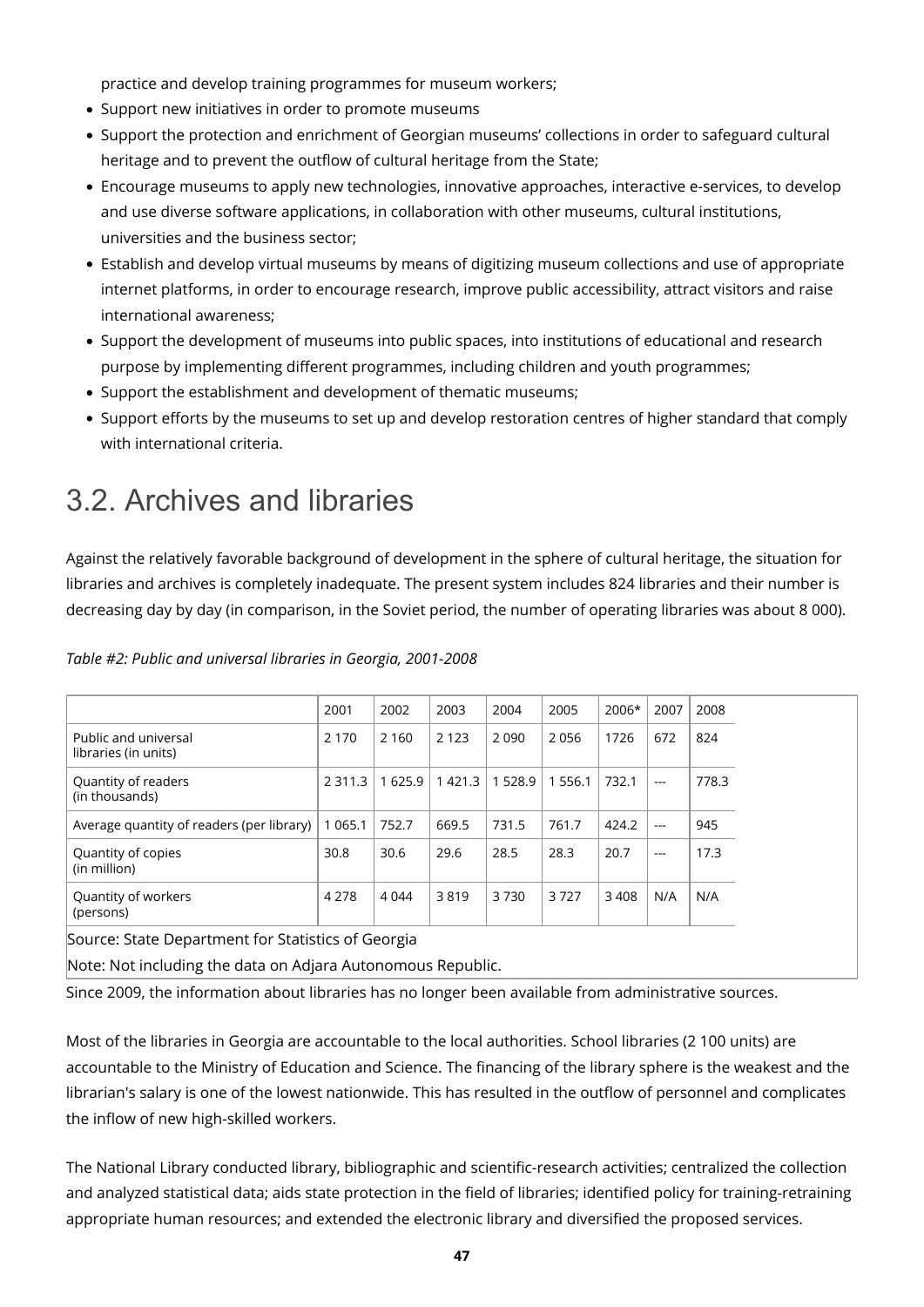The preservation of archival cultural heritage is vested in the National Book Chamber, which holds more than 1 600 000 titles. The Chamber's role is to prepare the national bibliography and to store, in the archives, all editions dedicated to the culture, history and achievements of Georgia.

The National Archive Fund, which was established for the extended use and improvement of the centralized register of documents created by the state authorities, is also engaged in the protection of cultural heritage (the State Department of Archives under the Ministry of Justice).

The strategic document "Culture Strategy 2025" (01.07.2016), `Chapter III: Sector-specific Task Libraries and Archives, aims to:

- Improve the legal and administrative regulation of libraries, design standards and certification guidelines of the post of librarian; enforce coordination between stakeholders and designate involved responsibilities;
- Facilitate the growth of library collections and service improvements, support the introduction and application of innovative approaches and new technologies (e.g. mobile libraries);
- Support libraries in the digitization of their collections and archive materials, in the development of elibraries, which shall allow an increase in public access to more literature and shall facilitate the transformation of libraries into on-line learning centres;
- Develop libraries into multifunctional institutions in collaboration with different stakeholders (e.g., the National Library of the Parliament of Georgia, the Service Development Agency, the Administration of the President of Georgia, municipalities, the Association of Libraries, etc.), in order to ensure that libraries, along with traditional functions, respond to current challenges by providing opportunities for learning, education, socializing and improve accessibility to public services;
- Support libraries in designing programmes for the development of reading habits and promotion of literacy, in order to develop a more educated public;
- Establish an integrated reserve of various types of national literature and intellectual material (manuscripts, music records and music scores, etc.) and ensure public access to these materials;
- Support archives in digitizing their collections and materials, and in developing other measures in order to safeguard, protect cultural property and to increase public access;
- Encourage growing collaboration between archives, public, educational, research and other organizations, implement joint projects and events for raising awareness about cultural property and materials reserved in archives and for encouraging their application in practice.

# 3.3. Performing arts

According to data from 2022, there are 52 theatres in Georgia, including 2 opera and ballet theatres, 41 drama theatres, a musical comedy theatre and miniature theatres, 2 youth theatres, 7 puppet theatres.

The Ministry of Culture, Sports and Youth manages 29 theatres and also N(N)LT - the Centre for the Development of Contemporary Theatre Art. The rest of the theatres are either under municipal jurisdiction or belong to the private or nongovernmental sector.

Over the years, the Cartu Charitable Foundation has restored, reconstructed and equipped theatres (Tbilisi Opera and Ballet Theatre, Rustaveli National Theatre, Marjanishvili Theatre, Batumi Drama Theatre, A. Griboedov Russian Drama Theatre, and Ozurgeti Theatre. Rehabilitation of the P. Adamian Armenian Theatre is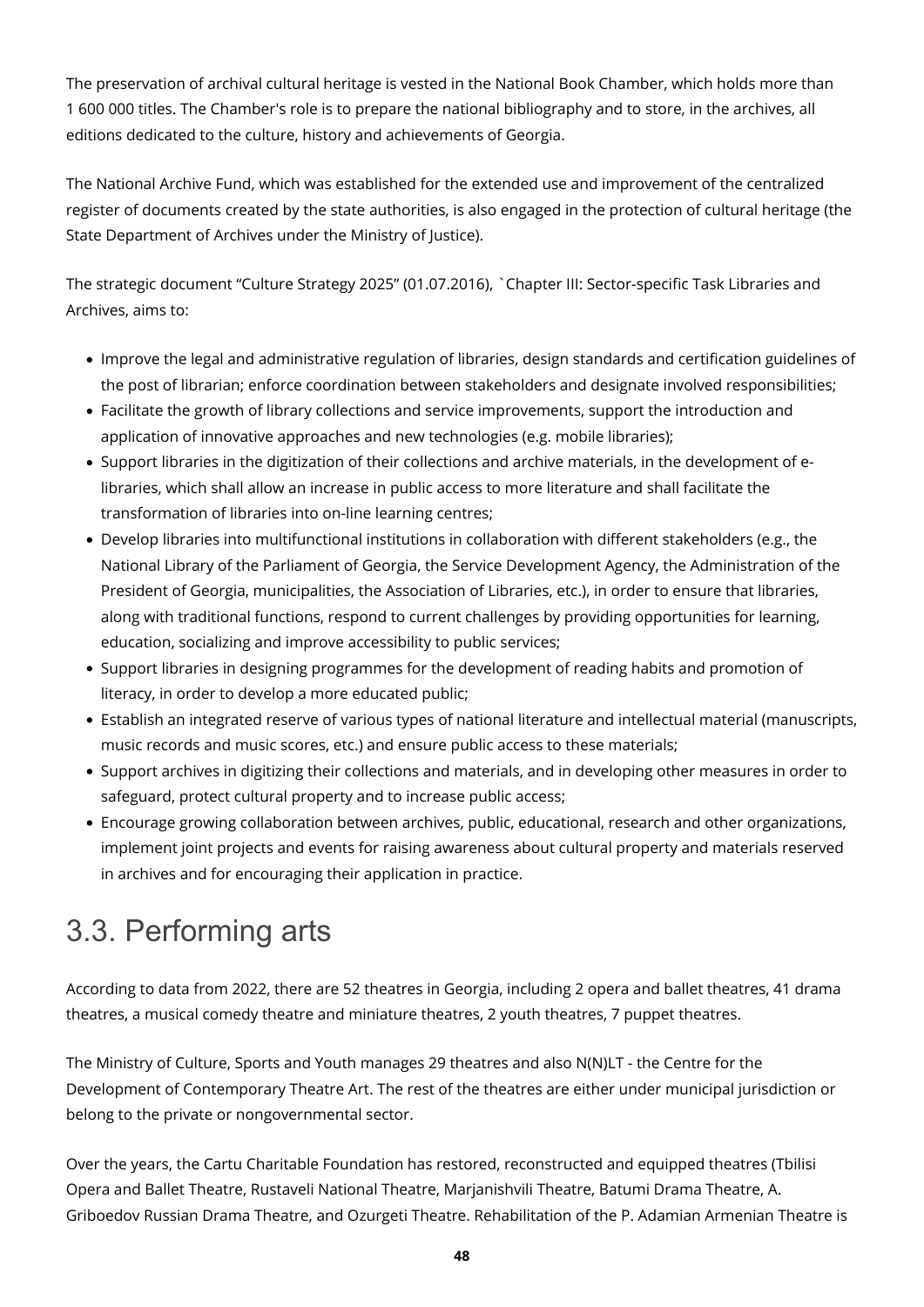underway).

According to the 2017 UNESCO CULTURE FOR DEVELOPMENT INDICATORS / Georgia's Analytical and Technical Report: "The result of the distribution of cultural infrastructure in Georgia according to CDIS is 0.312. The result of 0.312 is low for the average number of Museums, Libraries and Exhibition venues dedicated to the performing arts for all of Georgia."

[https://www.culturepartnership.eu/upload/editor/2017/Policy%20Briefs/CDIS%20Georgia%20Analytical%20and](https://www.culturepartnership.eu/upload/editor/2017/Policy%20Briefs/CDIS%20Georgia%20Analytical%20and%20Technical%20Report.pdf) [%20Technical%20Report.pdf](https://www.culturepartnership.eu/upload/editor/2017/Policy%20Briefs/CDIS%20Georgia%20Analytical%20and%20Technical%20Report.pdf)

6 theatrical festivals are held in Georgia. Notable among them are Tbilisi International Festival of Theater and GIFT - Georgian International Festival of Arts in Tbilisi.

In 2021, 820 000 GEL (227 777 EUR) were allocated for the priority area "Support for the Development of Georgian Theatre and Theatrical Arts" of the Culture Promotion Programme of the Ministry of Culture, Sports and Youth. This area consists of 6 competition and 1 non-competition sub-programmes.

In May 2021, in order to promote the development of the theatre sector, a memorandum was signed between the Ministry of Culture, Sports and Youth of Georgia and the Theatre Society, in which the parties have defined the basic principles of theatre reform to he carried out in the theatre sphere. They will work on identifying the issues related to the field of theatre to be included in the draft Code of Culture, as well as in the theatre development programmes, in human resource strengthening and implementation of mechanisms that meet modern challenges and ensure access to the theatre arts, as well as the financial and creative sustainability of theatres.

The Memorandum also provides for consultations with the Ministry in the process of selecting candidates for artistic directors of state professional theatres subordinating to the Ministry.

The rule for selecting the artistic directors of state theatres, as well as the Law on Professional Theaters adopted in 2013, is the subject of heated discussions and goes beyond professional issues, as it has a political background.

The strategic document "Culture Strategy 2025" (01.07.2016), Chapter III: Sector-specific Tasks in the Performing Arts aims to:

- Improve the legal and regulatory framework of the performing arts sector in order to raise administrative effectiveness and quality across the sector;
- Support the development and popularization of the national dramaturgy (e.g. consider the integration of new works by contemporary Georgian playwrights into the repertoire of national theatres, introduce thematic competitions in order to reveal outstanding new plays, and encourage performing arts criticism, etc.);
- To advance the professional level of performing arts by facilitating the organization of different events, festivals, master-classes. To also support the participation of Georgian actors, directors, playwrights, choreographers, etc. in international events (competitions, festivals, residencies and etc.);
- Improve educational standards and teaching methodologies, legal and administrative regulations for instructors' licenses and certification procedures in order to develop a continuous and adapted system of choreographic education;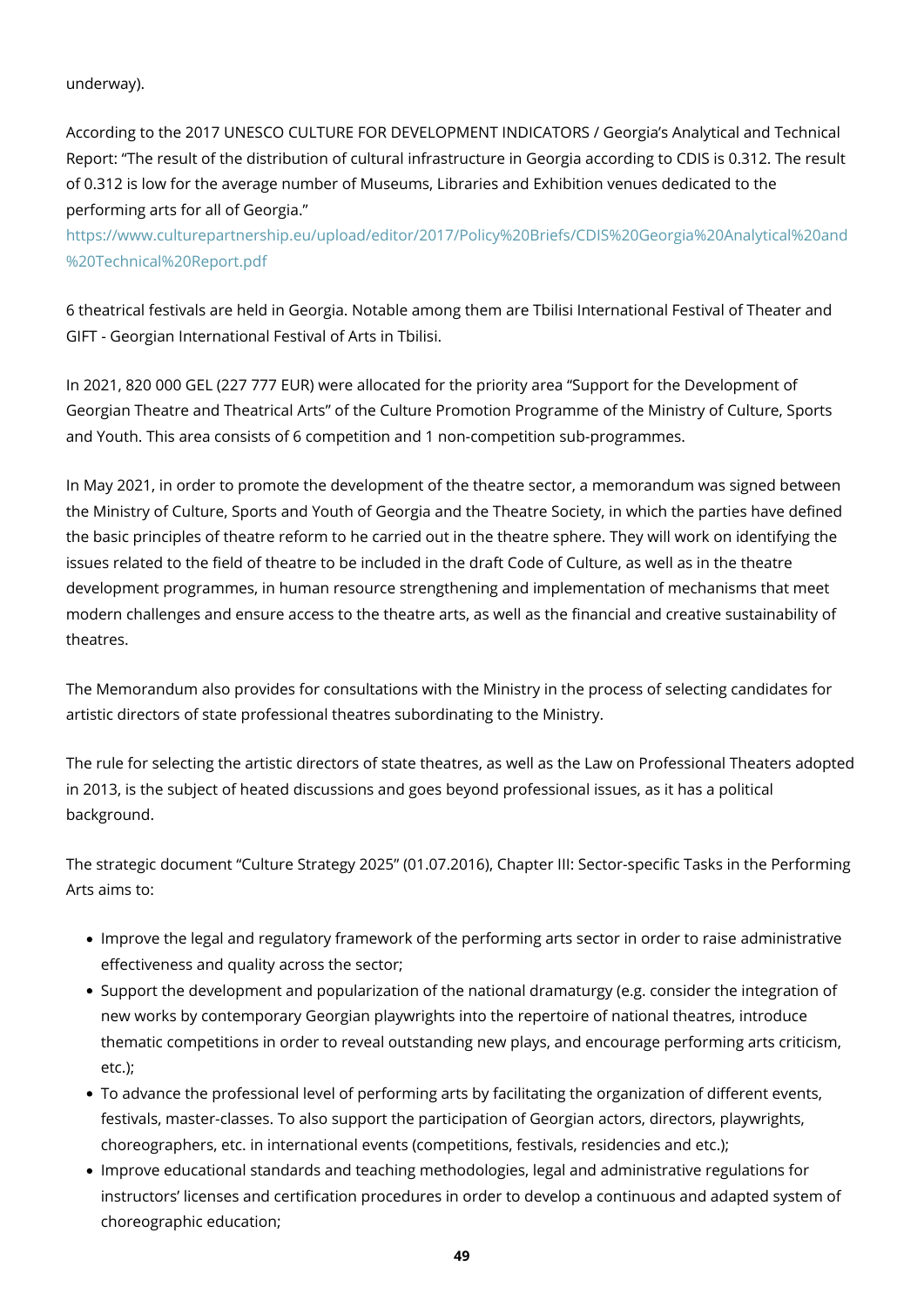- Facilitate the betterment of the learning environment (study equipment and other materials) in the institutions of choreographic education;
- Support the development of circus art by ensuring that circus education is adequately represented in the wider system of professional education and by providing access to necessary facilities.

It should be noted that apart from this chapter in the Culture Strategy 2025, there is no sectoral research-based strategy developed by theatre figures and experts, which is a necessary tool for the development of the field.

## 3.4. Visual arts and crafts

Georgia has a long and great history of fine arts and traditional handicrafts, as evidenced by the frescoes, reliefs and works of fine and applied art preserved in museums.

Support for contemporary art since the 1990s, even with very limited funding, has been a priority for the state. In 1996, the first Tbilisi Biennale of Contemporary Art was held. The art scene of independent Georgia sought to restore Tbilisi as a hub of contemporary art, which it held as the Caucasus centre of modernist bohemia in the early twentieth century.

Since the late 1990s, contemporary art activities have shifted from public museum spaces to the private and non-governmental sectors.

Today, there is one state-funded national gallery in Georgia, which was part of the National Museum until 2021. Accurate statistics on private art galleries are not available.

In 2021, 450 920 GEL (110 000 EUR) were allocated for the priority area "Promoting the Development of Fine and Contemporary Art" of the Culture Promotion Programme of the Ministry of Culture, Sport and Youth. Important non-commercial projects from the non-competition sub-program are:

- Artisterium Tbilisi International Contemporary Art Exhibition (established in 2008)
- Fest i Nova The Zdanevich Brothers' International Festival of Contemporary Art
- Furnishing museum funds with new and contemporary works of art.

Despite the lack of state promotion, the activity of private galleries in the international art market is increasing day by day. Noteworthy is the presentation of Georgian artists at Sotheby's and Crossroads art auctions and sales by Baia Gallery and TBC Art Gallery.

TAF - Tbilisi Art Fair is an important player in the exhibition industry. TAF is an international contemporary art market focused largely on galleries and artists from the Black, Caspian and Baltic States. 12 galleries from Georgia are consistently participating in it.

Since 2018, with the support of Adjara Group (a leading Georgian company in the fields of hospitality, lifestyle development and agro production), the N(N)LE Propaganda's project "Oxygen Contemporary Art Biennale" has been implemented, which initially operated in "Non Fair" format. Since 2020, the exhibition has gained international scale.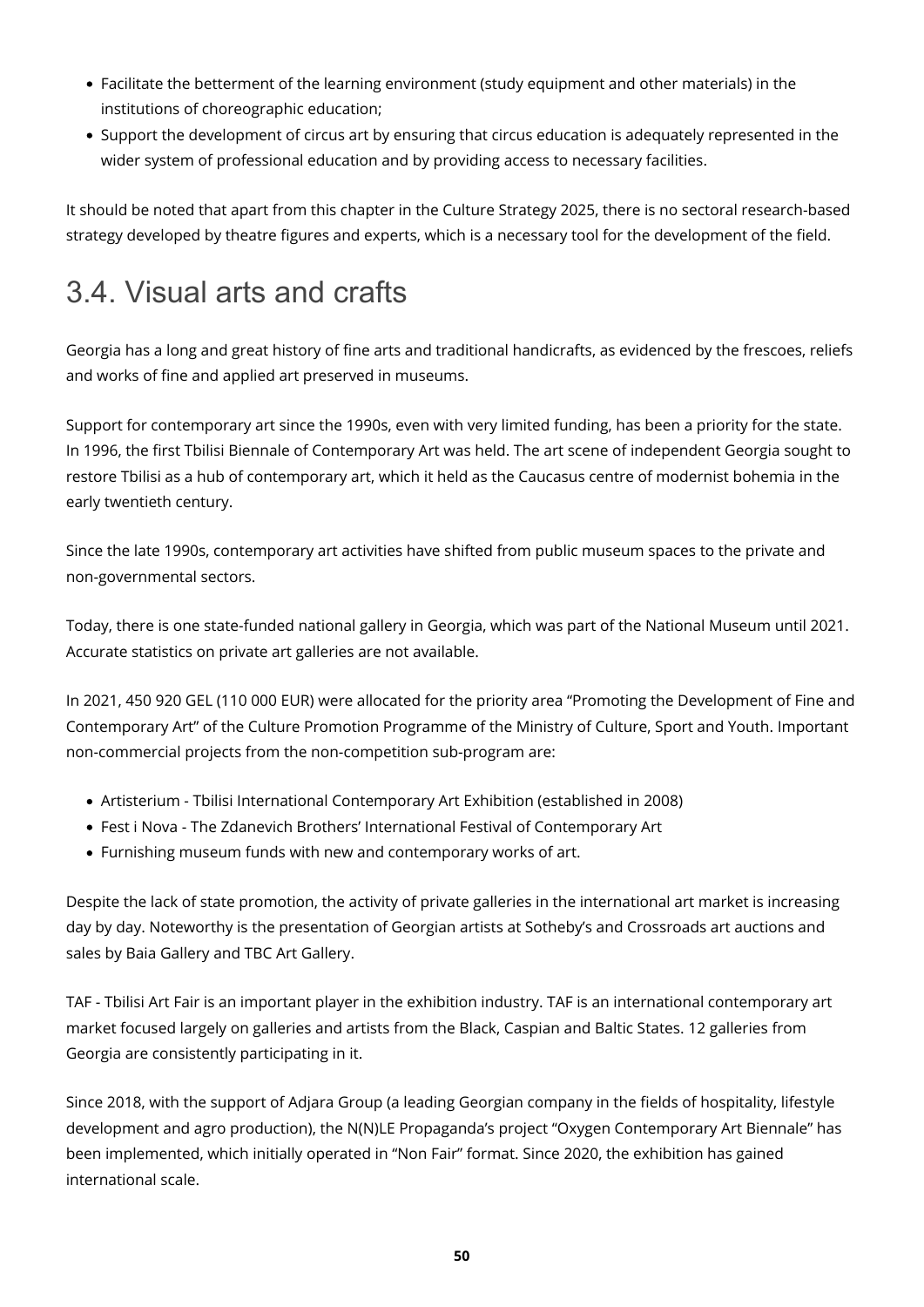The best example of social responsibility and support for culture by the private sector is the creation of multifunctional spaces by the Adjara Group, which have become cultural hubs of Tbilisi ("Stamba", "Fabrika"). Hotel "Stamba"" also houses the Tbilisi Museum of Photography and Multimedia.

According to the Contemporary Art Market study conducted by the Tbilisi State Academy in 2020: "Because of the pandemic caused by Covid-19, galleries have virtually stopped exhibition programmes in physical spaces and moved to a virtual platform, which contributed to the democratization of contemporary art to some extent."

Preserving and developing handicraft traditions is also on the agenda of cultural policy. Important kinds of Georgian traditional handicrafts are: Textiles, Ceramics, Metalsmithing, Jewelry-making, Woodcarving, and Enamelling. The development of these industries as part of the creative industry is greatly facilitated by the nongovernmental sector, in particular, the Georgian Craft Association and the Georgian Art and Culture Centre (GACC).

The strategic document "Culture Strategy 2025" (01.07.2016), Chapter III: Sector-specific Tasks, includes the development of the Visual arts:

In order to allow the development of an effective visual arts education and improve its quality, advance legal and administrative regulations of visual arts education, designate teaching standards and learning methodologies, etc.;

- To support the development of the institutions of visual arts education;
- To create and develop the system of visual arts schools in order to develop professional skills and thinking;
- To deliver special incentives to encourage artists;
- To support the development of corresponding business models and business skills for the personnel of galleries, curators and arts consultants in order to promote visual arts and stimulate the dynamics of domestic art market;
- To facilitate the organization of periodic events, arts residencies and galleries and encourage participation in international projects in order to raise the interest of international artists and curators towards Georgia;
- To create a multifunctional facility of culture the museum of contemporary art, in order to ensure national and international promotion of visual arts, its protection and demonstration.

#### Traditional Crafts

- To develop legislative initiatives, identify artisans, create an integrated public electronic database, develop craft studios, encourage corresponding publications and support the participation in exhibitions and fairs in order to develop Georgian traditional craftsmanship and contribute to its integration into the international market;
- To support the development of sustainable entrepreneurship by studying historical Georgian crafts and by employing the resources of the existing and forgotten traditions;
- To support the realization of training programmes for artisans and the development of distribution networks, in order to ensure the production and sale of high quality products.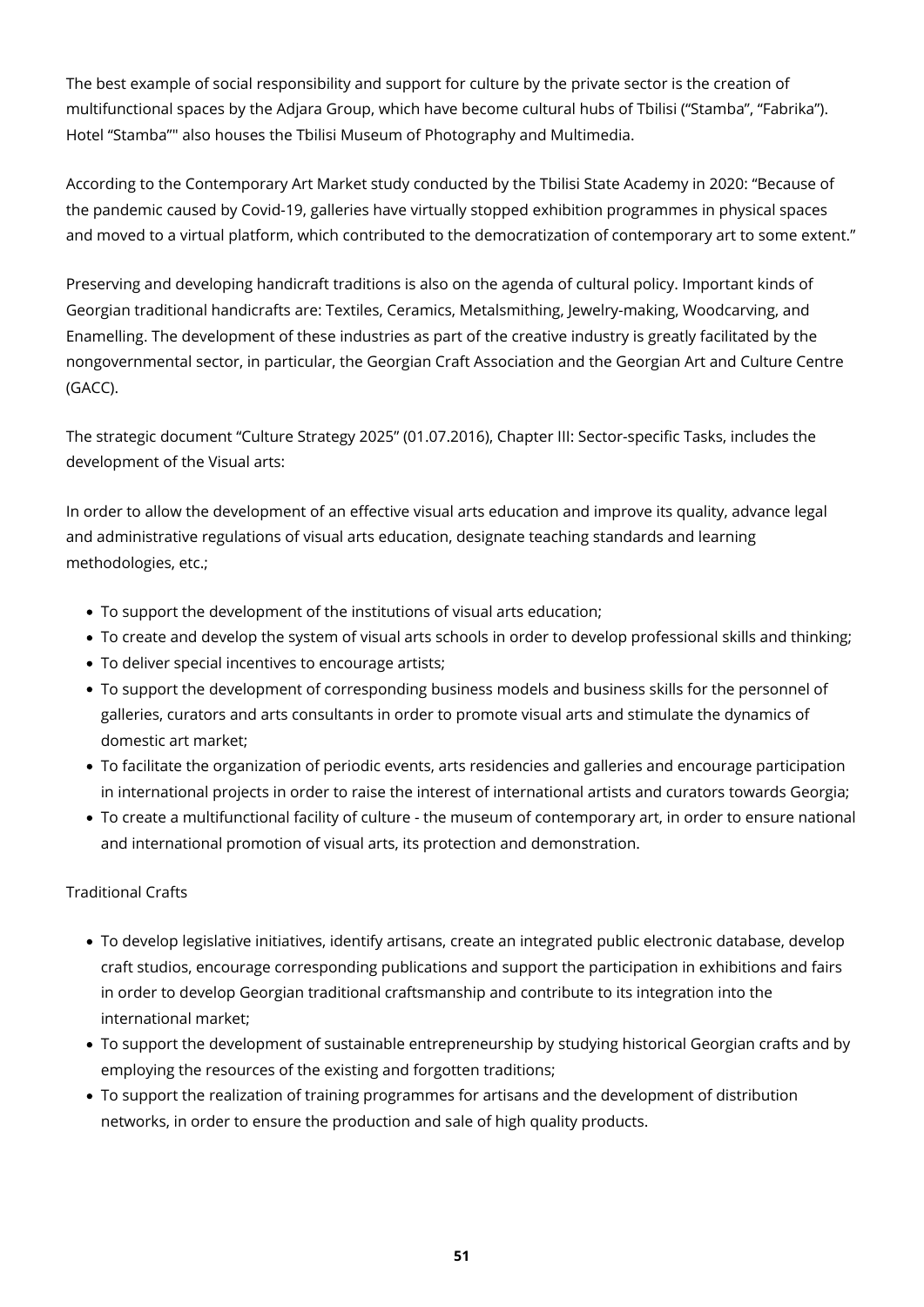## 3.5. Cultural arts and creative industries

### 3.5.1. GENERAL DEVELOPMENTS

The Culture Strategy 2025 adopted in 2016 defines the cultural and creative industries as follows:: "Cultural and creative industries - The industries producing and distributing goods or services which embody or convey cultural expression, irrespective of the commercial value they may have; also industries in which the product or service contains a substantial element of artistic or creative endeavor. Besides the traditional arts sectors, creative industries encompass the audiovisual sector, advertising, media and broadcasting and etc."

The Culture Strategy 2025 Task 1.1 refers to the development of mechanisms promoting the so called startup businesses of the creative industries, and "creative incubators" as an example of an instrumental approach in the context of awareness raising and audience development.

And the  $6<sup>th</sup>$  Strategic Goal deals with the "Creative Industries":

"Goal: Creative industries represent an important source for job creation, economic growth and innovation; it is a competitive sphere of activity.

Task 6.1.: Creative industries in Georgia have a favorable environment for development: the output of higher quality and competitive products and services has increased.

#### Tasks:

- Perform mapping of the current state of the creative industries, evaluate their economic importance and potential, in order to design an effective system for the attraction of investments;
- Establish a supplementary public programme "Creative Georgia" in order to develop creative industries with different mechanisms;
- Create and strengthen organizations (e.g. Crafts Council) concerned with the business-oriented development of different sub-sectors of culture in order to support professional development, intersectoral dialogue and internationalization of the cultural sector in question;
- Raise the financial power of the creative industries on the one hand by creating sector-specific funding programmes, initiatives and a system of incentives and, on the other hand, by raising awareness about relevant national and international funds and programmes;
- Modernize/create appropriate spaces for creative industries; offer outdated, dysfunctional and unused buildings to creative industries in order to stimulate the materialization of their creative and innovative ideas, revitalize cultural activities and facilitate clustering within the cultural sector and their cooperation with the private sector;
- Execute special programmes to help creative industries develop their business-related skills and vice versa, help businesses expand their creative skills;
- Help the establishment of creative incubators where creative businesses, including start-ups, are offered appropriate spaces and services;
- Support the development of creative industries' webpages and commercial platforms;
- Encourage the establishment of clusters and networks of creative industries in Georgia and beyond its borders.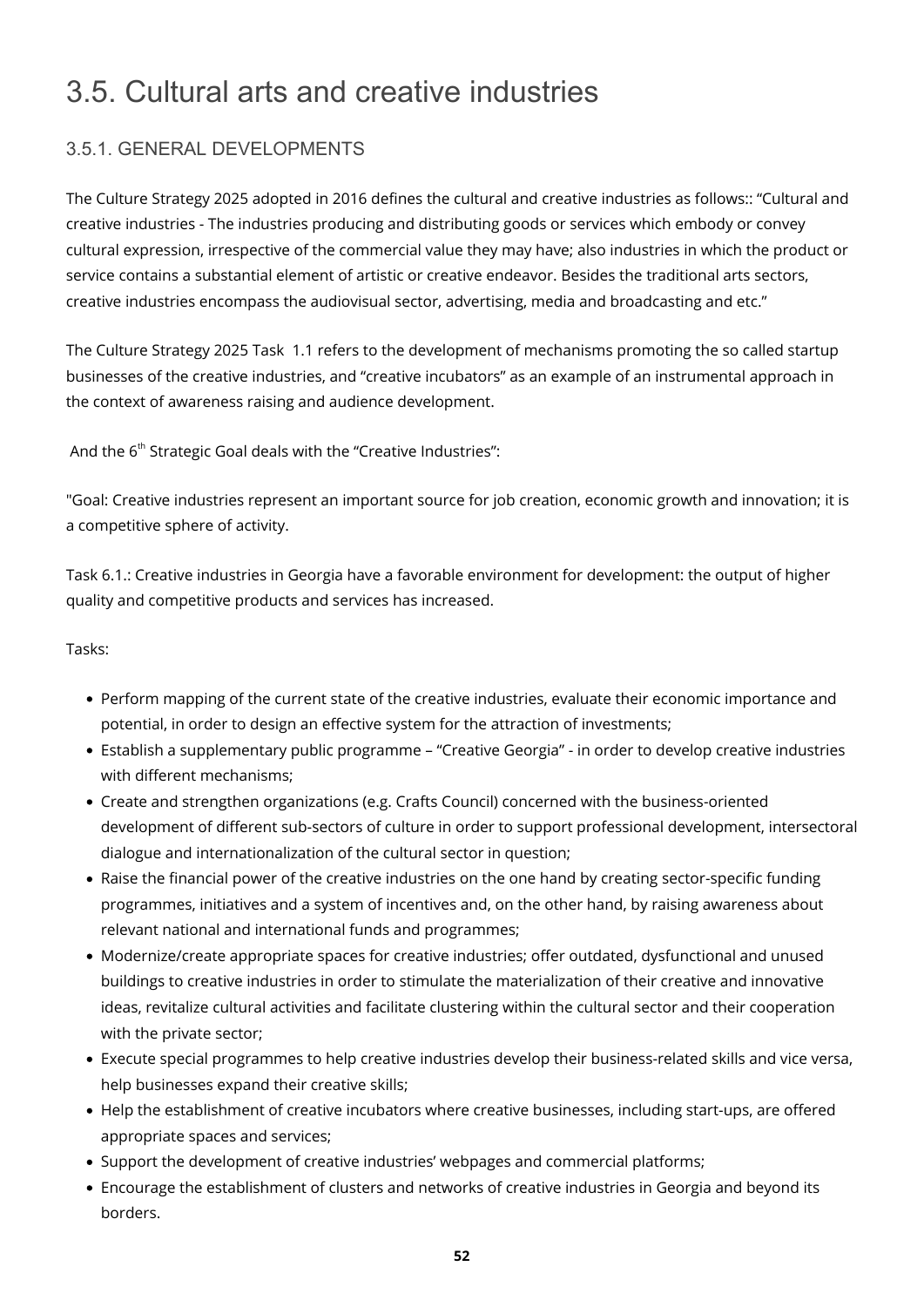Following the Strategy, in 2017 a new state organization LEPL "Creative Georgia" was created under the Ministry of Culture and Monument Protection of Georgia, the areas of work of which are commercialization of the creative industries sector and supporting its sustainable development. <http://creativegeorgia.ge/>

In 2016 the Creative Georgia Roadmap for Developing Cultural and Creative Industries in Georgia was elaborated based on the recommendations received in the framework of the series of sub-sectoral round table meetings with representatives of the CCI sector, and under the guidance of the leading EU experts from the EU-EaP Culture and creativity programme.

The Creative Georgia project "Creative Twist - Boosting the cultural and creative industries in Georgia", funded by the UNESCO International Fund for Cultural Diversity (IFCD) that was launched in 2021, is important. The project provides for the following:

- 1. Conduct a research and mapping exercise to measure the social and economic impact of cultural and creative industries (CCIs) in order to inform the development of an evidence-based policy;
- 2. Raise awareness of CCIs and their economic dimension;
- 3. Elaborate a medium-term state strategy and action plan for CCIs, identifying the fiscal, legislative and/or policy measures required for their development."

Other important institutions for the CCIs development are:

Georgia's Innovation and Technology Agency/GITA (founded in 2014) which supports initiatives to create innovative ecosystems. These are: Game Jam, Innovation Week, INNOV-A-THON Tbilisi, "Innovation in Architecture" and others.

In 2016, GITA established the National Network of Innovation Centres "Technology Park Georgia" in Tbilisi.

Also, in 2016 the JSC Partnership Fund's programme Startup Georgia promoting innovative business was launched jointly with GITA. A small number of cultural projects is supported by this programme.

The agency "Produce in Georgia" is established under the Ministry of Economy and Sustainable Development. It aims to improve the entrepreneurial environment, develop the private sector, promote exports and attract investment. The Agency, in cooperation with the National Centre for Cinematography, is implementing the programme "Film in Georgia", which aims to promote Georgia as one of the main locations for shooting Western European films.

Compiling accurate statistics and analysis are essential for the development of CCIs.

In 2015, Culture for Development Indicators for Georgia started. It is an initiative by European Union-Eastern Partnership Culture and Creativity Programme, funded by the European Union. According to the UNESCO CULTURE FOR DEVELOPMENT INDICATORS/Georgia's Analytical and Technical Report (2017), employment in the cultural sector in Georgia in 2015 made up 5.02% of the total employed. According to the same research, in 2017, CCIs share in the national GDP made up 2.8%.

However, Geostat has not yet fully assessed the creative industries according to the CDIS methodology. The 2016 report of the Georgian Business Agency "Bia" states that the active companies in the field of culture and art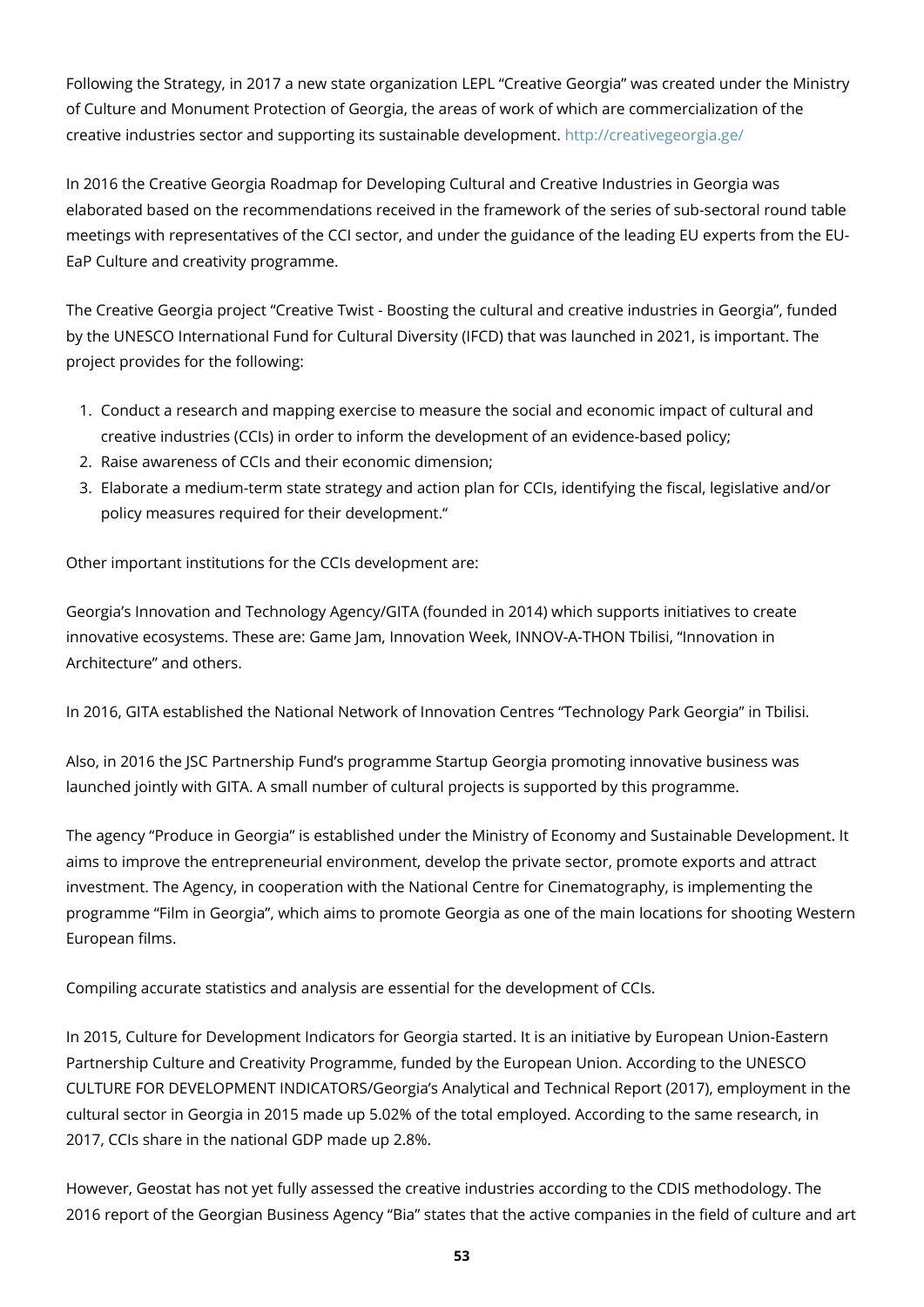make up only 0.8% of the business database. It should be noted that this component does not include the architecture industry.

The Public Private Partnership (PPP) model, as a prerequisite for the effective development of CCIs, is considered by the state and the private sector.

In this context, it is noteworthy that in January 2017, a special interagency committee for the development of cultural strategy was set up, consisting of representatives of various ministries and autonomous republics. This working group coordinates the development of CCIs in Georgia.

There are examples of successful collaboration between professionals within the sector.

The establishment of the Georgian Publishers and Booksellers Association (GPBA) was followed by various studies and activities that laid the foundation for a steadily growing industry.

The number of local centres of the International Impact Hub Network is increasing ("Fabrika 40/Impact Hub Tbilisi", "Stamba", "Radio City" (under construction) - all are financed by the company Adjara Group). These hubs integrate the common working spaces with workshops and shops and hospitality facilities in the old rehabilitated industrial buildings.

The development of CCIs is greatly facilitated by online media; for example, Artarea TV which has been operating since 2012 focuses on art, culture and creative content.Festivals are attracting attention in terms of professional development and promotion of this sector. Festivals are creating the image of the country, have a direct and indirect economic impact and increase quality cultural tourism.

#### 3.5.2. BOOKS AND PRESS

According to the Georgian Book Market Survey conducted by LEPL Georgian National Book Centre in 2013-2015: "By 2015, about 100 publishing houses were registered in Georgia, of which 55 were active publishers, most of them were small businesses.

In 2013-2015, the largest share of revenues received by publishing houses came from sales of fiction. Editions and sale of academic/professional literature (20%), children's literature (11%) and supporting textbooks (9%) are the most profitable after fiction for publishing houses."

According to the Geostat data, the total circulation of books and brochures published in 2016 was 3.1 million copies, and the circulation of published magazines - 27.8 million copies. There is no data for subsequent years.

In recent years, the number of printed newspapers has sharply decreased: in 2016 there were 317 newspapers, in 2017 - 218, in 2018 -175, in 2019- 177 and in 2020 - only 98. Such a decline is due to the sharp increase in consumption of electronic publications and social networks.

About 80% of the book publishers registered in Georgia are members of the NNLE Georgia Publishers and Booksellers Association. The Association was founded in 1996. [\(http://www.gpba.ge/](http://www.gpba.ge/) ) and it defines and protects the interests and copyright in the book sector and freedom in publishing. The Association has developed a code of professional ethics as well as legislation to improve the book sector.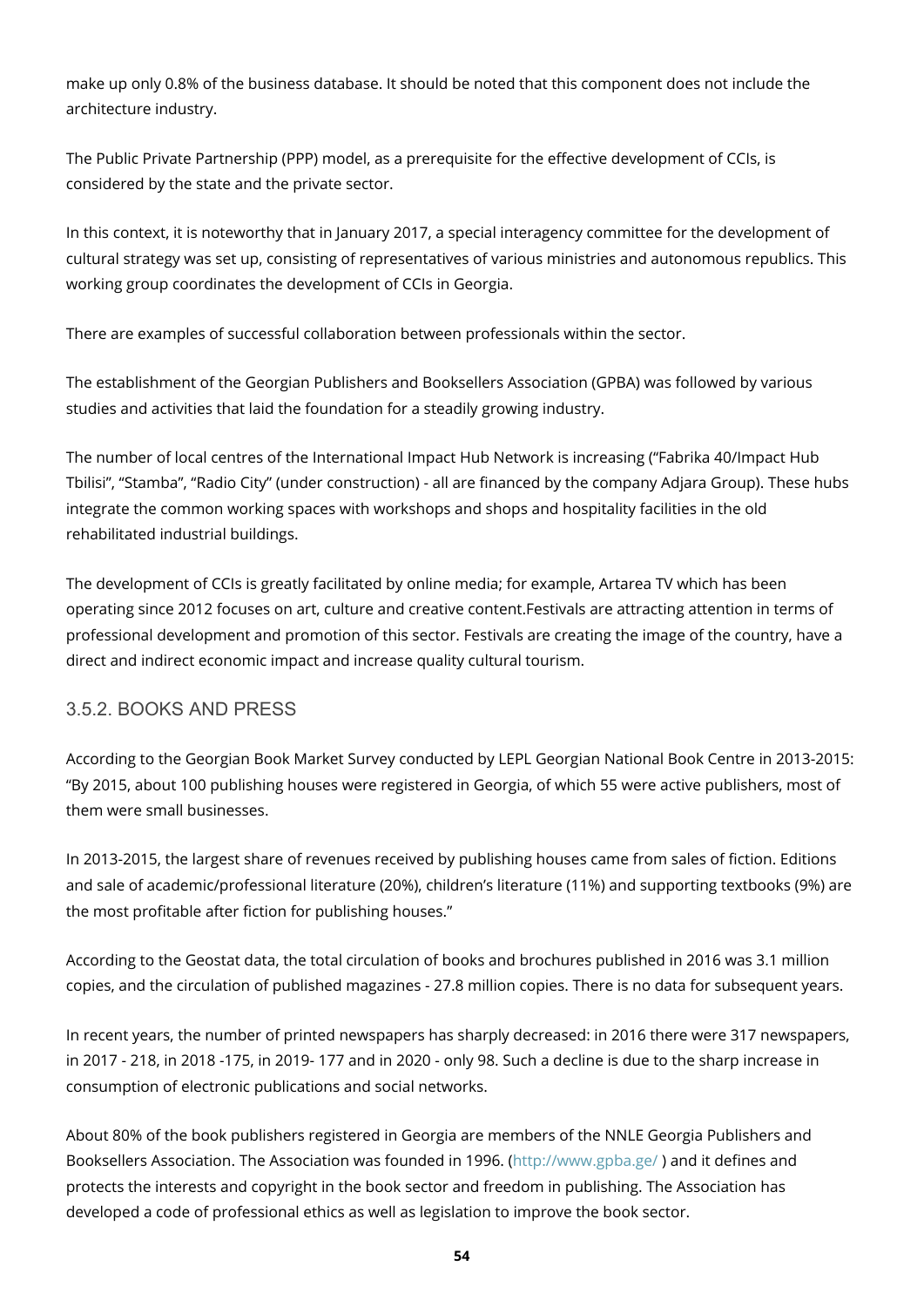In 1997 the Association held the first Tbilisi Book Festival, which has become annual since 2000 and is the largest international book fair in Georgia.

There are also other local book fairs: Tbilisi Book Days, Book and Music, New Year Book Festival, Autumn Book Festival, Tbilisi Book Fair, New Year Book Fair, and International Book Day.

The largest forum for the international popularization of Georgian literature and books is the Frankfurt Book Fair, where the Georgian national stand has been presented since 2007. In 2018, Georgia was represented at the Frankfurt Book Fair as an honorary guest.

Tbilisi is the World Book Capital (UNESCO) from April 23, 2021 for a year.

The *Tax Code* of Georgia specifies some preferences for the importation of scientific, creative editions and fiction, books and periodicals where the authors are citizens of Georgia as well as for the importation of Georgian classics published abroad. Guidelines are also set for the distribution, import, sale and printing of periodicals and fiction. The state supports publishing activities through governmental programmes.

In 2021, 900 000 GEL was allocated for the priority area "Promotion of Georgian Books and Literature" of the Culture Promotion Programme of the Ministry of Culture, Sport and Youth.

LEPL Writers' House and LEPL Creative Georgia are the state organizations supporting the development of literature and creativity of writers with this funding through various literary competitions.

The strategic document "Culture Strategy 2025" (01.07.2016), Chapter III: Sector-specific Tasks lists priorities for Literature and Publishing:

- In order to develop reading habits/skills and literacy of the public, particularly among children and youth, and promote literature in general, it is important to work with different organizations (e.g.: the National Parliamentary Library, the Writers' House, the Literature Museum, the Service Development Agency, etc.) and support special projects and events;
- For the protection and development of national literature, including literary heritage, to setup necessary mechanisms and a convenient environment to create, publish and translate new works and also make them accessible; introduce residency programmes for Georgian writers;
- Support participation in international events, such as festivals, exhibitions and competitions in order to develop and ensure international promotion of Georgian literature;
- Sustain the teaching of creative writing at all levels of education and encourage the development of literature studies and criticism;
- Support the development of children's literature through special funding mechanisms;
- Support the translation of Georgian literature into other languages and vice-versa; provide training programmes for the translators of the Georgian literature and develop professional networks of translators;
- In order to ensure the development of print distribution networks, to study the ocal market and in accordance with international best practices, to elaborate measures for encouraging book quality control and incentives for publishers and distributors;
- Facilitate the production and distribution of different types of (cultural, scientific and technical) literature in order to support publishing companies;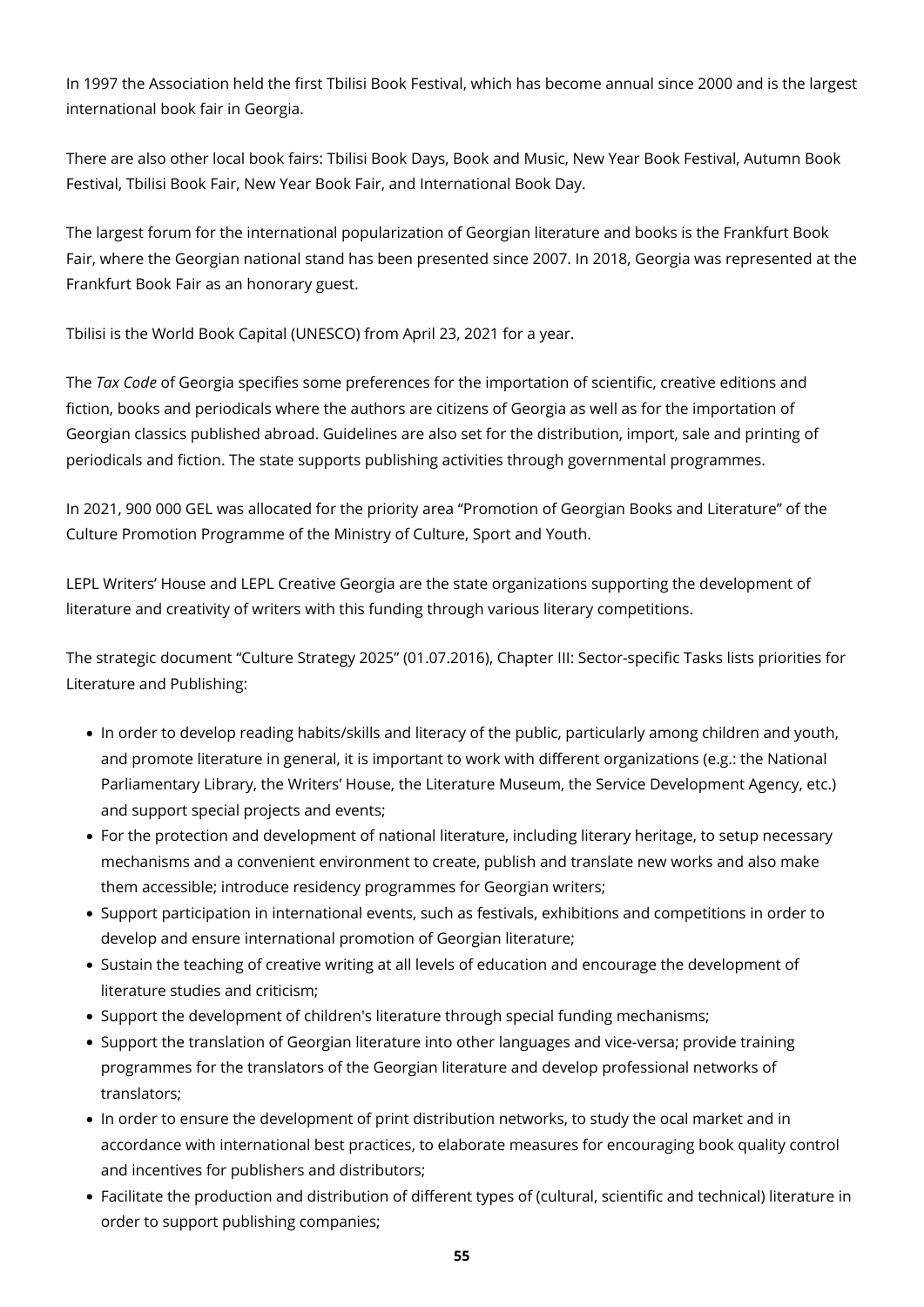Taking into consideration innovative approaches and new technologies, to elaborate special training programmes, in order to develop, distribute and promote e-books.

### 3.5.3. AUDIOVISUAL AND INTERACTIVE MEDIA

In 2001, in order to rescue the cinema industry, the Ministry of Culture established the National Film Centre which, to some extent, drove the reforms in the film sphere. The Georgian National Cinematography Centre, as a distanced organization, distributes state funding and operates as an in-gatherer and supporter of this industry. Its work is also crucial in strengthening international ties and promoting joint production.

To promote the film industry, the Ministry of Culture and Monument Protection of Georgia initiated the amendment to the *Tax Code of Georgia* which provided that producers that obtain funding from the National Film Centre will be charged income tax only after the release of a film. *Amendments to the Tax Code* came into effect on 1 January 2015 in the form of additions to paragraphs 65, 66, 67 of Article 309 under which 20% of qualified expenses from the film production costs are returned to the production company; in addition, 2-5% of qualified expenses are reimbursed for the promotion component.

The situation in the film distribution network is poor. Only 4-5 cinema theatres in Georgia meet modern standards. One of the main problems of cinema halls is the piracy releases in private TV companies, despite the active work of the Georgian National Communications Committee. Another issue of concern is the dominance of American films which must be addressed by developing and propagating Georgian national and European cinema with the help of public television companies.

Georgia became a member of Eurimages in 2011. During these years, the Georgian Film Centre has supported 17 Georgian-foreign co-productions, and 3 322 322 EUR have been issued to finance Georgian projects.

The number of Georgian films has increased significantly in international forums and festivals: Cannes, Berlinale, Locarno, and others.

Among 7 international festivals in Georgia, the Tbilisi International Film Festival is important.

In 2021, 973 000 GEL was allocated for the priority area "Promotion of Georgian Cinema" of the Culture Promotion Programme of the Ministry of Culture, Sports and Youth.

Among Georgian film producers, JSC Georgian Film is the largest film production company in Georgia, which has 100 years of filmmaking history.

The audiovisual services industry is developing rapidly in Georgia. For example, POSTRED, a Tbilisi-based postproduction film company founded in 2015, already collaborates with Netflix, A24, BBC, and Paramount.

The computer games industry is also growing in Georgia. It is noteworthy that state support in this area started with creation of a simulation game for the police. In summer 2010, the Ministry of Internal Affairs of Georgia initiated an innovative project aimed at the promotion and development of the gaming industry in Georgia. Within this Ministry, a special studio has been created to work on 3D games technology.

In 2021, 150 000 GEL were allocated for the creation of a computer game promoting Georgian culture, history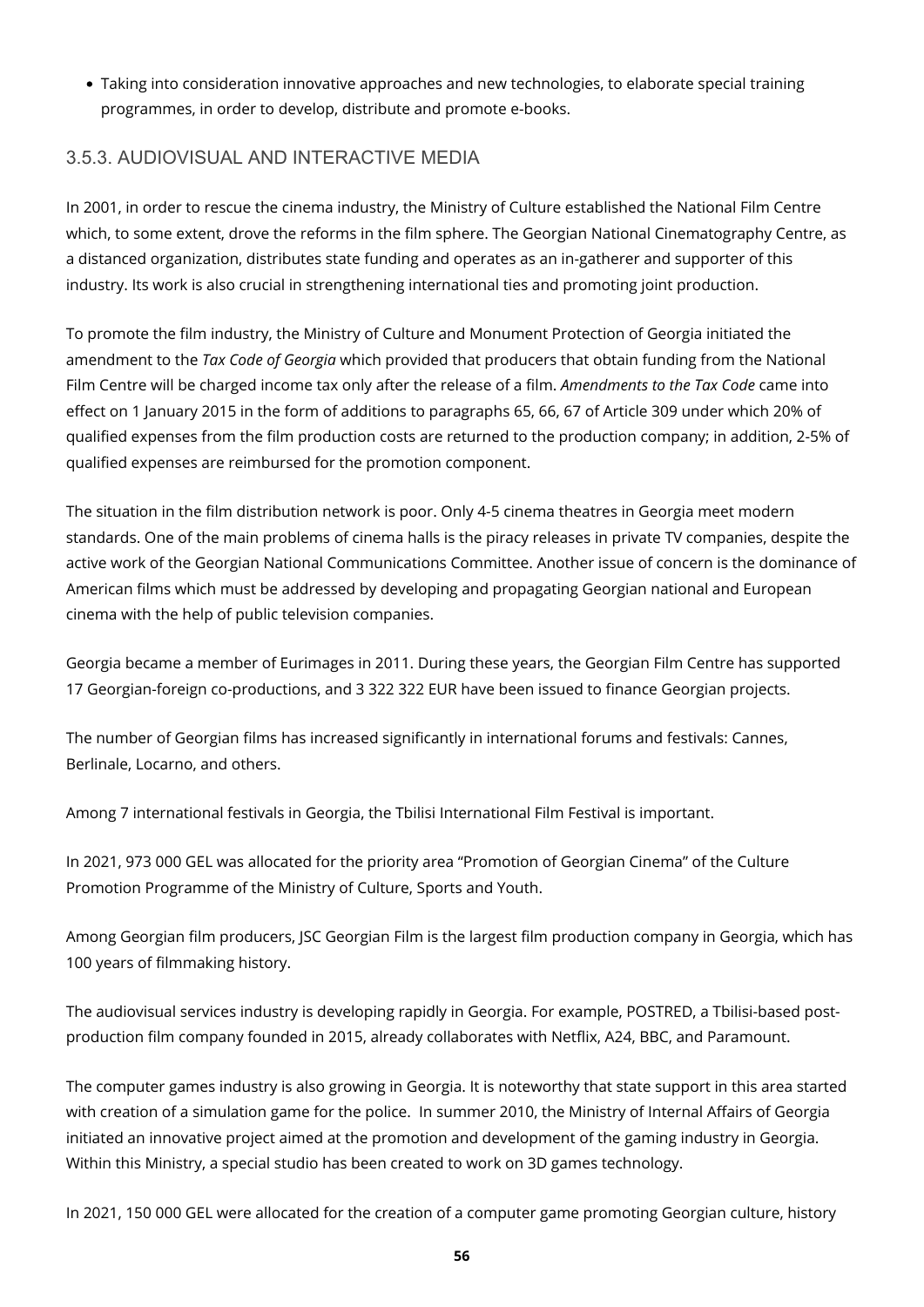and mythology in the priority area of the Culture Promotion Programme of the Ministry of Culture, Sports and Youth.

Today, various successful companies operate in this market, and an important role for the development of the field is given to the training of professional staff in such a leading organization as the Computer and Mobile Games Laboratory of Ilia State University (GAMELAB ILIAUNI).

Unlike the film and computer games industry, the cultural content of Georgian media is rather uniform. The total annual airtime of local television feature programmes is divided as follows: according to 2016 data, in the Georgian Public Broadcaster's programmes, feature programmes holds 46%, of which 37% (3051.8 hours) are local productions, 8% (657.7 Hours) - co-productions, and 54% (4439.8 hours) - international productions. Apart from the Public Broadcaster, only Internet TV Artarea has a large amount of cultural content.

The strategic document "Culture Strategy 2025" (01.07.2016), Chapter III: Sector-specific Tasks, highlights the following priorities for the Audiovisual sector:

- Develop services and professions linked to the production, post-production and distribution of audio-visual content;
- Develop regulatory mechanisms for the audiovisual sector (e.g. box office transparency, designation of age limit, dubbing quality, etc.) by employing best international practices (EU Directive on Audiovisual Media Services);
- Promote Georgia's convenience as a filming location and facilitate international co-production by developing the necessary infrastructure, legislation and system of incentives (cash rebates, tax rebates, credit incentives, insurance etc.);
- Establish the national cinema reserve in order to preserve and organize the film heritage and ensure the public's accessibility to Georgian and world cinematography;
- Facilitate the development of multifunctional cultural-educational centres and/or of appropriate cinemas and alternative means of screening for the purpose of ensuring film screenings;
- Considering the importance of visual and audio effects for the audiovisual industry in general, to facilitate the mobilization of necessary human and technical resources - to elaborate professional training programmes and a system of incentives; to ensure access to appropriate facilities and equipment and etc.;
- Foster the development of the multi-media and games industry by promoting new business models and simplifying methods for the internationalization of the games industry.

Media and Broadcasting

- Use the potential of the media to advance public awareness about culture, cultural diversity and intercultural dialogue;
- Update laws and regulations and plan mechanisms in order to establish and develop cultural media outlets, encourage regional, private commercial and non-commercial media to produce cultural products and to cover cultural processes;
- Design measures to help the public broadcaster contribute to the creation and distribution of products of cultural importance;
- Produce special public broadcasting programmes, both in the official and ethnic languages, to expand opportunities for ethnic minorities to access the information about cultural processes;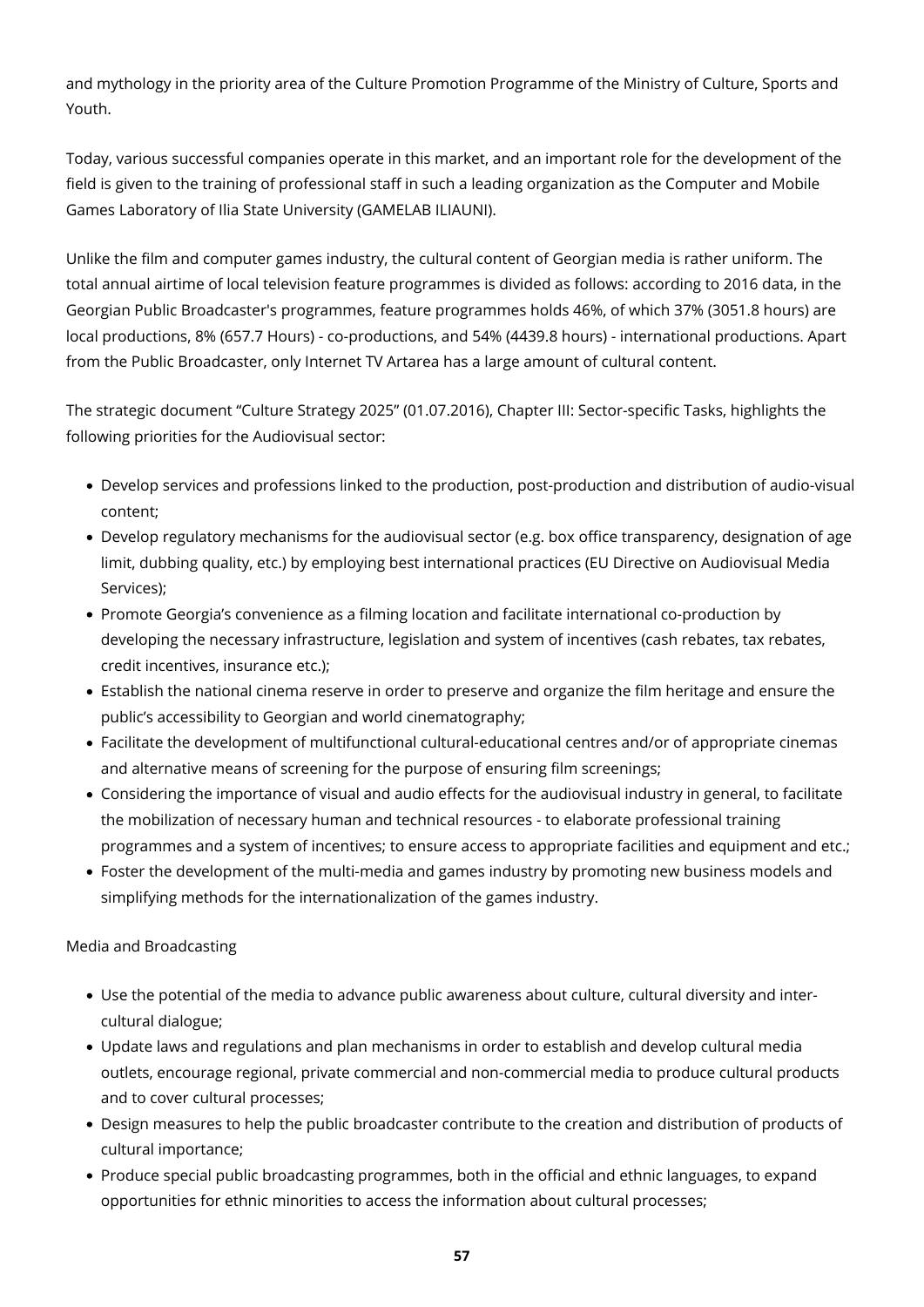Support institutions of higher education to develop programmes in cultural journalism and facilitate the participation of journalists working on culture in local and international training programmes;

Sustain critical evaluation of professional activities to enable analysis of cultural life, which shall in return lead to increased public awareness and allow cultural professionals to assess their own work.

#### 3.5.4. MUSIC

Georgia has a long and rich tradition of musical culture and, in particular, of traditional folk music, which is witnessed by the introduction of Georgian polyphonic singing on the Representative List of the Intangible Cultural Heritage of Humanity.

In 2021, 1 170 000 GEL was allocated for the priority area "Promotion of the Development of Georgian Professional Music Art" of the Culture Promotion Programme of the Ministry of Culture, Sports and Youth, and 378 000 GEL - for the priority area "Promotion of Georgian Folklore".

In addition to the two opera and ballet theatres, the following LEPLs are state-subordinated, namely:

- LEPL Center for the Protection, Development and Promotion of Classical Music;
- LEPL Georgian National Music Centre;
- LEPL Jansug Kakhidze Musical and Cultural Centre;
- LEPL Anzor Erkomaishvili State Folklore Centre;
- LEPL Tbilisi State Chamber Orchestra;
- LEPL Gori Women's Chamber Choir;
- LEPL Iliko Sukhishvili and Nino Ramishvili Georgian National Ballet State Academic Ensemble;
- LEPL Georgian Folk Song and Dance State Academic Ensemble "Erisioni";
- LEPL Ensemble "Basiani";
- LEPL Georgian State Academic Folk Song and Dance Ensemble "Rustavi".
- LEPL Zakaria Paliashvili Central Ten-Year Music School of Talents;
- LEPL Extracurricular Art Educational Institution Evgeni Mikeladze St. Tbilisi Central Music School;
- LEPL Extracurricular Art Educational Institution Rustavi Music School;
- LEPL Extracurricular Art Educational Institution Telavi Niko Sulkhanishvili Music School;
- LEPL Extracurricular Art Educational Institution Sokhumi Dimitri Arakishvili Music School;
- LEPL Gori Sulkhan Tsintsadze Music College;
- LEPL Tbilisi Vano Sarajishvili State Conservatory;

There are also folklore ensembles and music schools in each of the municipalities.

Classical music festivals, as well as jazz and electronic music festivals are held in Georgia. Prior to the pandemic, Tbilisi was an electronic music hub in the region, which also contributed to the rapid development of the club industry.

An important role in the musical culture of Georgia is played by folklore, especially polyphony, an important institution of which is the International Centre for the Study of Traditional Polyphony.

The strategic document "Cultural Strategy 2025" (01.07.2016), Chapter III: Sector-specific Tasks sets the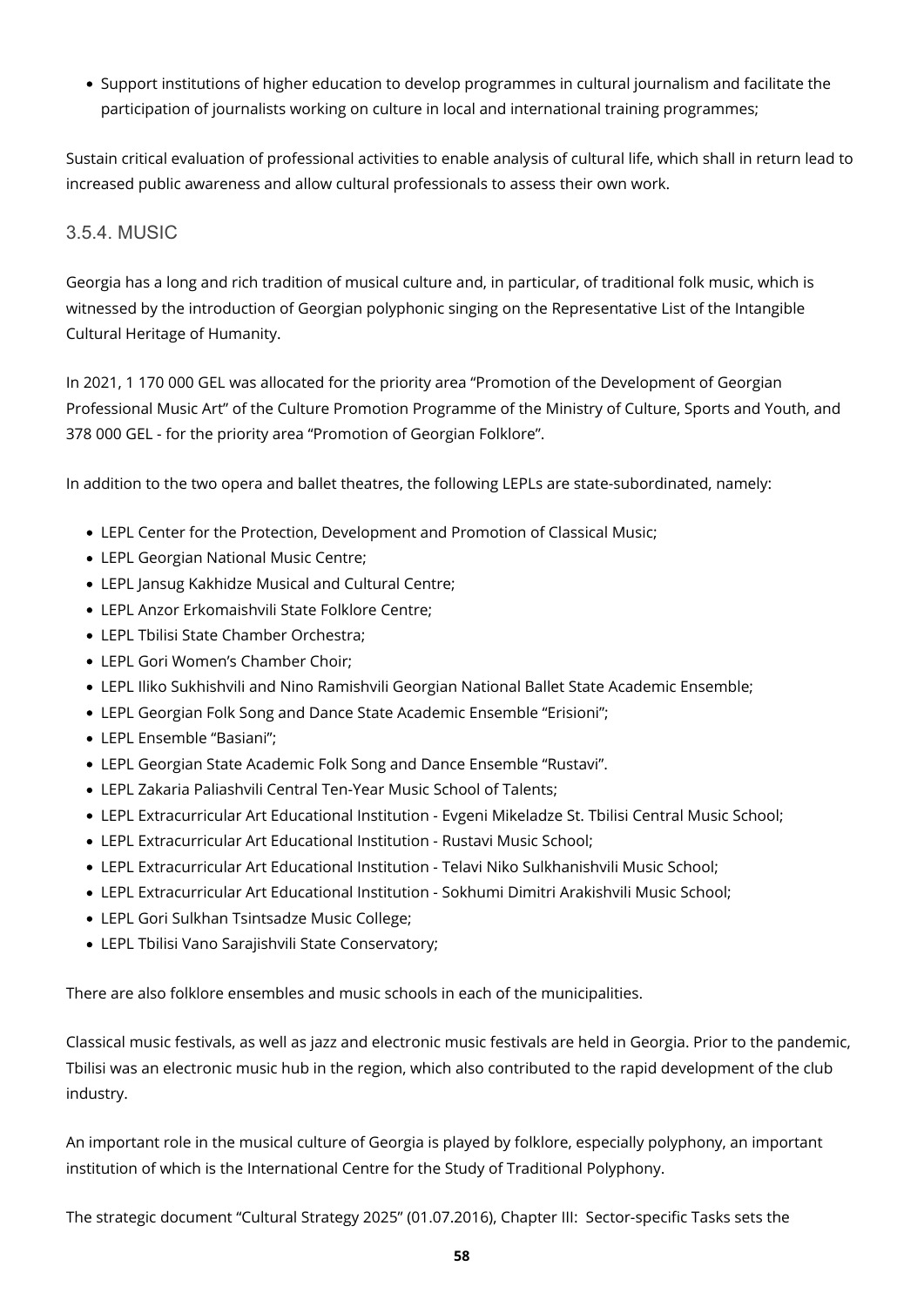following priorities for Music:

- Improve legal and administrative regulations in order to develop a coherent and continuous system of music education: develop professional performing skills and thinking in parallel with general education and practice in mastering (the instruments) from basic education to higher education; Improve the quality of education (determine teaching standards and methodologies, ensure their implementation into practice, especially in the regions, etc.);
- Support the development of a favorable study environment in music educational institutions;
- Collect, document, publish, and promote the artistic heritage of national professional performers and composers;
- Support and promote national composers;
- Support different events, festivals, competitions and master classes in the sphere of music, especially classical music, in order to ensure the professional development of national composers and music performers, and facilitate the participation of Georgian musicians in various international events;
- Support the development of the music industry by developing new business models, new technology, appropriate professions and services, supporting mergers and coproductions of networks and clusters, and enforcing the protection of intellectual property, develop incentives, etc.

#### 3.5.5. DESIGN AND CREATIVE SERVICES

Architecture/construction is the fastest growing and developing field in Georgia.

In 2016, 1 500 newly registered companies were added to the BIA Business Agency database, of which 1 435 are small, 29 medium and 9 large companies. The majority of newly registered companies by category are Construction Products, Construction and Real Estate - 25% (966).

In the BIA database, the most active companies are registered in the field of construction products, construction - 19.6%. 5 493 businesses in this category can be found on bia.ge.

One of the most influential organizations in the field of architecture is the Union of Architects of Georgia.

In 2021, a memorandum was signed between the Ministry of Culture and the Union of Architects of Georgia. The document envisages cooperation for the protection of cultural heritage, both nationally and internationally. The work is planned in the direction of protection of cultural heritage and artistic monuments, development of modern Georgian architecture and popularization of the achievements.

The most important international forum in the field is the Tbilisi Architecture Biennale, which is funded by Creative Europe, Tbilisi City Hall and the Ministry of Culture, Sports and Youth.

Until 2016, advertising was a growing field. But in 2016 it experienced a sharp decline due to the general crisis.

Television advertising revenues in 2020 amounted to 75.2 million GEL, which is 7.6 million GEL (11%) more than last year. Due to the 2020 parliamentary elections, despite the pandemic crisis, the overall market growth largely resulted from highly paid political advertisements. The total amount of political advertising was 13.9 million GEL.

According to the report of the National Communications Commission: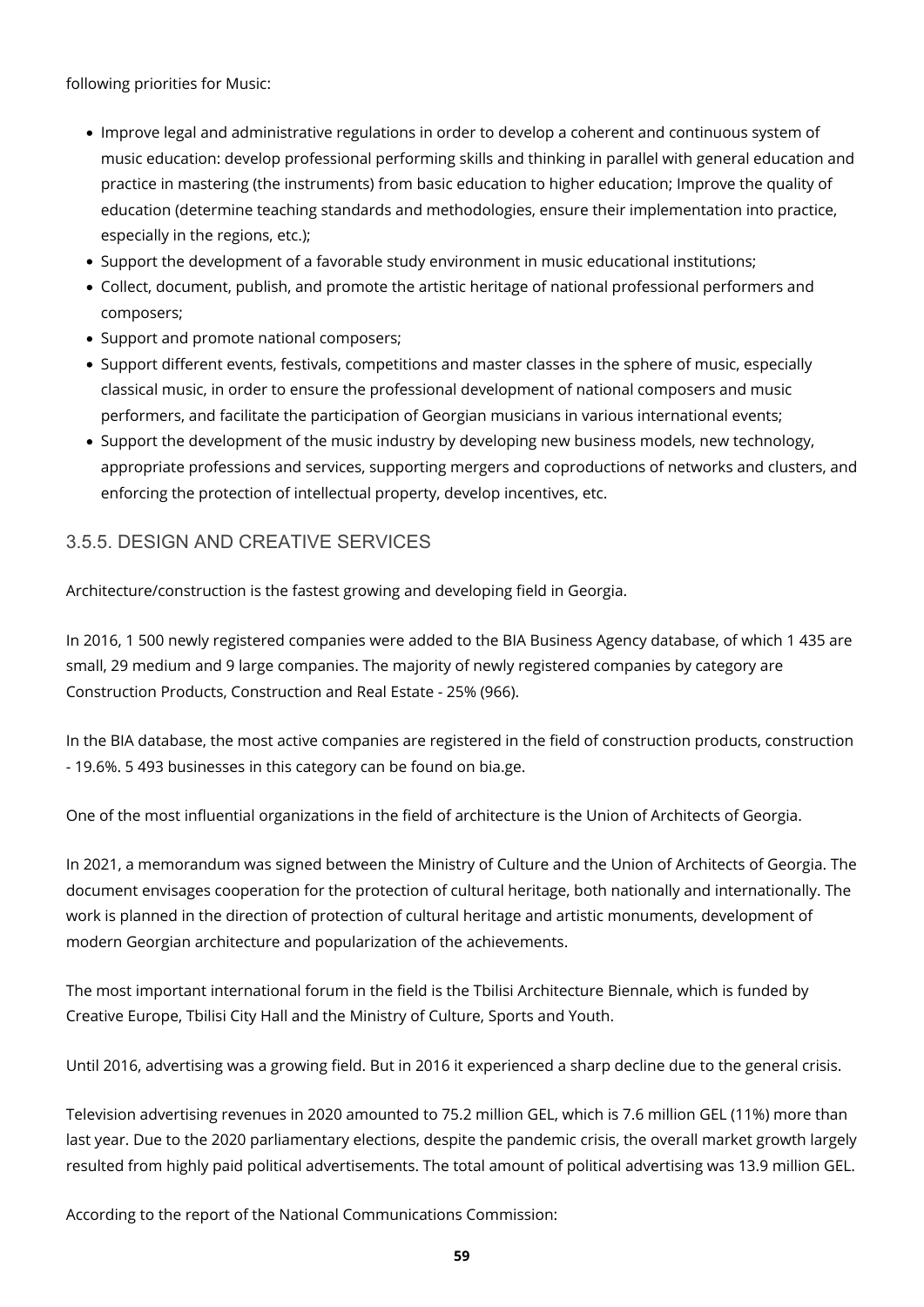"The analysis of television advertising revenues in 2020 shows that the largest decrease in revenues from commercial advertising occurred in the second quarter of 2020; it should be noted that it was the period when the pandemic imposed large-scale restrictions in the country and all areas faced new challenges, including both advertisers and broadcasters. It took some time to adapt to the new realities and challenges, and in the third quarter, as the National Communications Commission had predicted, the TV advertising market returned to normal rate, with a 7% increase."

As for radio broadcasters, in 2020 the advertising revenues of radio broadcasters amounted to 6.8 million GEL, which is 23% less than the same period last year. The decline in radio broadcasters' advertising revenue is largely due to the pandemic.

At the same time, more and more companies are emerging in the advertising market with their young creative staff who are competitive in the international arena: the first gold at Cannes Lions International Festival of Creativity was brought to Georgia in 2011 by the advertising agency Windfor's; in 2016, Georgia became the winner in the Young Marketer category.

Batumi, the capital of the Autonomous Republic of Adjara, hosts the International Black Sea Advertising Festival every year, which promotes the development of the field and creative industries in general.

According to the Culture Strategy 2025, the state policy is aimed at creating incentives for the development of enterprises, including in the fashion and textile sectors.

Tbilisi Fashion Week was first held in 2009 and has become an international platform where fashion professionals and designers working in the region can interact with the media and clients. It presents Tbilisi as the fashion capital, where East meets West, and popularizes Georgia by its art and fashion. In addition to the portfolio of its designers, it is noteworthy that it also facilitates parallel events and organizes shows for professionals around the world. Now Tbilisi Fashion Week is sponsored by Mercedes-Benz, which connects this event with other similar events worldwide.

The strategic document "Cultural Strategy 2025" (01.07.2016), Chapter III: Sector-specific Tasks, sets the following priorities for Architecture:

- Promote architecture as a complex discipline bearing cultural, creative and aesthetic value; on the one hand ensure its institutional and legal position within the cultural sector and on the other hand to consider it as a cultural resource in economic and construction policies;
- Introduce a synchronized policy of spatial planning and cultural heritage protection to consider the principles of integrated conservation and energy efficiency; to create environmentally-friendly architecture and apply new technologies;
- Follow the principles of good governance when architecture intervenes in the cultural landscape and engage experts, professionals and interest groups in the decision making process;
- Improve legal and administrative regulations, and empower law enforcement in regard to issues connected to spatial planning, relevant expertise and standards and licensing of architects;
- Ensure private sector motivation in order to achieve higher architectural standards of the built environment;
- Help Georgian architects to participate in international architectural competitions and events and promote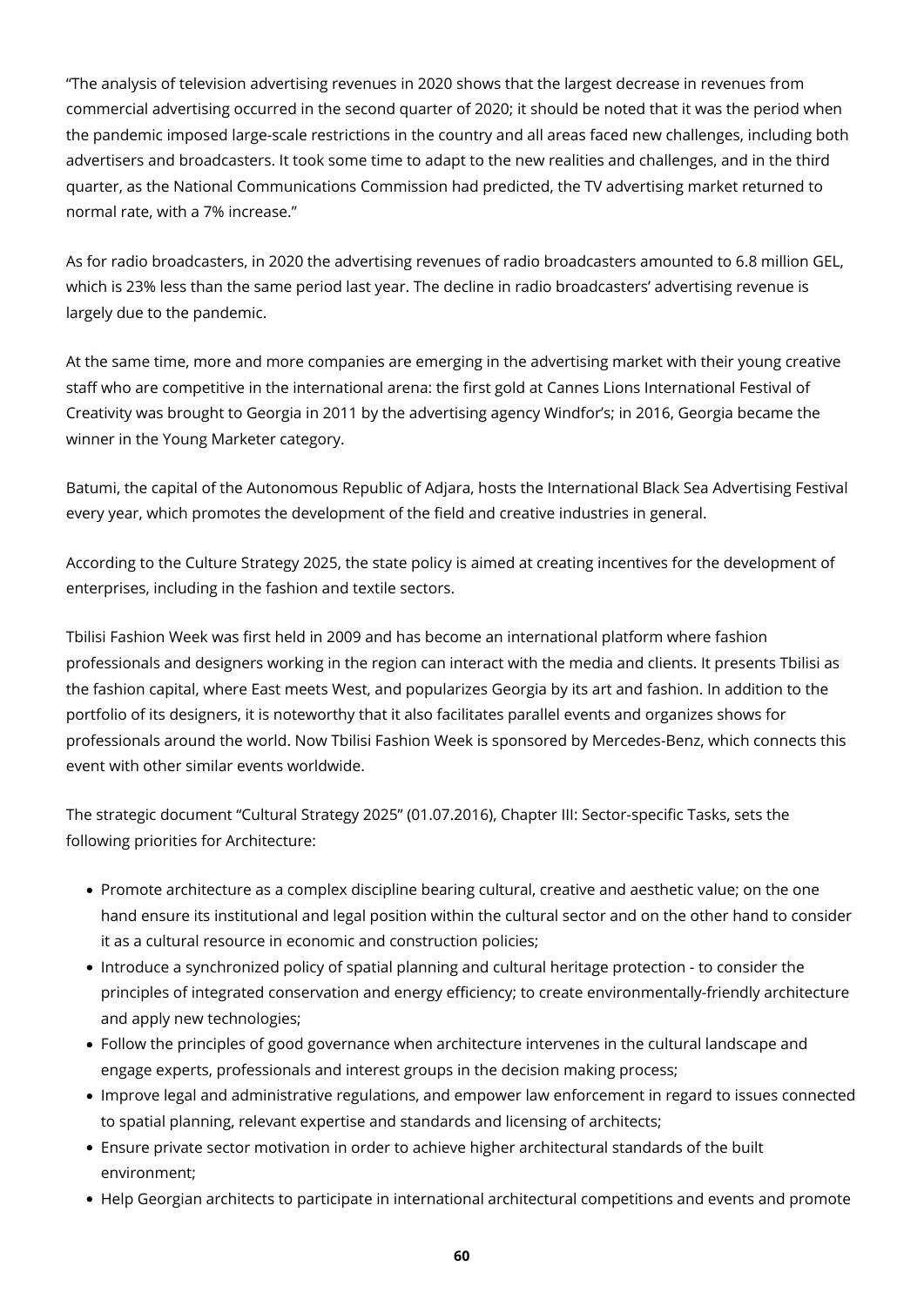their participation in experience-sharing programmes with foreign agencies.

Design

- Raise awareness of policymakers, representatives of the business sector and the general public about design as an interdisciplinary sector comprising arts, innovation, creativity, and technology and about its importance in cultural, social, economic and environmental dimension;
- Create integrated platforms for designers, researchers, technicians, engineers and entrepreneurs in order to develop and deliver joint innovative products;
- To accomplish the development and international promotion of the national design sector, empower various sorts of design companies and strengthen their international competitiveness;
- Support research and the use of intangible cultural heritage and national themes and elements in the design industry.

### 3.5.6. CULTURAL AND CREATIVE TOURISM

The abolition of the visa regime with the European Union as a result of the Association Agreement of 2014 allows free movement and exchange for the citizens of Georgia.

Against the background of this liberalization, the government has attracted foreign investment in the country through the platform "Trade with Georgia", which acts as a kind of "open door" and a popularization stage. According to the Georgian National Tourism Administration, the conditions for attracting investment are mainly simplified procedures, lesser bureaucracy, improvement of the business climate and support for the development of the technical sector.

The state policy in the tourism sphere is pursued by the Georgian National Tourism Administration, a Legal Entity of Public Law, within the system of the Ministry of Economy and Sustainable Development of Georgia, which independently conducts activity by state control.

The Georgian National Tourism Administration reported that the tourism-related services accounted for 6.73% of the national GDP in 2015. However, it is impossible to separate cultural tourism from other types of tourism economic activity.

Georgia has often been praised in the international media for its cuisine, historical heritage, nature, fashion, design and films, and it has become an attractive country for tourists, travellers, culinary fans and wine experts.

According to the 2019 data, popular activities for visitors are:

- Tasting of Georgian wine and cuisine 80.15%
	- Sightseeing 77.5%
	- Visiting nature, landscapes 34 .1%
	- Visiting local culture and art 25.5%

The number of tourists visiting Georgia reached record levels in the first semester of 2017. Their number exceeded 2.9 million, which was 13.4% more than the previous year. The number of international traveller visits in the fourth quarter of 2019 was 2 120 404, which was 12.1% more than the previous year.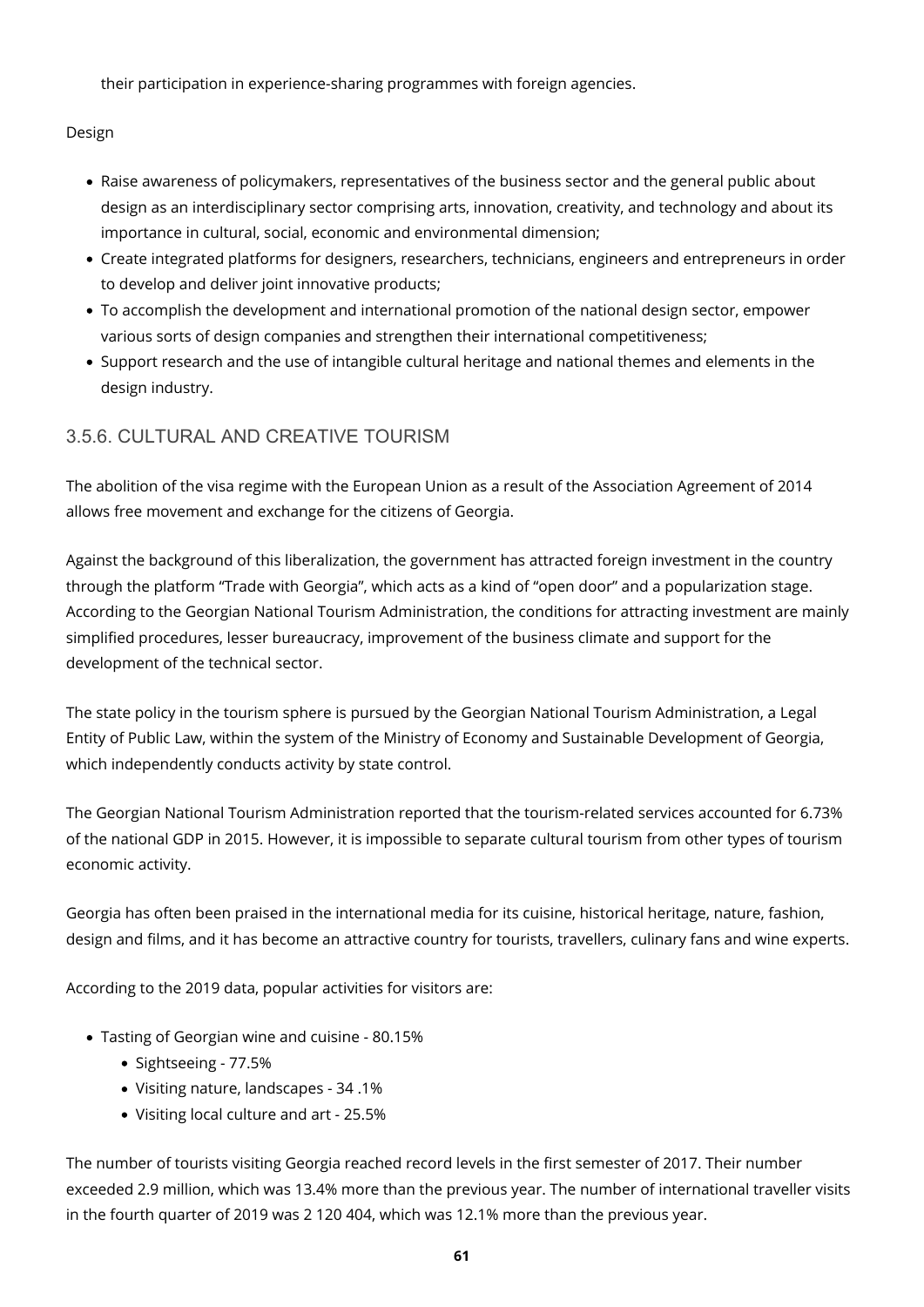However, in October2021 - the second year of the pandemic - the number of visitors decreased by 71.8% compared to October of 2019.

The share of tourism and related services in the economy was 7.3% according to 2017 data. The pandemic has hampered tourism development and revenues, but infrastructure development has not stopped, allowing the industry to recover rapidly in the post-pandemic period.

Among 1 500 newly registered companies added to the business agency BIA database in 2016, 8% represented the tourism sphere. Among active companies, 4.3% are engaged in tourism.

The state cooperates closely with international organizations to develop tourism. Georgia became the  $27<sup>th</sup>$ member state of the Enlarged Partial Agreement on Cultural Routes of the Council of Europe in 2016.

In 2021, the 10<sup>th</sup> Consultative Forum of Cultural Routes of the Council of Europe was held by the city of Kutaisi. Due to the pandemic, the forum was held online.

The theme of the most important international event was "Resilient and Sustainable Cultural Routes - Innovating Our Way out of the Crisis".

Georgia is currently participating in five certified cultural routes of the Council of Europe:

- The European Route of the Jewish Heritage;
	- The Wine Route;
	- Prehistoric Rock Art Trails:
	- European Route of Historic Thermal Towns;
	- European Route of Historic Gardens.

In connection with the opening of domestic tourism in the country in the summer of 2021, the first mobile application of Georgia's cultural routes was launched.

The free mobile application Cultural Routes Georgia, created at the initiative of the Ministry of Education, Science, Culture and Sports, is available for both Android and iOS platforms.

In 2021, Georgia became a member of the Executive Board of the World Tourism Organization (UNWTO) for the period 2021-2025.

In 2021, 50 000 GEL were allocated for the sub-direction "Development of a special training module in the field of culture for tourist guides" of the Culture Promotion Programme of the Ministry of Culture, Sports and Youth.

The strategic documents "Georgian Tourism Strategy 2025" and "Cultural Strategy 2025" promote Georgian tourism. The Cultural Strategy 2025, Chapter III: Sector-specific Tasks - Cultural Tourism prioritises the following:

Promote and exploit the economic potential of cultural resources (e.g. intangible, tangible and natural heritage, exhibitions, concerts, festivals, traditional holidays, etc.) in terms of encouraging sustainable development of tourism, use this potential to create unique, authentic and internationally competitive tourism experiences;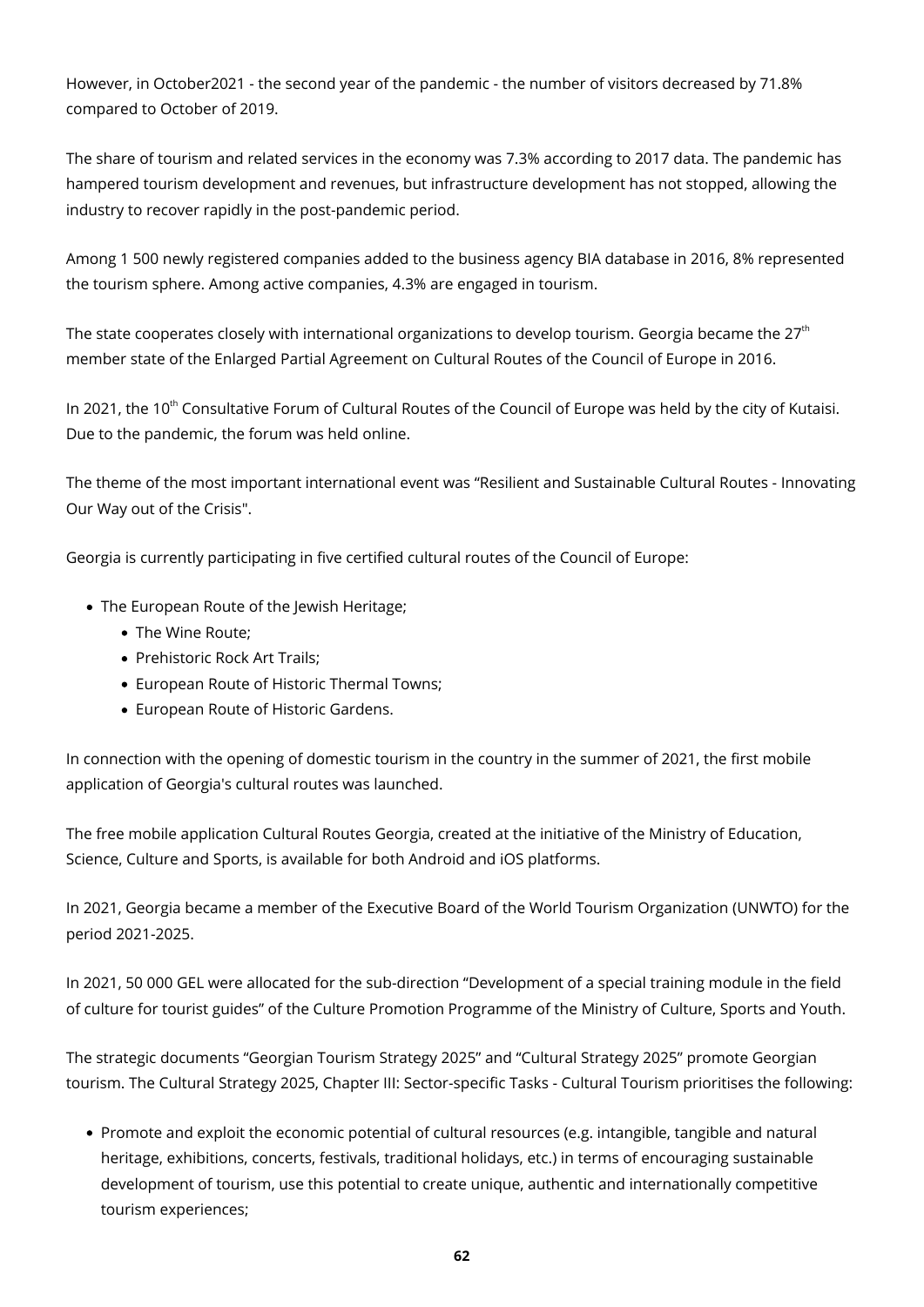- Develop training programmes for managers of cultural objects and representatives of the tourism sector about existing trends in tourism markets and tourism marketing, but also about the opportunities to use different cultural resources in tourism development, the economy of cultural tourism, international best practices and other relevant tasks;
- Strengthen coordination between the authorities, representatives of tourism and the creative industries and non-governmental sector in order to allow accumulation of information regarding cultural tourism, statistical data about its economic influence and in order to develop and implement research-based policies;
- Promote public-private partnership in order to develop cultural tourism (e.g. elaborate legislative initiatives, investment packages and partnership schemes, support cultural events of national importance, develop brand packages, participate in support programmes of international donors, etc.);
- Develop local and international cultural routes (guidance and information symbols, paths, etc. for tangible, intangible and natural heritage); Integrate Georgia in transnational cultural routes (e.g. the Europe Cultural Routes programme, UNWTO Silk Road Programme);
- Support the sustainable development of tourism in collaboration with interested organizations in order to limit the negative impact of tourism on monuments of cultural and natural heritage and the environment, and ensure the growth of economic and social benefits for local populations.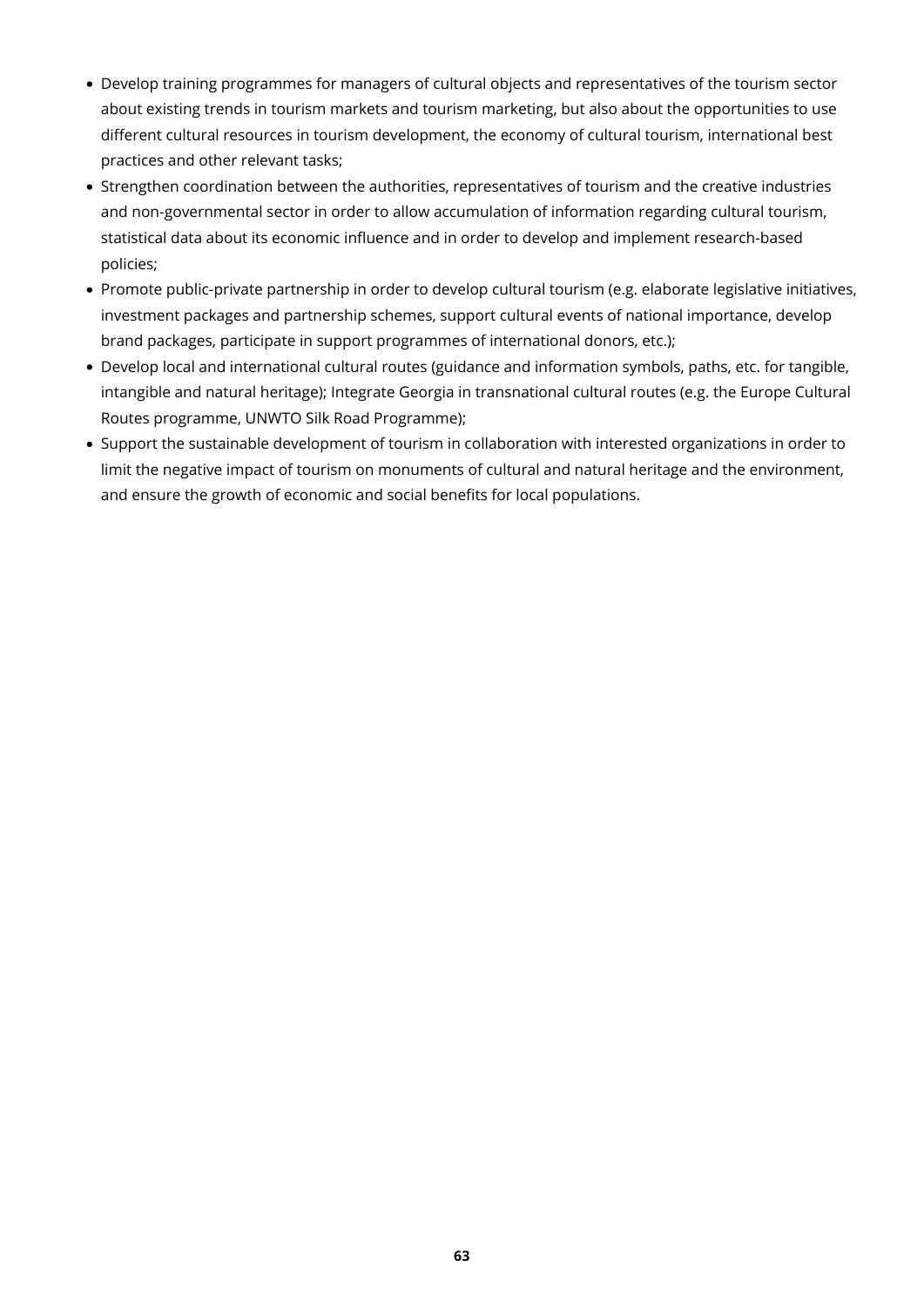### 4. Law and legislation

## 4.1. General legislation

### 4.1.1. CONSTITUTION

Following independence, Georgia adopted the country's basic law, a constitution in 1995, which was drafted by a multi-party parliament in accordance with the fundamental principles and norms of international law defining Georgia as a presidential republic.

On October 15, 2010, the new *Constitution of Georgia* was adopted, which changes the system from a presidential state model to a mixed parliamentary-presidential model.

Georgia is a democratic republic where the rights and freedoms of individuals are of the highest value.

The *Constitution* of Georgia is a superior law and all other laws and acts of legislation shall comply with it. The following *Articles of the Constitution* refer to cultural issues:

*Article 23: "*The Constitution of Georgia shall ensure the inviolability of intellectual property and creative freedom. Interference in creative activity or censorship in the creative sphere is not permissible. Placing a prohibition on the product of a creative work or on its distribution shall not be permissible, unless it violates the legal rights of others".

*Article 34:* "The state shall maintain the development of culture, unrestricted participation of citizens in cultural life, expression and enrichment of cultural origins, recognition of national and generic values and a deepening of international cultural relations. Each citizen of Georgia shall be obliged to protect and preserve the cultural heritage. The state shall protect cultural heritage by law."

*Article 38: "* Citizens of Georgia are equal in social, economic, cultural and political life regardless of national, ethnic, religious or linguistic origin. The freedom of citizens to use freely their native language and to develop their culture is safeguarded.

#### 4.1.2. ALLOCATION OF PUBLIC FUNDS

The procedures for allocation of state funds for culture in Georgia are determined by the Constitution, Law on the State Budget of Georgia, and the annual state budget laws.

The Cabinet of Ministers develops and submits to the Parliament the draft State Budget. It is the role of the Parliament to approve the State Budget on the proposal of the Prime Minister and supervise its implementation. The annual state budget law approves the amount of revenues and expenditures for the following year, including centralized and local ones.

All proposals for the allocation of state funds for culture are based on the country development estimates and forecasts for the next year.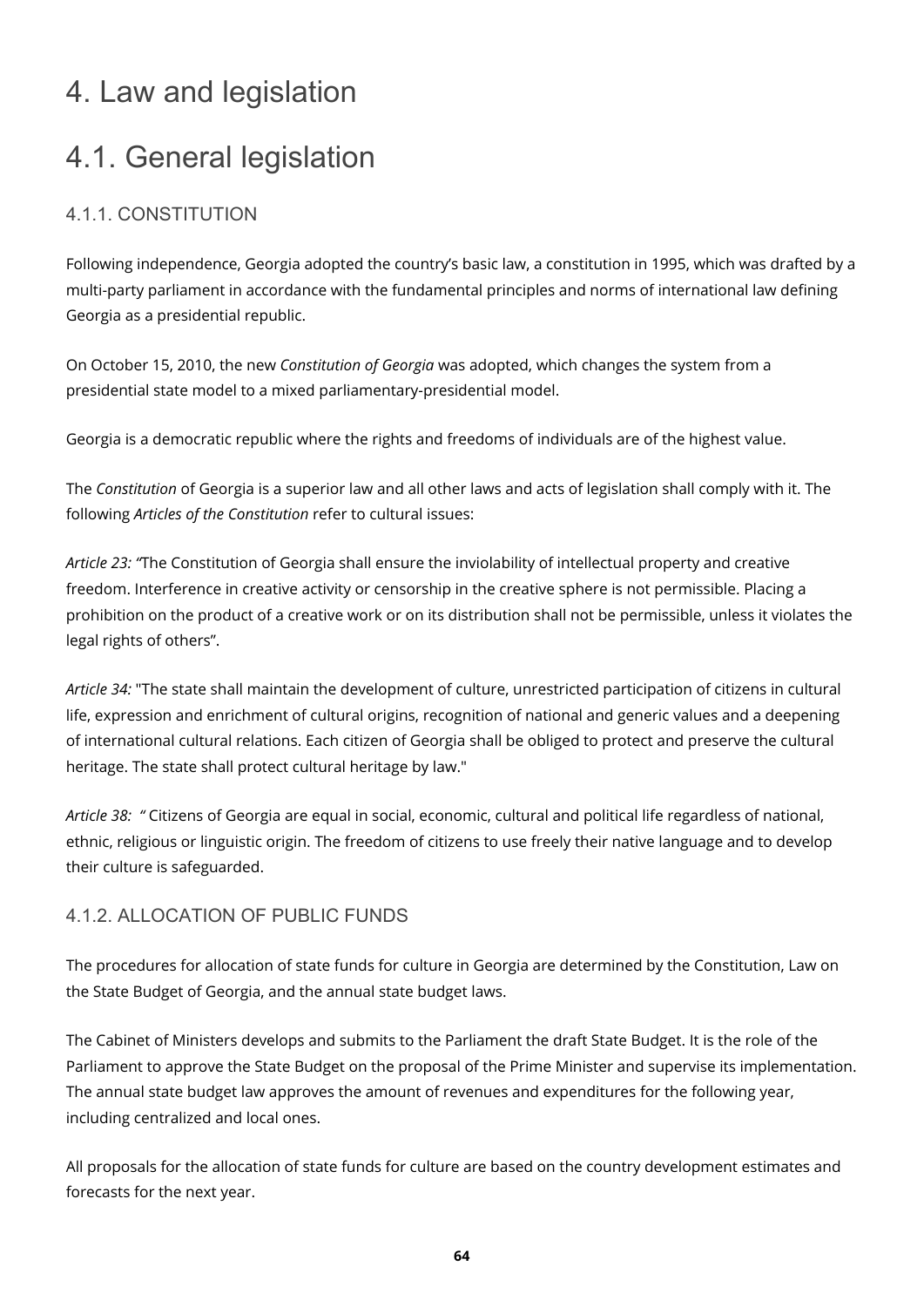Culture action plans are prepared and aggregated in the preparation of the draft state budget, which is initiated several months prior to the next budget year.

All budget institutions subordinated to the Ministry of Culture, Sport and Youth Affairs submit, in accordance with the administrative hierarchy, their budget requests and forecasts to the Ministry which integrates them into a single application.

Under Georgian legislation (*The Law on Culture, Article 29*) financing of the cultural sector shall be determined by the state budget:

- The state safeguards the protection and development of culture by allocating finance under the state programme; and
- Cultural activity determined by the state programme is financed from the state budget in compliance with the Constitution and the *Law on the Budgetary System* and other acts of legislation.

In accordance with the Law on the State Budget of Georgia, the Ministry of Culture, Sport and Youth Affairs is allocated a total amount for culture, sports and youth affairs. These funds are dispensed among the subordinate organizations, legal entities under public law and specific state programmes for culture, cultural heritage, sports and youth affairs. Specific programmes are designed for the various spheres of culture.

Local authorities allocate approximately 30% of all state expenditure on culture (in the 1990s the share of municipal (the Tbilisi city hall) and regional (the Autonomous Republic of Adjara) expenditures was higher). Some spheres of culture are financed from various state institutions, namely: archives are funded from the budget of the Ministry of Justice; the national library from the budget of the Georgian Parliament; while public TV and radio broadcasting has direct funding from the state budget.

In addition to these programmes, the state budget contains reserve funds for the Georgian Government and Parliament. The funds from these reserves are held for emergencies, such as disasters or for payment of unforeseen state liabilities. The reserve funds are dispensed via the relevant ministries. In rare cases, funds from the reserves are allocated to culture.

In compliance with *Article 14 of the Tax Code*, similar reserve funds are created in the local budgets of the autonomous republics.

Under the Law on Culture the state supports donations and sponsorship of private individuals and legal entities in the sphere of culture using tax incentives and other privileges established by Georgian legislation. However, Article 14 is not supported by adequate definitions in the Tax Code or other acts of legislation.

#### 4.1.3. SOCIAL SECURITY FRAMEWORKS

In Georgia, there is no definite legislation to regulate social security provision for the cultural sector, although various kinds of security are provided under other legislation. In particular:

- Law of Georgia on State Pension (December 23, 2005. №2442-rs)
- Law of Georgia on Social Assistance (LHG, 51, 31/12/2006)
- Law of Georgia on State Compensation and State Academic Scholarships (December 27, 2005. №2549-rs)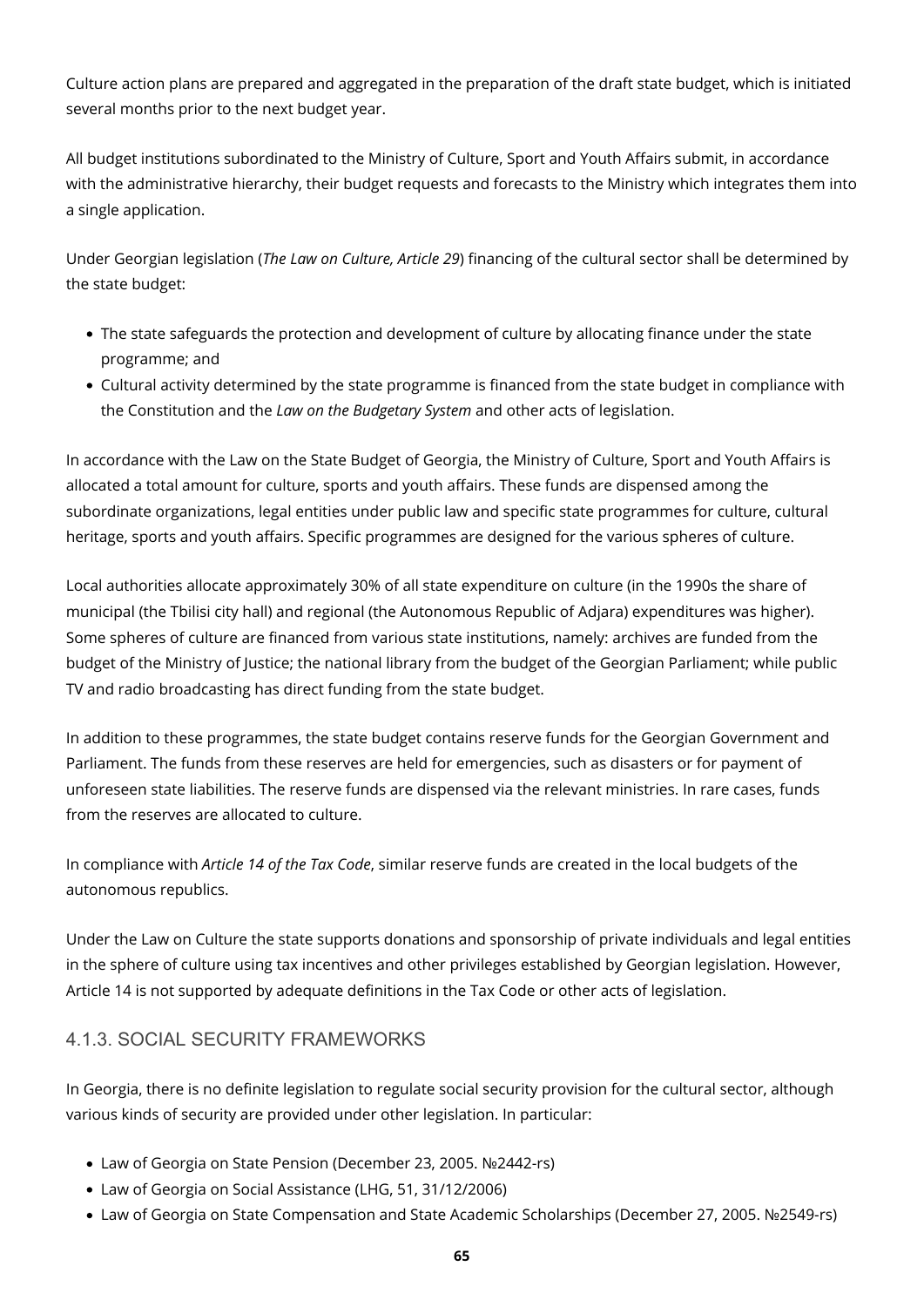(applies to scientists and not artists).

State programmes for social and health care are administered by the LEPL Social Service Agency under the Ministry of Internally Displaced Persons from the Occupied Territories, Labour, Health and Social Affairs of Georgia. The function of the Agency is to provide maximum assistance to the contingent in need of various services or assistance, through social benefits as well as state health and social programmes. The Agency serves 2.5 million Georgian citizens (about 60 percent of the Georgian population).

Under the *Law on Art Workers and Art Unions*, *Article 8, paragraph 2*, social security and pension provision for artists shall be implemented under the relevant acts of legislation.

The *Law on Social Security for Researchers / Scientists* regulates the creation of safeguards and conditions for the work of scientists. While culture is not mentioned specifically in the legislation, it is applicable to some cultural workers.

General unemployment in Georgia is a major issue for the government to tackle and therefore the cultural sector has not yet been singled out for specific development.

According to the 2021 data of the National Statistics Office of Georgia (Geostat), the official employment rate in the population is 22%. Unofficially it reaches 50%. Presumably in the field of culture this number is much higher.

To alleviate the grave social situation caused by the COVID-19 pandemic in 2020, the government, which did not have an unemployment benefit scheme before the crisis, has introduced two new temporary measures: unemployment benefits for previously officially employed and assistance for the self-employed.

1. Unemployment benefits for previously officially employed persons

Beneficiaries in this category were selected through the National Tax Registry, which contains data on the payment of income tax by all individuals.

 The government estimates that about 350 000 people met the requirements for receiving this transfer, which is a very high figure in relation to the number of officially employed persons.

The transfer amount was 200 GEL (62 USD) per month/person and benefits were provided for 6 months. The total budget of the transfer is 460 million GEL (143 million USD).

Payment of benefits terminated as soon as the beneficiary got a new official job and was re-registered in the taxpayer register.

2. Assistance for the self-employed

Self-employment is very common in Georgia, accounting for 45% of all employment and 36% of non-agricultural employment. Under the resolution of the Government, assistance was provided to the self-employed in the form of a one-time payment of 300 GEL (93 USD).

The total budget for the transfer is estimated at 75 million GEL (23 million USD), providing assistance to 250 000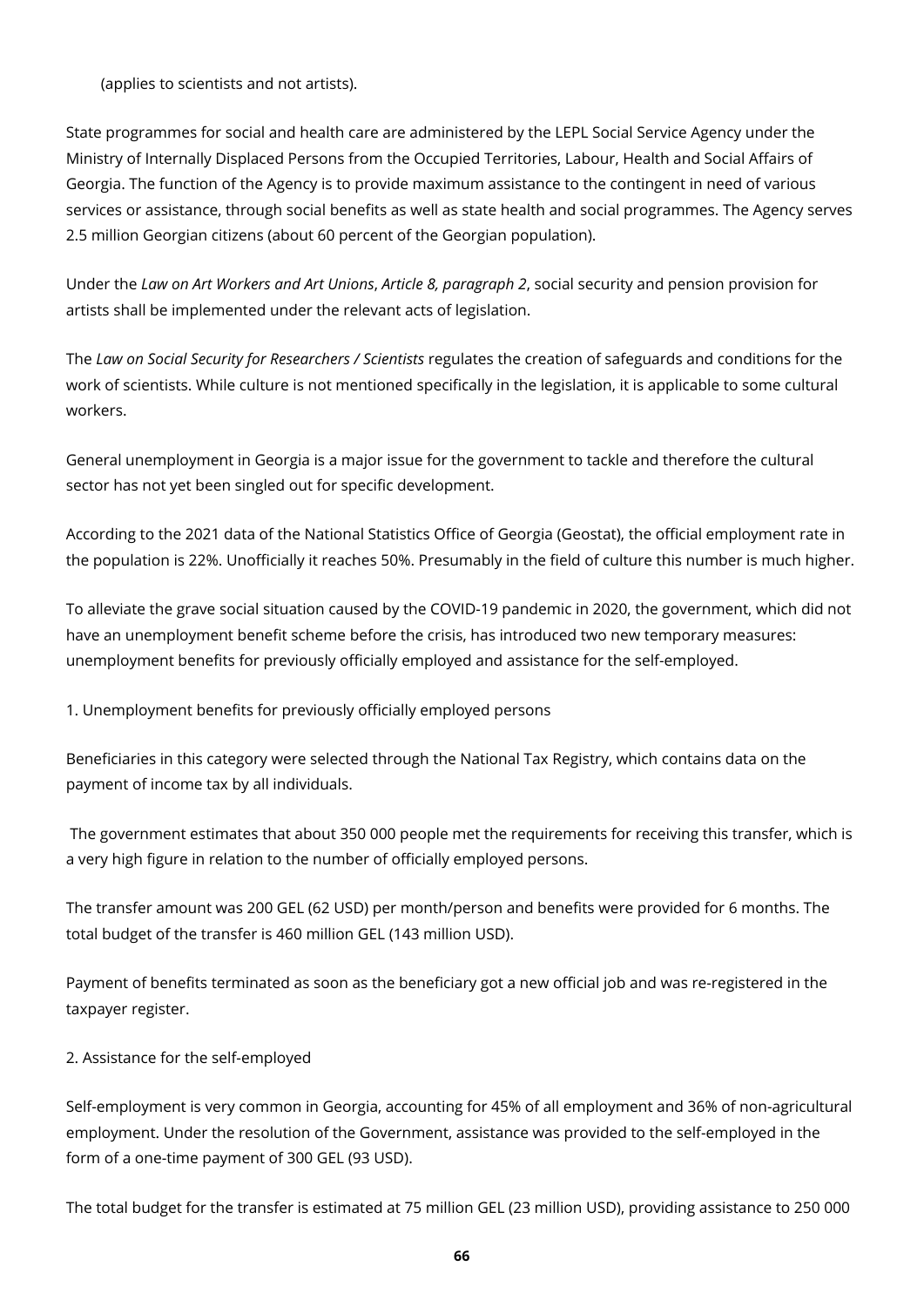#### self-employed.

The selection of beneficiaries in this category is complicated because most of the self-employed are not registered in any public database. To solve this problem, the government decided that the self-employed should submit any proof of income.

These two categories of benefits cover part of the employment in the field of culture, but do not include those who do not have a stable and registered income.

#### 4.1.4. TAX LAWS

There are few legal incentives for investment in culture in Georgia. This sphere is regulated by general legislation. The *Tax Code* determines some tax privileges, such as exempting the following areas from tax payments: the sale and printing of tickets for theatre and circus performances, classical music concerts and museums; the import of scientific and creative books and fiction, books and magazines written by citizens of Georgia, as well as the importation of Georgian classics published abroad; and services relating to the sale of, import, distribution, delivery and printing of periodicals and fiction.

There are no special tax rules or exemptions for creative individuals.

Construction of temples and churches as charities are tax exempt in compliance with *Article 172 of the Tax Code.* This category of buildings benefits more from the legislation than the restoration of cultural heritage for which the law was intended.

Under the *Tax Code of Georgia*, restoration and reconstruction work on monuments included in the UNESCO world heritage list is exempted from VAT (18%).

In spite of long debates and drafted bills, the *Law on Donations and Sponsorship* has not been adopted.

To promote the film industry, the Ministry of Culture and Monument Protection of Georgia initiated an amendment to the *Tax Code of Georgia* which will mean that producers that obtain funding from the National Film Centre will be charged income tax only after the release of a film. Under the previous regulation, the funds allocated from the state budget were charged tax before the release of a film, which hindered film producers in their use of the funds. Film producers have been also authorised to charge the 100% depreciation on the released film as an intangible asset. *Amendments to the Tax Code* came into effect on 1 January 2015 in the form of additions to paragraphs 65, 66, 67 of Article 309. From July 1, 2018, the income of a person with the status of a small business has been taxed at a rate of 1%, which promotes the activities of small entrepreneurs employed in cultural industries.

#### 4.1.5. LABOUR LAWS

Article 14 of the Constitution of Georgia deals with two fundamental rights – "freedom" and "equality". This norm applies to all areas protected by human rights and legitimate interests, including labor relations. In addition, Article 26 of the Constitution guarantees the right to form and join trade unions. Article 33 of the Constitution also recognizes the right to strike.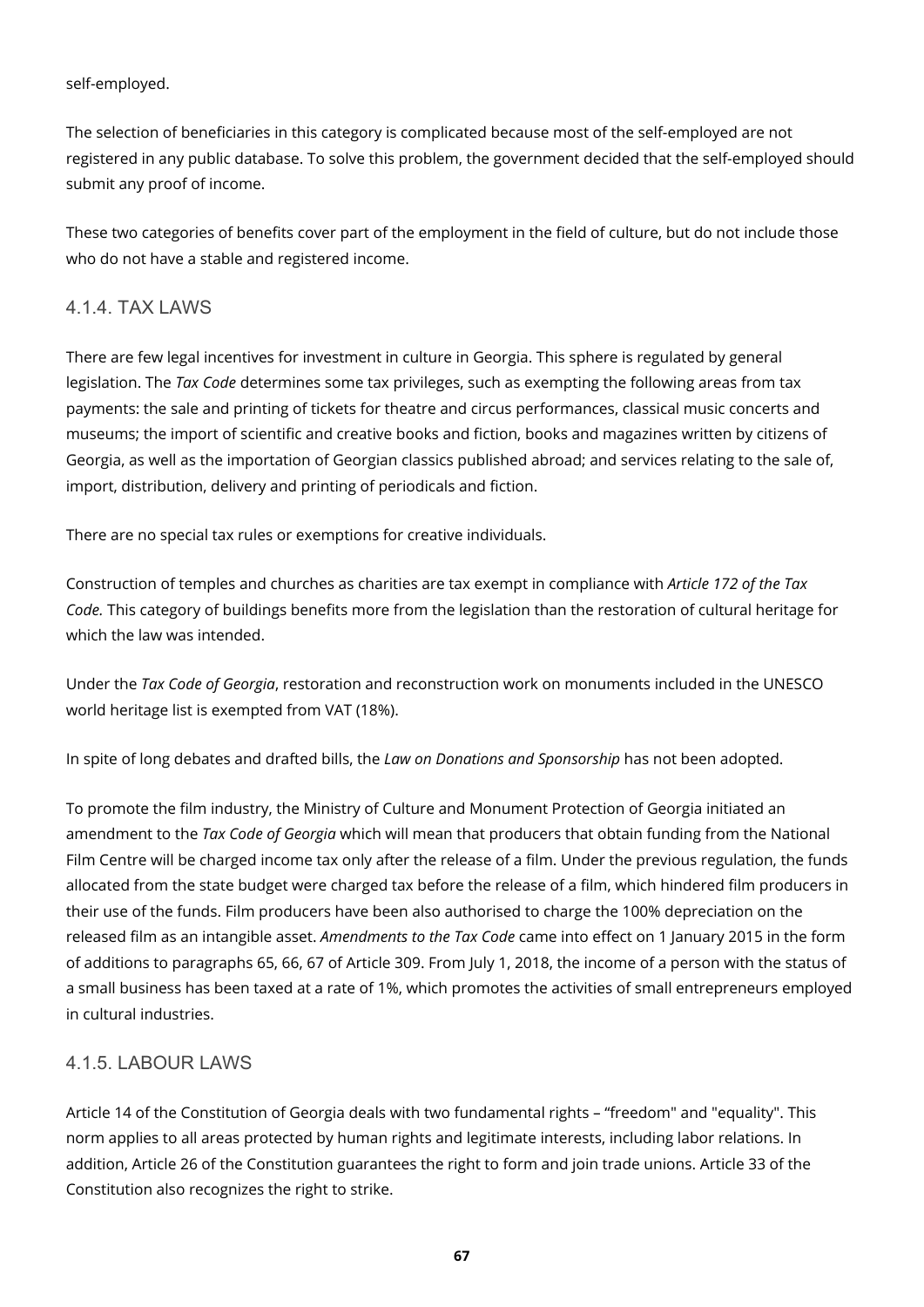The *Labour Code of Georgia* was adopted on 25 May 2006. It abolished the *Law on Collective Agreements and Engagements,* which was used sometimes in labor relations with creative workers.

The 2006 Labour Code rejected the concept that the labour law is a law of protective nature and was assessed as a law customized to the interests of the employer. In this context, significant problems of non-compliance with international labour standards were identified.

At the end of 2010, as a result of the constitutional reform in the country, the status of the Labour Code was changed and it became an organic law (Organic Law of Georgia "Labour Code of Georgia" (4113-rs 17/12/2010)).

The Labour Code of Georgia was significantly amended in July 2013. Many aspects of labour relations have been regulated in a new way.

According to Article 1 (2) of the Labour Code, "issues related to labour relations, which are not regulated by this law or other special law, shall be regulated by the norms of the Civil Code of Georgia".

The Labour Code of Georgia recognizes a collective agreement as a source of regulation of labour relations. The Labour Code emphasizes the principle of autonomy of will of the subjects of collective labour relations and therefore, according to Article 41 (3) of the Labor Code, "the parties themselves determine the terms of the collective agreement".

The *Labour Code of Georgia* (4113-rs 17/12/2010) supports the protection of fundamental human rights, fair remuneration, and labour safety standards.

In addition to this Code, labour issues are regulated by the *Law on Public Service*, which regulates the labour relations of public servants (including in the sphere of culture).

Under the *Law on Art Workers and Art Unions, Article 8, paragraph 1*, an art worker may work in a freelance capacity, be directly employed or work under another type of contract. However, today this law is idle.

In Georgia, there is a trade union for workers in the cultural sector but there is no trend of negotiations on agreements and contracts between employers and trade unions on working conditions.

There is no definite legislation to regulate labour relations in the sphere of culture.

#### 4.1.6. COPYRIGHT PROVISIONS

The main legislative act regulating copyright and related rights in Georgia is the *Law on Copyright and Related Rights (1999).* In addition, Georgia is a member of:

- The Berne Convention for the Protection of Literary and Artistic Works (since May 16, 1995);
- The Rome Convention for the Protection of Performers, Producers of Phonograms and Broadcasting Organizations (since 14 August 2004);
- The World Intellectual Property Organization Copyright Treaty (WCT) and World Intellectual Property Organization Performance and Phonograms Treaty (WPPT) since May 20, 2002:
- The Trade-Related Aspects of Intellectual Property Rights Agreement (TRIPS) of the World Trade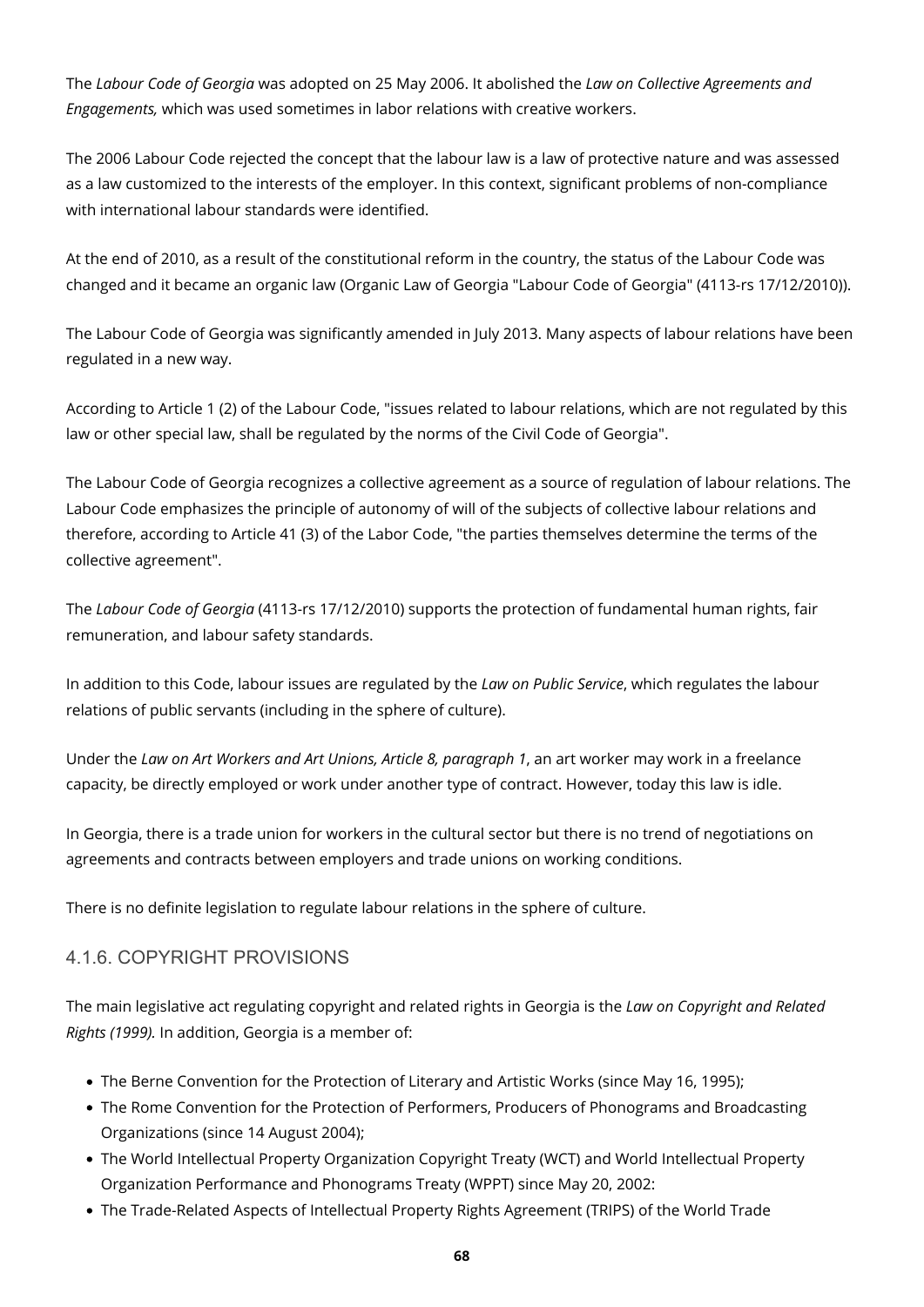Organization (WTO) since 14 June 2000.

As for the issues related to the infringements of copyright and related rights, they are regulated by the following legislative acts:

- Code of Administrative Offenses of Georgia (Articles: 1571, 1572, 1573 and 239);
- Criminal Code (Article 189);
- Law of Georgia on Border Measures Related to Intellectual Property, which defines special mechanisms to prevent the import and export of counterfeit goods

In Georgian legislation, relations on copyright in the sphere of intellectual property and moral rights relating to the creation of a scientific, literary and art work are regulated by the *Law on Copyright and Related Rights (1999)*. Copyright – the integral / essential right of work / art is the homogenous right - which includes the moral rights, economic rights and related rights - of the author. This Law regulates the relations allied to the copyright of performers, phonogram and videogram makers, broadcasting and database makers. State policy in the protection of copyright and related rights is implemented and safeguarded by the National Centre for Intellectual Property, SAKPATENTI.

Copyright accrued within the creation of scientific, literary and art works is safeguarded under the Law. In relation to royalties, the state has established the following guidelines: reproduction of creative products is allowed where they have been legally published or are regarded as common property due to public distribution / awareness; the sum of royalties and terms of payment shall be established under the law, on the one side, and under the contract between the parties, on the other side. In circumstances where the royalty rights are unclear, either party can request a decision from SAKPATENTI.

The legislation determines copyright relating to on-air broadcasting.

The Law on Copyright and Related Rights (1999) separately defines the so-called Artist's Resale Right "Droit de suit" of the author of fine arts and photographic works, that means a right granted to artists or their heirs to receive a fee on the resale of their works of art.

Authors can exercise their rights both individually and collectively through a property rights management organization.

Georgian Copyright Association (GCA) - This collective management organization was created by authors and neighboring rights' holders and has been functioning since 1999. GCA has more than 2000 local members.

Association is granted the authority to represent not only local authors and neighboring rights holders but also foreign authors and neighboring rights holders through the reciprocal representation agreements with foreign sister societies. GCA has established more than 200 agreements with foreign sister societies and represents more than 5 million authors and neighboring rights' holders in Georgia.

### 4.1.7. DATA PROTECTION LAWS

The provisions on data protection in Georgia are available within the *Law on Copyright and Related Rights*. The Law establishes the rights of authors and owners of software and databases, and enables the authorised users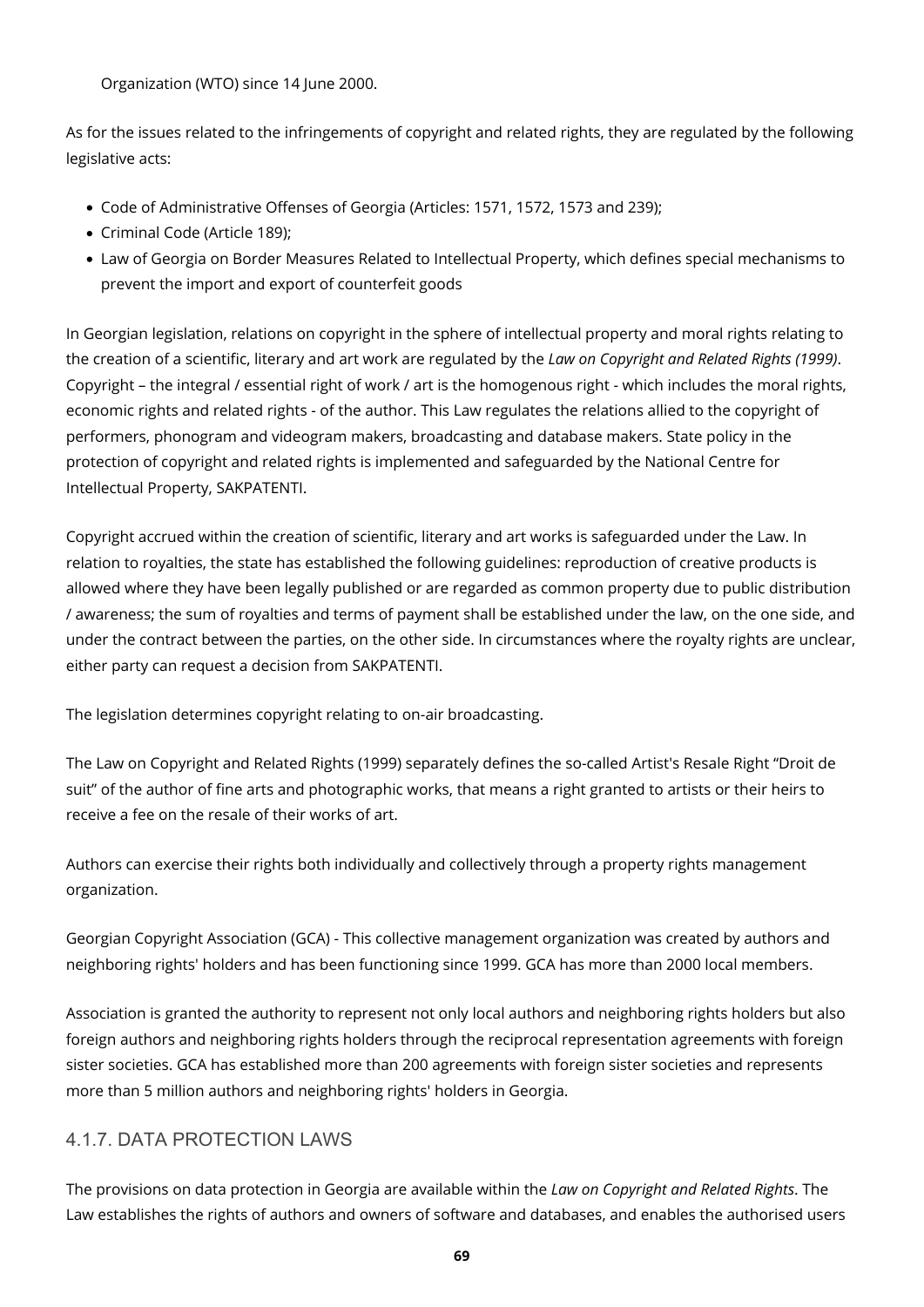of original databases or their copies to make necessary changes for the normal operation of the customers' hardware without the consent of the author or a person who owns the copyright on the software and databases.

The *Law on Telecommunications (2005)* establishes the legal and economic principles for the operation of the electronic communication networks and resources all over Georgia. The Law establishes the principles of creation and regulation of a competitive environment in this sphere. The National Communications Commission of Georgia is the regulatory authority in relation to the *Law on Telecommunications (2005), Law on Broadcasting (2004), and Law on Independent National Regulatory Authorities (09.13.2002).* The terms of reference of the Commission covers the drafting and adoption of relevant statutory acts.

However, data protection is recognized as a major issue in Georgia. Some efforts to resolve problems in this area were made by the State Department on Information Provision which has drafted the *Bill on E-documents, Esignatures, E-agreements and E-commerce.* 

Consequently, in 2017, the Law on Electronic Document and Electronic Trusted Services was adopted. (639-IIs 21/04/2017)

#### 4.1.8. LANGUAGE LAWS

The official language of Georgia is Georgian. In the territory of Abkhazia there are two official languages – Georgian and Abkhazian.

*Law on Official Language* - 22/07/2015 / N 4084-RS /. The law enforces the constitutional status of the state language, establishes the legal basis for its use and protection, and regulates legal relations of the functioning of state and non-state languages.

The Constitution of Georgia obliges all departments, municipal services and users to use the Georgian language and all official versions of legislative texts must be published in Georgian. In order to promote integration of minorities and their participation in the state administration, the Ministry of Education and Science arranges intensive teaching of the official language.

The Constitution of Georgia provides for the equality of all citizens regardless of their national, ethnic, religious or language background. Freedom for citizens to use their native language and to practice their culture is safeguarded. In addition to the Constitution, the rights of minorities are specified in the *Laws on General Education, on Culture*, and *on Broadcasting*.

Under the Law on Broadcasting (Article 16, paragraph l), public broadcasting shall "place programmes in the languages of minorities, about minorities and prepared by minorities in accordance with their share in the total population". Accordingly, Georgian radio and TV have special news programmes in some languages (Abkhaz, Azeri, Armenian, Russian and Ossetian). In addition, there is special public broadcasting in the Abkhaz and Ossetian languages, which covers a part of Abkhazia and the total region of "South Ossetia". While Georgia has public schools in Azeri, Armenian and Russian, in Abkhazia and so-called South Ossetia the right of Georgians to study their native language is completely restricted.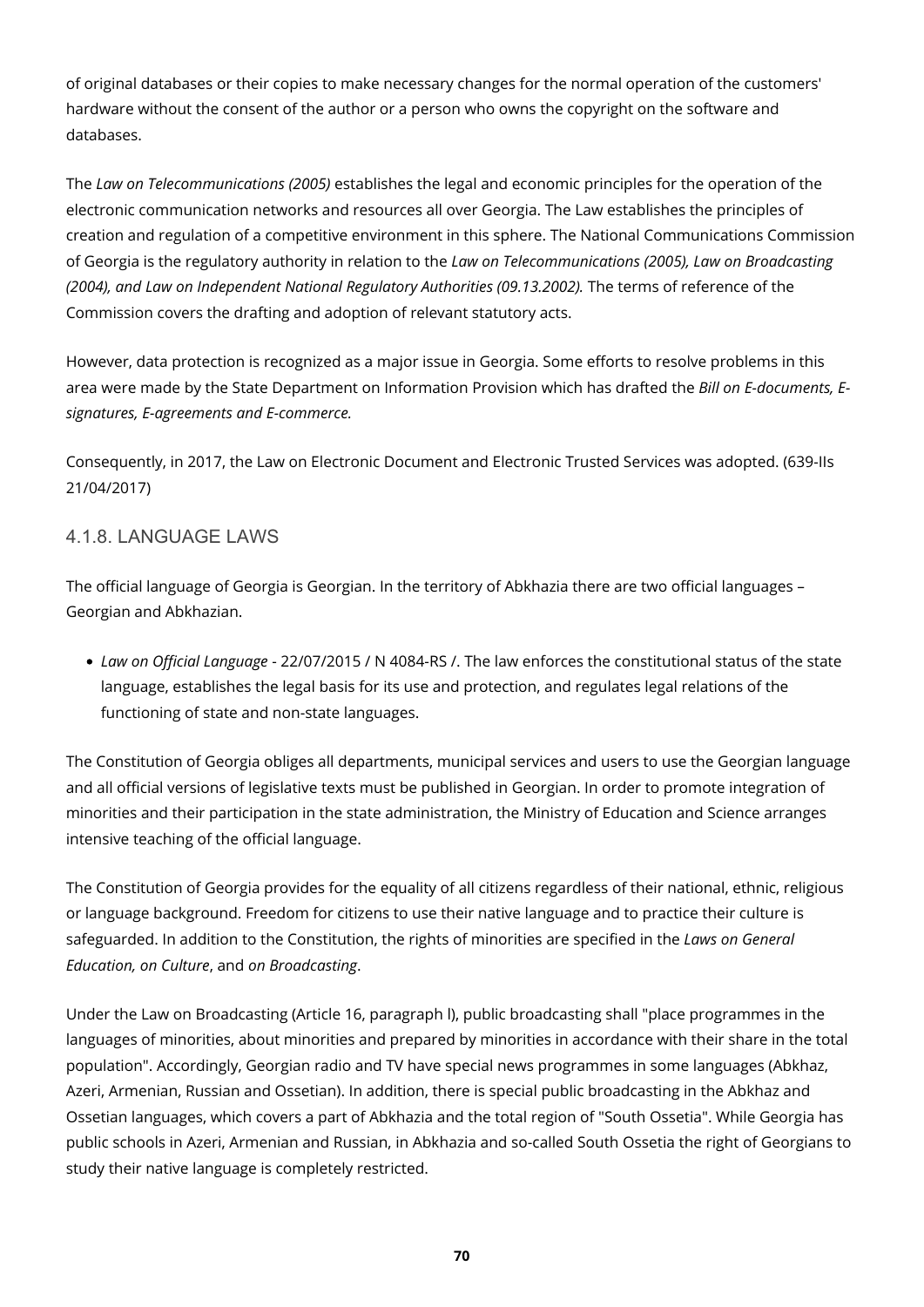### 4.1.9. OTHER AREAS OF GENERAL LEGISLATION

| Laws providing financing                                                                                                                 |                            |  |  |  |  |  |
|------------------------------------------------------------------------------------------------------------------------------------------|----------------------------|--|--|--|--|--|
| Law on the Budgetary System                                                                                                              | 29.12.2004                 |  |  |  |  |  |
| Law on the State Budget of Georgia                                                                                                       | 2005                       |  |  |  |  |  |
| The Tax Code                                                                                                                             | 17.09.2010 /N3591-IIV      |  |  |  |  |  |
| The public laws that determine the legal status, rules of activity and terms of reference of the state<br>institutions of various levels |                            |  |  |  |  |  |
| Law on Structure, Authority and Procedures of the Government of Georgia                                                                  | 11.02.2004./N3277-IIV/     |  |  |  |  |  |
| Law on Public Service                                                                                                                    | 31.10. 1997/ N 1022 - Is / |  |  |  |  |  |
| Law on Legal Entities under Public Law                                                                                                   | 28.05.1999./N 2052 - Ibis/ |  |  |  |  |  |
| The Organic Law on Self Government                                                                                                       | 16.12.2005/2304-rs/        |  |  |  |  |  |
| Law on Independent National Regulatory Authorities                                                                                       | 13.09. 2002 / N1666-Is     |  |  |  |  |  |
| <b>Others</b>                                                                                                                            |                            |  |  |  |  |  |
| Concordat- Constitutional Agreement between the State and the Autocephalous Orthodox Church of Georgia                                   | 2002                       |  |  |  |  |  |
| Law of Georgia on Innovations                                                                                                            | 22.06.2016, N5501-IIs      |  |  |  |  |  |
| <b>Law on Electronic Communications</b>                                                                                                  | 02.06.2005/1514-lb/        |  |  |  |  |  |
| Law on Art Workers and Art Unions                                                                                                        | 26.07.1999 / LHG, 24(31)   |  |  |  |  |  |
| Competition Law                                                                                                                          | 25/05/2012 /6148-ll /      |  |  |  |  |  |
| Gender Equality Law                                                                                                                      | 12/04/2010 (LHG, 18,)      |  |  |  |  |  |
| General Administrative Code of Georgia                                                                                                   | 15/07/1999 / LHG, 32(39),  |  |  |  |  |  |
| Criminal Code of Georgia                                                                                                                 | 13/08/1999 / LHG, 41(48),  |  |  |  |  |  |

### 4.2. Legislation on culture

### 4.2.1. GENERAL LEGISLATION ON CULTURE

The legislative structure of the cultural sector in Georgia includes the following:

- Many laws and acts of legislation passed by the Parliament;
- Resolutions of the Cabinet of Ministers of Georgia;
- President's decrees, edicts, decisions and instructions of respective ministries and governmental agencies; and
- Decisions of local authorities.

The legislation on culture is continually reorganized, revised and refreshed, which requires a great number of new changes to the laws and instructions.

*The laws determining the structures of cultural policy or declaration of principles*

In order to guarantee the constitutional principles, the following laws in the cultural sector have been adopted:

*The Law on Culture (1997)* is guided by the Constitution and considers the centuries-old cultural tradition and world experience in the cultural sphere. The law is the legislative base for development of culture and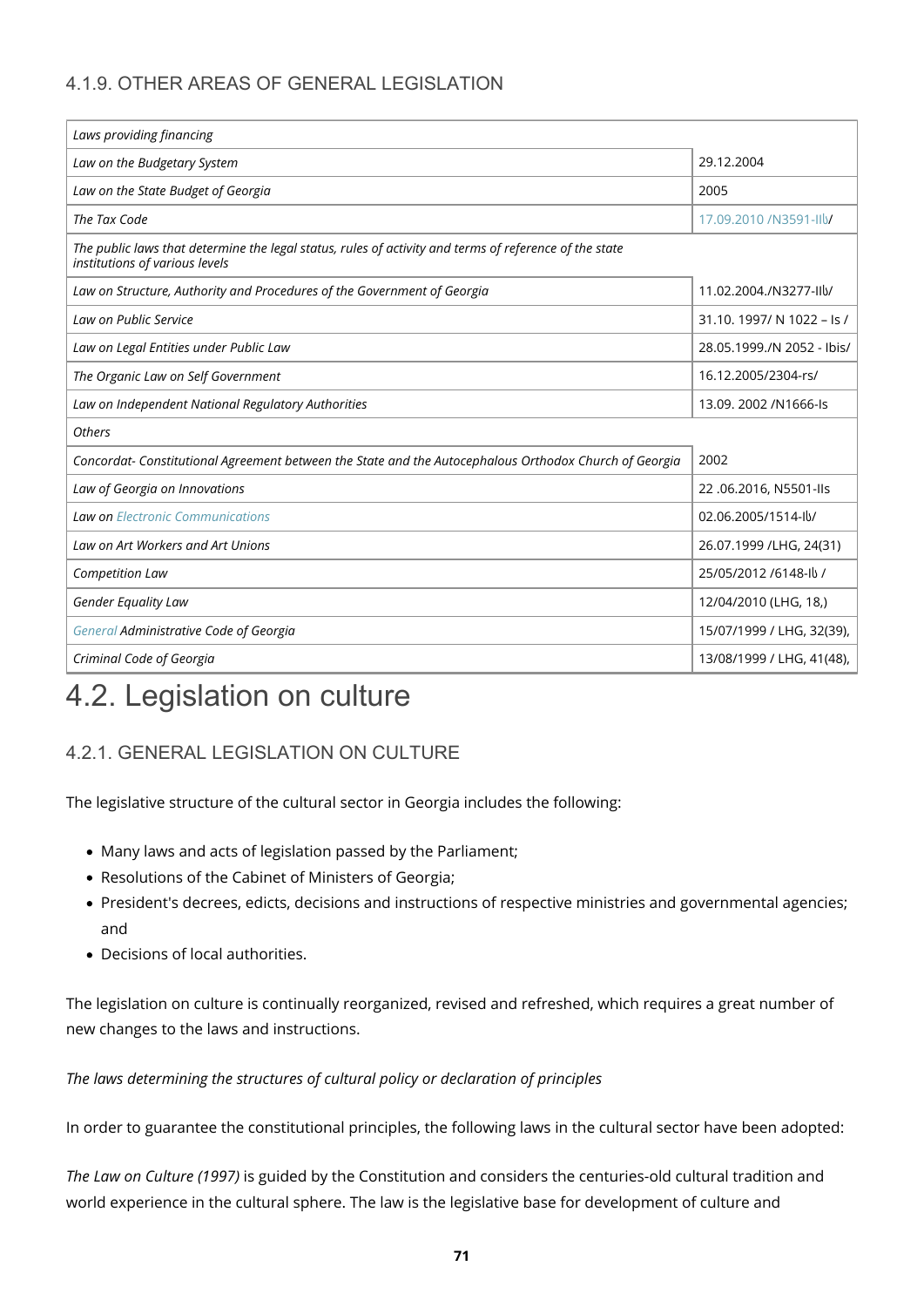protection and maintenance of cultural values in Georgia. Cultural heritage is defined as the main state priority in the *Law on Culture*.

The aim of the *Law on Culture* is to protect the rights of citizens in the sphere of culture; to determine legislative norms and principles for the use of cultural values and results of creative work; to determine the responsibility of individuals and legal entities for the maintenance and protection of cultural values; to ensure noninterference of the state in the creative process and free cultural activity of Georgian citizens; to promote the involvement of Georgian culture in the universal system of cultural processes and to carry out international obligations undertaken by the state.

According to the *Constitution*, this Law reinforces the right of an individual to carry out cultural activities and this is the integral and inviolable right of all citizens. All citizens of Georgia are entitled to carry out free creative and cultural work according to his / her interests and abilities.

The legislation determines a creative worker as an author, reproducer or interpreter of cultural values in the development of the intellectual and creative process.

The re-established Ministry of Culture, Sports and Youth plans to create the Code of Culture in 2021.

| Title of the act                                                                                                             | Year of adoption          |  |  |  |  |  |
|------------------------------------------------------------------------------------------------------------------------------|---------------------------|--|--|--|--|--|
| Laws setting out cultural policy frameworks or declarations of principle                                                     |                           |  |  |  |  |  |
| Law on Culture                                                                                                               | 12.06.1997.N 751 - Is     |  |  |  |  |  |
| Laws establishing the scope, operation(s), governing structure(s) and procedures for funding cultural<br><i>institutions</i> |                           |  |  |  |  |  |
| Law on Cultural Heritage                                                                                                     | 08.05.2007./N 4708 - Is / |  |  |  |  |  |
| Law on Architectural Activity                                                                                                | 14.04.1998. /1335-lls/    |  |  |  |  |  |
| Law on State Supervision of Architectural and Construction Activity (last amended in 2009)                                   | 14.11.1997, /N1105-ls /   |  |  |  |  |  |
| Concerning Spatial Organization and City Construction Basis (last amendment 2011)                                            | 02.06.2005. /1506-ls/     |  |  |  |  |  |
| Law on Design                                                                                                                | 04.05.2010. /3030-ls/.    |  |  |  |  |  |
| Law on Museums (last amendment 2007)                                                                                         | 22.06.2001. /990 - IIs/(  |  |  |  |  |  |
| Law on Professional Theatres                                                                                                 | 24.04.2013. / 530-lls/    |  |  |  |  |  |
| Law on State Support to National Cinematography                                                                              | 05.12.2000. /N655-1s/     |  |  |  |  |  |
| Law on Creative Workers and Creative Unions (last amendment 2011)                                                            | 08.06.1999./2059-lls/     |  |  |  |  |  |
| Law on Library Management                                                                                                    | 11.06.1996./N 267 - IIs/  |  |  |  |  |  |
| Law on the Import and Export of Cultural Goods                                                                               | 22.06.2001./N 985 - IIs/  |  |  |  |  |  |
| Law on Copyright and Related Rights                                                                                          | 22.06.1999. /2112-lls/    |  |  |  |  |  |
| Law on Limitary Measures in Connection with Intellectual Property                                                            | 22.06.1999. /2159-IIV     |  |  |  |  |  |
| Law on Broadcasting                                                                                                          | 23.12.2004. /780-rs/      |  |  |  |  |  |
| <b>Law</b> On National Archive Fund and National Archive                                                                     | 29.12.2006. /4205-rs/     |  |  |  |  |  |
| Law on Official Language                                                                                                     | 22.07.2015. /N 4084-rs /  |  |  |  |  |  |

*Table 3a: List of existing cultural legislation*

*Table 3b: International legal instruments implemented by Georgia in the cultural field*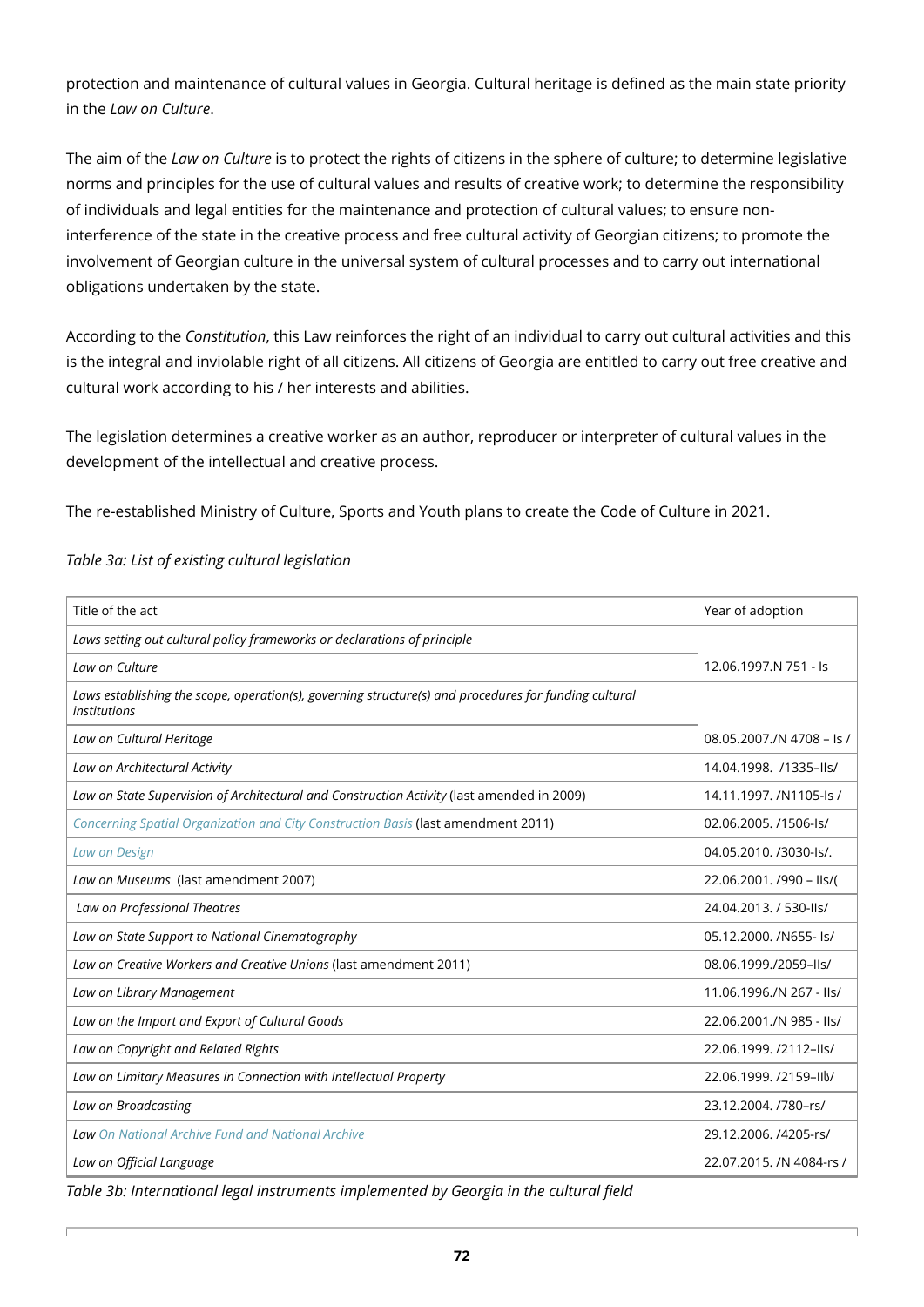| Title of the act                                                                                                                                                                 | Year of adoption          |
|----------------------------------------------------------------------------------------------------------------------------------------------------------------------------------|---------------------------|
| The Universal Declaration of Human Rights (UDHR) 1948                                                                                                                            | 20.05.1999                |
| European Cultural Convention, 19<br>December 1954                                                                                                                                | 25.04.1997                |
| International Covenant on Economic, Social and Cultural Rights, 16 December 1966                                                                                                 | 03.08.1994                |
| United Nations Educational, Scientific and Cultural Organization (UNESCO) Charter.                                                                                               | 7.10.1992                 |
| Convention on the Means of Prohibiting and Preventing the Illicit Import, Export and Transfer of<br>Ownership of Cultural Property, 14 November 1970; UNESCO                     | 04.02.1993                |
| Convention concerning the International Exchange of Publications (Paris, 3 December 1958); UNESCO                                                                                | 04.11.1993                |
| Convention concerning the Exchange of Official Publications and Government Documents between<br>States (Paris, 3 December 1958); UNESCO                                          | 04.11.1993                |
| Convention against Discrimination in Education (Paris, 14 December 1960); UNESCO                                                                                                 | 04.02.1993                |
| Convention concerning the Protection of the World Cultural and Natural Heritage (Paris, 16 November<br>1972); UNESCO                                                             | 04.02.1993                |
| Convention on the Recognition of Qualifications concerning Higher Education in the European<br>Region (Lisbon, 11 April 1997)                                                    | 01.12.1999                |
| Convention on the Recognition of Studies, Diplomas and Degrees concerning Higher Education in the<br>States belonging to the European Region (Paris, 21 December 1979); UNESCO   | 04.12.1992                |
| International Convention for the Protection of Performers, Producers of Phonograms and Broadcasting<br>Organizations (Rome, 26 October 1961)                                     | 14/08/2004                |
| Convention for the Protection of Cultural Property in the Event of Armed Conflict; The Hague, 14 May<br>1954, UNESCO                                                             | 04.12.1992                |
| Convention for the Protection of Cultural Property in the Event of Armed Conflict; the 1999 Second<br>protocol; UNESCO                                                           | 2009                      |
| Convention for the Safeguarding of the Intangible Cultural Heritage; (Paris, 3 November, 2003),<br><b>UNESCO</b>                                                                 | 18.06.2008                |
| Convention on the Protection and Promotion of the Diversity of Cultural Expressions; (Paris, 20<br>October, 2005); UNESCO                                                        | 01.10.2008                |
| Convention on the Protection of the Archaeological Heritage;<br>Revised:                                                                                                         | 01.08.2000;<br>14.10.2000 |
| The Council of Europe Convention on Cinematographic Co-Production (updated) Rotterdam January 30,<br>2017.                                                                       | 01.07.2019                |
| Bern Convention for the Protection of Literary and Artistic Works WIPO, 1986; Revised by the 1971 Paris<br>Act                                                                   | 16/05/1995                |
| The World Intellectual Property Organization (WIPO) Copyright Treaty of December 20, 1996 (WCT<br>WIPO, 1996);                                                                   | 23/05/2001                |
| Geneva Convention for the Protection of Producers of Phonograms Against Unauthorized Duplication<br>of their Phonograms (1971). WIPO                                             | 20.05.2002                |
| The WIPO Performances and Phonograms Treaty of December 20, 1996 (WPPT);                                                                                                         | 23.05.2001                |
| The Brussels Agreement on Trade-Related Aspects of Intellectual Property Rights (TRIPS Agreement);<br>TRIPS, WTO, 1995;                                                          | 14.06.2000                |
| The Council of Europe Framework Convention on the Value of Cultural Heritage for Society,                                                                                        | 08.10.2010                |
| Black Sea Convention on Cooperation in the Fields of Culture, Education,<br>Science and Information, 6 March 1993;                                                               | 14.07.1995                |
| UNIDROIT Convention on Stolen or Illegally Exported Cultural Objects, 27 June, 1995                                                                                              | 27.06.1995                |
| Paris Convention for the Protection of Industrial Property of March 20, 1883, as Revised at Stockholm<br>in 1967                                                                 | 14.06.1993                |
| Patent Cooperation Treaty (PCT), as modified in Washington in 2001                                                                                                               | 14.06.1993                |
| Nice Agreement Concerning the International Classification of Goods and Services for the Purposes of<br>the Registration of Marks of June 15, 1957, as revised in Geneva in 1979 | 28.02.2003                |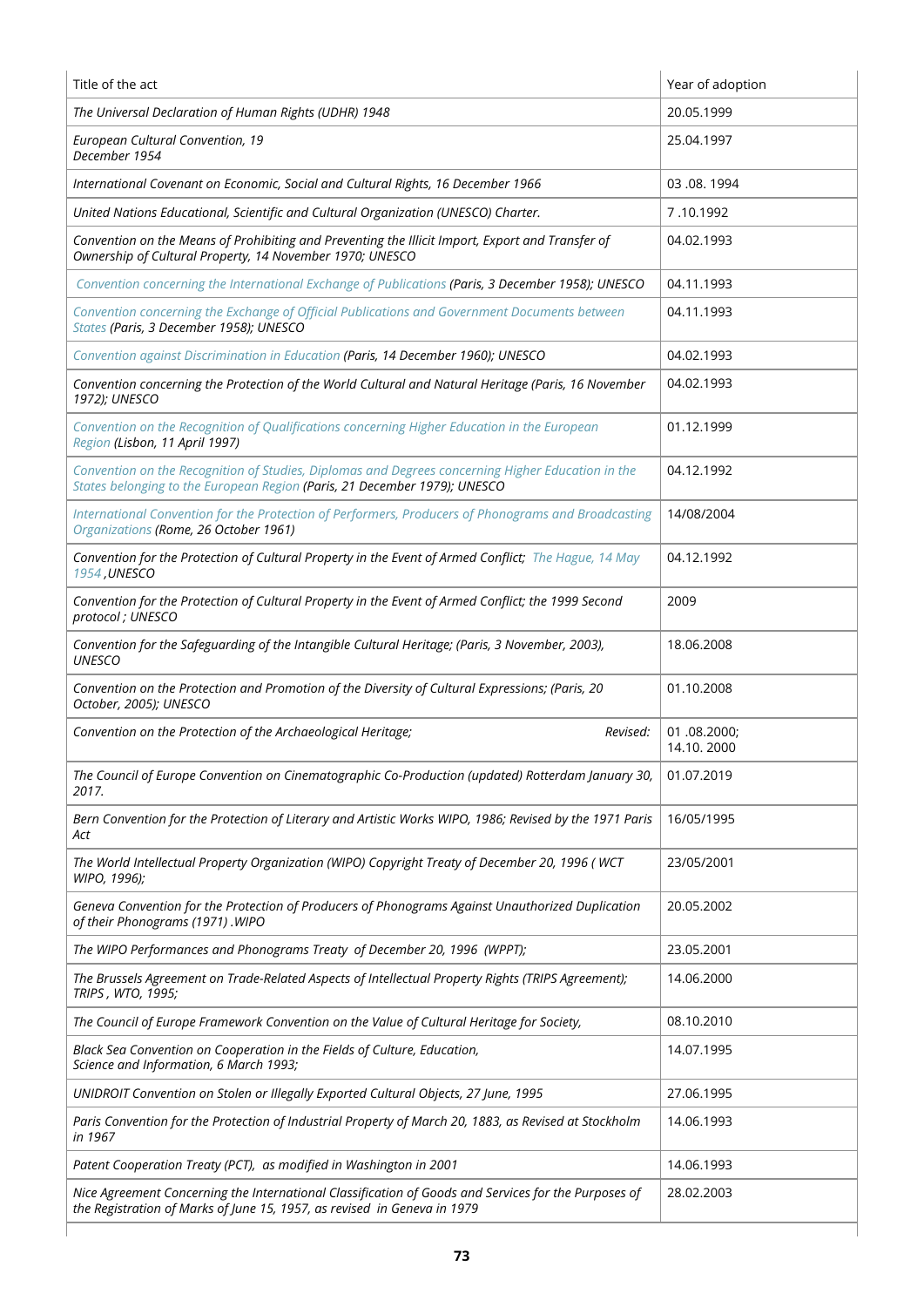| The Madrid System (or Madrid protocol) for the International Registration of Marks, June 27, 1989                          | 20.08.1998 |
|----------------------------------------------------------------------------------------------------------------------------|------------|
| The Geneva Act of the Hague Agreement Concerning the International Registration of Industrial Designs<br>31/12/1967 (1999) | 23.12.2003 |
| Hague Agreement Concerning the International Deposit of Industrial Designs, 31/12/1961                                     | 01.08.2003 |
| Locarno Agreement. Establishing an International Classification for Industrial Designs (1968)                              |            |

### 4.2.2. LEGISLATION ON CULTURE AND NATURAL HERITAGE

Cultural heritage in Georgia is regulated by the *Cultural Heritage Law* which was adopted on 27 June 2007.

The purpose of this Law is to protect the cultural heritage of Georgia and to provide regulations in this sphere. Georgia is also keen to protect Georgian cultural heritage abroad. It transfers some powers of the Ministry of Culture, Sport and Youth to municipal authorities. Questions concerning the status of immovable monuments of culture of Tbilisi are to be addressed by municipal authorities.

The *Cultural Heritage Law* (2007) defines the terms and general mechanisms that will protect the cultural heritage against any encroachment. Protection is provided to all immovable monuments, movable parts of immovable monuments, movable monuments as well as to the objects with monument signs and immovable monument protection zones in the whole territory of Georgia, irrespective of the form of ownership.

As compared with the old *Law on the Protection of Cultural Heritage* (1999), the 2007 *Cultural Heritage Law* covers a wider range of activities, is more specific in determining the rights and obligations related to cultural heritage, and is more rigorous in the formulation of principles for establishment of monument status.

On 2 September 2005, the government of Georgia passed the Resolution on the Rules of the Issue of Permits for Execution of Works on Monuments of History and Culture and Archaeological Digs. Work carried out on monuments of history and culture is regulated at state level. The new revision of this Law is aimed at improving the application of this legislation.

The control of permits / requirements is provided through the *Law on State Control of Architecture and Construction Activity*. State supervision of compliance with the terms of permits / requirements in the heritage field is undertaken by the Ministry of Culture and Monument Protection.

New statutory acts reinforced and strengthened delimitation of responsibilities regarding protection and control of the monuments of history and culture.

The *Law on Museums* was passed on 22 June 2001 and takes guidance from the *Law on Culture* and the *Law on the Protection of Cultural Heritage (25.06.1999);* the aims and purposes of the Law are to determine the basic principles of museum activity and use of museums; to provide state guarantees for museum activity; and to develop administration and financing principles for the system of museums. The Law determines categories of museums, regulates non-state involvement in museum activity and determines the rights and obligations of legal and natural persons in the sphere of museum activities.

The *Law on Import-export of Cultural Objects* was adopted on 22 June 2001, to determine the universal rules for importing and exporting cultural objects.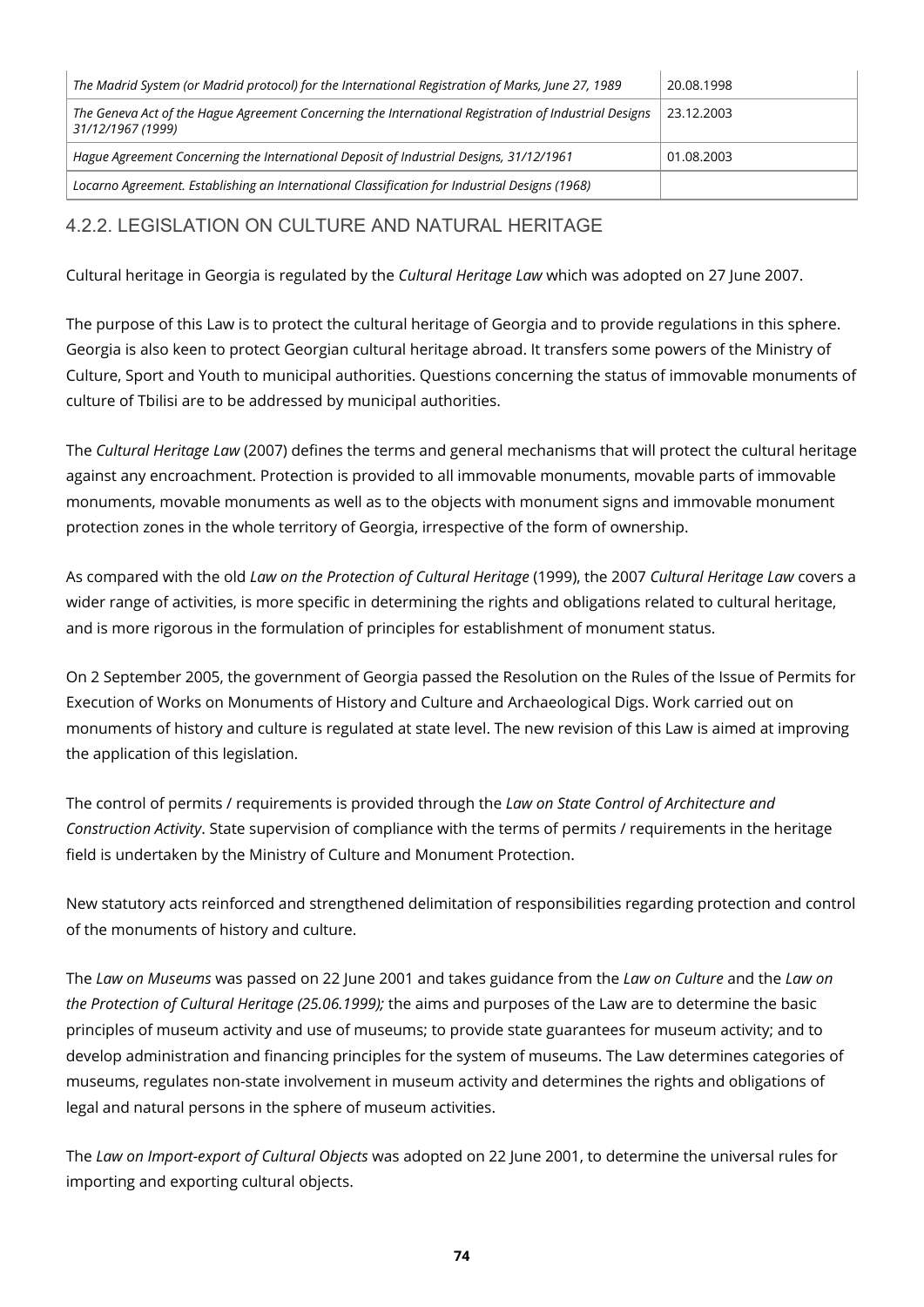After the adoption of the Concordat (signed in 2000 with the church), the legislation regulating the heritage sector has suffered a legal vacuum as no laws and acts of legislation interpreting the principles determined in the Concordat and delimiting the rights on the property of the state and the church have been passed.

The *Law [On National Archive Fund and National Archive](http://www.parliament.ge/index.php?lang_id=GEO&sec_id=69&kan_det=det&kan_id=2211)* regulates the activity of the National Archives.

Drafting of the Cultural Heritage Code is underway.

#### 4.2.3. LEGISLATION ON PERFORMANCE AND CELEBRATION

The *Law on Professional Theatres* was passed in 2013, which appears to be a hasty response to the *Law on State Theatres* of 2006.

The*Law of Professional Theatres* aims to:

- Providing legal safeguards for the creative freedom of theatrical activity;
- Preserving the identity of the national theatrical culture;
- Promoting the development of national theatrical art;
- Ensuring access to theatrical art.

The objectives of this Law are:

- To protect the legal safeguards of the activities of professional state, municipal, mixed and private theatres;
	- To ensure the free creative activity of theatres;
	- To promote the implementation of innovative projects;
	- To pursue a consistent policy of state support for the theatrical arts;
	- To ensure the professional development of theatre artists;
	- To improve the material and technical basis of theatres and ensure social security guarantees for theatre artists;
	- To contribute to the creation of audio, video and electronic versions of performances
	- To ensure access for spectators to theatre performances;
	- To develop international contacts.

The state is not permitted to interfere in or control the creative process in theatres.

*The former Law on Public Theatres* (2006)provided for the centralization of the management of theatre structures through concentration of responsibilities in a theatre director (supervisor / administrator). The theatre directors were solely accountable to the state authority for the general control of theatres, including administrative, economic, routine and financial control. The position of "art director" has lost its responsibilities as the legislation lacks the levers supporting and ensuring decision-making in the creative sphere. This provision has produced a discrepancy in the distribution of responsibilities between the director and art director and violated the rights of the latter.

In contrast, the *Law on Professional Theatres* (2013) excessively strengthens the powers of the art director, who will undertake both the creative duties and unreasonably extensive administrative, business, economic, and financial obligations that will result in irreversible management and staff problems in the future.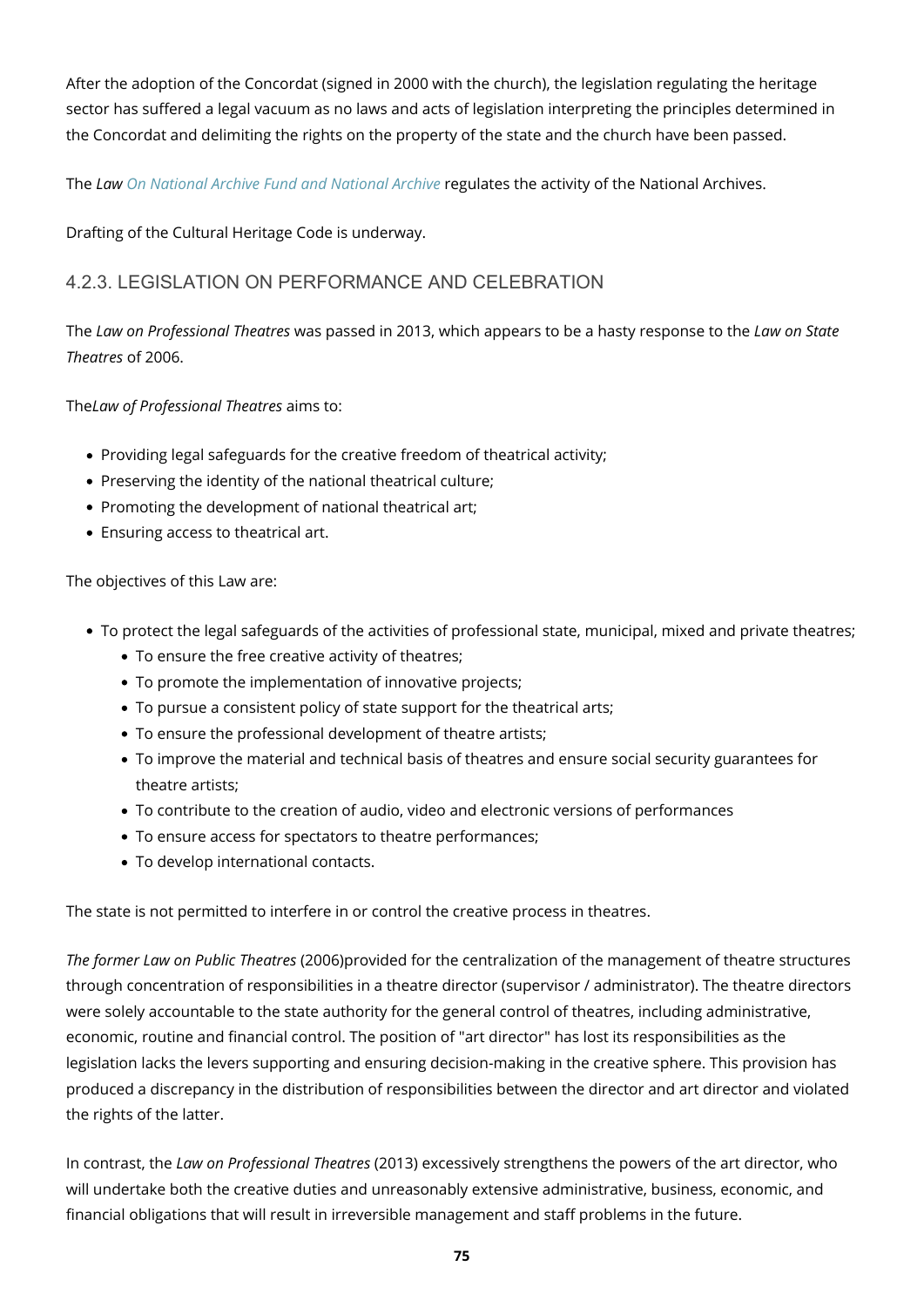#### 4.2.4. LEGISLATION ON VISUAL ARTS AND CRAFTS

There are no separate laws on the visual arts and crafts in Georgian legislation. The regulation of these fields of art is subject to the general law "On Culture".

#### 4.2.5. LEGISLATION ON BOOKS AND PRESS

Publishing activities in Georgia are regulated by the *Law on Entrepreneurs* (02/08/2021 875-Vrs-Xmp). This law regulates the legal forms of an entrepreneur, the procedures for their establishment and registration, and issues related to their activities. The control over entrepreneurial, and hence, publishing activities, is exercised by the *Law of Georgia on Control of Entrepreneurial Activity* (29/12/2006)

There are small benefits in the Tax Code to promote Georgian literature. These apply in particular to the import of scientific and creative books and fiction, books and magazines written by citizens of Georgia, as well as the import of Georgian classics published abroad; and services relating to the sale of, import, distribution, delivery and printing of periodicals and fiction.

The mandatory library copies (legal deposits) in Georgia are regulated by the *Law of Georgia on Legal Deposit*(01.08.2014 N2645-rs). This law defines state policy in the field of legal deposits and along with other laws of Georgia, creates the legal grounds for establishing a national bibliographic data bank; it also ensures the production and development of a Georgian national bibliography and the protection, preservation and availability of tangible documentary heritage.

Article 5 of this Law defines the types of legal deposits:

- Printed documents (any publication that contains textual information books, pamphlets, magazines, newspapers, music scores, geographical maps, atlases, etc.; periodical publications, almanacs, annuals; fact sheet publications - bills, booklets, programmes, etc; visual publications - posters, prints - plates, reproductions of works of art, calendars, labels, postcards, philatelic catalogues, etc.), that have undergone editorial and publishing review, and have authentic print design and are accompanied by notices of intended publication;
- Publications for partially or completely blind persons publications produced by relief dotted print or the Braille system, relief-graphic publications, audio books, large-print publications for persons with low vision, electronic publications for blind persons (adapted editions with the use of Braille displays and speech synthesizers);
- Audiovisual production film, video, phonographic, photo productions and their combinations, produced and reproduced on any recording medium;
- Electronic documents documents containing information stored in electronic digital format which have undergone editorial and publishing review, and are accompanied by notices of intended publication and are circulated and distributed by means of an electronic medium;
- Unpublished documents documents containing scientific research, research and development and technological studies (dissertations, abstracts, deposited scientific works);
- Combined documents collections of multimedia documents produced on any recording medium (printed, audiovisual, electronic);
- Postage stamps.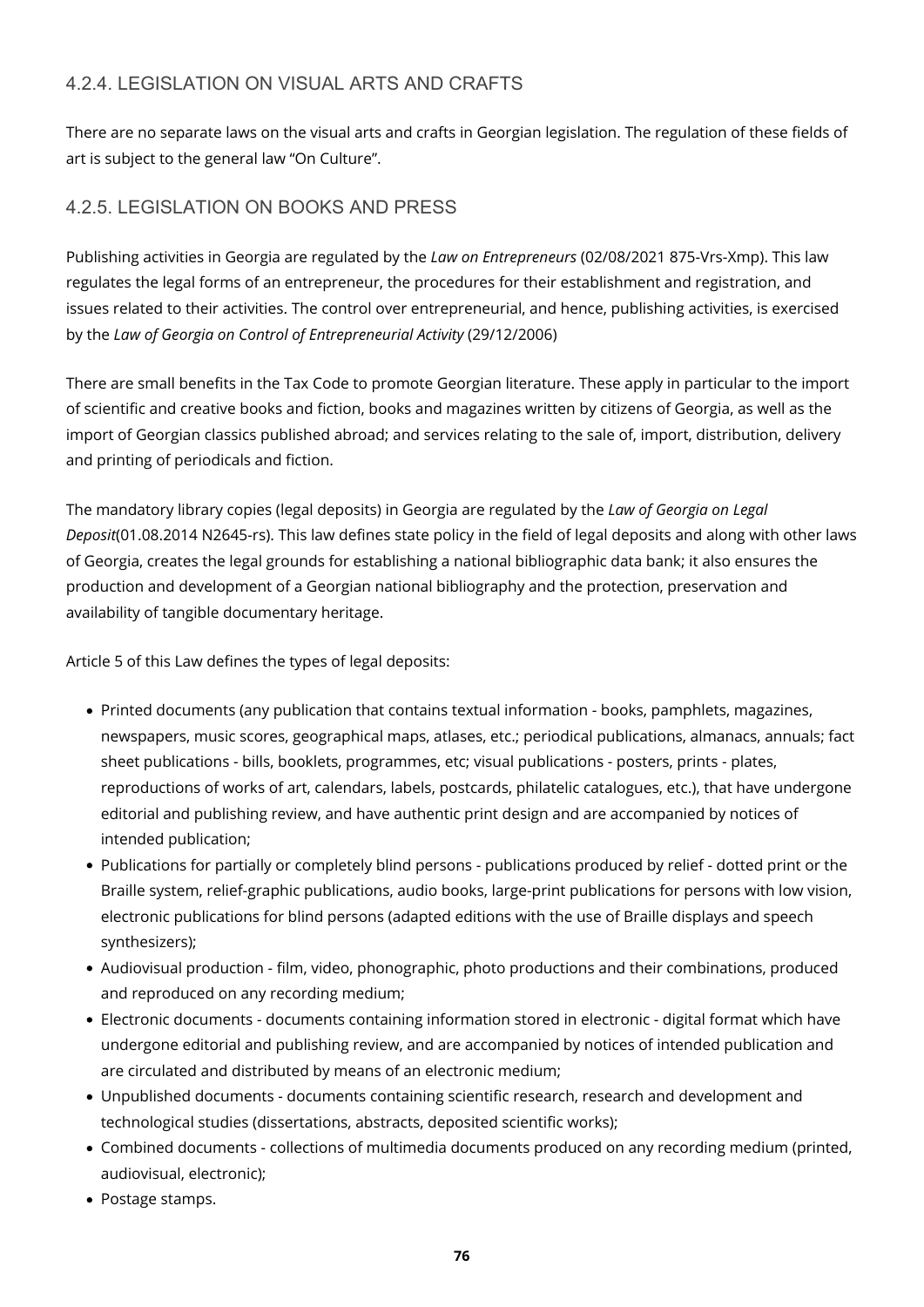The ISBN, ISMN and ISSN Department exists at the National Parliamentary Library of Georgia, which, in agreement with the ISBN and ISMN International Agency and the ISSN International Centre, issues international standard numbers to publishers and authors, renders control over assignment and maintenance of the numbers, actively participates in the organization and further development of the international network, and raises awareness of the standards of international agencies.

In case of ISBN assignment, printed products are exempt from VAT.

The *Law on Library Management* (11/06/1996) regulates the general issues of library organizations. It defines libraries as cultural-educational, scientific-informational institutions, whose main social function is to effectively and fully apply its funds and other library resources to benefit the users.

The universal library network includes public and non-public, local and departmental library networks. The library system covers the National Library, training libraries, public libraries, children's libraries, school libraries and special library networks.

The main library of the public network is the National Library of the Parliament of Georgia, and special libraries also operate in the republics of Abkhazia and Ajaria.

The public library network is established according to the territorial and departmental principles.

The lack of tax exemptions in the law prevents the development of private libraries. Instead, there are efforts to own the premises where the libraries are placed and thereby to stop their operation.

#### 4.2.6. LEGISLATION ON AUDIOVISUAL AND INTERACTIVE MEDIA

The *Law on State Support for National Cinematography was* passed on 5 December 2000. As well as determining the legal mechanisms for state support to national cinematography, the Law establishes the status of a national film, the legislative base for financing its production and distribution, the legal status of a respective organization operating in the film sphere and outlines the basic principles of state support for film-making. These basic principles are expressed in creation of guarantees for creative activity and creative freedom, in protection of copyright and concerning integration of Georgian cinematography in the world film process etc. The Law takes into consideration the *Laws on Culture and on Protection of Copyright and Related Rights.*

The *Law on Press and Other Mass Media* was passed on 10 August 1991 which declared freedom for the mass media (was valid until 2004).

The *Law of Georgia on Broadcasting* was passed on 23 December 2004, which was drafted with the expert support of the EU. The law defines the rules of broadcasting, rules and functions of an independent regulatory body in the field of broadcasting, terms of regulation of activity in this field, licensing rules and procedures in accordance with the principles of freedom of speech and freedom of expression and free entrepreneurship. The purpose of this Law is to formulate public broadcasting that is independent from state interference; to regulate the broadcasting activities in accordance with the principles of transparency, fairness and impartiality; to ensure the effective use of freedom of speech and opinion, stimulating a competitive environment among broadcasters, equality and independence of license holders, and effective use of frequencies.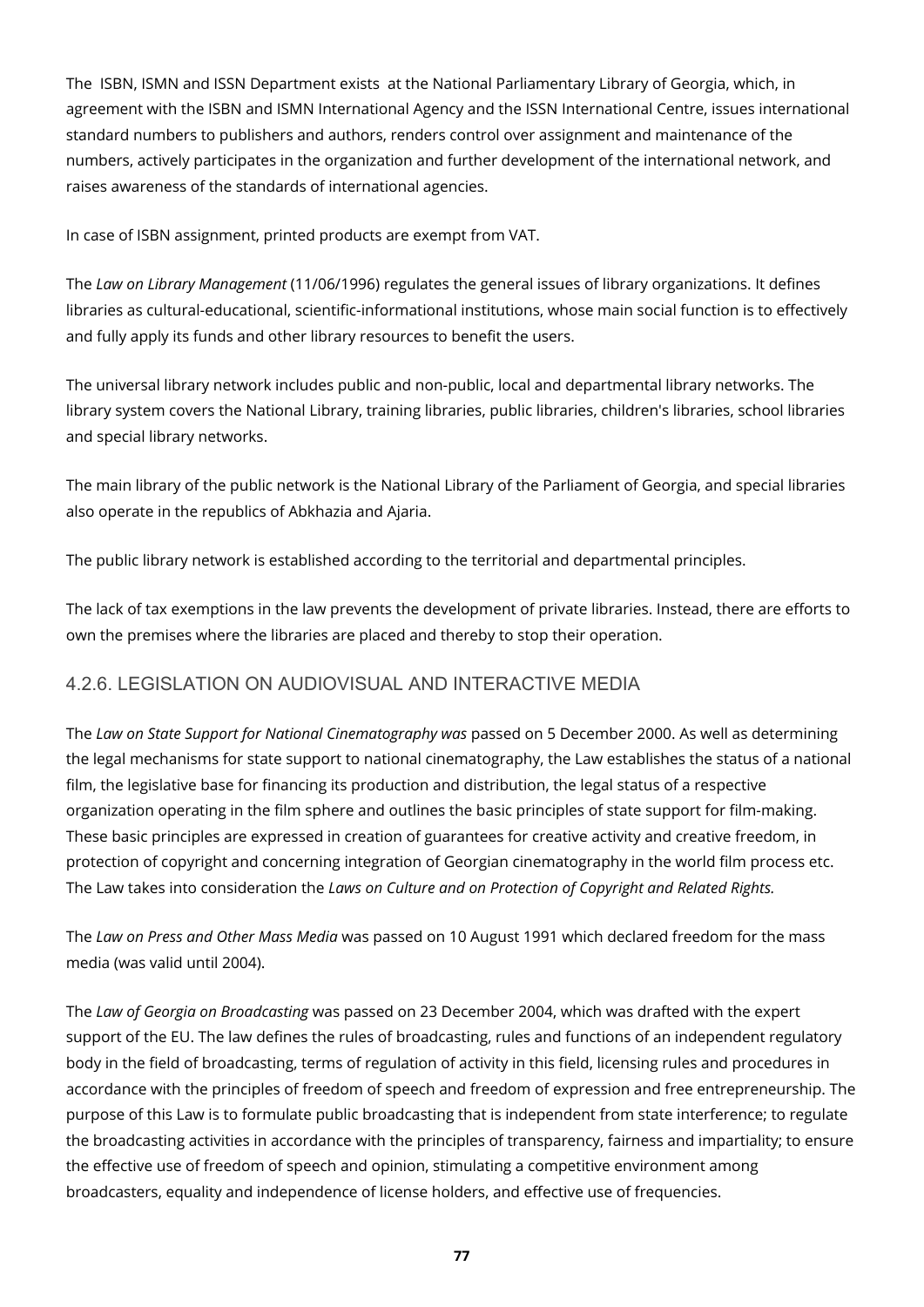This Law determines the obligations of public broadcasting to protect the public interest in the sphere of news, public and political, educational, cultural and sport programmes. Public broadcasters are also obliged by the Law to create some programmes that reflect the ethnic, cultural, language, religious, age and gender diversity of the population.

Provisions on protection of data are also available within the applicable *Law on Copyright and Related Rights (22/06/1999/2112-IIs*), and the *Law on Limiting Measures in Connection with Intellectual Property (23/06/1999/N2159-IIs).*

By the *Law of Georgia on Freedom of Speech and Expression*, (24/06/2004 / # 220), the state recognizes and protects freedom of speech and expression as invincible and supreme human values.

The Georgian National Communications Commission (GNCC) operates under the *Law on [Electronic](http://www.parliament.ge/index.php?lang_id=GEO&sec_id=69&kan_det=det&kan_id=371) [Communications](http://www.parliament.ge/index.php?lang_id=GEO&sec_id=69&kan_det=det&kan_id=371)) (2005) (amendment -20.11.2013 # 1591)*, *Broadcasting (2004), Independent National Regulatory Authorities (2002),* and on *the Independent Regulatory Commission (2005)*.

Law on Independent National Regulatory Authorities *-*13.09. 2002 /N1666-Is. The purpose of this law is to create the stable legal basis and perfect institutional environment for the sustainable operation of the national regulatory authorities in order to provide, in the various spheres of the economy, the balancing of interests of license holders and consumers, effective pricing and providing services and goods.

Law on [Electronic Communications,](http://www.parliament.ge/index.php?lang_id=GEO&sec_id=69&kan_det=det&kan_id=371) 02.06.2005/1514-Iს/. This law establishes the legal and economic basis of activity for electronic communication networks and facilities on the territory of Georgia, the principles of formation and regulation of the competitive environment in this sphere, the functions of the independent national regulatory authority (Georgian National Communication Commission), the rights and duties of natural persons and legal entities during ownership of electronic communication networks and facilities, their operation and service provision.

When the *Laws on[Electronic Communications](http://www.parliament.ge/index.php?lang_id=GEO&sec_id=69&kan_det=det&kan_id=371) and on Broadcasting* came into effect, the legal status of broadcasting companies radically changed.

Under the *Law on Broadcasting* three types of companies were recognized – public, community and private. The State Broadcasting Company was reorganized into a public television company and its status, content obligations, programme priorities and other issues were to be regulated by the *Law on Broadcasting*. The GNCC performs the function of monitoring the execution of the *Law on Protection of Minors from Detrimental Effect*. The Commission also monitors compliance with the *Law on Protection of Copyright and Related Rights* in the broadcasting sector.

#### 4.2.7. LEGISLATION ON DESIGN AND CREATIVE SERVICES

The responsibilities of the state in the field of culture and creative services are declared in the Law on Culture.

Architecture, as one of the most important arts that combines cultural heritage, the creative industries and the construction business, requires a balanced and stable legal framework for support and development and is governed by the following package of laws: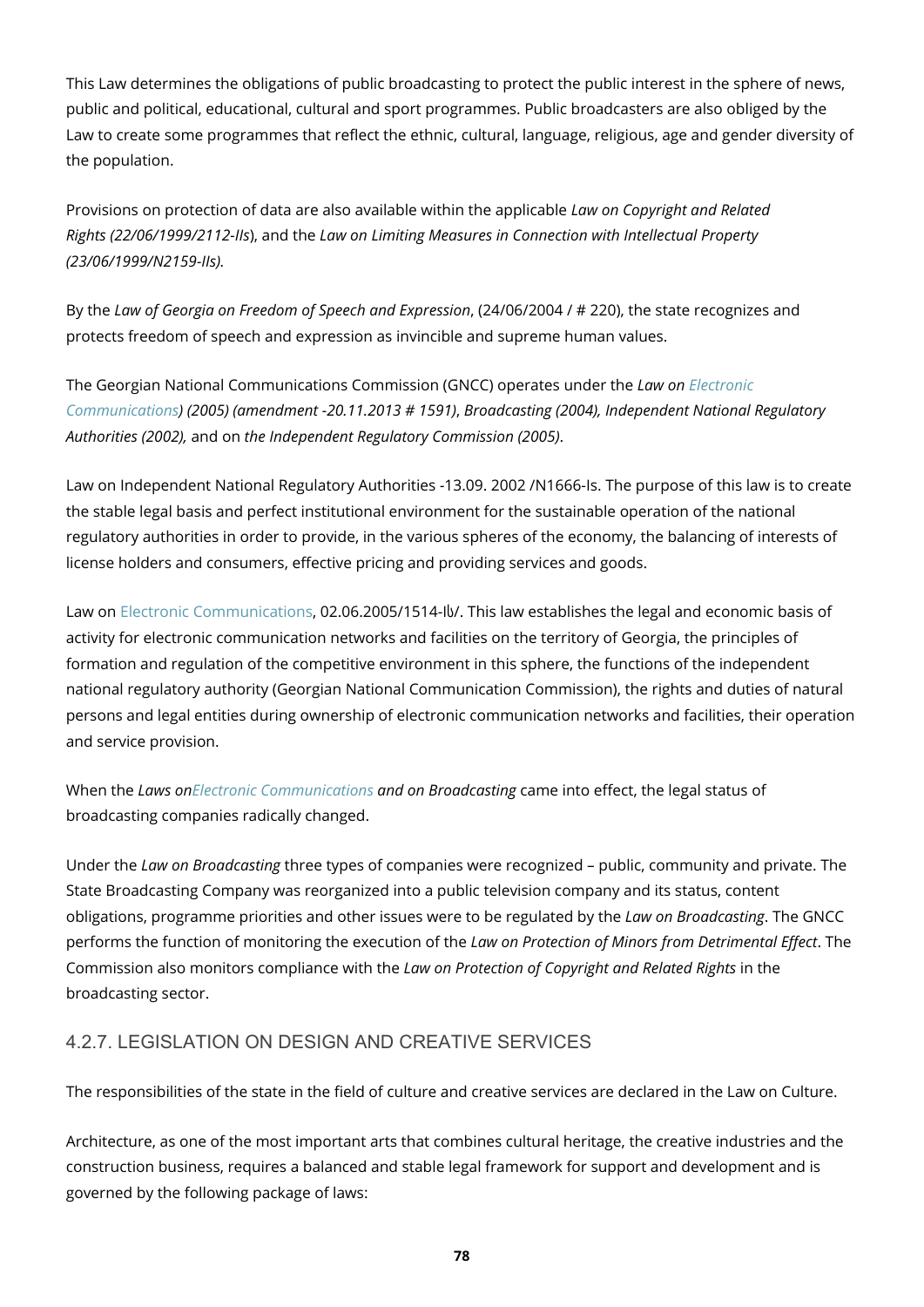- *Law on Architectural Activity (1998);*
- *Law on Cultural Heritage (2007);*
- *Law on State Supervision of Architectural and Construction Activity (1997);*
- *Law on Spatial Management and Urban Planning Principles (2005);*
- *Law on Environmental Protection (1996);*
- *Law on State Control of Environmental Protection (2005); and*
- *Law on State Ecological Assessment (1996).*

*The Law on Architectural Activity* was passed on 14 April 1998 to create and develop an adequate, eco-friendly, aesthetic environment and to promote architectural art in Georgia.

The environmental assessment of architectural design is carried out in compliance with the *Law on State Environmental Assessment*.

Together with the Architecture and Construction Inspection Agency, state supervision of the monuments of culture is undertaken by the Ministry of Culture and Monument Protection.

The significant *Law on Spatial Management and Urban Planning Principles,* passed on 2 June 2005, regulates the process of spatial management and urban planning in Georgia.

In the cultural sector, environmental protection is regulated by the general legislation regardless of the field – by the *Law on Environment Protection* and the *Law on State Control of Environmental Protection*.

*The Law of Design* (04.05. 2010 /3030-Is/) recognizes the inviolability of the right of ownership of intellectual property; it regulates the relations connected with creation, registration, use, legal protection of design and the rights thereof. The law is extended to the design which is registered under the procedure established by the law in the industrial property register by the National Centre for Intellectual Property - SAKPATENTI - or to which the international registration is extended.*The Law on Advertising (18/02/1998)* regulates the legal relations arising during the production, placement and distribution of advertisements in the commodity (works, services) and financial markets of Georgia.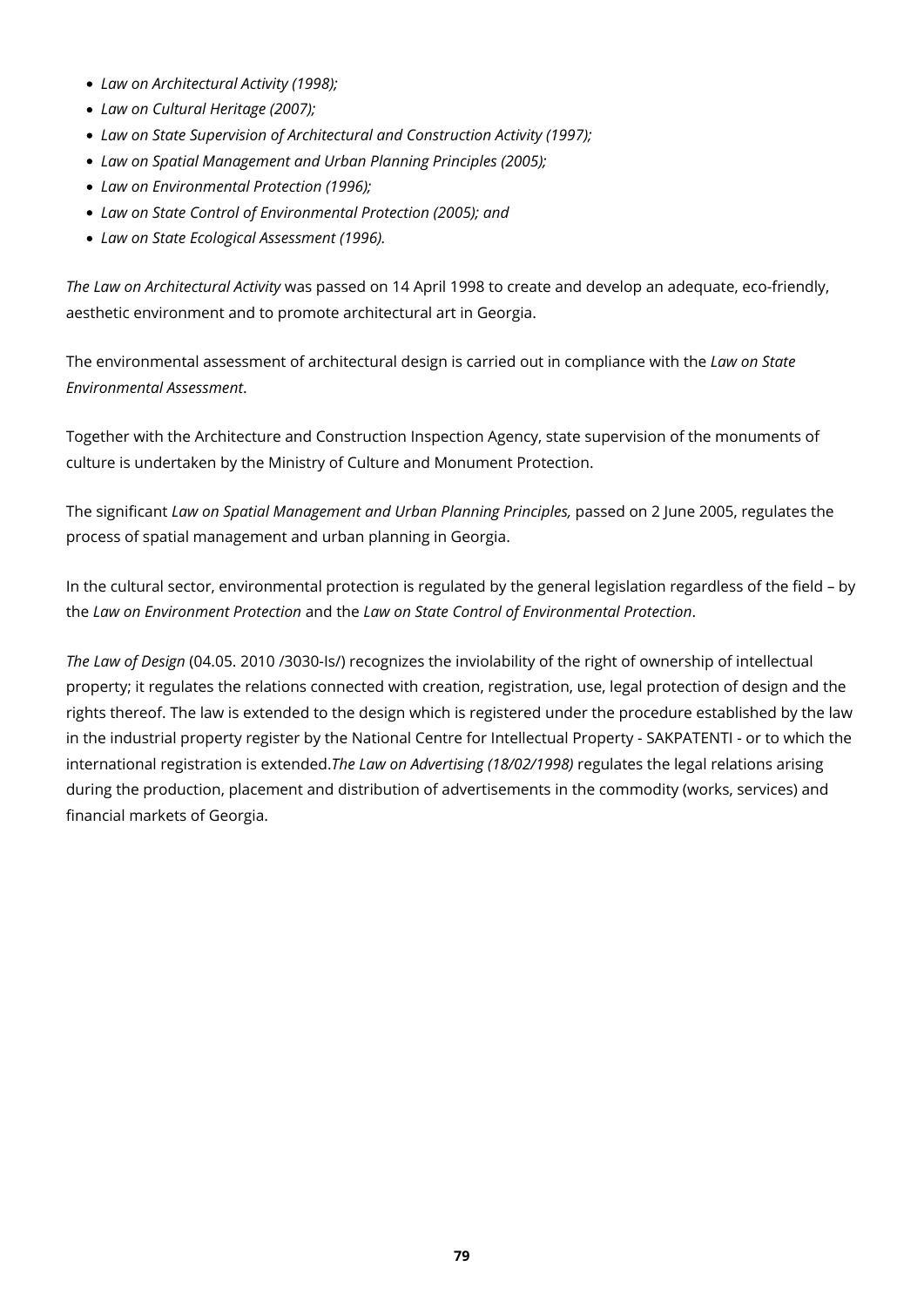### 5. Arts and cultural education

## 5.1. Policy and institutional overview

The Ministry of Culture, Sport and Youth and the Ministry of Education and Science are the central government bodies responsible for arts and cultural education and training in Georgia.

The arts education system (similar to the general education system) consists of three main stages:

*Stage I:* primary education, including art schools (of music, fine arts, dance etc.). According to data from 2018, there are 258 such schools in Georgia.

*Stage II:* secondary vocational education, including art colleges (of art, music, dance, cultural education). In 2018 there were 26 art colleges in Georgia.

*Stage III:* higher education in culture is regulated by the *Law on Higher Education* which provides for specifics on art education in some issues. Today there are 12 institutions of higher art education in Georgia.

In 2004, after a long debate, the *Law on Higher Education* was drafted by the reformed Ministry of Education and Science. Following this Law, the first Universal National Exams were held in 2005. Difficulties have been created for art institutions, however, the unified system of assessment cannot cater for the specifics of practical art specialties. Consequently, discussions have been held between the Ministry of Education and Sciences and the Ministry of Culture, Sport and Youth to resolve the issues in arts education.

Delimitation of responsibilities of the two ministries is specified in the *Law on Higher Education* (*Chapter III, Article 2, paragraph 2*). Under the *Law on Higher Education*, *Chapter 8*, the Ministry of Culture, Sport and Youth of Georgia is the central body for the formation and implementation of policies in education, art and cultural heritage.

However, the institutional and curriculum accreditation of an art institute of higher education shall remain within the competence of the Ministry of Education and Science.

Higher education in Georgia consists of three stages: bachelor programmes, master programmes and doctorate programmes.

The National Examinations Centre is a legal entity of public law which ensures execution of Unified National and Joint Masters Exams and is authorized to carry out national assessments.

The first strategic goal of the Culture Strategy 2025, adopted in 2016, is devoted to raising awareness and education issues:

"Strategic Goal: Awareness Raising and Education

Goal: Culture and creativity is integrated across all levels of the education system and the public is aware of its importance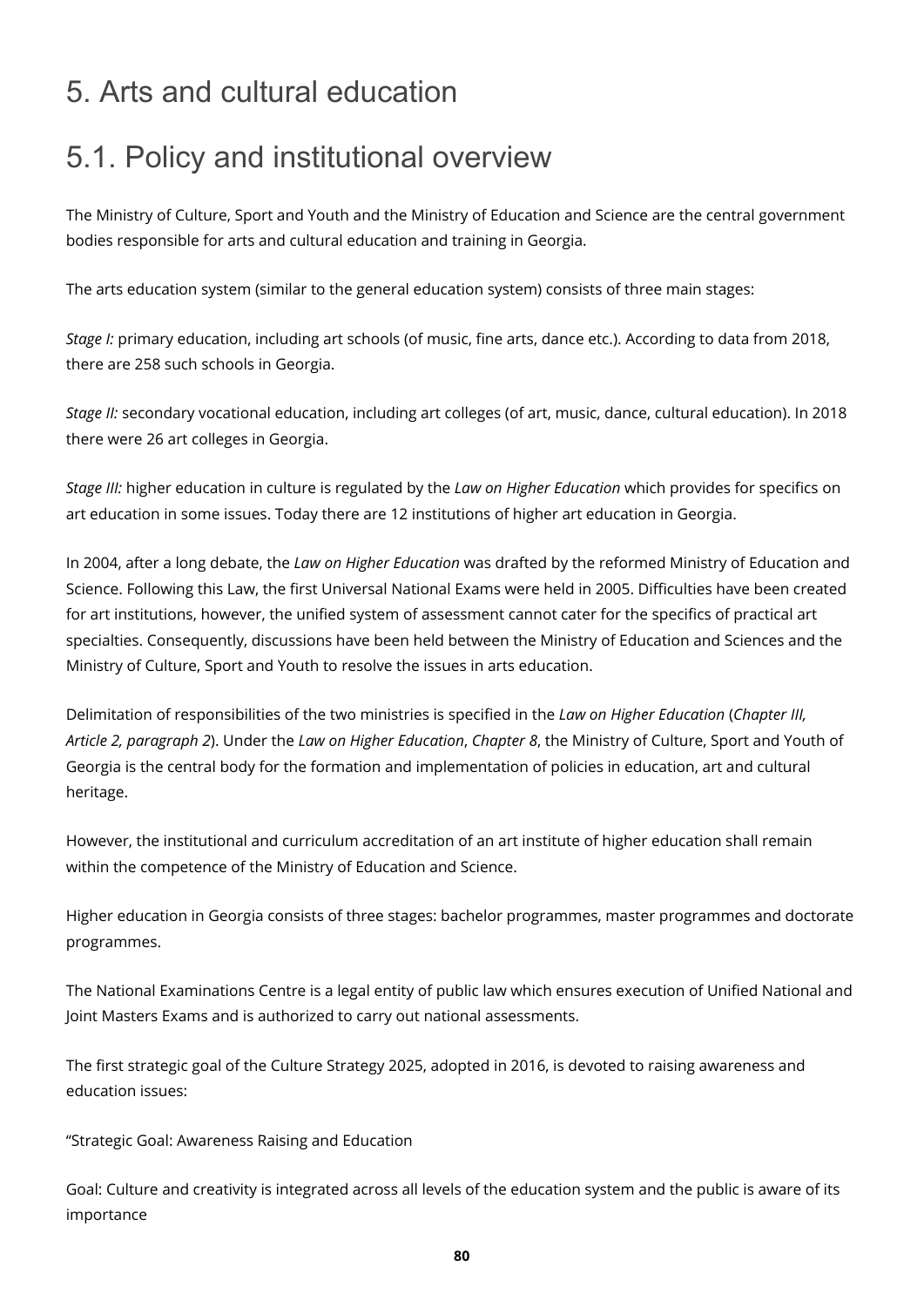1.2. Objective: Culture and creativity constitute an integral part of formal pre-school, general and non-formal education. They develop creative skills and enhance interest in culture among children and youth.

1.3. Objective: Higher and vocational educational institutions produce highly qualified professionals for culture and other related fields, create interdisciplinary programmes for students studying culture, technologies, business and other areas and develop academic research in collaboration with research institutions.

1.4. Objective: Professional training and life-long learning programmes fully meet the requirements of the contemporary labour market and contribute to the increasing competitiveness of culture professionals.

The Ministry of Culture, Sports and Youth Affairs includes 14 LEPLs of art education, including 4 higher education institutions.

## 5.2. Arts in schools

The Ministry of Education and Science has elaborated the new programme for fine and applied arts and music to be taught within all the grades. Within the 1st and 2nd grades, art subjects are mandatory and in 3rd grade they are optional. The correlation of subjects in the fine and applied arts and music shall be equally distributed by terms in 8-10th forms.

Innovations are envisaged in the New National Curriculum

Amendments made in the National Curriculum came into force from 2018-2024 academic years. A normative document was created with the involvement of more than 150 experts. The following priorities are included in the National Curriculum: literacy, media literacy, digital literacy, quantitative thinking, plural lingual competency and social and civil skills. All of these topics will support the self-realization of schoolchildren.

The National Curriculum envisages teaching of new subjects as well

IT will be introduced as a separate subject from the first form. This subject will envisage two selective courses in XI-XII forms: one course covers the elements of informatics and programming and the second one covers developing of the concepts connected with design and multimedia.

In the following year, one more selective subject – world culture - will be taught in XI-XII forms. It is being piloted in 14 schools currently. The aim of teaching this subject is to assist youth in developing skills of behavior in extreme situations.

Broadening the list of selective subjects is very important

Until recently, students were able to choose only 5 subjects. However, 40 subjects are being offered through the new curriculum. Schoolchildren will be able to choose such subjects as mythology or 19th-20th century European literature, history of Georgian art, folklore ensembles, history of ballet, contemporary music, safety etc. Introducing these subjects will support competition among schools and develop several academic directions as the schools will try to offer interesting subjects to the schoolchildren.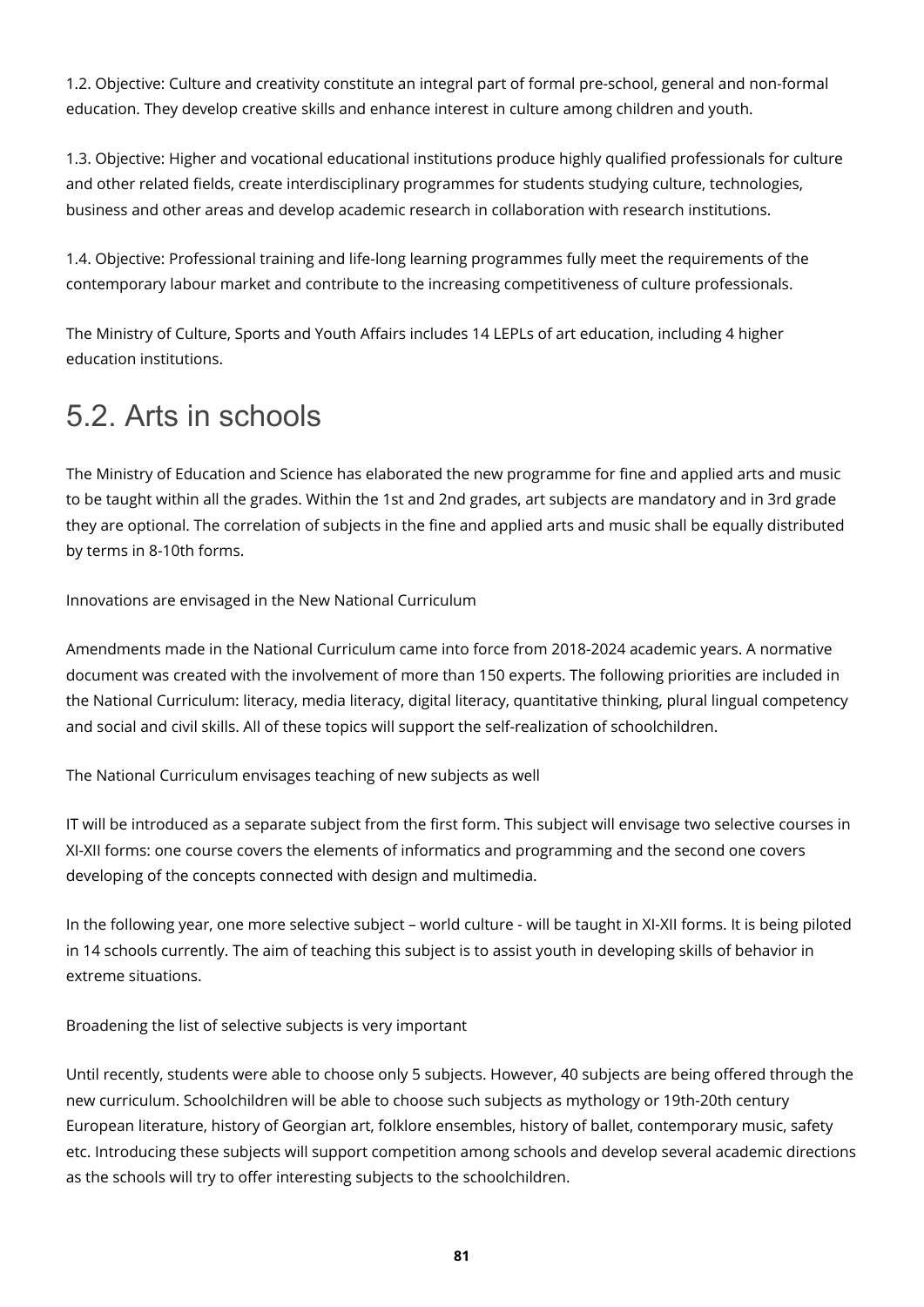# 5.3. Higher arts and cultural education

The higher education system in Georgia consists of three cycles:

- First cycle Bachelor's Degree (240 credits);
- Second cycle Master's Degree (120 credits); and
- Third cycle Doctor's Degree (180 credits).

The following are the higher education institutions in Georgia:

- College
- Teaching University
- University

External quality assurance in Georgia is carried out through an accreditation process which is conducted by the National Education Accreditation Centre.

The state recognizes the qualification documents issued only by an accredited higher education institution or equated thereto. Today there are 12 universities and professional schools in Georgia:

- 4 universities dedicated to art;
- 3 specialized colleges of art;
- 3 general universities in which there are centres or faculties of arts; and
- 2 private institutions in which there are centres or faculties of arts.

In May 2005, Georgia acceded to the Bologna process. The new *Law of Georgia on Higher Education* obliges the institutes of higher education of Georgia to pursue the main priorities of the Bologna process, such as transferring to the three-step system of higher education, quality assurance and accreditation, European Credits Transfers and Storage (ECTS) system, mobility, involvement of students in the decision-making process, compatibility of curricula with the European system etc.

Since 2005, a new model entitled "Money Follows a Student" has been in operation. Two phases of institutional accreditation have also been carried out under the Universal National Examination system, which has secured assessment of entrants by the unified methods and elimination of corruption in this sphere. The cooperation of the Ministry of Education and Sciences with the civil community is in progress.

Under *Order N 407* of the Minister of Education and Sciences of Georgia of May 3, 2006, the national team for support of the Bologna process was established. The goal of this team is to set the concrete objectives for the effective implementation of the reforms under the Bologna process in Georgia and to promote the activities determined within the Bologna process.

In the autumn semester of 2006, several higher education institutions in Georgia introduced performance based indicators / targets, according to the Bologna process.

Among the institutes of higher art education, Tbilisi Vano Sarajishvili State Conservatory and Tbilisi State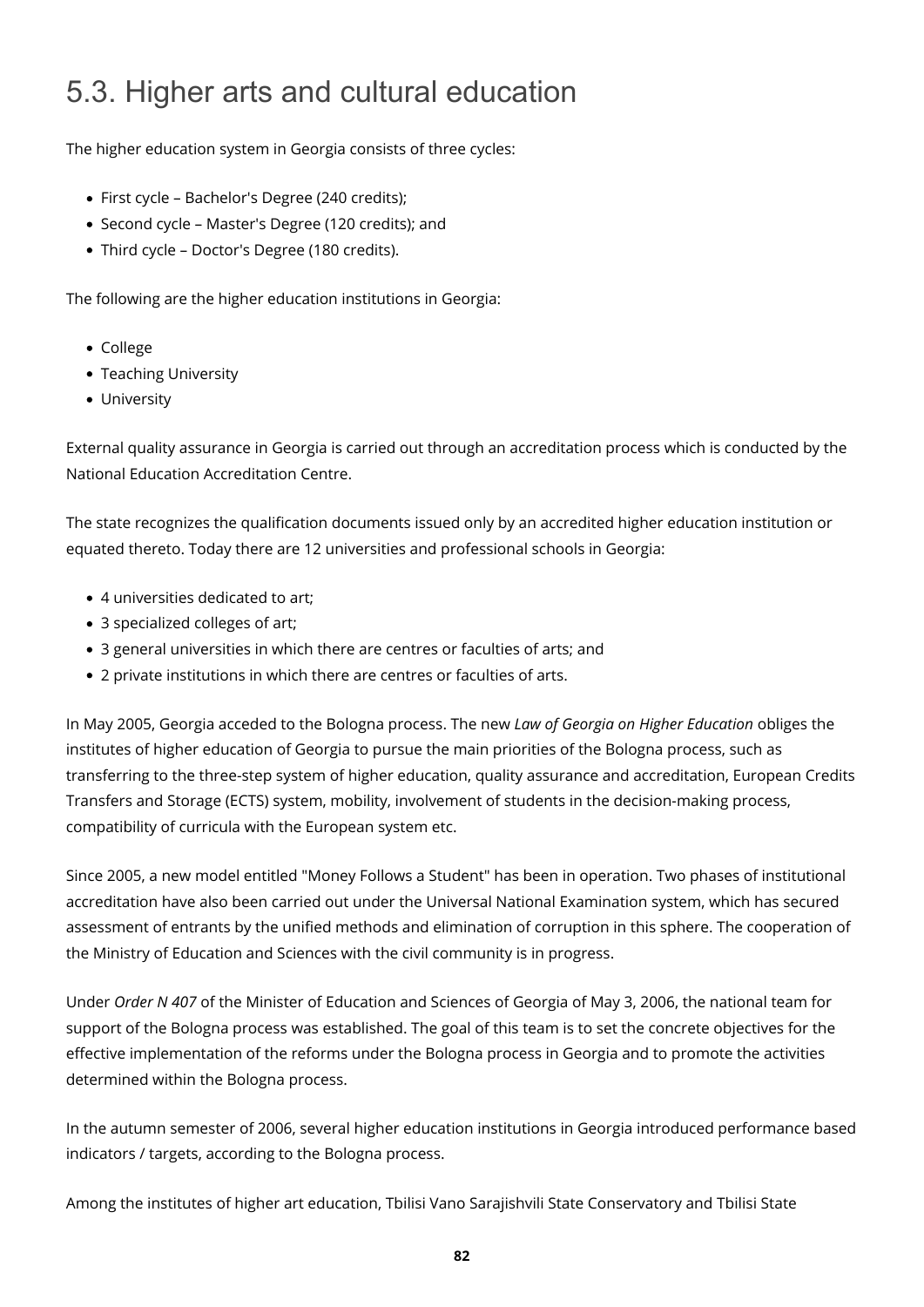Academy of Fine Arts have transferred to the three-step system of education. In 2005-2006 the ECTS system was introduced as well. At Tbilisi Vano Sarajishvili State Conservatory, 23 curricula are built on the credit system and at Tbilisi State Academy of Arts – 24 curricula. In 2006 both institutes issued a new form of Transcript to Diploma to graduates. This form was approved under *Order N 149-e of the Minister of Education and Sciences of Georgia (05.04.05) On Approval of the Form for Transcript of the Higher Education State Certificate – Diploma*.

Shota Rustaveli State University of Theatre and Film has also been transferred to the tree-step system of higher education. The ECTS system has been introduced for the university students of the first and second years, with 114 curricula built on the credit system.

In 2007, the *Law on Higher Vocational Education* was adopted which creates the conditions for development of the higher educational system in the line of specialties attributed to practical qualifications. The higher vocational education system in Georgia is divided into artisan and artists' education, where the artisan education covers the applied specialties and artists' education – the art specialties.

The following is being developed:

- Art and Culture Education Roadmap and Action Plan
- Study of Out-of-School Arts Education Institutions and Action Plan.

### 5.4. Out-of-school arts and cultural education

In the reform process of higher and secondary education, there is a system of arts and music schools which provides continuing education for children with appropriate talent. According to 2005 data, there were 258 such schools in Georgia.

According to the new national curriculum for 2011-2016 a new optional subject – "World Culture" is being taught at the intermediary stage of public schools.

Under the initiative of the National Curriculum and Assessment Centre of the Ministry of Education and Science of Georgia, teachers of world history in all 550 schools have passed training on the methodology of teaching of a new subject and on substantive matters.

The goal of teaching world culture is: to form a positive attitude of students towards cultural diversity and development of successful communication and tolerance in the diversified cultural sphere and so on.

The first strategic area of the Culture Strategy 2025, adopted in 2016, is devoted to raising awareness and education issues: Chapter II: Strategic Goals 1: Awareness Raising and Education

1.2. Objective: Culture and creativity constitute an integral part of formal pre-school, general and of non-formal education. They develop creative skills and enhance interest towards culture among children and youth.

Tasks:

Develop a comprehensive out-of-school cultural education system, including arts education: plan, develop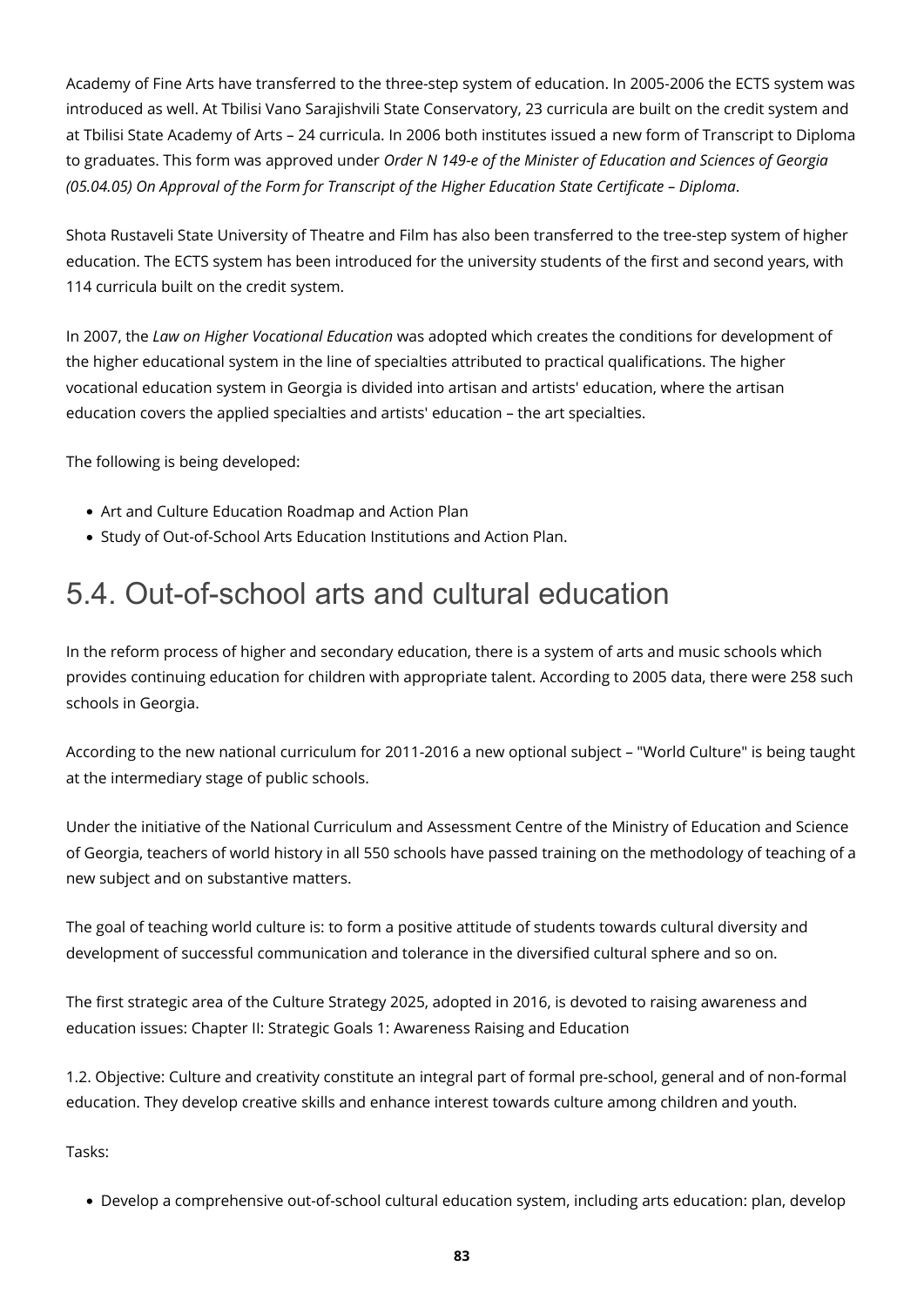and monitor application of standards for out-of-school culture/arts education; determine the status of the tutor working in out-of-school arts education institutions, set their certification guidelines, develop the ranking system of remuneration, etc.;

- With a view to establishing a diverse educational environment and building audiences for the cultural sector, facilitate collaboration between tutors and artists, cultural institutions and organizations within the framework of curricular and extra-curricular programmes.
- Ensure youth and child participation in the cultural and creative activities by means of developing youth cultural centres, summer schools, camps, etc. considering Child Care Standards;
- Based on needs analysis, provide conditions for on-site residences for students in out-of-school arts education institutions in order to ensure sustainability of arts education;
- Plan awards and scholarship schemes, grant programmes, etc. in schools (general formal, out-of-school education) for students and tutors to encourage innovation and creativity;
- Support the development of libraries in school and out-of-school educational institutions (e.g. provide vouchers for purchasing books, computers, audio and video technologies etc.).

Within the framework of the Culture Strategy 2025, promotion of children's integration was introduced in 2016-2017:

- Programmes of the Education Department of the National Agency for Cultural Heritage Preservation of Georgia - 2000 children.
- Non-formal education programmes of the Georgian National Museum 2000 adults, about 500 persons with disabilities.
- Otia Ioseliani's Sunday School in Tskaltubo up to 200 pupils. Since 2014, the National Centre of Cinematography has been implementing the project "At Cinema School" with the support of the Ministry of Education, Science, Culture and Sports of Georgia. The Cinema Corner, a new, digital, customer-oriented modern design online platform, which has a main goal of popularizing film education among young people, is also implemented with funding from Creative Europe.

Tbilisi History Museum conducts an educational cycle "Contemporary Art Map" for children.

## 5.5. Vocational and professional training

In 2007, the *Law on Higher Vocational Education* was adopted which creates the conditions for development of the higher educational system in line of specialties attributed to practical qualifications. The higher vocational education in Georgia is divided into artisan and artists' education, where the artisan education covers the applied specialties and artists' education – the art specialties.

Under the legislation of Georgia, a vocational educational institution/college is a legal entity that is authorized to conduct vocational education programmes, short-cycle educational programmes, vocational training programmes, vocational retraining programmes and state language training programmes in accordance with the legislation of Georgia.

As of May 1, 2020, there are 19 authorized state public/professional colleges in Georgia, of which only 2 are in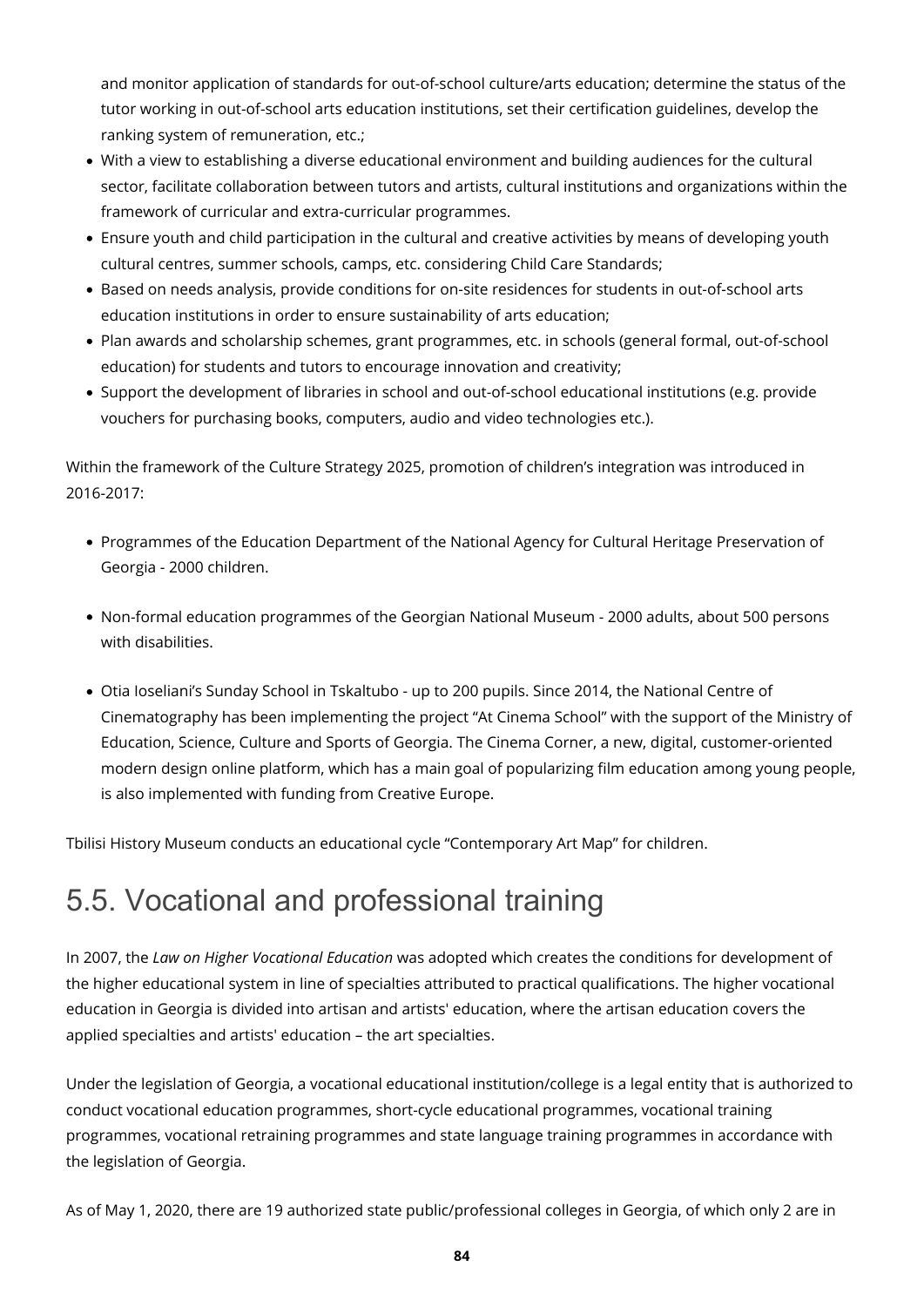the field of art.

- LEPL Gori Sulkhan Tsintsadze Music College
- LEPL Ivane Javakhishvili Tbilisi State University College of Media and Television Arts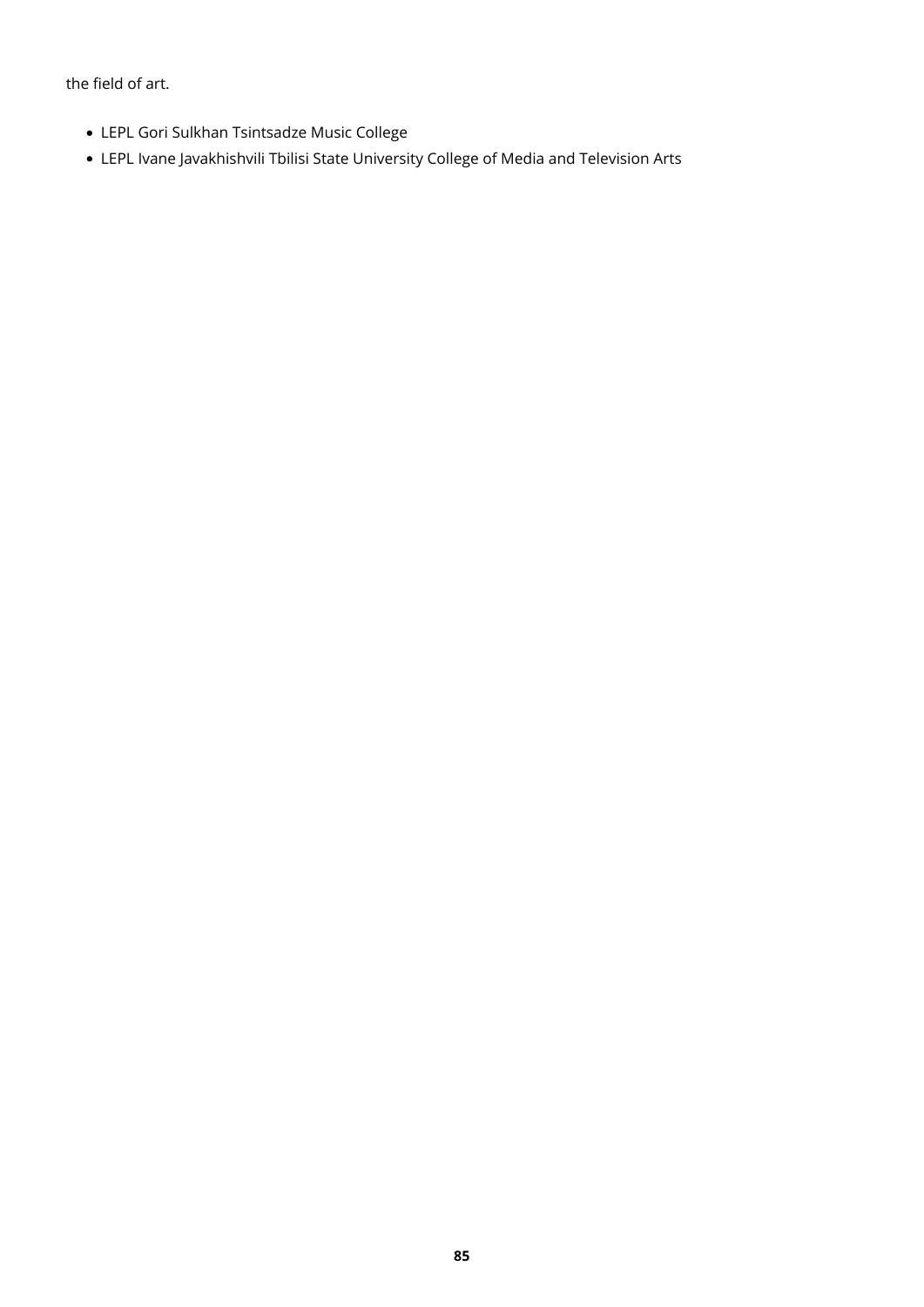## 6. Cultural participation and consumption

### 6.1. Policies and programmes

Before the Culture Strategy 2025 was created in 2016, there was no clear coordinated or strategically developed governmental programme for the promotion of participation in cultural life, and no state policy for extended civil participation or development / solidarity in the civic community.

There are some initiatives to promote the sale and distribution of season tickets by Zachariah Paliashvili State Academic Theatre of Opera and Ballet and project "Dmanisi" of the National Museum – which is a summer archeology camp for children.

Some activities organized by the state could be considered as promoting participation in cultural life e.g.:

- National holidays such as the Day of Independence on 26 May, Rose Revolution Anniversary, New Year etc.;
- Municipal and local holidays

For the purposes of facilitation of active involvement of the public, particularly of the youth in the field of protection of national heritage, the National Agency of Cultural Heritage Preservation of Georgia carries out the following programs:

- Archeology The journey from finding artifacts to their restoration;
- Methods of one of the first branches of craftsmanship;
- How our ancestors lived history of their garments, jewelry, things used in daily life and weaponry;
- From the Pagan Times to Christianity touring through the ancient capital of Georgia-Mtskheta; and
- History of Art- general introduction

To involve the public, in particular youth, in cultural life, the Ministry of Culture and Monument Protection of Georgia and the Ministry of Education and Science of Georgia have launched a joint project "Field Trip to Theatres" in January 2015. This large-scale project of the Ministry of Culture and Monument Protection of Georgia is aimed at getting school students interested in theatre. In the frames of the Project, all school-age children throughout Georgia will be able to visit theatres to examine the stage and technical spaces. The school students will learn about the theatre's history and archives; they will attend rehearsals, meet with theatre directors and actors and will even enjoy a 50% discount on tickets. In the first phase the project involves 11 theatres subordinated to the Ministry. Step by step, the intention is to involve all Georgian theatres.

The Culture Strategy 2025 has highlighted the areas of "Raising awareness" and "Promoting public access to culture".

In 2017-2019 in the strategic area "Development of Cultural Infrastructure and Facilitating Public Access to Culture" the following was implemented:

- Integration of persons with disabilities
- Project "Inclusive Education in Georgian Museums"
- Projects involving persons with disabilities exhibitions, performances, concerts and other cultural events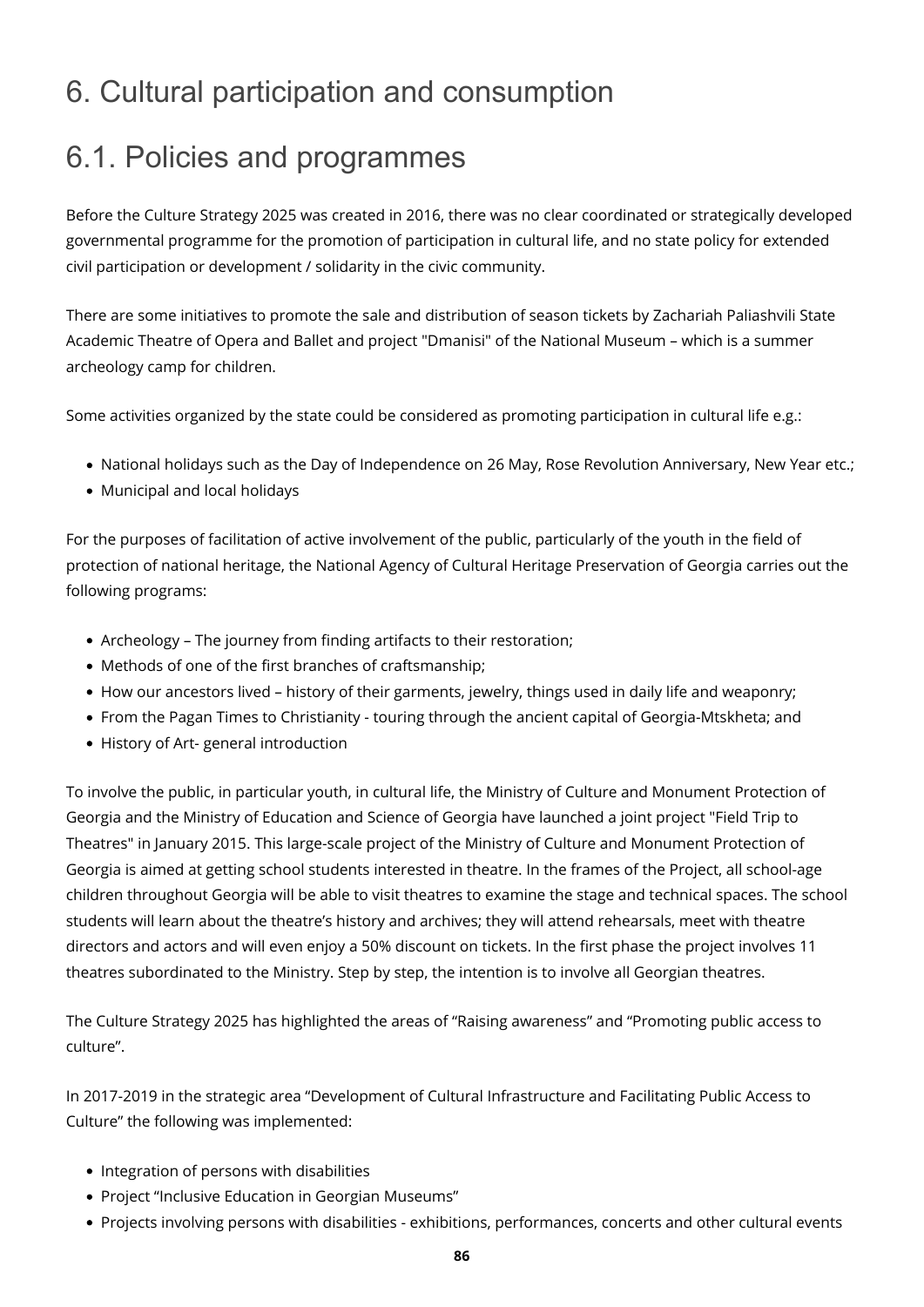- Promoting ethnic minorities- events within the framework of the programme "Diverse Georgia"
- Activities in the regions along the administrative border separating line (Rukhi, Anaklia, Orsantia, Nikozi, Ditsi)
- Promoting the involvement of internally displaced persons in cultural life

Promotion of operation of 12 art schools in the areas of compact settlements of IDPs is underway. In these schools, 69 teachers are employed and 700 pupils attend. Various project groups run in schools: feltmaking, ceramics, painting, knitting, folk instruments and more.

Since 2020, Covid- 19 has contained and slowed down the process of cultural consumption and participation in cultural life.

In 2021, the Minister of the newly established Ministry of Culture, Sport and Youth announced 12 priorities of the Culture Promotion Programme. The 8<sup>th</sup> priority is accessibility of culture. In 2021, the Ministry funded the following sub-programmes in the framework of this priority:

- 1. Supporting children's access to books;
- 2. Classical music, Georgian concerts and folklore in the regions promotion of regional projects;
- 3. Professional theatres of the capital in the regions promotion with tour expenses;
- 4. Facilitating the implementation of individual creative projects/initiatives in the regions, including at the occupation line;
- 5. Concerts of classical music in open and alternative spaces (schools, museums, libraries);
- 6. Cultural projects/events for Georgian Sunday schools operating abroad;
- 7. One creator (actor, artist, writer, art critic, etc.) per village;
- 8. Developing a concept for the sale of creative and publishing products.

### 6.2. Trends and figures in cultural participation

For the past 30 years no systematic research and polls in the sphere of culture have been held in Georgia due to the extremely dramatic and dynamic political life aggravated by the socio-economic crisis. The exception was the sociological research carried out on focus groups for the Conception of Development of Culture and Tourism in Tbilisi, held by the Fund for Culture Salvation under the order of the Service of Culture and Sport of Tbilisi Municipality in 2004.

As the research was targeted only at the detection of specific urban trends, nationwide data on participation of various social groups, distinctive by gender, age or educational level, in cultural activity, is not available.

Data on culture from the LEPL The National Statistics Office of Georgia is not useful either as in the majority of cases cultural information was compiled with education or recreation, entertainment or even religion data. The differential indicators in the sphere of culture cannot be separated.

Unfortunately, in 2020-2021 the amount of statistical data on culture has further decreased.

However, the general trends of participation are as follows: the trends of cultural participation, which had been constantly growing since 1995, reached a peak in 2003. In 2004-2005 participation figures have stopped growing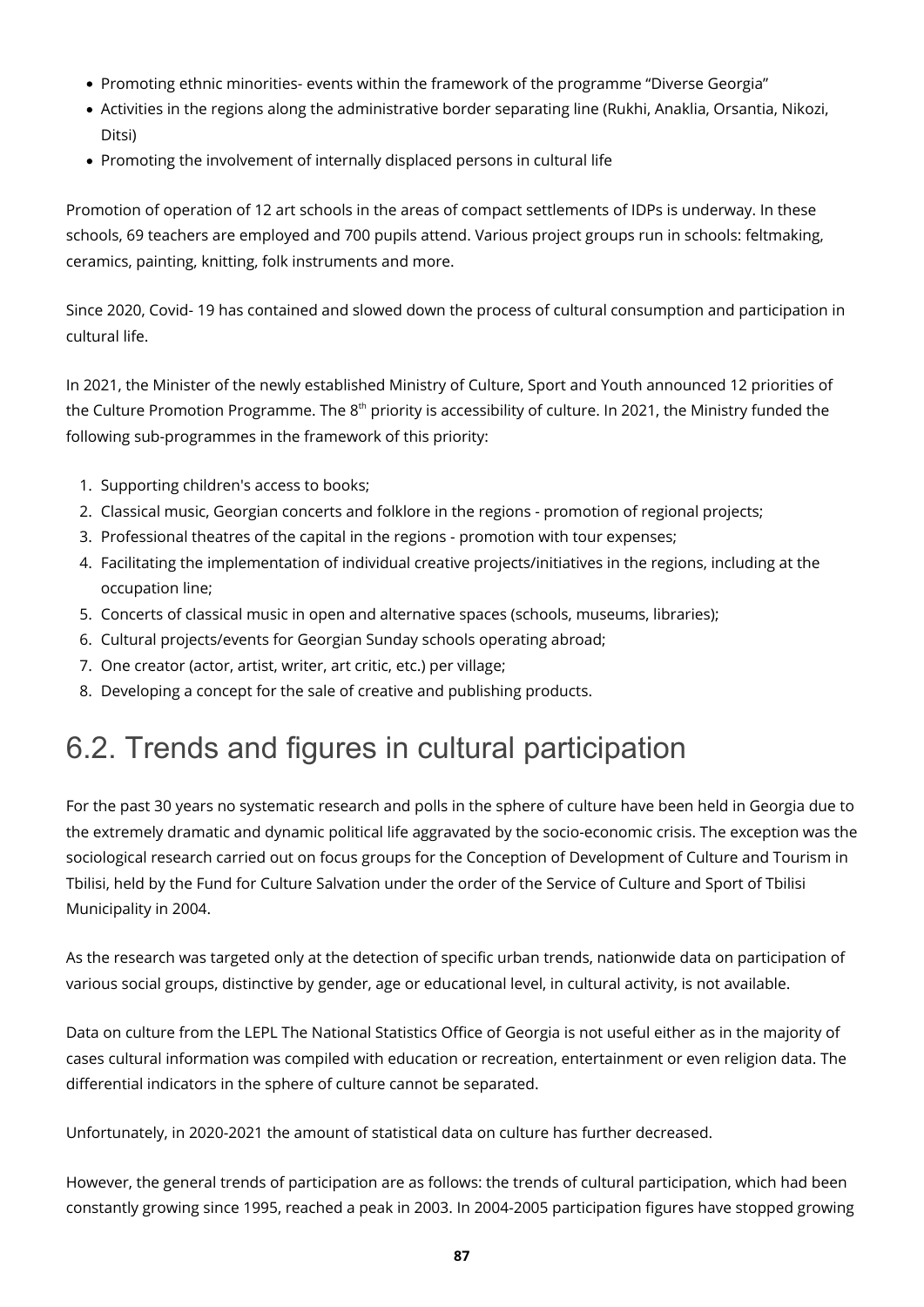and have decreased in some spheres. In general, the trend of participation is much lower than in the 1980s.

There are many reasons for the low figures: living standards are lower; comparatively lower range of cultural services, obsolete in some cases (as in museums and libraries) and even disappeared.

Over a period of 18 years the number of public libraries in Georgia reduced from 8 000 in 1990 to 824 in 2008. This decrease is most notable in the regions. However, for the last five years, the situation has stabilized to some extent.

Due to serious financial problems, local museums, archives and libraries are not able to maintain their infrastructure, to purchase new displays, publications, equipment etc. At the same time, in the past ten years, the number of professional theatres has increased, although this increase took place at the expense of small theatres such as "Sardapi" or mobile repertory companies based on enterprise principles.

There are some research studies and opinions on the monitoring of the participation of representatives of national minorities in the cultural life of the community, carried out by the Public Movement "Multinational Georgia".

*Table 4: People who participated in or attended a certain cultural activity during the last 12 months in Georgia (in % of the population, over 3 available years)*

|                                                                       | <b>Year 2018</b>   | <b>Year 2019</b>   | <b>Year 2020</b> |
|-----------------------------------------------------------------------|--------------------|--------------------|------------------|
| Activities largely subsidized by the state                            |                    |                    |                  |
| Theatre                                                               | 582 681 (15.62%)   | 614 616 (16.50%)   | 125 644 (3.38%)  |
| Opera performances                                                    | N/A                | N/A                | N/A              |
| Folk performances                                                     | N/A                | N/A                | N/A              |
| Dance                                                                 | N/A                | N/A                | N/A              |
| Concerts of classic music                                             | N/A                | N/A                | N/A              |
| Libraries                                                             | N/A                | N/A                | N/A              |
| Museums                                                               | 2 114 666 (56.69%) | 2 253 225 (60.51%) | 309 900 (8.33%)  |
| Monuments                                                             | N/A                | N/A                | N/A              |
| Cultural centres                                                      | N/A                | N/A                | N/A              |
| Activities without large public subsidies - information not available |                    |                    |                  |
|                                                                       |                    |                    |                  |

Source(s): National Statistics Office of Georgia

*Table 4 a: Data on cultural participation in Georgia, 2000, 2005, 2010, 2020*

|                                                       | Year 2000 | Year 2005 | Year 2010 | Year 2015 | Year 2020 |
|-------------------------------------------------------|-----------|-----------|-----------|-----------|-----------|
| Public and universal libraries<br>(quantity in units) | 2.208     | 2056      |           | -         |           |
| Book lending<br>(in million copies)                   | N/A       | 0.3       | 2.2       | 3.1.      |           |
| Museums<br>(quantity in units)                        | 101       | 111       | 118       | 207       | 249       |
| Visitors of museums<br>(in thousands)                 | 376.6     | 412.5     | 730.1     | 1335.941  | 309.9     |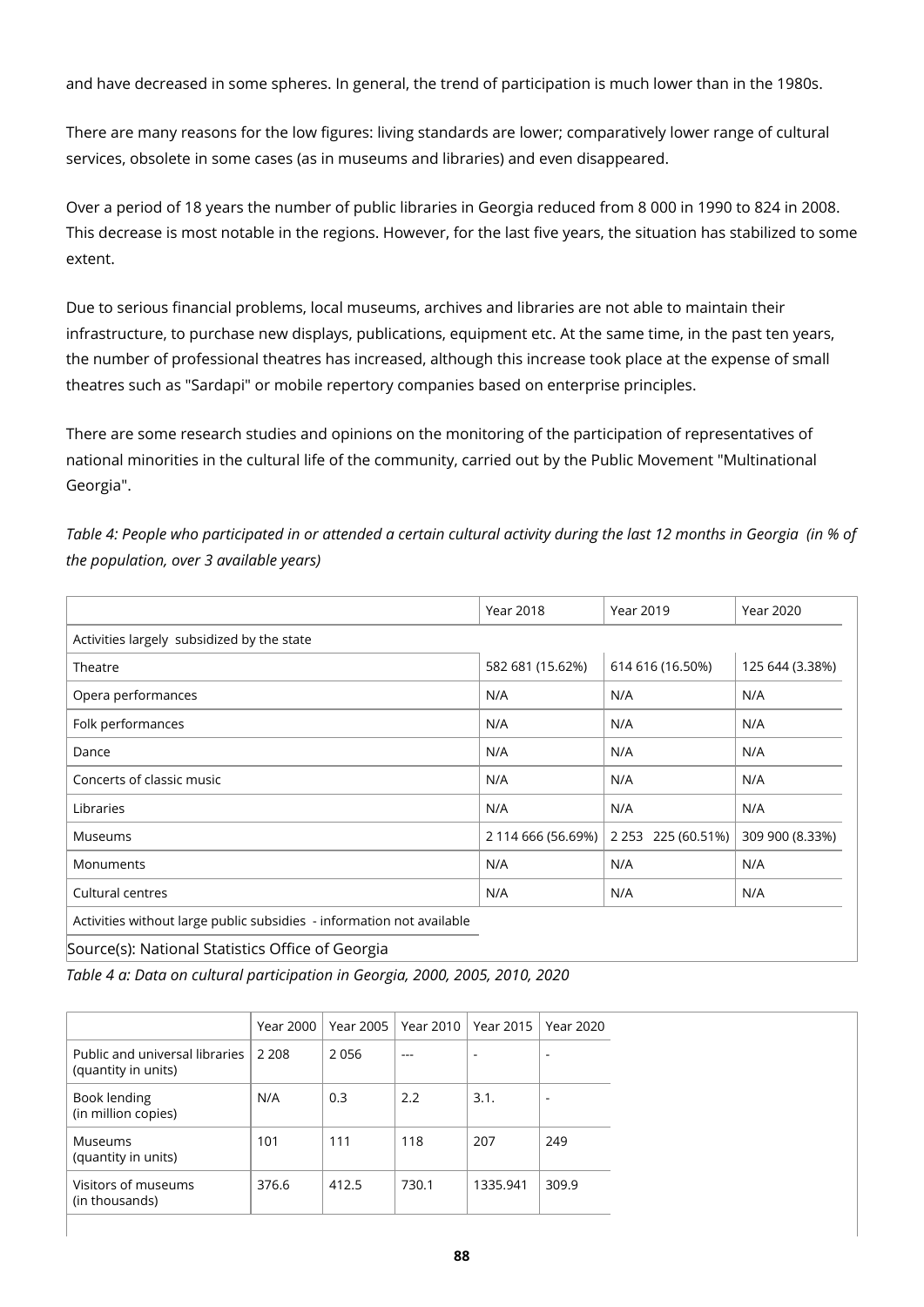| Theatres<br>(quantity in units)     | 37    | 46    | 44    | 49    | 52    |
|-------------------------------------|-------|-------|-------|-------|-------|
| Theatre audiences<br>(in thousands) | 508.2 | 256.0 | 359.9 | 554.5 | 125.6 |

Source: State Department for Statistics of Georgia.

There is no information available about people who participated in or attended certain cultural activities without large public subsidies in Georgia (over 3 years) There is no information available about people who have carried out artistic activities.

## 6.3. Trends and figures in household expenditure

According to data from 2016, the share of culture in household expenditure is 1.1%. *Source: UNESCO "Culture for Development Indicators (CDIS) for Georgia", 2017; EU-Eastern Partnership Culture and Creativity Program;<http://observatory.culturepartnership.eu/en/article/cdis-georgia>* No information about household cultural expenditure by expenditure purpose is currently available; the studies of household cultural expenditure by expenditure purpose have never been undertaken in Georgia.

# 6.4. Culture and civil society

Within the last 30 years the network of former cultural houses and clubs of the Soviet period has been trimmed down. In general, these centres of culture have been privatized and only a small number have preserved their main profile; the institutions of culture (clubs, centres and houses of culture) that are accountable to the local bodies of administration and self-government have legal NGO-status although they receive state-municipal financing.

Unfortunately, no statistical data is available as these cultural houses and clubs were always under the control of the regional or municipal authorities, which provide no detailed reports on cultural data.

Public art creation is a priority in Georgia. Accordingly, this is reflected in the strategy, programmes, etc.

The strategic areas of the Culture Strategy 2025, approved in 2016, include "Access to Culture and Cultural Diversity"

Goal: Culture is accessible to all members of the society and the freedom of cultural expression is safeguarded.

2.1.Objective: Culture is made accessible to all, including the communities in mountainous regions, municipalities adjacent to the state borders, occupied territories and across the dividing lines of occupied territories.

2.2.Objective: All members of the society, including vulnerable groups, youth and minorities are actively engaged in cultural life and have access to cultural infrastructure and resources.

The Ministry of Culture supports the amateur arts and people's creativity via programmes, for instance in relation to support for young artists and folklore.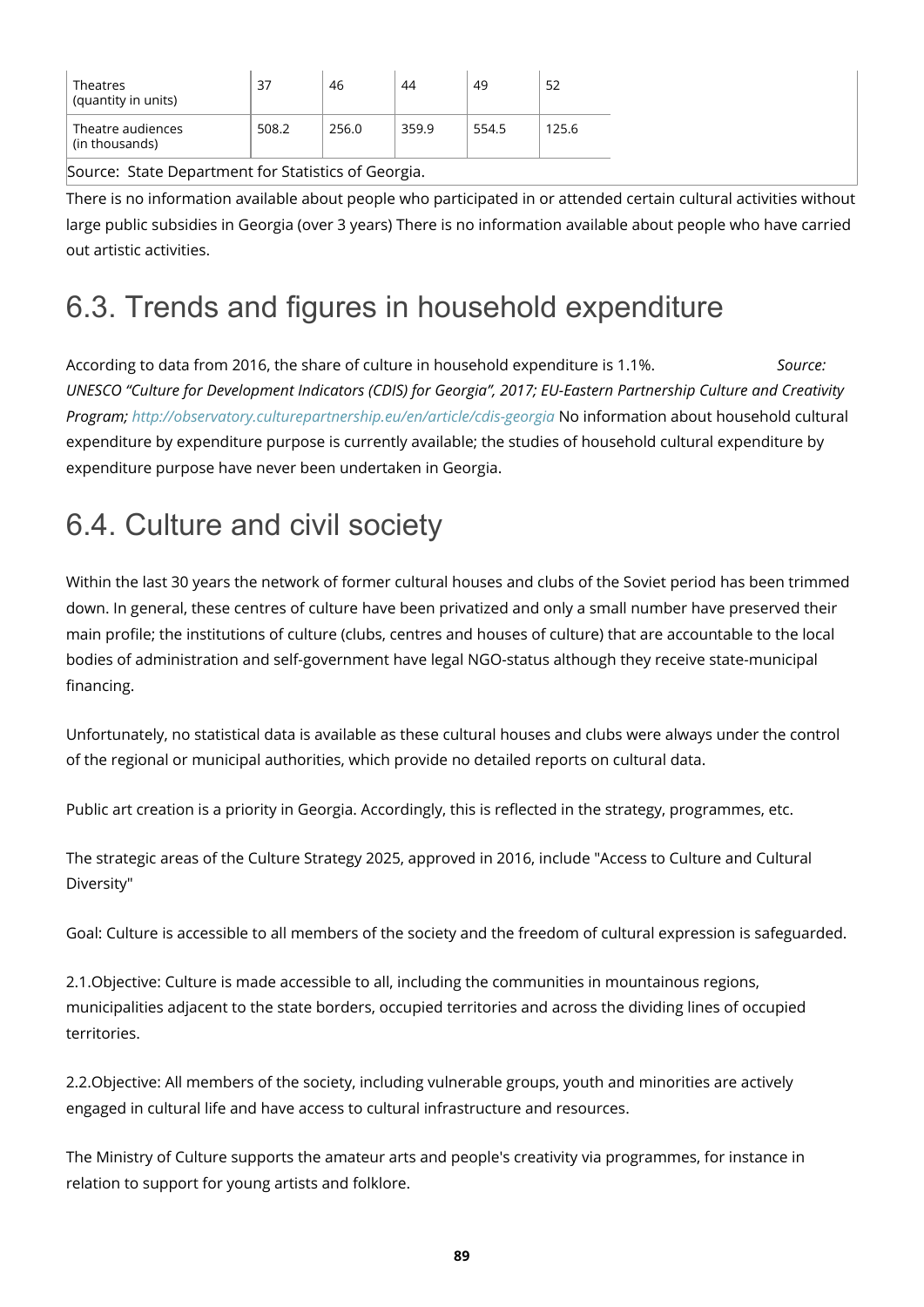The amateur arts in Georgia are divided into two groups: a) folklore and b) all other art-forms. There is a strong affection among the population for folk songs and dances in which Georgians hold great pride. The culture of preservation, study and development of folklore in Georgia has been raised to the professional level. Moreover, the Georgian vocal polyphony of folksongs and carols is regarded as important at the international level. Consequently, many villages and towns have their own folk ensembles, which reflects the diversity of Georgian music folklore and, on the other hand, supports continued interest in the training of young people in this field. Large ensembles often have groups for young people where the future generations of singers are encouraged. Folklore ensembles are also popular among the national minorities.

The government support in this area is high and is being implemented through the National Folklore Centre (created in 2004). The Centre is commissioned with and devoted to restoration and demonstration of the present vital ethnic culture and life. The main mission of the Centre is to research, preserve, develop and popularize the non-material cultural heritage. The Centre implements the state folklore policy nationwide and promotes the restoration of broken ties between the villages, regions, districts and the central authorities.

For systematization and quality enhancement of the folklore activity in Georgia, a study of the creative level of active folk collectives and the creation of a database was commenced through Certification of Folklore Ensembles in 2011. The archive of the State Folklore Centre was created.

The State Folklore Centre carries out strategic projects:

- 2007-2009 -The project "Computerization of Archive Records and Georgian Collection of Wax Cylinders" provided the transfer of unique Georgian folk songs stored in the record library of the National Central Archive of Georgia to digital format.
- 2007-2010-The project "Folklore Expeditions in the Regions of Georgia and In Artvin Region of the Republic of Turkey"
- 2007-2010 -Master classes for choreographers and Georgian folk song performers.
- The educational booklet "Georgian Folk Song and Performance" was also produced.

The festival – "Art-Gen" has been held annually since 2003 and its main purpose is promoting samples of folklore and various old traditions, folk handicraft in the regions of Georgia and widening knowledge among the general public.

The crafts sector is not as widely developed. In comparison with the performing arts, the craft field requires special programmes of support for preservation and maintenance. This is especially important against the background of the critical socio-economic situation in the countryside where ceramics, carpet weaving, embroidery etc. are practised.

All other types of amateur arts are less popular than folklore and are mainly urban based. Recently, groups for teenagers in large cities have become more involved in modern genres of amateur art related to new technologies and social development – multimedia, graffiti, e-music. This subculture is still developing and does not receive state support, though some municipal initiatives related to mass culture deal with this type of amateur art, although only in the performing arts.

There are 5 legal entities of public law in the field of folklore. The staff employed in these organizations totals 346 persons, with the average salary of 797 GEL.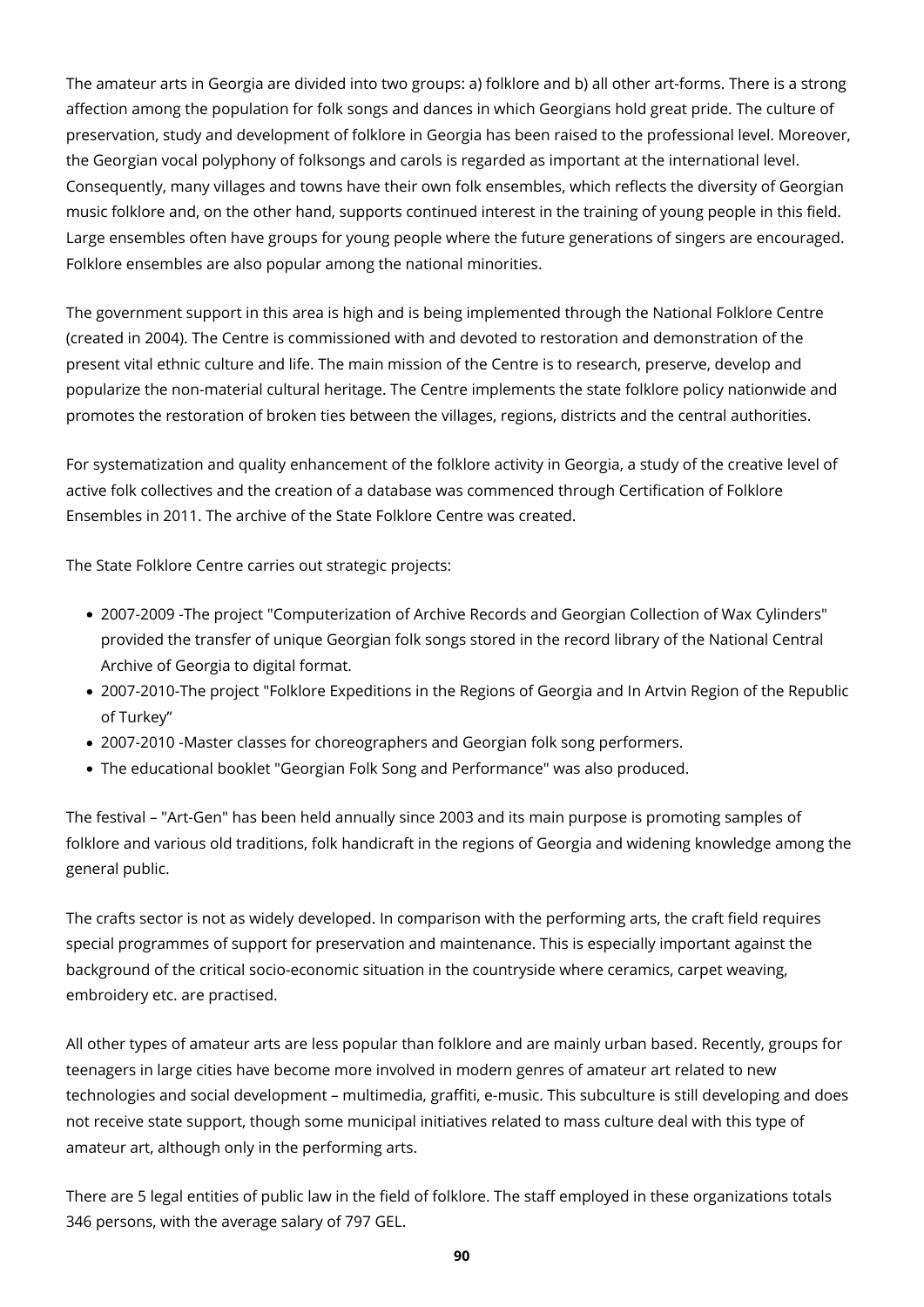The state budget expenditure in the field of folklore amounted to:

In 2015 – 4 203 968 GEL;

in 2016 – 3 970 000 GEL.

In 2021 – 378 000 GEL. (State programme "Support of Georgia Folk")

State support has decreased greatly since 2020.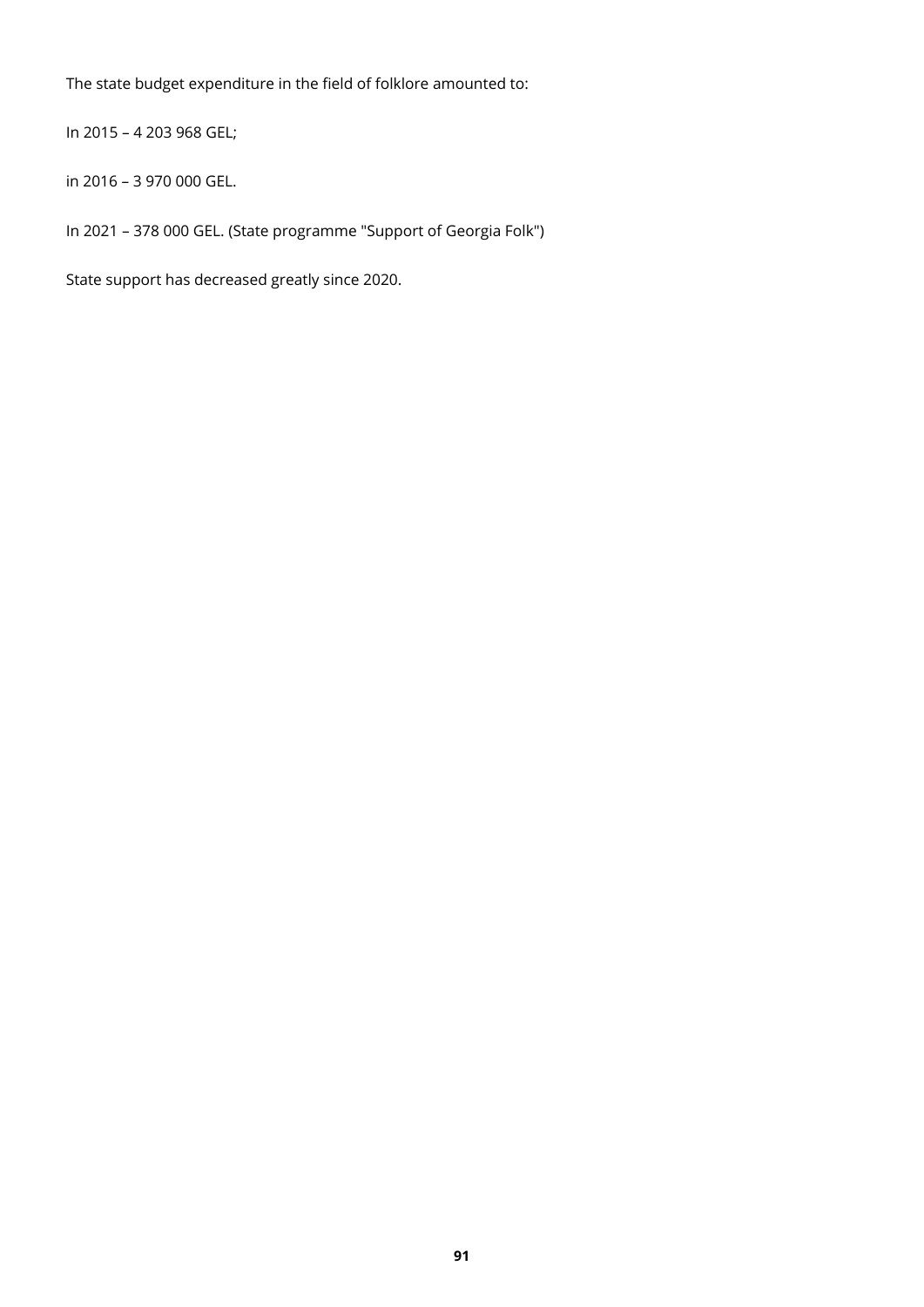# 7. Financing and support

# 7.1. Public funding

### 7.1.1. INDICATORS

Expenditures allocated by the state in the field of culture shall be determined within the Law on the State Budget of Georgia.

The Law on the State Budget of Georgia for 2021 allocates the funds for culture, art, sport, youth policy and other activities through the Ministry of Culture, Sport and Youth.

GDP for 2021 is calculated as GEL 53 443 000 000. Public cultural expenditure is GEL 191 997 470.

In 2021, the public cultural expenditure in percentage of GDP is 0.35% respectively.

*Table 5: Public cultural expenditure per capita in Georgia, in GEL, 2001, 2010 and 2021*

| GDP<br>% of GDP<br>Expenditure per capita<br>Year<br>Population<br>State<br>expenditure |
|-----------------------------------------------------------------------------------------|
|                                                                                         |
|                                                                                         |
| 2001<br>29 435 600<br>6 647 100 000<br>4 4 0 1 4 0 0<br>6.68<br>0.44                    |
|                                                                                         |
| 28 118 900 000<br>2010<br>96 583 700<br>4 401 300<br>21.9<br>0.34                       |
|                                                                                         |
| 2021<br>191 997 470  <br>51.49<br>53 443 000 000<br>0.35<br>3728600                     |

Source: Ministry of Finance, Ministry of Culture, Sports and Youth.

 $*$  In 2000-2003: Ministry of Culture. From 2004-2010: Ministry of Culture, Monument Protection and Sports. Since 2010: Ministry of Culture and Monument Protection. Since 2018: Ministry of Education, Science, Culture and Sport Since 2021: Ministry of Culture, Sport and Youth.

In comparison to other European countries, public cultural expenditure per capita in Georgia is very low:

- GEL 51.99 (or 14.30 EUR) in 2021, respectively, or 0.35 % of GDP in 2021;
- GEL 21.9 (or 8.7 EUR) in 2010, respectively, or 0.46 % of GDP in 2010;
- GEL 6.68 (or 4 EUR) in 2001, respectively, or 0.44 % of GDP in 2001.

An increase in per capita expenditure is related to the general growth of GDP.

The total budget of Ministry of Education, Science, Culture and Sport of Georgia was:

- In 2018- GEL 149 379 900 (fact)
- In 2019 GEL 170 378 400 (fact)
- In 2020 GEL 104 746 400 (target)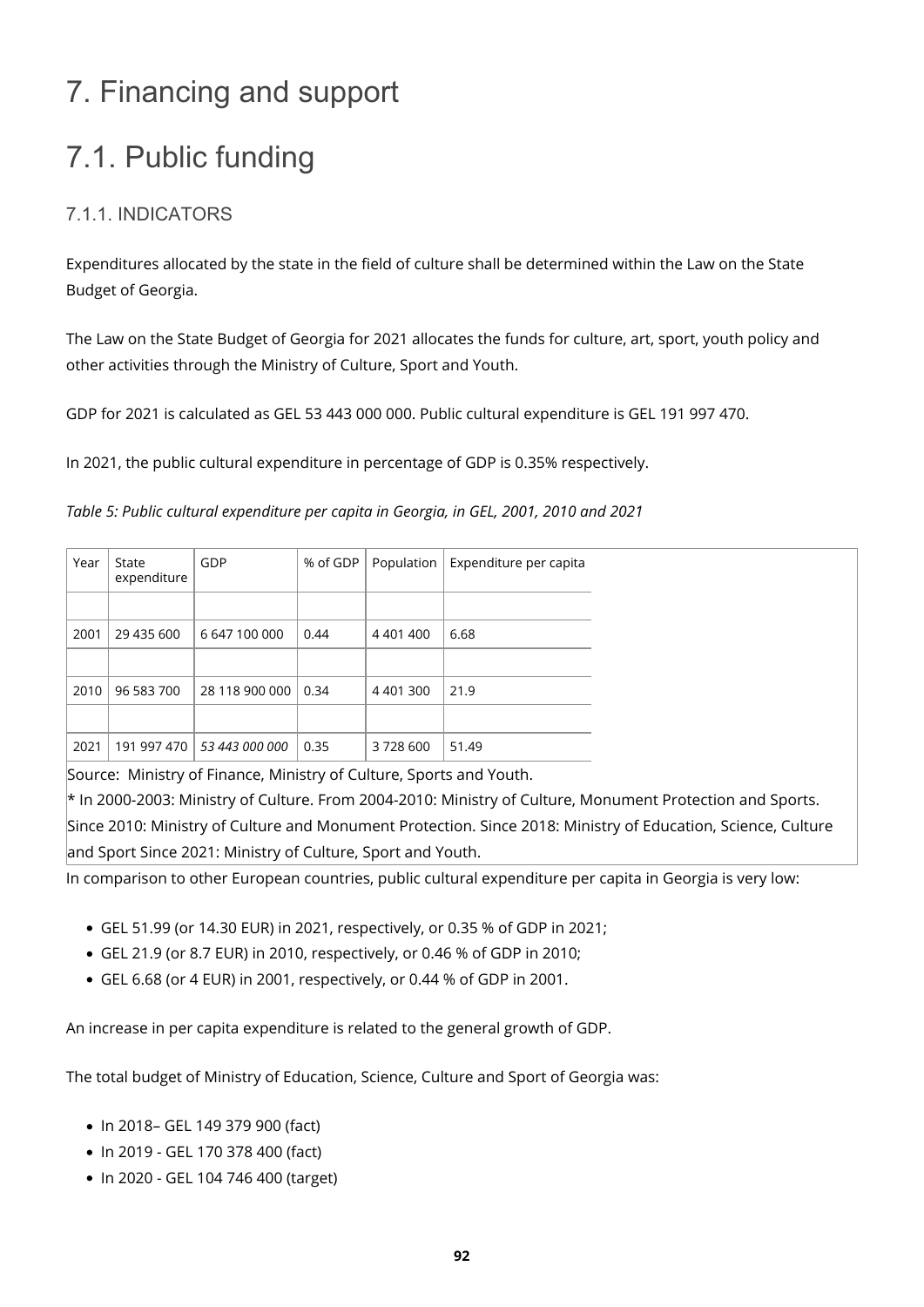However, only GEL 13 243 600 was spent on culture in 2020 (fact)

This was due to the crisis caused by Covid-19, whereupon the budget was significantly reduced.

Noteworthy is that from 2018 to March 2021, the cultural sector was a part of the joint Ministry of Education, Science, Culture and Sport of Georgia. Information on the funds spent on culture individually is not available. The budget of the newly established Ministry of Culture, Sport and Youth of Georgia was defined only for 2021 - GEL 22 454 000 (target) and for 2022- GEL 41 374 000 (target).

#### 7.1.2. EXPENDITURE ON GOVERNMENT LEVEL

Table 12: Public cultural expenditure: by level of government, 2010

| Level of government                       | <b>Total expenditure in GEL</b> | <b>Total expenditure in EUR</b> | % share<br>of total |
|-------------------------------------------|---------------------------------|---------------------------------|---------------------|
| State (central, federal)                  | 96 583 700 GEL                  | 40 243 208 EUR                  | 100%                |
| Regional (provincial, Länder, etc.)   N/A |                                 |                                 |                     |
| Local (municipal, incl. counties)         | N/A                             |                                 |                     |
| <b>TOTAL</b>                              | 96 583 700 GEL                  | 40 243 208 EUR                  | 100%                |

Source: Ministry of Finance.

Data for local budgets are not available.

Table 13: State budget funds earmarked for the programmes to be implemented by spending institutions, in thousand GEL, 2012-2015

| LINE ITEM                                                                                     | <b>Total 2012</b> | <b>Budget</b><br>funds | <b>Total 2013</b> | <b>Budget</b><br>funds | <b>Total 2014</b> | <b>Budget</b><br>funds |
|-----------------------------------------------------------------------------------------------|-------------------|------------------------|-------------------|------------------------|-------------------|------------------------|
| Ministry for Culture and Protection Monuments                                                 | 95 067.6          | 81 500.0               | 98 775.00         | 85 000.0               | 99 430.5          | 85 000.0               |
| Policy making and programme management in the field of<br>culture and protection of monuments | 3 5 6 9 . 0       | 3 5 6 9 . 0            | 4 5 6 9 . 0       | 4 5 6 9 . 0            | 4 5 6 9 . 0       | 4 5 6 9.0              |
| Arts development and promotion in Georgia and overseas                                        | 54 698.0          | 49 819.7               | 54 629.0          | 49 821.0               | 54 689.0          | 49 821.0               |
| Stimulation of the arts education system                                                      | 16 619.6          | 10 143.5               | 18 40 3.5         | 11 903.5               | 18855.5           |                        |
| Protection of cultural heritage and improvement of<br>museum system                           | 20 181.0          | 17 967.8               | 21 173.5          | 18 706.5               | 21 317.0          | 18 706.5               |

### 7.1.3. EXPENDITURE PER SECTOR

*Table 7: Direct state cultural expenditure and transfers (central level)\*: by sector, 2021, in 1000 of national currency-*GEL

| Field/Domain/Sub-domain | <b>TOTAL</b> |        | of which: Direct<br>expenditure**<br>(of government or its<br>agencies) | of which:<br>Transfers**            |                                       |
|-------------------------|--------------|--------|-------------------------------------------------------------------------|-------------------------------------|---------------------------------------|
|                         | in 1000      | in $%$ |                                                                         | to other<br>levels of<br>government | to NGOs,<br>companies,<br>individuals |
| I. Cultural Heritage    | 42 724 500   | 22.28  | 42 724 500                                                              | N/A                                 | N/A                                   |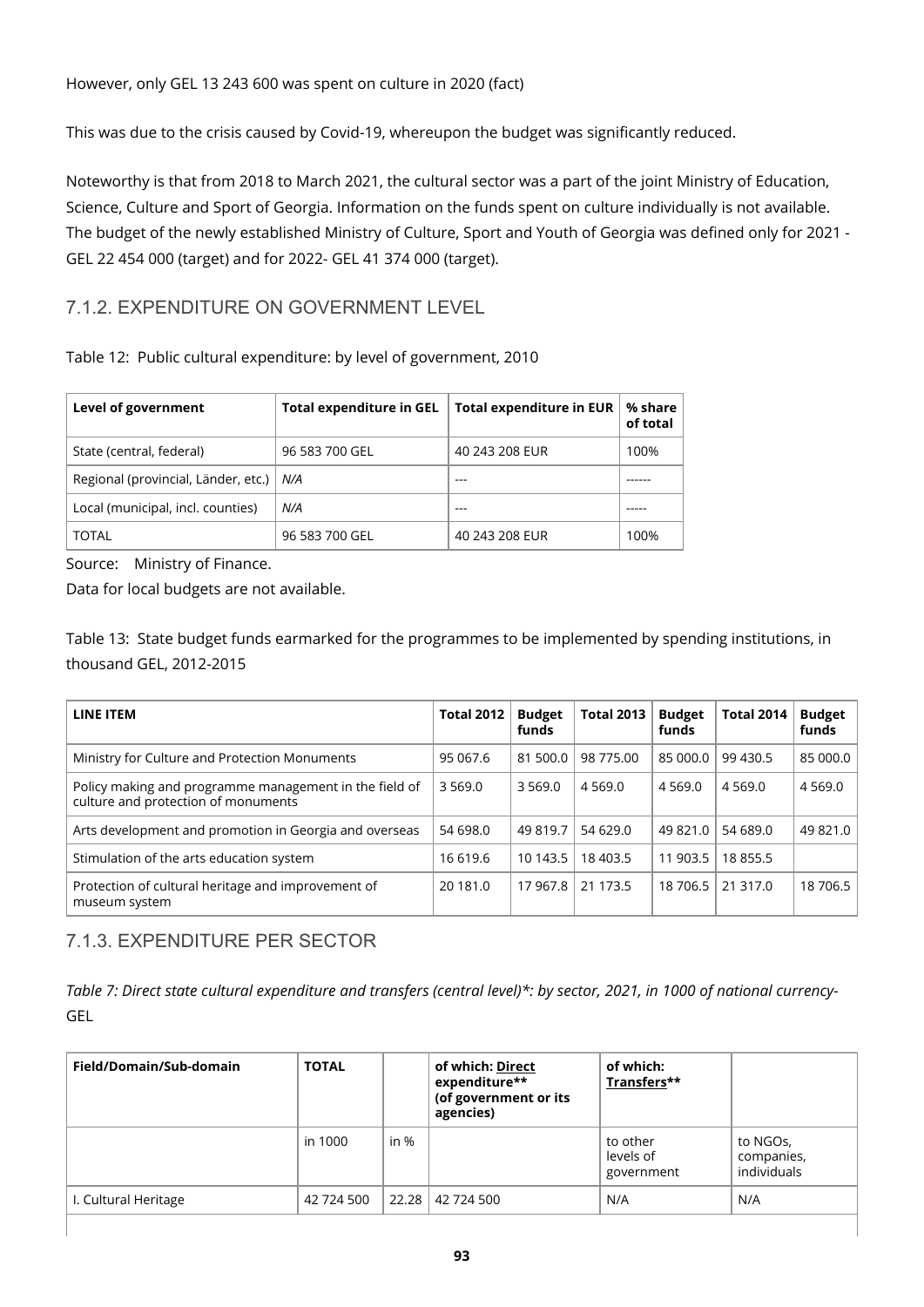| Field/Domain/Sub-domain            | <b>TOTAL</b>  |                          | of which: Direct<br>expenditure**<br>(of government or its<br>agencies) | of which:<br>Transfers** |         |
|------------------------------------|---------------|--------------------------|-------------------------------------------------------------------------|--------------------------|---------|
| <b>Historical Monuments</b>        | 19825000      | 10.37                    | 19 825 000                                                              | N/A                      | N/A     |
| Museums                            | 12 239 000    | 6.37                     | 12 239 000                                                              | N/A                      | N/A     |
| Archives*                          | 5 900 000     | 3.07                     | 5 900 000                                                               | N/A                      | N/A     |
| Libraries**                        | 90 000        | 0.04                     | 90 000                                                                  | N/A                      | N/A     |
| Intangible Heritage / Folk Culture | 4 670 500     | 2.43                     | 4 670 500                                                               | N/A                      | N/A     |
| II. Visual Arts                    | 450 900       | 0.22                     |                                                                         | N/A                      | 450 900 |
| Fine Arts / Plastic Arts           | 400 900       | 0.2                      |                                                                         | N/A                      | 400 900 |
| Photography                        | 50 000        | 0.02                     |                                                                         | N/A                      | 50 000  |
| Architecture                       | N/A           | $\mathbf{r}$             | N/A                                                                     | N/A                      | N/A     |
| Design / Applied Arts              | N/A           | $\blacksquare$           | N/A                                                                     | N/A                      | N/A     |
| III. Performing Arts               | 44 018 500    | 23                       | 44 018 500                                                              | N/A                      | N/A     |
| Music                              | 6 485 000     | 3.46                     | 6 485 000                                                               | N/A                      | N/A     |
| Theatre, Music Theatre, Dance      | 37 533 500    | 19.54                    | 37 533 500                                                              | N/A                      | N/A     |
| Multidisciplinary                  | N/A           |                          | N/A                                                                     | N/A                      | N/A     |
| IV. Books and Press                | 2 610 000     | 1.2                      | 2 610 000                                                               | N/A                      | N/A     |
| Books***                           | 2 610 000     | 1.2                      | 2 610 000                                                               | N/A                      | N/A     |
| Press                              | N/A           | $\blacksquare$           | N/A                                                                     | N/A                      | N/A     |
| V. Audiovisual and Multimedia      | 77 988 000    | 40.61                    | 77 988 000                                                              | N/A                      | N/A     |
| Cinema                             | 8788000       | 4.57                     | 8788000                                                                 | N/A                      | N/A     |
| Television                         | 69 200 000    | 36.04                    | 69 200 000                                                              | N/A                      | N/A     |
| Sound recordings                   | N/A           | $\blacksquare$           | N/A                                                                     | N/A                      | N/A     |
| Radio                              | N/A           | $\overline{\phantom{a}}$ | N/A                                                                     | N/A                      | N/A     |
| Multimedia                         | N/A           | $\blacksquare$           | N/A                                                                     | N/A                      | N/A     |
| VI. Interdisciplinary              | 19 848 000    | 10.33                    | 19 848 000                                                              | N/A                      | N/A     |
| Socio-culture                      | 2 027 940     | 1.05                     | 2 027 940                                                               | N/A                      | N/A     |
| <b>Cultural Relations Abroad</b>   | 1710190       | 0.89                     | 1710190                                                                 | N/A                      | N/A     |
| Administration                     | N/A           | $\Box$                   | N/A                                                                     | N/A                      | N/A     |
| Cultural Education****             | 16 110 400    | 8.39                     | 16 110 400                                                              | N/A                      | N/A     |
| VII. Not covered by domain I-VI    | 4 357 040     | 2.26                     | 4 357 040                                                               | N/A                      | N/A     |
| Research in the field of culture   | 148 000       | 0.07                     | 148 000                                                                 | N/A                      | N/A     |
| Reduction of damage from Covid -19 | 3 4 2 3 1 0 0 | 1.78                     | 3 423 100                                                               | N/A                      | N/A     |
| Innovation projects                | 415 940       | 0.21                     | 415 940                                                                 | N/A                      | N/A     |
| Creative Georgia                   | 370 000       | 0.2                      | 370 000                                                                 | N/A                      | N/A     |
| <b>TOTAL</b>                       | 191 997 470   | 100                      | 191 546 570                                                             | N/A                      | 450 900 |

Source: State Budget of Georgia, the Ministry of Finance. https://www.mof.ge/4536

Note: The data for sectors is only available for the national budget; the data for municipalities is not available.

\*Archives (within the budget of the Ministry of Justice).

\*\*Libraries (National) (within the budget of the Parliament of Georgia).

*\*\*\**Books (within the budget of the National Centre for Georgian Books)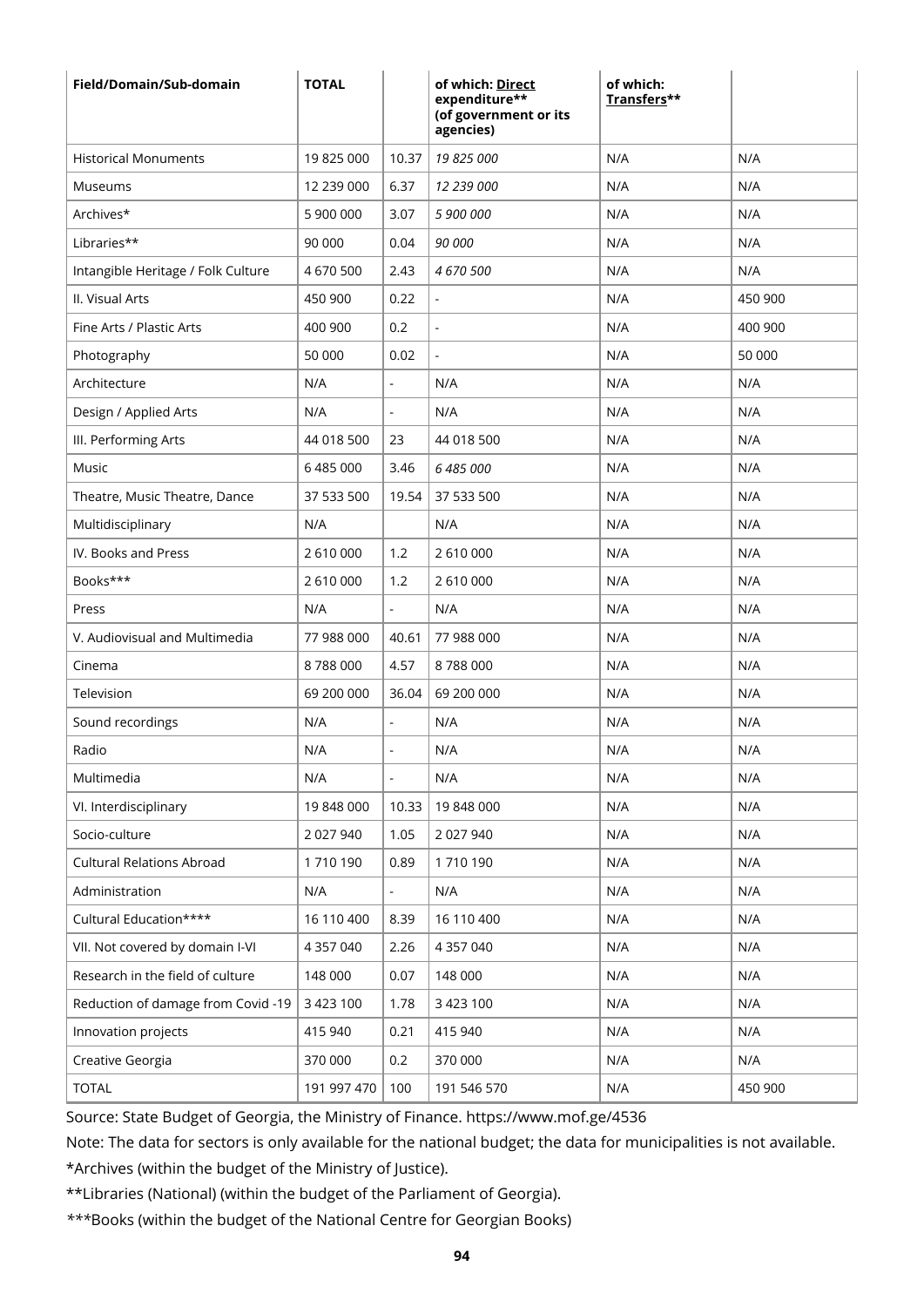\*\*\*\*TV and Radio (direct financing from state budget).

The figures in the table reflect only the central budget expenditures.

Other information on cultural funding is sporadic; apart from individual large cities, information is not available at the local government level.

Information on cultural transfers by sector is also unavailable.

At the beginning of 2021, the Ministry of Education, Science, Culture and Sport of Georgia was divided into two the Ministry of Education and Science and the Ministry of Culture, Sport and Youth. The latter has not made its budget public as of December 2021, and information on it is available only from the consolidated state budget.

Therefore, the funds according to the sectors are given mainly according to the consolidated state budget and some programmes announced by the Ministry of Culture, Sport and Youth.

The data in the table are taken from the Law on the State Budget for 2021 published by the Ministry of Finance.

The ratio by sectors is mostly similar in recent years. The greater amount of funds in the audiovisual sector is due to the growing budget of the state broadcaster.

## 7.2. Support programmes

### 7.2.1. STRATEGIES, PROGRAMMES AND OTHER FORMS OF SUPPORT

Until 2004, the state supported artists through art unions. During the Soviet period, indirect support to artists was available in the form of space for studios and low rent for shops, distribution of tools and materials, etc. This type of indirect support is no longer available.

At the state level, the Ministry of Culture and Monument Protection provided funds for competitions for professionals working in several fields (e.g. theatre, cinema, publishing, music, etc), for general cultural actions (reproduction, transmission, etc.) and extra-cultural actions (education, IT, etc.).

Up to 2012, the Presidential National Programme supported folklore, music seasons/events and ballet arts (in 2009 this programme amounted to 25 890 000 GEL).

There are no special programmes to provide pensions or health contributions for freelance artists.

The IV strategic area of the "Culture Strategy 2025", adopted in 2016, is devoted to increasing Funding of Culture.

"Strategic Goals: The sustainability of cultural funding is safeguarded, diverse and transparent funding mechanisms are introduced and employment in cultural sector is attractive.

4.1 Objective: Culture is funded from all budgetary levels; from diversified sources - innovative funding and stimulation measures are introduced, there is greater motivation for the private sector to allocate funds for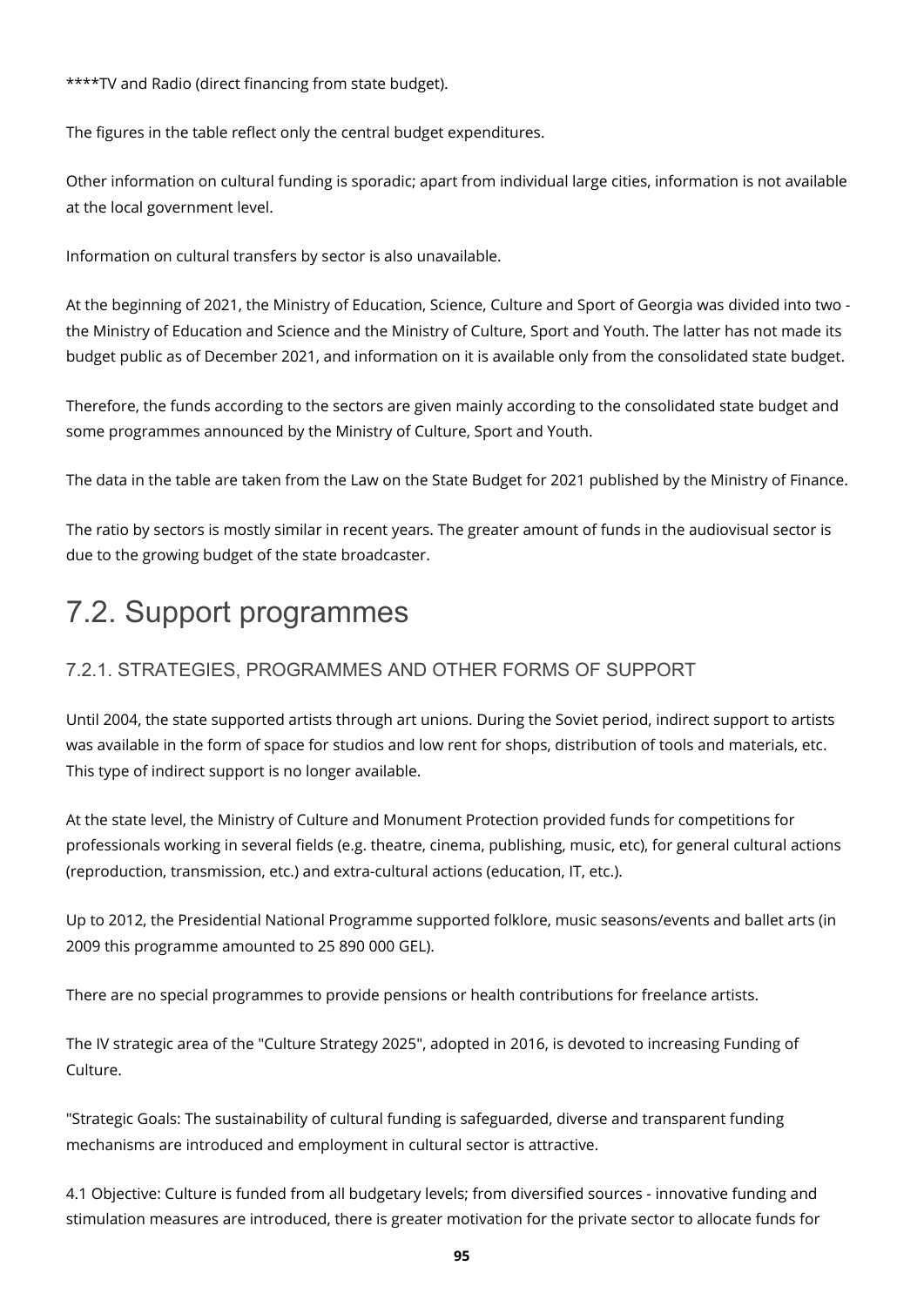culture; funds are distributed transparently and efficiently.

4.2 Objective: The State helps the creation of employment opportunities for the specialists of culture and the arts; supports the provision of convenient working conditions for them and, considering the specifics of cultural professions, respectively develops social protection mechanisms"

However, there are still no changes: social safeguarding mechanisms have not been introduced, there is no diversification of financing, and there is no improvement in working conditions. In 2021, the State programme "Reduction of damage from COVID-19" amounted to 3 423 100 GEL.

#### 7.2.2. ARTIST'S FUNDS

Georgia does not have special funds or public procurement programmes for artists. Other information is currently not available.

#### 7.2.3. GRANTS, AWARDS, SCHOLARSHIPS

A special programme of state awards in literature, art and architecture, as well as a programme for the support of gifted youth, now operates in Georgia.

Art workers' awards are as follows:

- Order of Honor; and
- Medal of Honor.

These awards are given for exclusive achievements in various fields of culture and art. The candidates are nominated by the Ministry of Culture, Sport and Youth.

The following awards are given by the Committee for State Awards in literature, art and architecture:

- Shota Rustaveli State Award (once in three years); and
- State Award of Georgia (annually).

Ministry of Culture, Sport and Youth gives the following awards in drama and music – for vocal ensembles, opera and Estrada singers and folklorists.

In addition to the State Awards, there are awards given by the Union of Theatre Workers, by the Artists' Union; by the Music Society.

#### *Notable awards instituted by private organizations*

- "Saba" an annual literary award was founded in 2003. The founders of the award are TBC Bank and the Pen Centre. "The winners of the "Saba" prizes are awarded for their special contribution to the development of literature. The award fund amounts to 52 thousand GEL, which is awarded to the winners by TBC Bank.
- "Duruji" this annual theatre prize was initiated and supported by businessman Lasha Papashvili in 2008.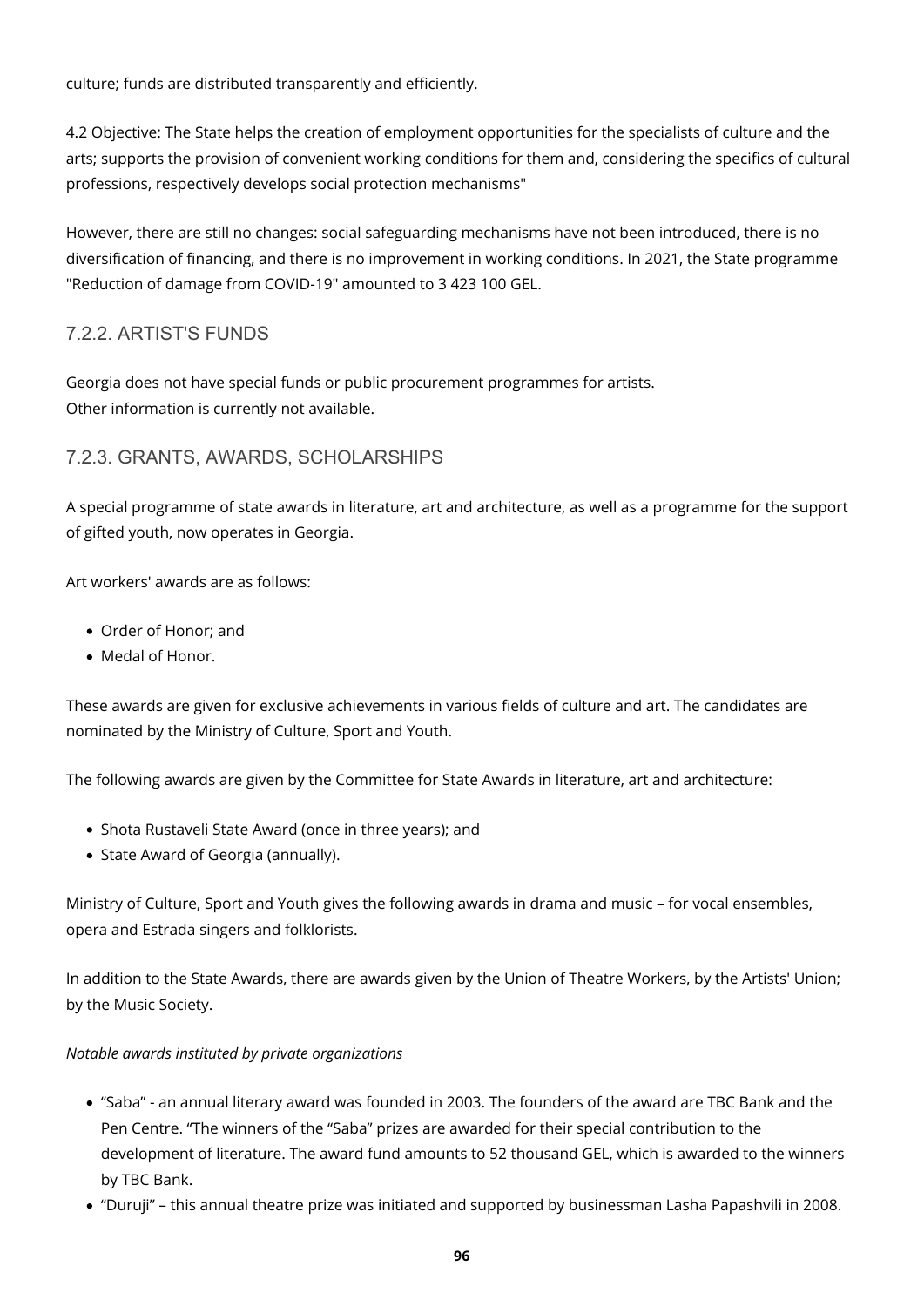The number of nominations varies.

A special prize is awarded to the best young director by the Ministry of Culture, Sport and Youth of Georgia. The age nominees must not exceed 35 years.

The legislative basis of the grant support system is the Law on Grants (331. 19-20, 30/07/1996) which regulates economic and legal relations connected to the issue, receipt and use of grants.

#### *Mobility supporting state structures*

- Ministry of Culture, Sport and Youth has a small travel grant programme for artists.
- Ministry of Education and Science in 2014 the International Centre for Education was established, which awarded academic scholarships for Georgian citizens willing to study abroad.

#### *Strategic documents supporting entrepreneurship*

"Culture Strategy 2025" - Goal 1.1 in the context of awareness raising and assessment development, as an example of an instrumental approach, envisages 'the elaboration of mechanisms for promotion of the creative industries', such as "creative incubators" and start-ups. Goal 6.2. determined the foundation of the State Promotion Programme "Creative Georgia", also 'implementing special programmes for development of business skills in the culture sector and creative skills', and in the business sector: support for creation of "creative incubators", which will offer a special space and relevant services to creative industries, including start-up businesses.

#### *Top National Organizations to support startups are:*

- LEPL Creative Georgia established in 2017, a legal entity of public law (LEPL) under the Ministry of Culture, Sport and Youth.
- LEPL Georgia's Innovations and Technologies Agency<https://gita.gov.ge/>, Technology park https://gita.gov.ge/geo/static/45/teknoparki-tbilisi; Founded in 2014. Among other directions it promotes the development of creative industries.

"Startup Georgia" – the Innovative Business Promotion Programme was founded by JSC Partnership Fund in 2016. Its purpose is to support the development of startup businesses in Georgia.

### 7.2.4. SUPPORT TO PROFESSIONAL ARTISTS' ASSOCIATIONS OR UNIONS

The *Law on Creative Workers and Creative Unions* regulates relations between artists' unions and the government, provides governmental subsidies for support of those organizations as legal entities under public law and guarantees their participation in the development of cultural programmes and decision-making. However, it was only until 2000 (prior to the Rose Revolution) that the state budget of Georgia assigned governmental funding to the main cultural unions of national significance – the Artists' Union, Writers' Union, Composers' Union, and Theatre Workers' Union. From 2001 until 2003, governmental funding was assigned to the Writers' Union only and, since 2004, state subsidies to art unions have been stopped. However, the state and municipalities support associations and organizations indirectly by financing events, festivals and exhibitions which are arranged by the unions.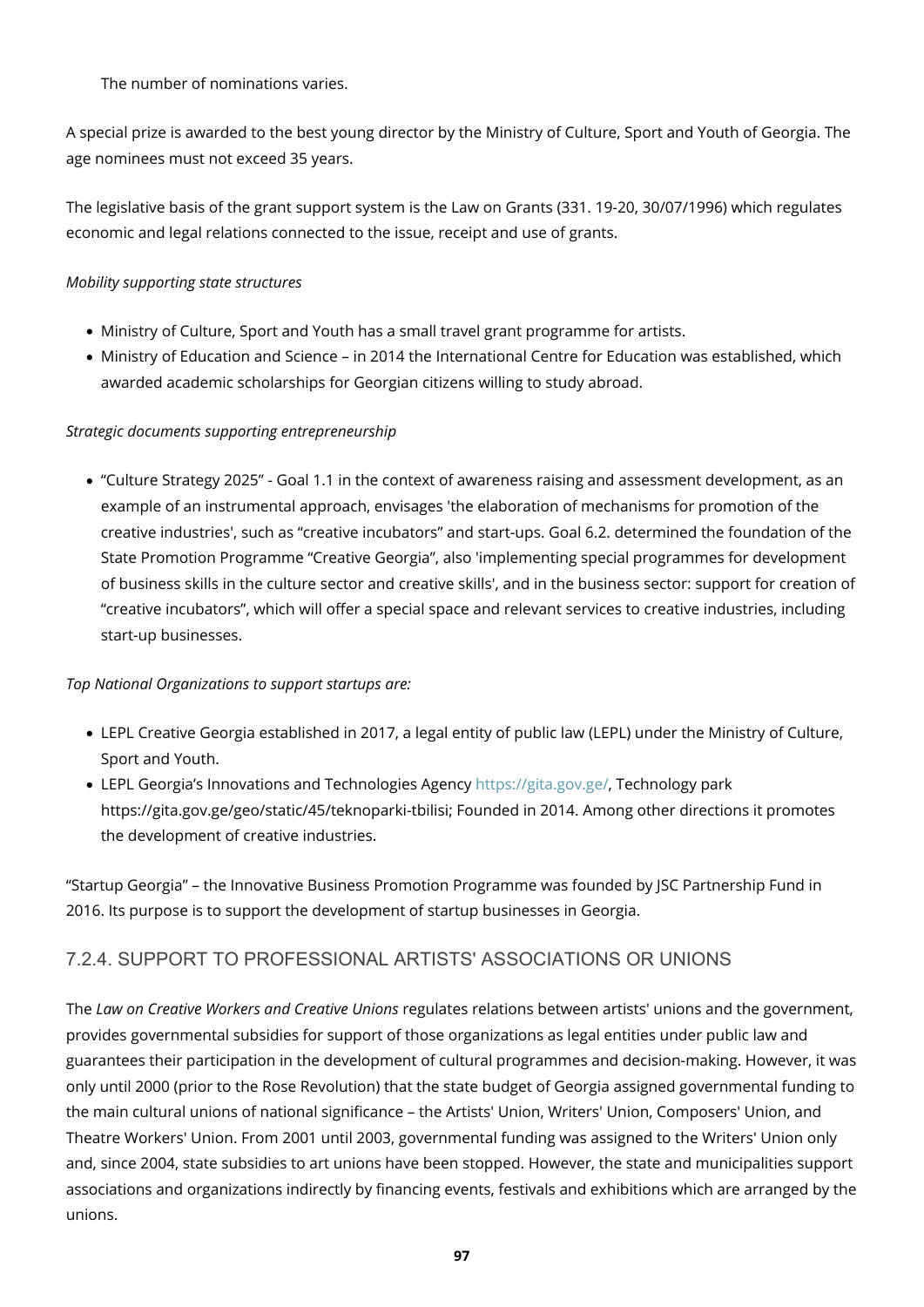#### *Georgian art unions are:*

- Artists' Union of Georgia;
- Designers' Union of Georgia;
- Writers' Union of Georgia;
- Composers' Union of Georgia;
- Architects' Union of Georgia;
- Union of Cinema Workers of Georgia; and
- Union of Theatre Workers of Georgia.

After the Rose Revolution the art unions, which represented a rather powerful authority in the Soviet period, found themselves almost on the level of newly established NGOs, though they still obtain some capital and human resources to maintain and rehabilitate their function of support to artists. Legislative amendments have enabled this once powerful ideological structure to change in order to meet the needs of the contemporary free community. However, these unions need some indirect but effective measures for state support and, through the unions, for support of artists.

Under Georgian law, art unions are trade associations, with the status of a legal entity under public law, which unite at least 5 creative workers in literature or art.

The entrepreneurship aimed at profit-making in concrete cases specified by the law (*Law on Nonprofit Organizations)* may be subsidiary in the support of the activities of nonprofit organizations. However, this provision is idle and creative unions are suffering a financial crisis.

The legislation in this sphere is adequate however there are some problems in the execution of the acts of legislation and their administration. The *Tax Code* provides no benefits for art unions.

Recently, Georgian real estate has become the object of active interest from investors. This interest has led the state to sell the assets of some creative unions. In spite of their protests and attempts to restitute their property through the court, the unions have not been successful. One example is the sale, by the Ministry of Economic Development of Georgia, of the holiday home for composers located in the resort-city of Borjomi (reported by the news agency Reuters), with a starting price of 4.5 million USD.

There has been no major change in recent years. Despite the new Culture Strategy 2025, the situation remains the same.

# 7.3. Private funding

It should be noted that there are currently no private funding statistics and it is not possible to provide data and trends of financial donations to culture.

The only major charity fund is the Cartu Foundation. The independent foundation Cartu Group (the owner is Georgian billionaire Bidzina Ivanishvili) has published its expenses for charitable activities it supported from 2005 to 2010. Ivanishvili allocated a total of 1 156 081 151 GEL through the charitable funds "Cartu", "Foundation for Protection and Rescue of Historical Monuments" and the Association "Atus". The areas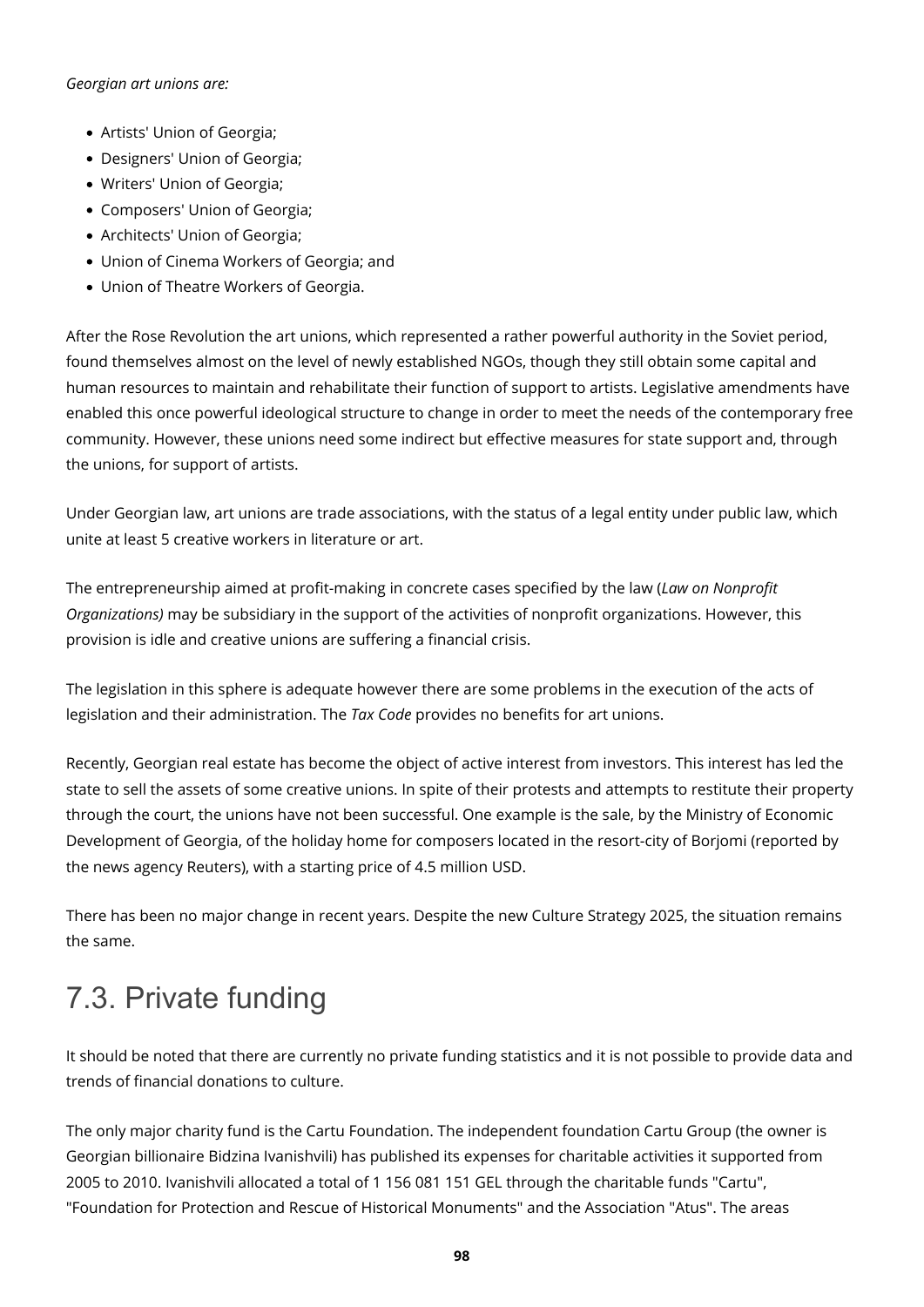supported were culture, art, sport, medicine, science, education, agriculture and socially vulnerable people.

| Year | Institutions                                                           | Domain                                                                                                                    | Expenses    | Total       |
|------|------------------------------------------------------------------------|---------------------------------------------------------------------------------------------------------------------------|-------------|-------------|
| 2005 | International charitable fund<br>"Cartu"                               | Culture sphere                                                                                                            | 16 585 793  | 27 095 202  |
|      | Foundation for Protection and<br><b>Rescue of Historical Monuments</b> | Construction of churches                                                                                                  | 10 090 382  |             |
|      |                                                                        | Restoration of 15 monuments and churches                                                                                  | 419 027     |             |
| 2006 | International charitable fund<br>"Cartu"                               | Construction of St. Trinity Cathedral                                                                                     | 9 280 000   | 157 768 892 |
|      | Foundation for Protection and<br><b>Rescue of Historical Monuments</b> | Construction of 69 historical monuments and churches                                                                      | 2 349 883   |             |
|      | Association "Atu"                                                      | Construction and rehabilitation of recreation and<br>cultural-entertainment objects, construction of education<br>objects | 146 139 009 |             |
| 2007 | International charitable fund<br>"Cartu"                               | Construction of St. Trinity Cathedral, charitable financing<br>of culture and art spheres                                 | 181 916 475 | 184 734 569 |
|      | Foundation for Protection and<br><b>Rescue of Historical Monuments</b> | Restoration of historical and cultural monuments, 81<br>churches                                                          | 2818094     |             |
| 2008 | International charitable fund<br>"Cartu"                               | Charitable financing of culture                                                                                           | 170 223 837 | 174 421 999 |
|      | Foundation for Protection and<br><b>Rescue of Historical Monuments</b> | Restoration of 113 churches                                                                                               | 4 198 162   |             |
| 2009 | International charitable fund<br>"Cartu"                               | Social aid to the honoured art workers                                                                                    | 4 4 38 0 65 | 25 660 774  |
|      |                                                                        | Reconstruction of J. Kakhidze Music Centre                                                                                | 4681100     |             |
|      |                                                                        | Reconstruction of S. Janashia State Museum of History                                                                     | 1 431 400   |             |
|      |                                                                        | Reconstruction of Al. Griboedov Russian Drama theatre                                                                     | 1 338 300   |             |
|      | Foundation for Protection and<br><b>Rescue of Historical Monuments</b> | Rehabilitation of 133 historical monuments                                                                                | 4 340 403   |             |
|      |                                                                        | Complex restoration of medieval architecture and<br>painting monuments                                                    | 4 480 606   |             |
|      |                                                                        | Construction of Natanebi concert hall                                                                                     | 4 950 900   |             |
| 2010 | International charitable fund<br>"Cartu"                               | Financing of culture and art sphere                                                                                       | 18 089 169  | 22 335 673  |
|      | Foundation for Protection and<br>Rescue of Historical Monuments        | Restoration-rehabilitation of 212 historical churches                                                                     | 4 246 504   |             |

#### Source:

[/www.ambebi.ge/sazogadoeba/43340-2005-2010-tslebshi-bidzina-ivanishvilma-qvelmoqmedebaze-1-156-081-1](http://www.ambebi.ge/sazogadoeba/43340-2005-2010-tslebshi-bidzina-ivanishvilma-qvelmoqmedebaze-1-156-081-151-lari-dakharja.html#ixzz4xBonje9N) [51-lari-dakharja.html#ixzz4xBonje9N](http://www.ambebi.ge/sazogadoeba/43340-2005-2010-tslebshi-bidzina-ivanishvilma-qvelmoqmedebaze-1-156-081-151-lari-dakharja.html#ixzz4xBonje9N)

Most cultural activities (e.g. exhibitions, publications, concerts, festivals, creation of performing arts etc.) are conducted with funds allocated from state and municipal budgets, and a large share from Georgian private funds is allocated for cultural heritage (e.g. with the support of the International Charity Foundation "Cartu" a large number of monuments of cultural heritage have been restored. In particular, according to the 2017 report of the Ministry of Culture and Monument Protection, the Cartu Foundation allocated 7 593 324 GEL for 15 monuments of cultural heritage, while in the same period the Ministry spent 3 562 000 GEL on 46 monuments. In 2017, the restoration-rehabilitation of 24 monuments was completed, and out of a total of 36 700 000 GEL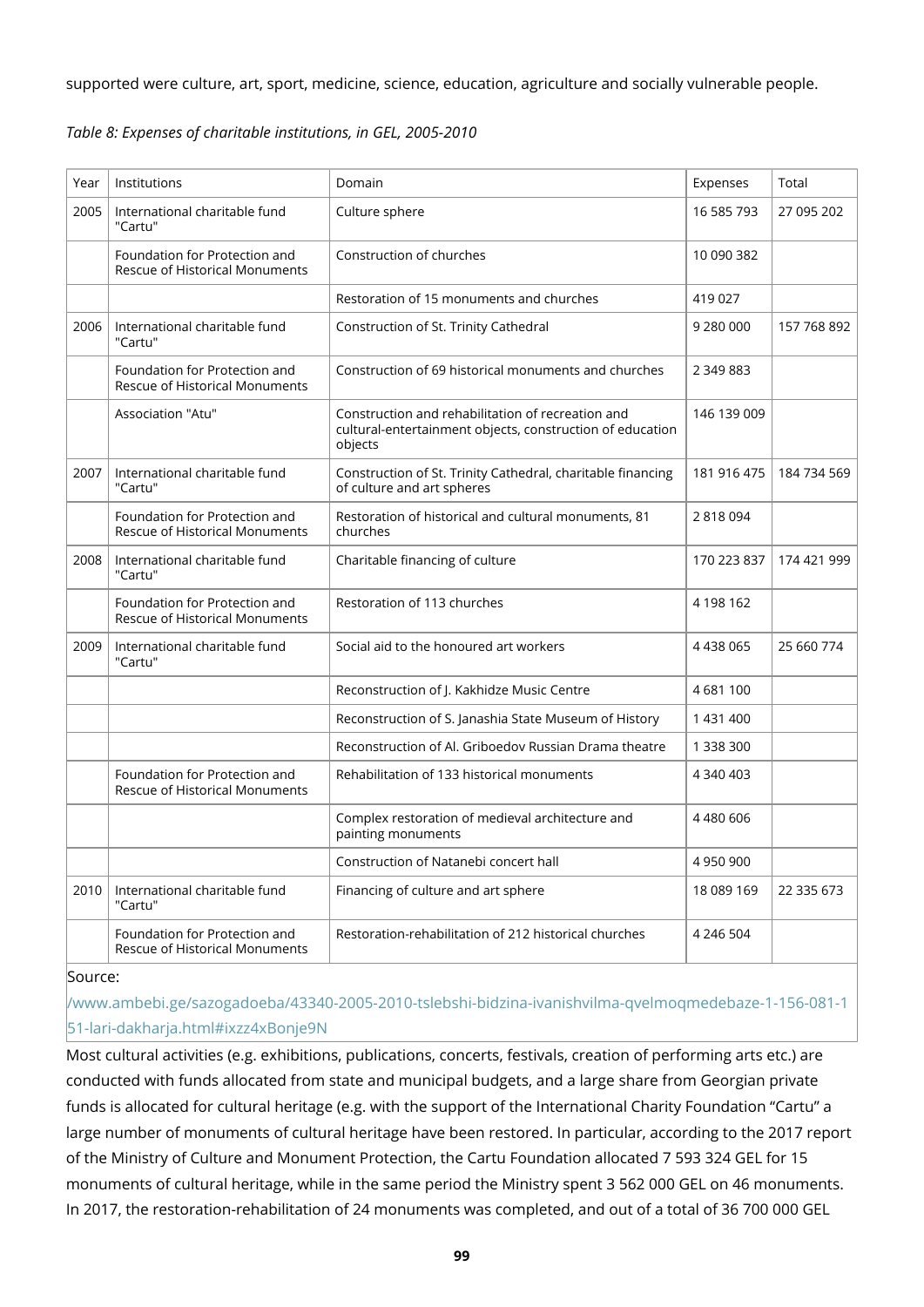spent on this activity, only 7 000 000 GEL was allocated from state funds and 29 700 000 GEL was allocated by the Cartu Foundation).

The information about the forms of cooperation between the state institutions and the Cartu Group (any official agreements or project contracts) is not available. No other information is currently available about Cartu donations.

Also, there are small donations for specific projects from banks and businessmen such as the "Saba" awards by TBC bank and "Duruji" awards by businessman Lasha Papashvili.

Georgian legislation has not yet developed sponsorship and charitable funding concepts and only church construction is exempted from tax.

The current state subsidy system is insufficient for the development-oriented cultural activities. Financial sources are not diversified; there is no sound strategy for a new financial model.

## Expert Authors

#### Nina Gunia-Kuznetcova



### DIRECTOR VALERIAN GUNIA UNION OF YOUNG THEATRE ARTISTS

Nino Gunia-Kuznetsova graduated from the Tbilisi State Academy of Arts in 1988. In 2004, she was awarded a scientific pedagogical title of Docent of Fine Arts. In 1991-2017, she has been teaching at various universities before becoming an Accreditation Expert of the National Center for Educational Quality Enhancement (2018).

In 2013-2016, Gunia-Kuznetsova served as a member of the State Committee for Development of Cultural Policy and was part of the Cultural Strategy Coordination Team of the Ministry of Culture and Monument Protection of Georgia. She participated in the development of legislative normative acts on Intangible Cultural Heritage. In 2015-2018, she led the research and monitoring project of the implementation of UNESCO's 2005 Convention on Cultural Diversity.

Gunia-Kuznetsova is the founder of the Union of Young Theatre Artists (1998) and Tbilisi Biennial of Stage Design (est. 2016). She curated scenography exhibitions including Georgian National Exhibitions at the Prague Quadrennial (2015, 2019), and published numerous articles on scenography and cultural policy.